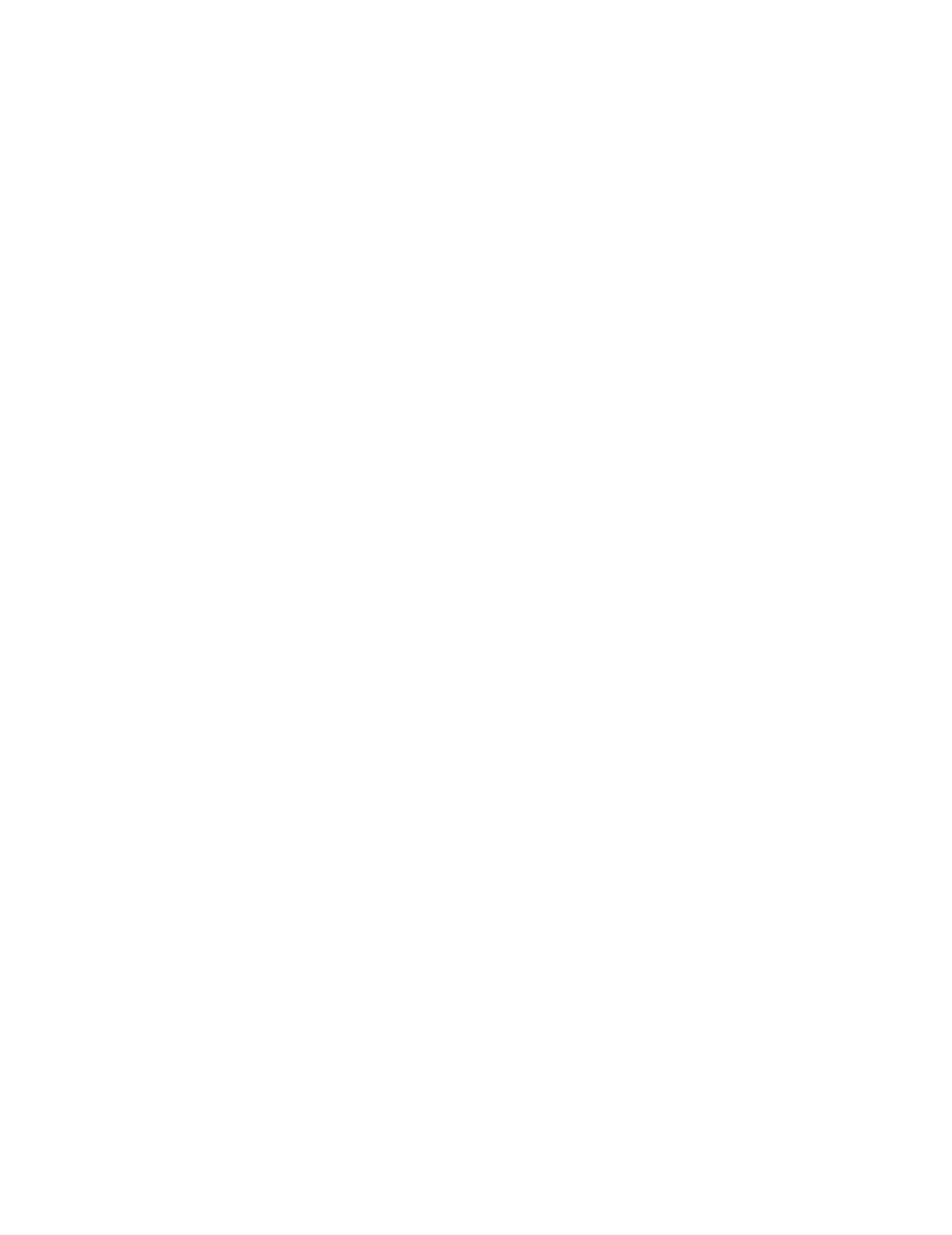HEADQUARTERS DEPARTMENT' OF THE ARMY Washington, DC, 15 June 1987

<span id="page-2-0"></span>No. 11-5820-882-23&P-l

UNIT AND INTERMEDIATE DIRECT SUPPORT MAINTENANCE MANUAL (Including Repair Parts and Special Tools List) for RADIO SET AN/PRC-68A (NSN 5820-01-180-8943)

Current as of 17 March 1987

### REPORTING ERRORS AND RECOMMENDING IMPROVEMENTS

You can help improve this manual. If you find any mistakes or if you know of a way to improve procedures, please let us know. Mail your letter, DA Form 2028 (Recommnended Changes to Publications and Blank Forms), or DA Form 2028-2 located in back of-this manual direct to: Commander, U.S. Army Communications-Electronics Command and Fort Monmouth, ATTN: AMSEL-ME-MP, Fort Monmouth, NJ 07703-5000. A reply will be furnished direct to you.

#### Table of Contents

| CHAPTER | 1.  | INTRODUCTION                                                               |                                                                                                                                                                                          | Page                                                           |
|---------|-----|----------------------------------------------------------------------------|------------------------------------------------------------------------------------------------------------------------------------------------------------------------------------------|----------------------------------------------------------------|
| Section | I.  |                                                                            | General Information                                                                                                                                                                      |                                                                |
|         |     | $1 - 1$ .<br>$1 - 2$ .<br>$1 - 3$ .<br>$1 - 4$ .<br>$1 - 5$ .<br>$1 - 6$ . | Consolidated Index of Army Publications and<br>Maintenance Forms, Records, and Reports<br>Destruction of Army Electronics Materiel<br>Reporting Equipment Improvement Recoin             | $1 - 1$<br>$1 - 1$<br>$1 - 1$<br>$1 - 1$<br>$1 - 1$<br>$1 - 1$ |
|         | II: | $1 - 7$ .<br>$1 - 8$ .<br>$1 - 9$ .<br>$1 - 10$ .                          | Equipment Description and Data<br>Equipment Characteristics, Capabilities,<br>and Features<br>Location and Description of Major<br>Location of Controls and Connectors<br>Equipment Data | $1 - 2$<br>$1 - 2$<br>$1 - 2$<br>$1 - 7$                       |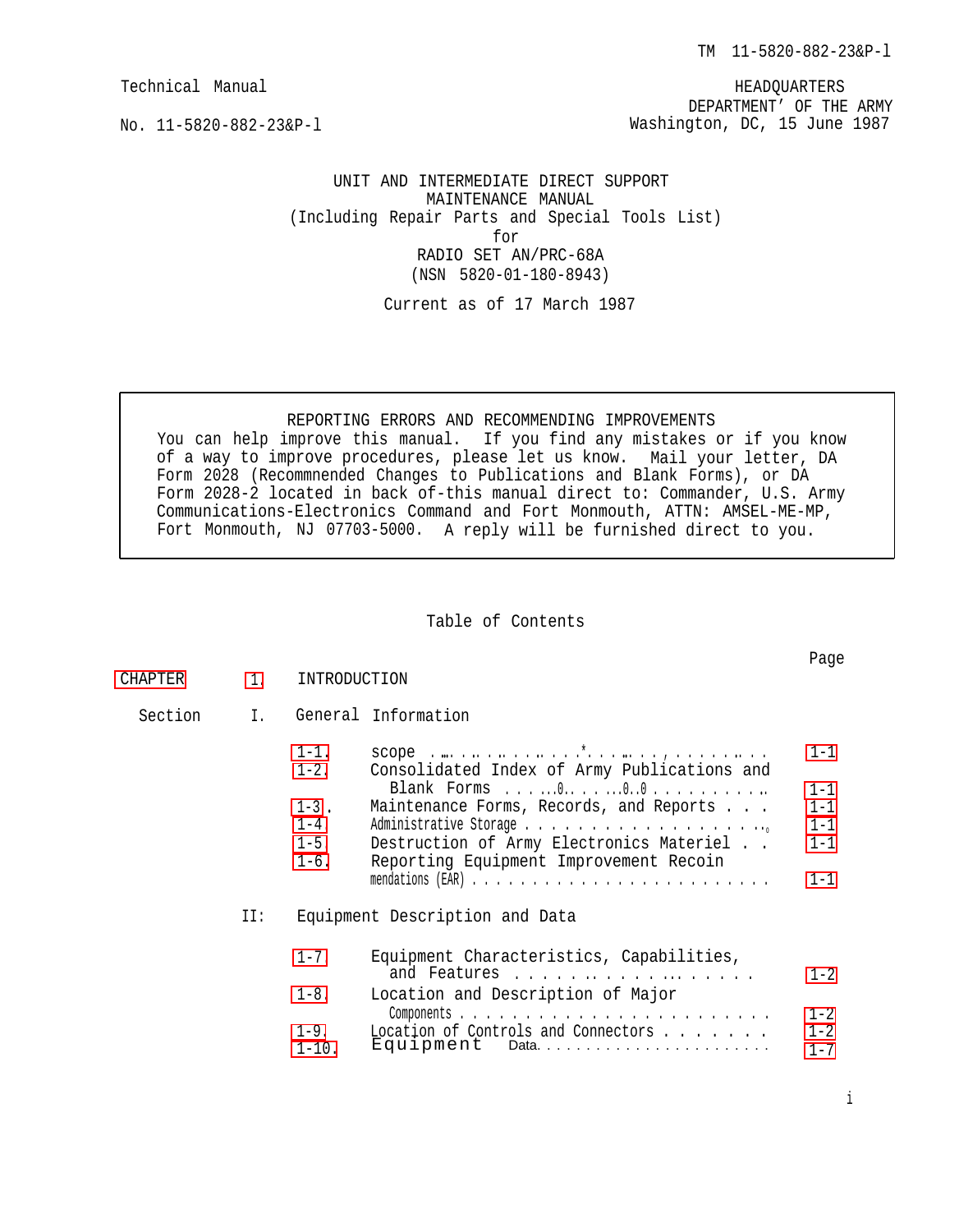# Table of Contents - Continued

# Page

| Section        | III. | Principles of Operation                                            |                                                                                                                                                        |                                                          |  |  |
|----------------|------|--------------------------------------------------------------------|--------------------------------------------------------------------------------------------------------------------------------------------------------|----------------------------------------------------------|--|--|
|                |      | $1 - 11.$<br>$1 - 12$ .<br>$1 - 13$ .<br>$1 - 14$ .<br>$1 - 15$ .  | Frequency and Channel Programming 0<br>Receiver Operation .11.1.11.11.11111                                                                            | $1 - 8$<br>$1 - 8$<br>$1 - 8$<br>$1 - 8$<br>$1 - 8$      |  |  |
|                | IV.  |                                                                    | Circuit Descriptions                                                                                                                                   |                                                          |  |  |
|                |      | $1 - 16$ .<br>$1 - 17$ .<br>$1 - 18$ .<br>$1 - 19$ .<br>$1 - 20$ . | Frequency Synthesizer Operation                                                                                                                        | $1 - 10$<br>$1 - 10$<br>$1 - 12$<br>$1 - 15$<br>$1 - 17$ |  |  |
| <b>CHAPTER</b> | 2.   |                                                                    | UNIT MAINTENANCE INSTRUCTIONS                                                                                                                          |                                                          |  |  |
| Section        | Ι.   | Equipment                                                          | Repair Parts, Special Tools, TMDE, and Support                                                                                                         |                                                          |  |  |
|                |      | $2 - 1$ .<br>$2 - 2$ .                                             | Comnon Tools and Equipment<br>Special Tools, TMDE, and Support                                                                                         | $2 - 1$<br>$2 - 1$                                       |  |  |
|                |      | $2 - 3$ ,                                                          |                                                                                                                                                        | $2 - 1$                                                  |  |  |
|                | II.  |                                                                    | Service Upon Receipt                                                                                                                                   |                                                          |  |  |
|                |      | $2 - 4$ .<br>$2 - 5$ .                                             | Checking Unpacked Equipment 1.11110<br>Preliminary Servicing and Adjustment of<br>Equipment $\dots 1.1.1\dots\dots\dots\dots\dots\dots\dots\dots\dots$ | $2 - 1$<br>$2 - 1$                                       |  |  |
|                | III. |                                                                    | Preventive Maintenance Checks and Services (PMCS)                                                                                                      |                                                          |  |  |
|                |      | $2 - 6$ .<br>$2 - 7$ .<br>$2 - 8$ .<br>$2 - 9$ .<br>$2 - 10$ .     | PMCS Table<br>Frequency-Channel Selection and Squelch<br>Adjustment 1  0.000  000                                                                      | $2 - 1$<br>$2 - 2$<br>$2 - 2$<br>$2 - 2$<br>$2 - 4$      |  |  |
|                | IV.  |                                                                    | Troubleshooting                                                                                                                                        |                                                          |  |  |
|                |      | $2 - 11$ .<br>$2 - 12$ .<br>$2 - 13$ .                             | Troubleshooting Procedures                                                                                                                             | $2 - 6$<br>$2 - 7$<br>$2 - 7$                            |  |  |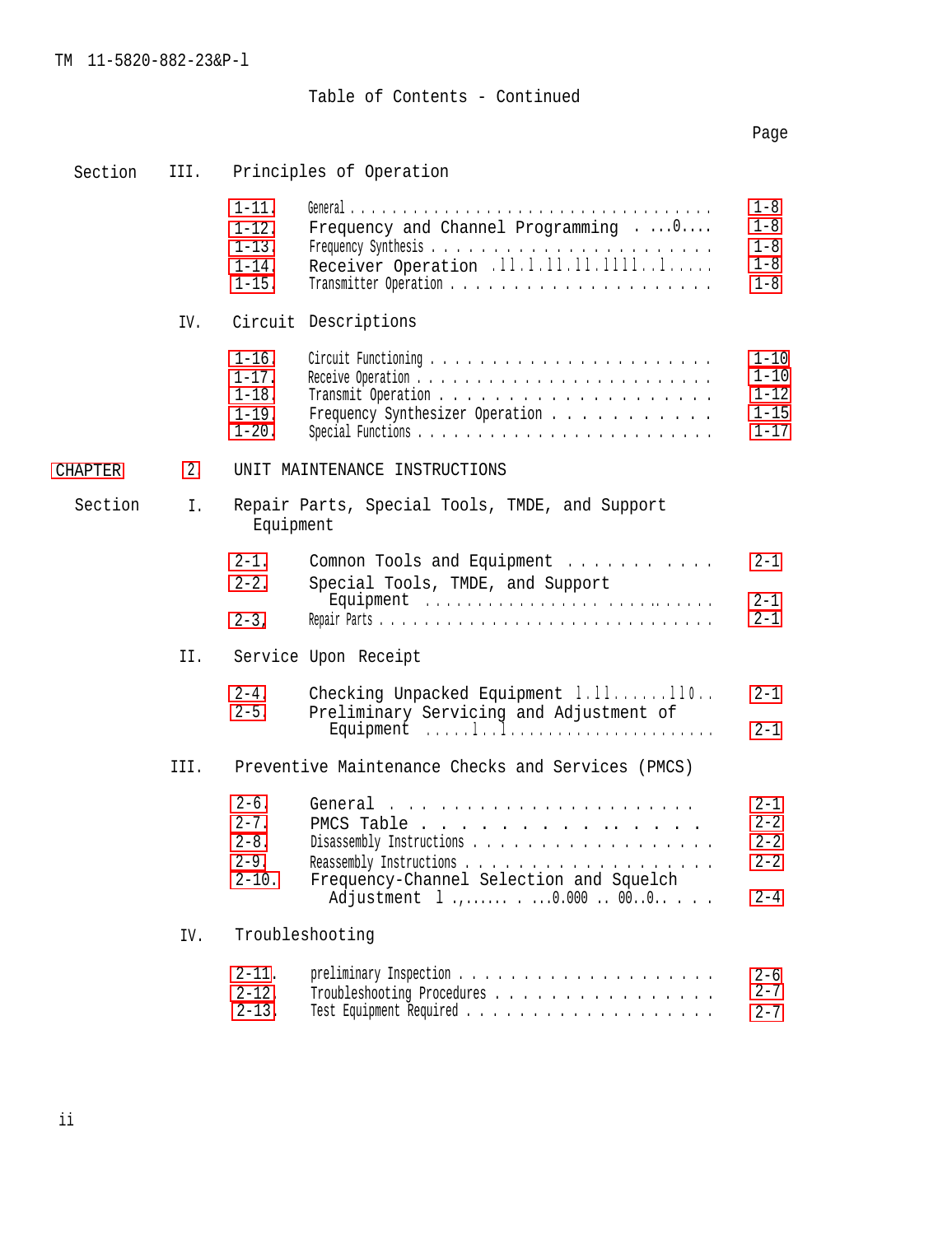Table of Contents - Continued

# Page

| Section  | V.                                 |                                                                                  | Maintenance Procedures                                                       |                                                                  |  |
|----------|------------------------------------|----------------------------------------------------------------------------------|------------------------------------------------------------------------------|------------------------------------------------------------------|--|
|          |                                    | $2 - 14$ .<br>$2 - 15$ .<br>$2 - 16$ .<br>$2 - 17$ .<br>$2 - 18$ .<br>$2 - 19$ . | Touchup Painting Instructions<br>Knob Replacement.                           | 2-14<br>$2 - 14$<br>$2 - 14$<br>$2 - 14$<br>$2 - 15$<br>$2 - 15$ |  |
| VI.      |                                    | Preparation for Storage or Shipment                                              |                                                                              |                                                                  |  |
|          |                                    | $2 - 20$ .<br>$2 - 21$ 1                                                         | Packaging, Marking, and Shipping                                             | $2 - 15$<br>$2 - 15$                                             |  |
| CHAPTER  | 3.                                 |                                                                                  | INTERMEDIATE DIRECT SUPPORT MAINTENANCE INSTRUCTIONS                         |                                                                  |  |
| Section  | Ι.                                 | Equipnent                                                                        | Repair Parts, Special Tools, TMDE, and Support                               |                                                                  |  |
|          |                                    | $3 - 1$ .<br>$3 - 2$ .<br>$3 - 3$ 1<br>$3 - 4$ .                                 | Common Tools and Equipment 1.1<br>Special Tools, TMDE, and Support           | $3 - 1$<br>$3 - 1$<br>$3 - 1$<br>$3 - 1$                         |  |
|          | II.                                |                                                                                  | Diagnostic Testing                                                           |                                                                  |  |
|          |                                    | $3 - 5$ .<br>$3 - 6$ .<br>$3 - 7$ .                                              | Test Equipment Required 11111                                                | 3-1<br>$3 - 4$<br>$3 - 4$                                        |  |
|          | TTT.                               |                                                                                  | Maintenance Procedures                                                       |                                                                  |  |
|          |                                    | $3 - 8$ .<br>$3 - 9$ .<br>$3 - 10$ .<br>$3 - 11$ .                               | Removal and Installation of Modules<br>Packaging of Replaceable Assemblies 1 | $3 - 15$<br>$3 - 15$<br>$3 - 15$<br>$3 - 17$                     |  |
| APPENDIX | Α.<br><b>B</b> .<br>$\mathsf{C}$ . | REFERENCES                                                                       | MAINTENANCE ALLOCATION l1111111                                              | A-1<br>$B-1$<br>$C-1$                                            |  |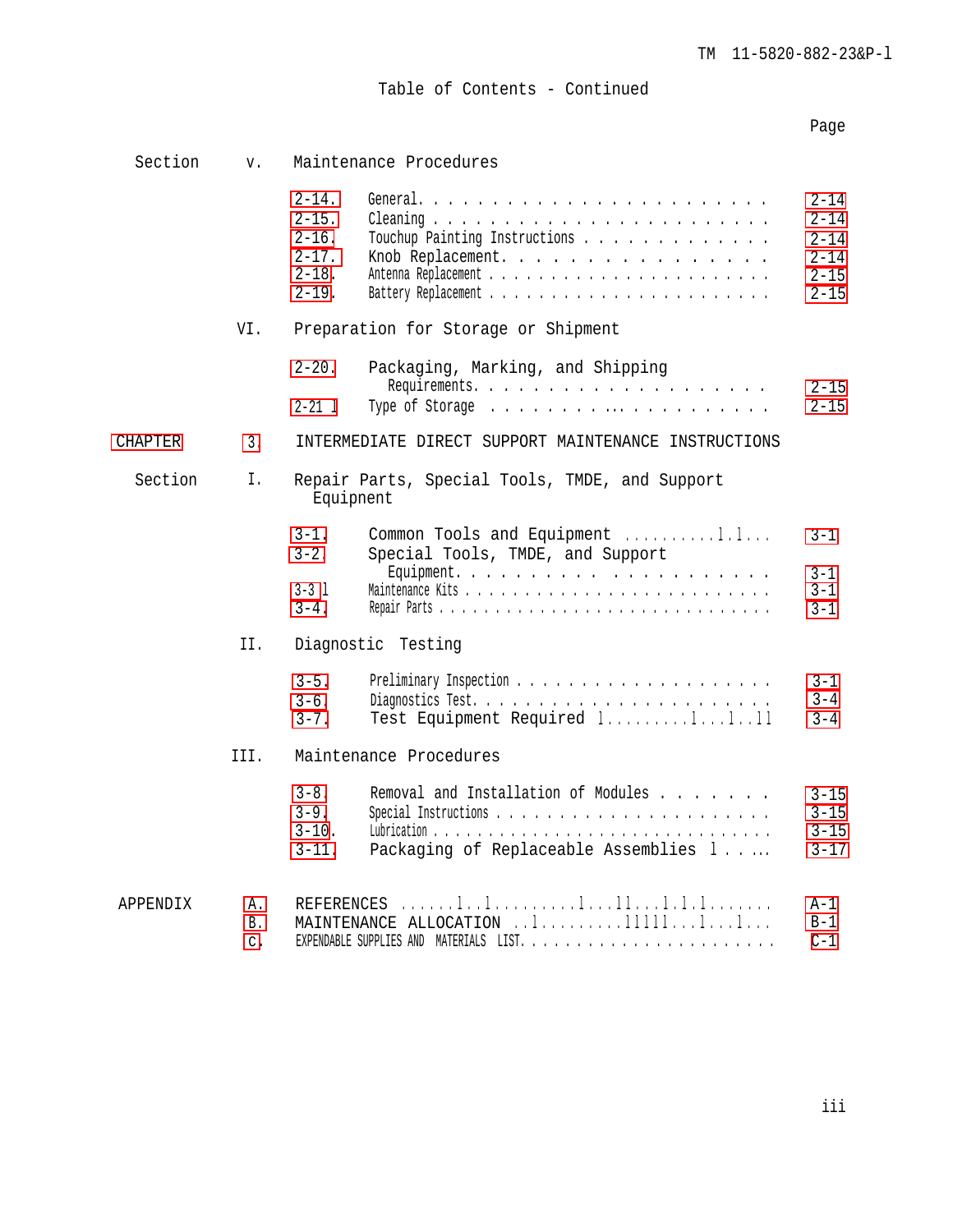# Table of Contents - Continued

# Illus Page Figure

| APPENDIX                                                                                                                                                                                         | D.                                                                                                                                                                                                                                                                                                            | ORGANIZATIONAL AND DIRECT SUPPORT<br>REPAIR PARTS AND SPECIAL TOOLS LIST.                                                                                                                            |                                                    |
|--------------------------------------------------------------------------------------------------------------------------------------------------------------------------------------------------|---------------------------------------------------------------------------------------------------------------------------------------------------------------------------------------------------------------------------------------------------------------------------------------------------------------|------------------------------------------------------------------------------------------------------------------------------------------------------------------------------------------------------|----------------------------------------------------|
| Sect ion                                                                                                                                                                                         | Ι.<br>II.                                                                                                                                                                                                                                                                                                     |                                                                                                                                                                                                      | $D-1$<br>$D-1-1$                                   |
| Group                                                                                                                                                                                            | 0 <sub>0</sub><br>01<br>02                                                                                                                                                                                                                                                                                    | Receiver-Transmitter RT-1113A/PRC-68A                                                                                                                                                                | $D-1-1$<br>$D-1$<br>$D-2-1$ $D-2$<br>$D-3-1$ $D-3$ |
|                                                                                                                                                                                                  | III.<br>IV.                                                                                                                                                                                                                                                                                                   | Special Tools List (Not Applicable)<br>National Stock Number and Part Number Index<br>LIST OF ILLUSTRATIONS                                                                                          | $DI-1$                                             |
| Fiqure                                                                                                                                                                                           |                                                                                                                                                                                                                                                                                                               | Title                                                                                                                                                                                                | Page                                               |
| $1 - 1$<br>$1 - 2$<br>$1 - 3$<br>$1 - 4$<br>$1 - 5$<br>$1 - 6$<br>$2 - 1$<br>$2 - 2$<br>$2 - 3$<br>$2 - 4$<br>$3 - 1$<br>$3 - 2$<br>$3 - 3$<br>$3 - 4$<br>$3 - 5$<br>$3 - 6$<br>$FO-1$<br>$FO-2$ | Radio Set Major Components **<br>Transmitter Operation Functional Diagram<br>Radio Set Disassembly<br>Radio Set and Test Set Interconnection Diagram<br>Receiver Diagnostics Test Setup<br>Transmitter Diagnostics Test Setup<br>Replaceable Assemblies Packaging Diagram<br>RF/IF Module Functional Diagram. | $1 - 0$<br>$1 - 3$<br>$1 - 4$<br>$1 - 5$<br>$1 - 9$<br>$1 - 9$<br>$2 - 3$<br>$2 - 8$<br>$2 - 8$<br>$2 - 16$<br>$3 - 2$<br>$3 - 5$<br>$3 - 6$<br>$3 - 7$<br>$3 - 16$<br>$3 - 18$<br>Back of<br>Manual |                                                    |

# LIST OF TABLES

| Number             | Title                                                 | Page |
|--------------------|-------------------------------------------------------|------|
| $2 - 1$            | Preventive Maintenance Checks and Services (PMCS) 2-2 |      |
| $2 - 2$<br>$2 - 3$ |                                                       |      |
| $3 - 1$            | Maintenance Kit MK-2137/PRC-68 Description 3-3        |      |
| $3 - 2$            |                                                       |      |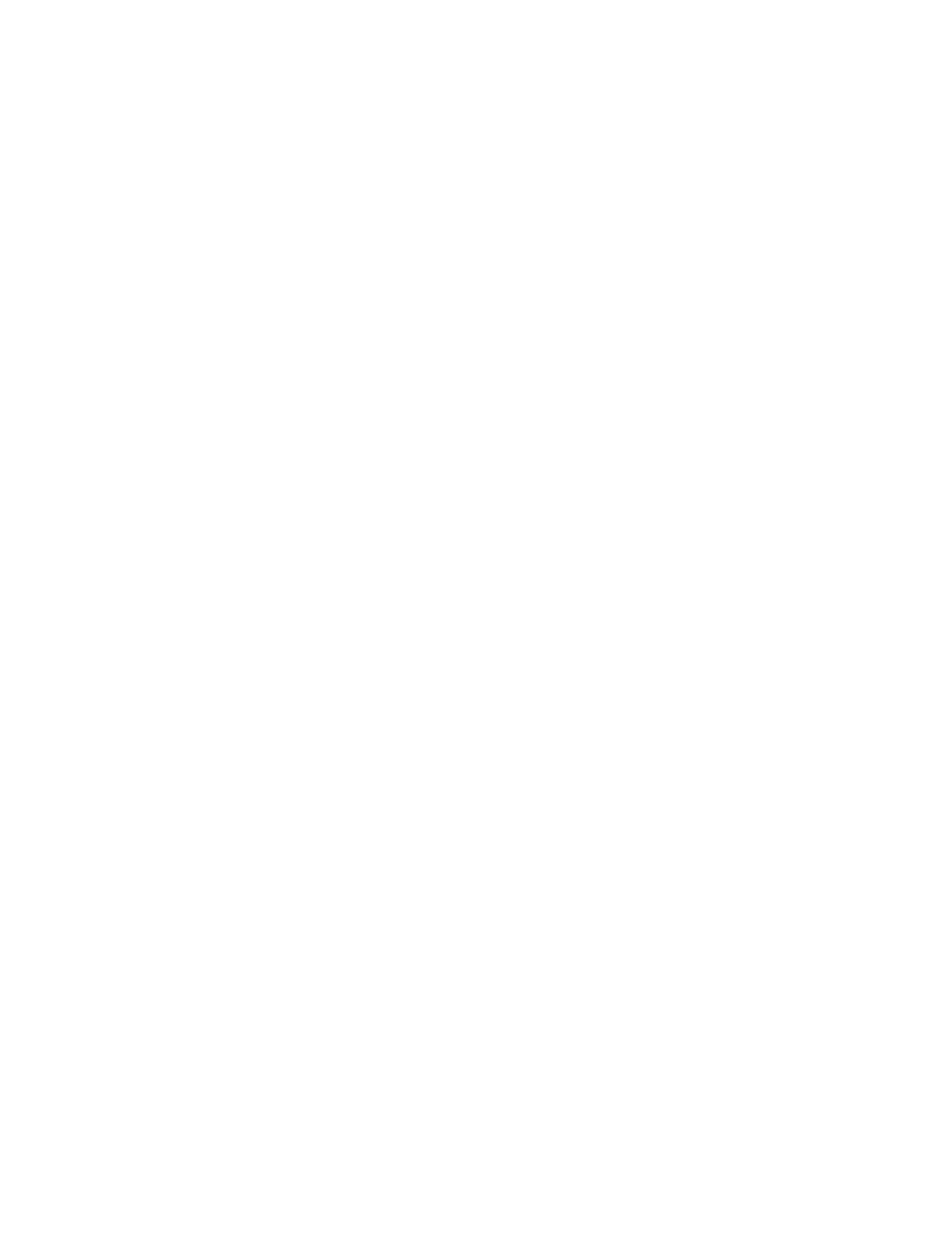<span id="page-7-0"></span>

Figure 1-1. Radio Set AN\PRC-68A.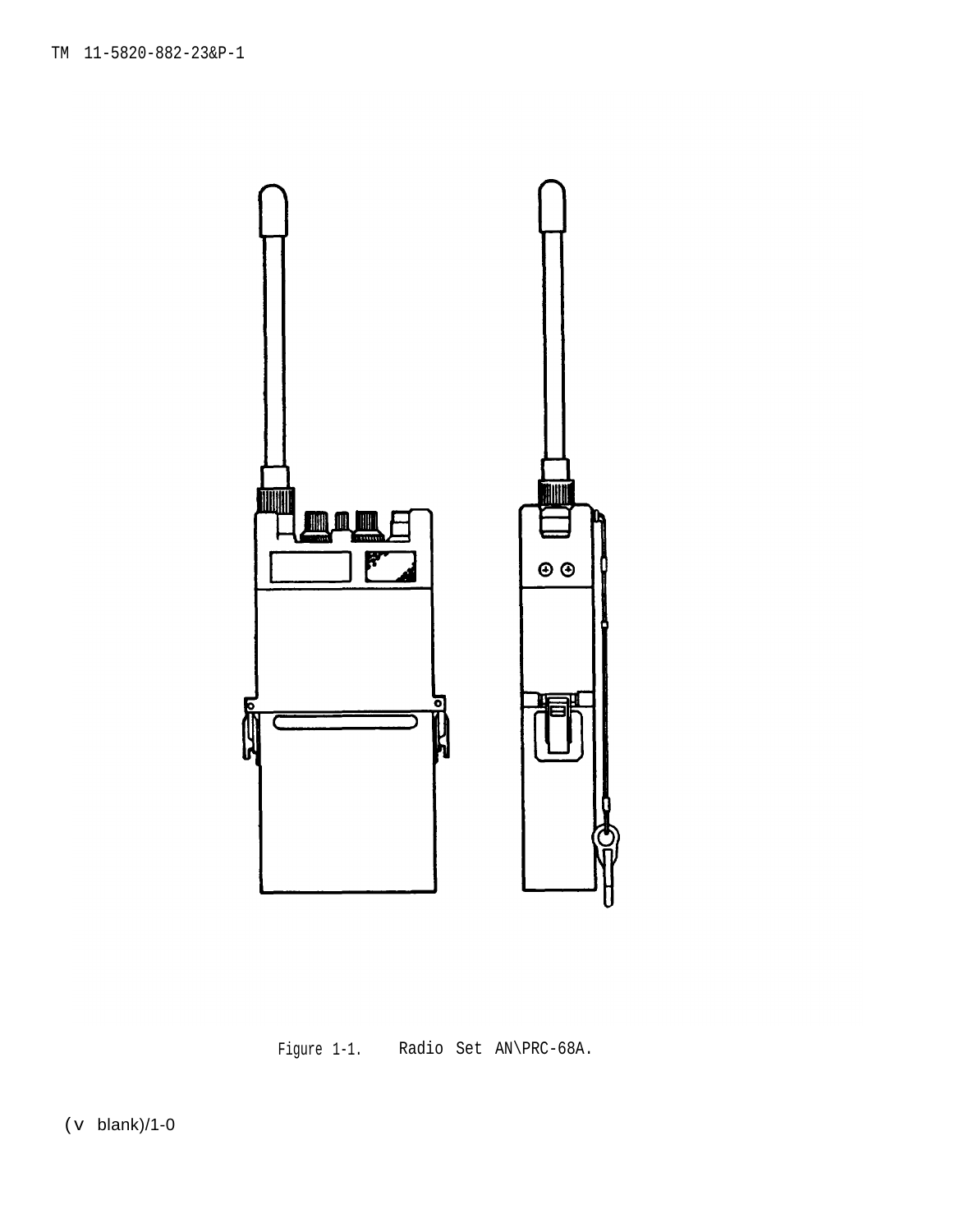# CHAPTER 1 INTRODUCTION

#### Section I. GENERAL INFORMATION

### <span id="page-8-0"></span> $1-1$  . SCOPE

This manual describes Radio Set AN/PRC-68A [\(fig.](#page-7-0) l-l) and provides unit and intermediate direct support maintenance instructions for the equipment.

1-2. Consolidated Index of Army Publications and Blank Forms

Refer to latest issue of DA Pam 310-1 to determine whether there are new editions, changes, or additional publications pertaining to this equipment.

1-3. Maintenance Forms, Records, and Reports

a. Reports of Maintenance and Unsatisfactory Equipment. Department of the Army fore-and procedures used for equipment maintenance will be those prescribed by DA Pam 738-750 as contained in Maintenance Management Update.

b. Report of Packaginq and Handling Deficiencies. Fill out and forward SF 364 [Report of Discrepancy (ROD)] as prescribed in AR735-11-2/DLAR 4140.55/NAVMATINST 4355.73B/AFR 400-54/MCO 4430.3H.

c. Discrepancy in Shipnent Report (DISREP) (SF 361). Fill out and forward Discrepancy in Shipment Report (DISREP) (SF 361) as prescribed in AR 55-38/ NAVSUPINST 4610.33C/AFR 75-18/MCO P4610.19D/DLAR 4500.15.

1-4. Administrative Storage

Equipment issued to and used by Army activities will have preventive maintenance performed in accordance with the PMCS chart before administrative storage. When equipment is removed from administrative storage, PMCS should be performed to ensure operational readiness. Disassembly and repacking of equipment for shipment or limited storage are covered i[n paragraphs 2-20](#page-40-0) and [2-21.](#page-40-0)

1-5. Destruction of Army Electronics Materiel

Destruction of Army electronics materiel to prevent enemy use shall be in accordance with TM 750-244-2.

1-6. Reporting Equipment Improvement Recommendations (EIR)

If your equipment needs improvement, let us know. Send us an EIR. You, the user, are the only one who can tell us what you don't like about the design. Put it on an SF 368 (Quality Deficiency Report). Mail it to Commander, U.S. Army Communications-Electronics Comnand and Fort Monmouth, ATTN: AMSEL-PA-MA-D, Fort Monmouth, NJ 07703-5000. We'll send you a reply.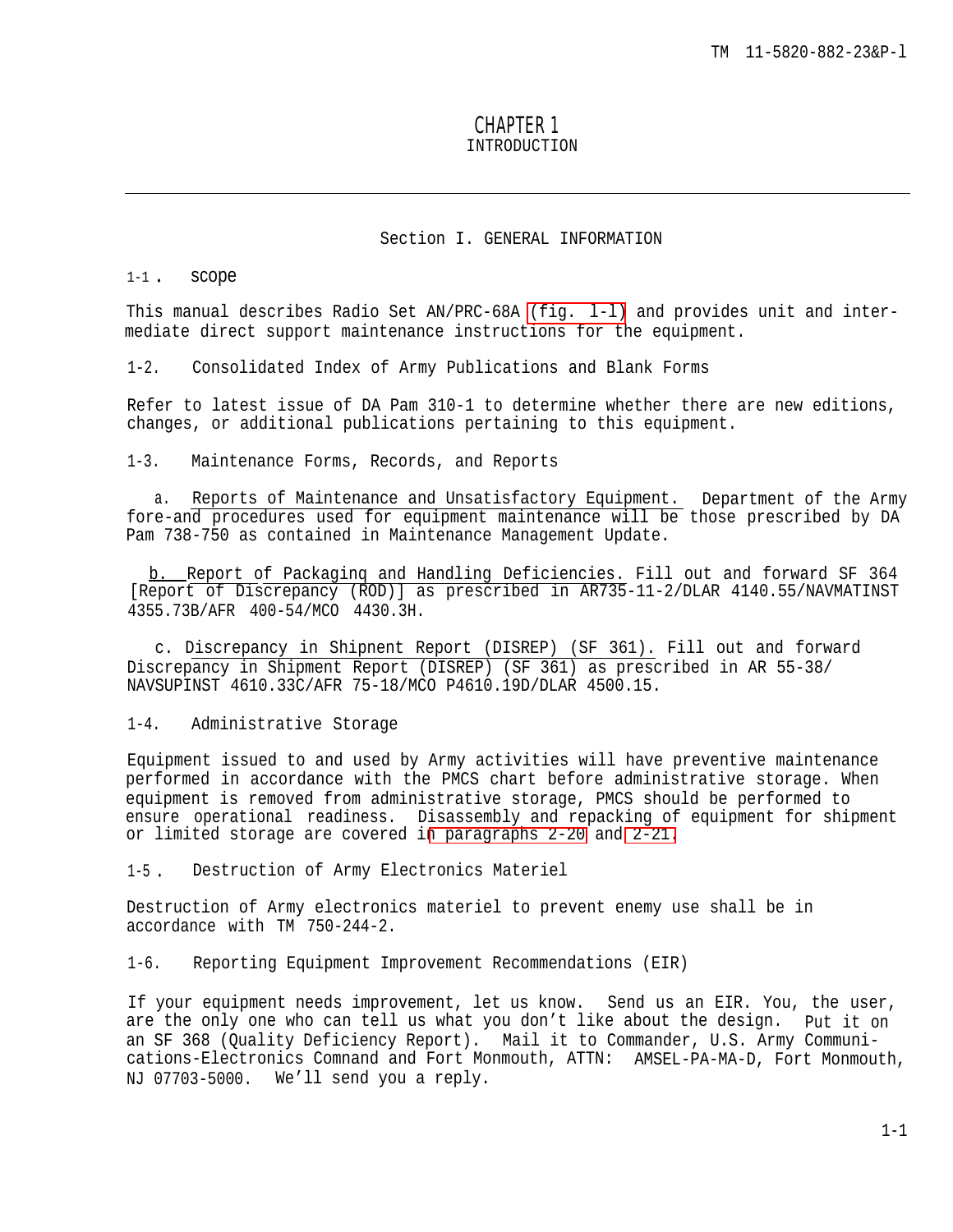# Section II. EQUIPMENT DESCRIPTION AND DATA

### <span id="page-9-0"></span>1-7. Equipment Characteristics, Capabilities, and Features

Radio Set AN/PRC-68A is a hand-held receiver-transmitter that provides groundto-ground voice communications in the frequency range from 30 to 79.975 MHz. The radio set is capable of secure speech operation when it is used with a secure voice module (SVM). The radio set can be used with a short or long antenna, with a standard military handset, or with its built-in speaker-microphone.

#### 1-8. Location and Description of Major Components

[Figure 1-2](#page-10-0) shows the major components of the radio set. The radio set consists of the receiver-transmitter (RT) unit, a battery, a short antenna, a tuning tool, and a lanyard which attaches to the RT unit case. The RT unit contains the frame and panel assembly, two plug-in modules, and all necessary operating controls and connectors; the module cover, held by two captive screws to the chassis frame; and the battery case, which snaps onto matching connectors on the chassis frame. A long antenna, an H-250/U handset, and a canvas carrier are also provided as basic issue items for use with the radio set.

#### CAUTION

Use lanyard or canvas carrier to carry radio set. Lifting the set by the antenna can damage the equipment.

# 1-9. Location of Controls and Connectors

[Figure 1-3](#page-11-0) shows the location of the radio set external controls and connectors. The internal controls and connectors are illustrated in [figure 1-4.](#page-12-0)

> Provision is made for future use of an SVM for secure voice operation. The svm shorting plug (see [fig. 1-4](#page-12-0)) must be removed to install the WM. A cavity is provided on the bottom of the frame and panel assembly for storing the shorting plug. For normal operation without an SVM the shorting plug must be installed in the connector, with the retainer (tether attached to the plug) first wrapped around the connector to prevent damage to the retainer line. The radio will not work unless the shorting plug or an SVM is installed.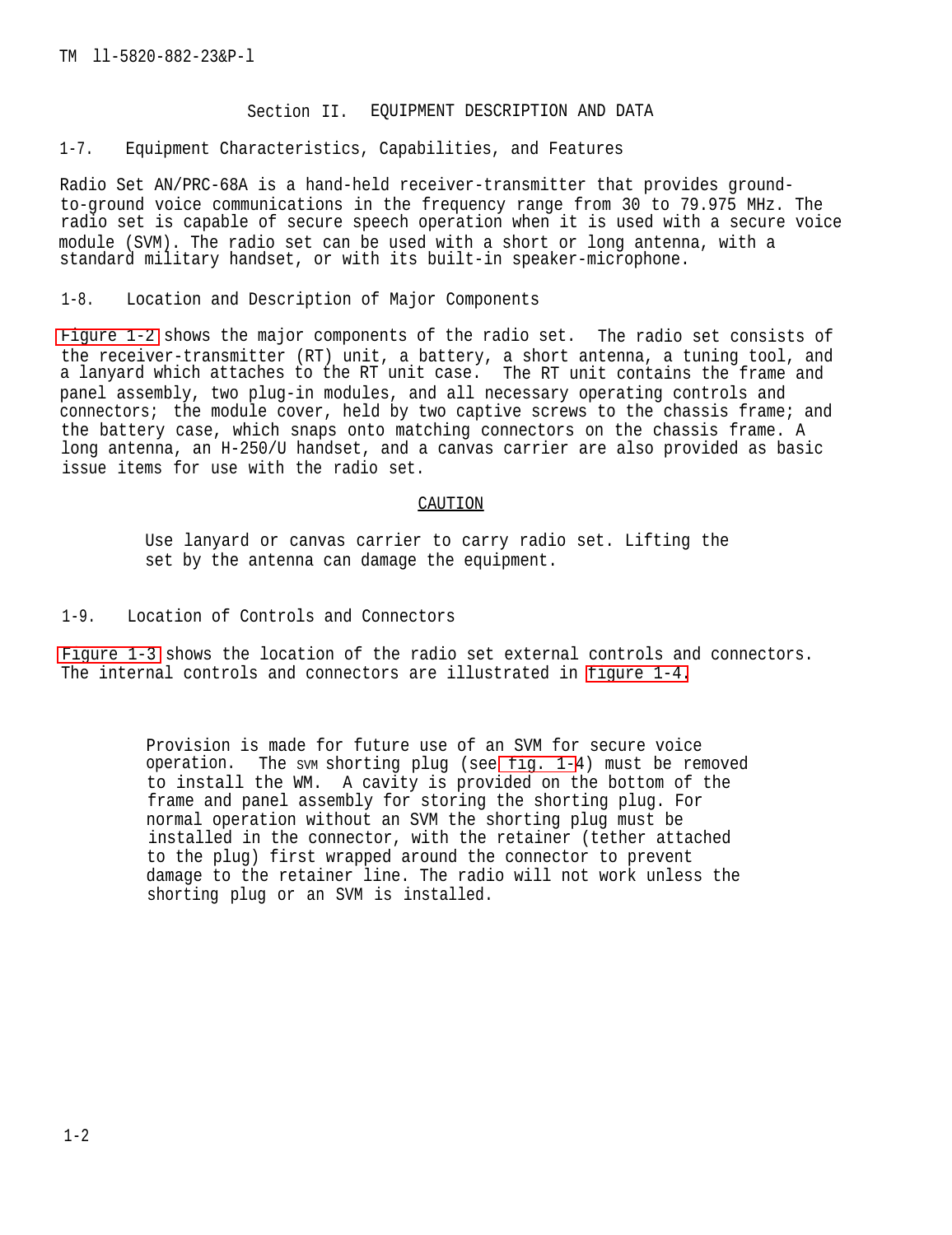<span id="page-10-0"></span>

Figure 1-2. Radio Set Major Components.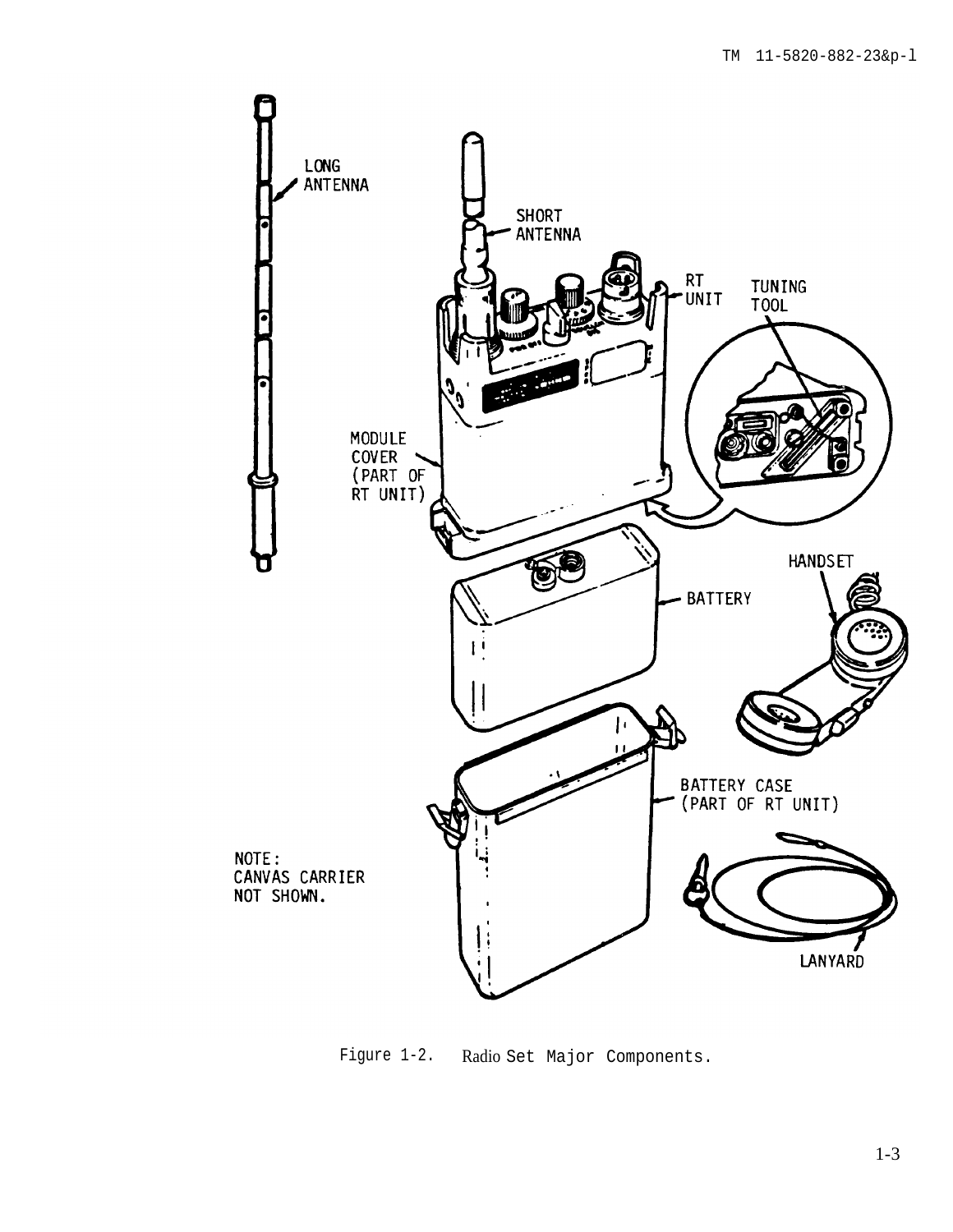<span id="page-11-0"></span>



**REAR VIEW** 

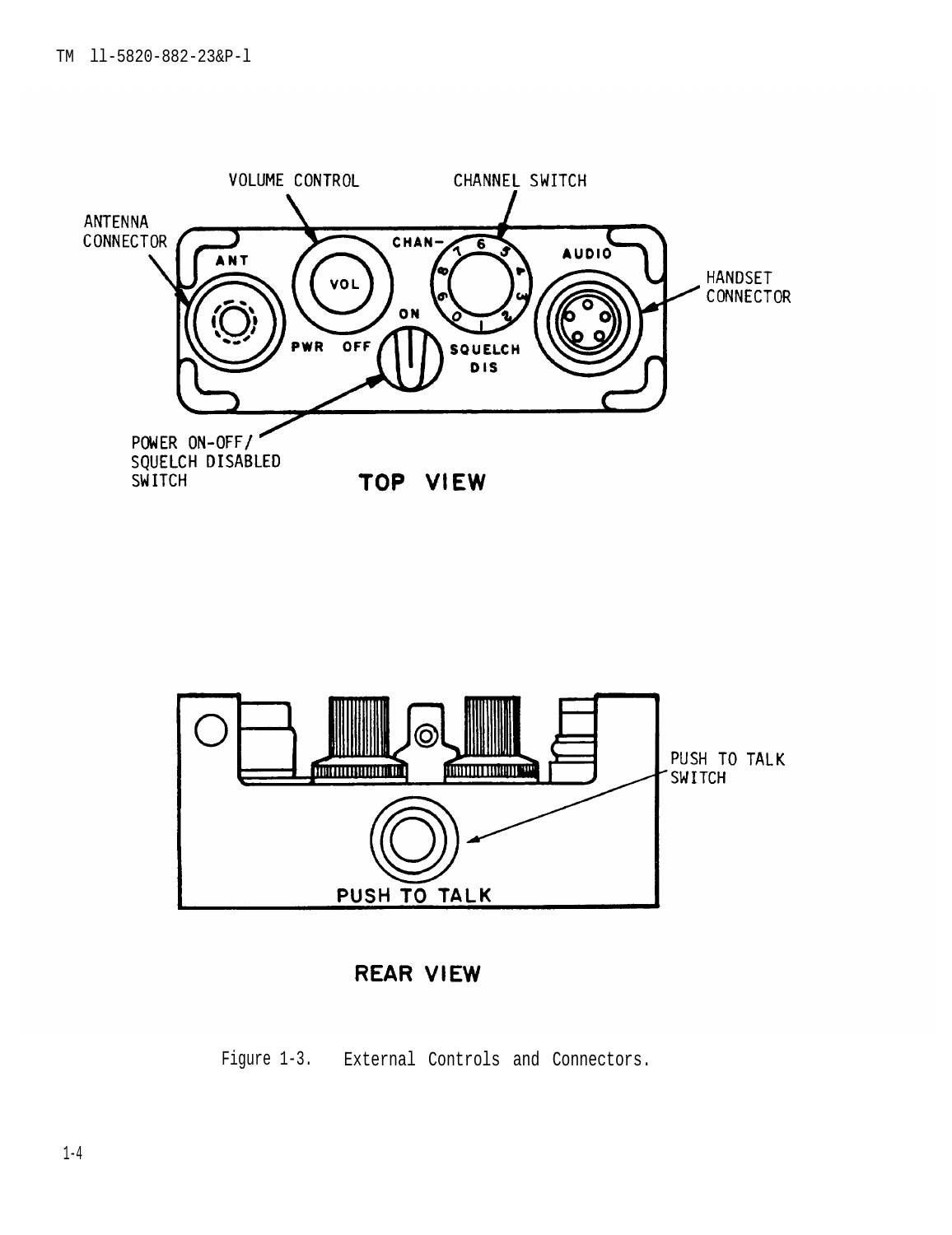<span id="page-12-0"></span>

Figure 1-4. Internal Controls and Connectors (Sheet 1 of 2).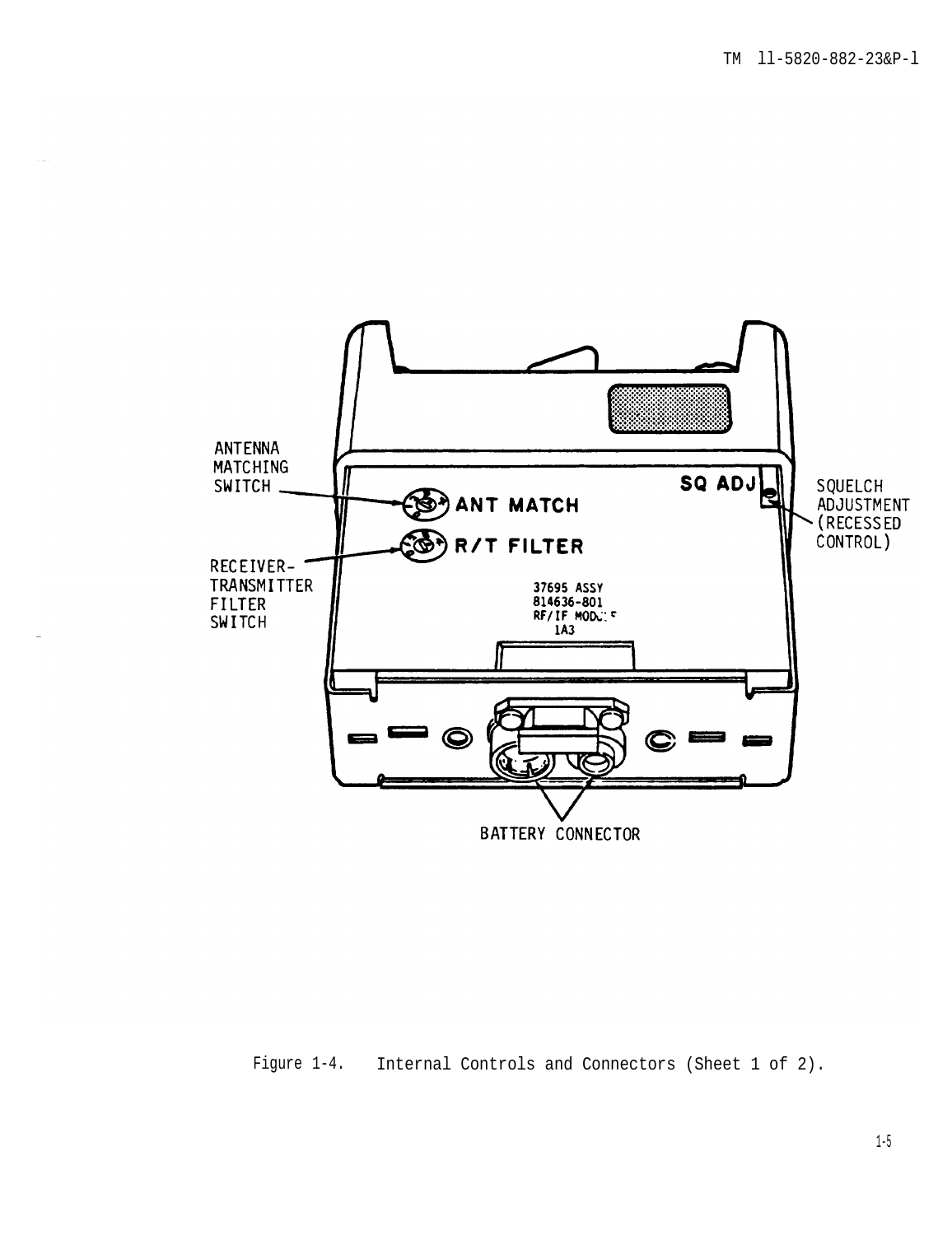

Figure 1-4. Internal Controls and Connectors (Sheet 2 of 2).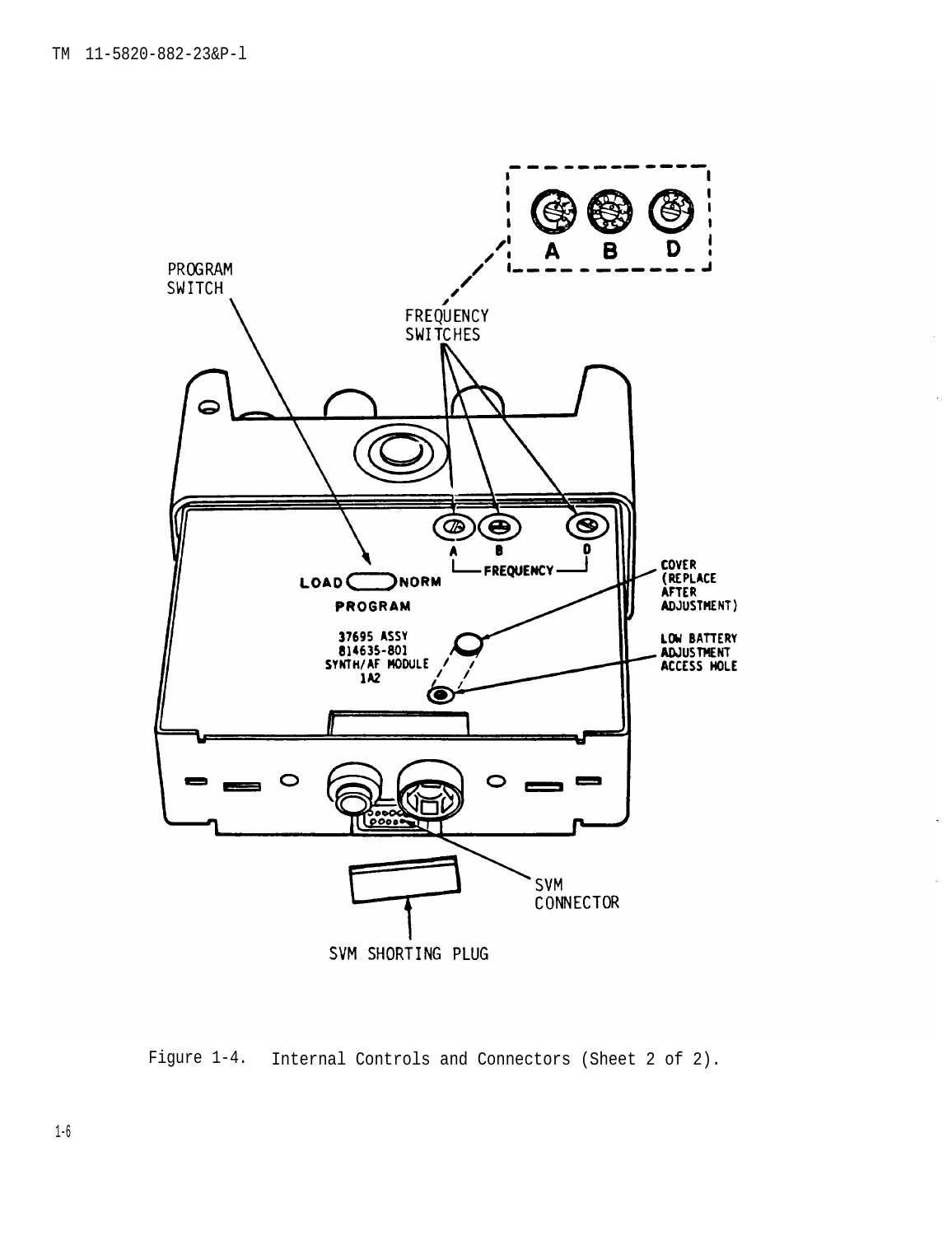# <span id="page-14-0"></span>1-10. Equipment Data

#### GENERAL

| Preset channels. 10                                         |
|-------------------------------------------------------------|
| Preset channel spacing. random within one of four bands     |
|                                                             |
| Range:                                                      |
|                                                             |
|                                                             |
|                                                             |
| operating temperature range 40°F to +150°F (-40°C to +65°C) |
| Weight (including battery and antenna,                      |
|                                                             |
|                                                             |
| 3.80 in. (96.5mm) W x 1.52 in. (38.6mn) D                   |

# TRANSMITTER

| Spurious and harmonics radiation 50 dB below RF-carrier level |
|---------------------------------------------------------------|
| (2nd harmonic 40 dB)                                          |
|                                                               |
| Squelch tone (2.5-3.5 kHz deviation) 148 to 152 Hz            |

# RECEIVER

| Selectivity:                                          |
|-------------------------------------------------------|
|                                                       |
|                                                       |
|                                                       |
|                                                       |
| Audio output less than 10 percent distortion at 20 mW |

\*SINAD Signal + Noise + Distortion Noise + Distortion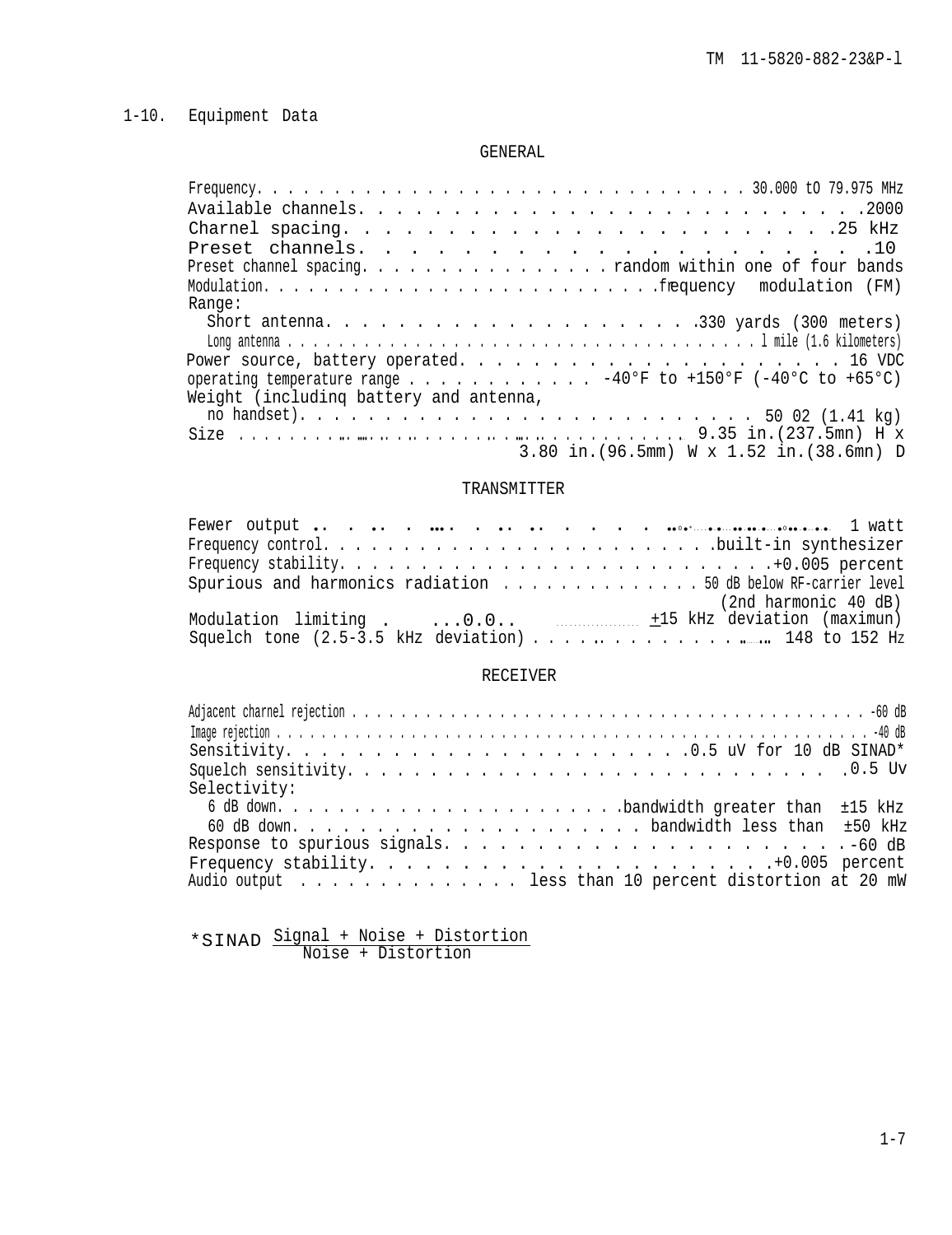Section III. PRINCIPLES OF OPERATION

<span id="page-15-0"></span>1-11. General

The radio set contains two plug-in modules which provide all the circuitry necessary for frequency and channel programing, frequency synthesis, receive operation, and transmit operation. These functions are described below.

### 1-12. Frequency and Channel Programming

The radio set provides 10 independent preset channels for frequency selection. The only restriction in selecting channel frequencies is that all 10 must be located within one of four manually preset RF operating bands. These bands are 30 to 40 MHz, 40 to 54 MHz, 50 to 64 MHz, and 60 to 80 MHz. A microcontroller data processor and a nonvolatile programmable memory are used to provide the independent preset channels capability.

1-13. Frequency Synthesis

The frequency synthesizer section of the radio set generates a stable frequency signal for the transmit and receive mixers. The synthesizer frequency range is from 42 to 68 MHz in 25 kHz increments (minimum channel spacing). The required frequency accuracy and stability are achieved by phase-locking a variable frequency (42 to 68 MHz) voltage controlled oscillator (VCO) to a fixed frequency standard (6.4 MHz) crystal-controlled reference oscillator. The channel frequency of the synthesizer is determined by the digital data from the microcontroller and preset channel memory.

1-14. Receiver Operation [\(fig. 1-5\)](#page-16-0)

When the radio set is turned on, the unit is in the receive mode (squelch is on, no receiver noise present). Signals entering the antenna are routed through the antenna matching networks and harmonic filters to the converter stage (RF amplifiers and 1st mixer). The output of the mixer is the difference product of 12 MHz (lst IF) obtained by mixing the incoming signal (30 to 54 MHz or 54 to 80 MHz in two RF amplifier bands) with the 42 to 68 MHz frequency synthesizer signal. A 12 MHz crystal filter provides a channel bandwidth of ±16 kHz and greater than 60 dB attenuation to adjacent channels. The 12 MHZ signal is amplified and converted to 500 kHz (2nd IF) in the filter/IF section. The 500 kHz signal is amplified, limited, and applied to an FM quadrature detector for demodulation. The audio output from the detector is filtered and amplified in the AF section and routed to the internal speaker-microphone or external handset.

1-15. Transmitter Operation ([fig. 1-6\)](#page-16-0)

When the radio set is in the transmit mode, the speaker-microphone is used as a microphone to apply a voice signal to the modulation circuits. The speech signal is frequency modulated on a 12 MHz intermediate carrier signal (deviation oscillator) and applied to the transmit mixer along with the frequency synthesizer signal (42 to 68 MHz). The output signals from the mixer are the sum (54 to 80 MHz) and difference (30 to 54 MHz) products which are selected, filtered, and amplified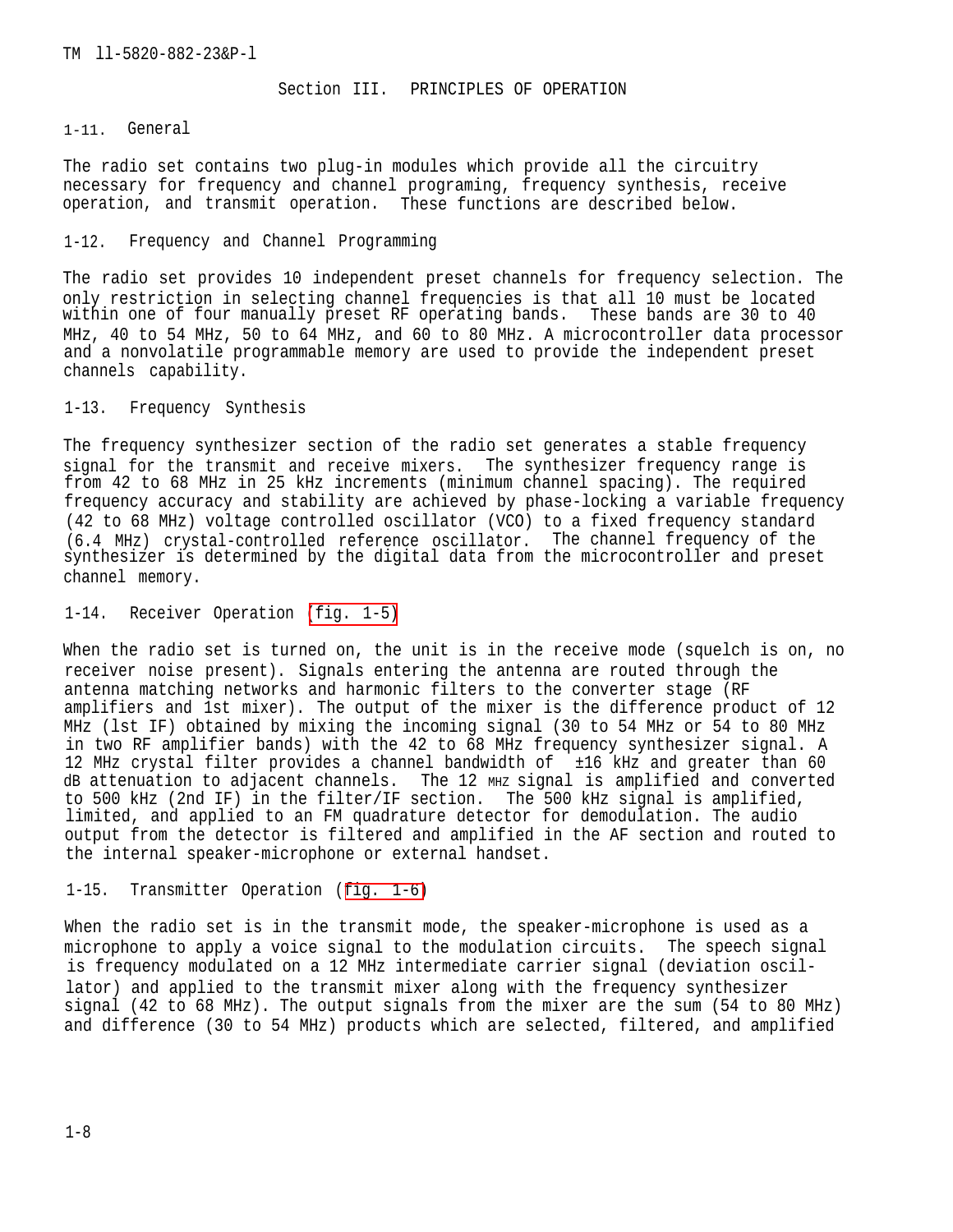<span id="page-16-0"></span>





Figure 1-6. Transmitter Operation Functional Diagram.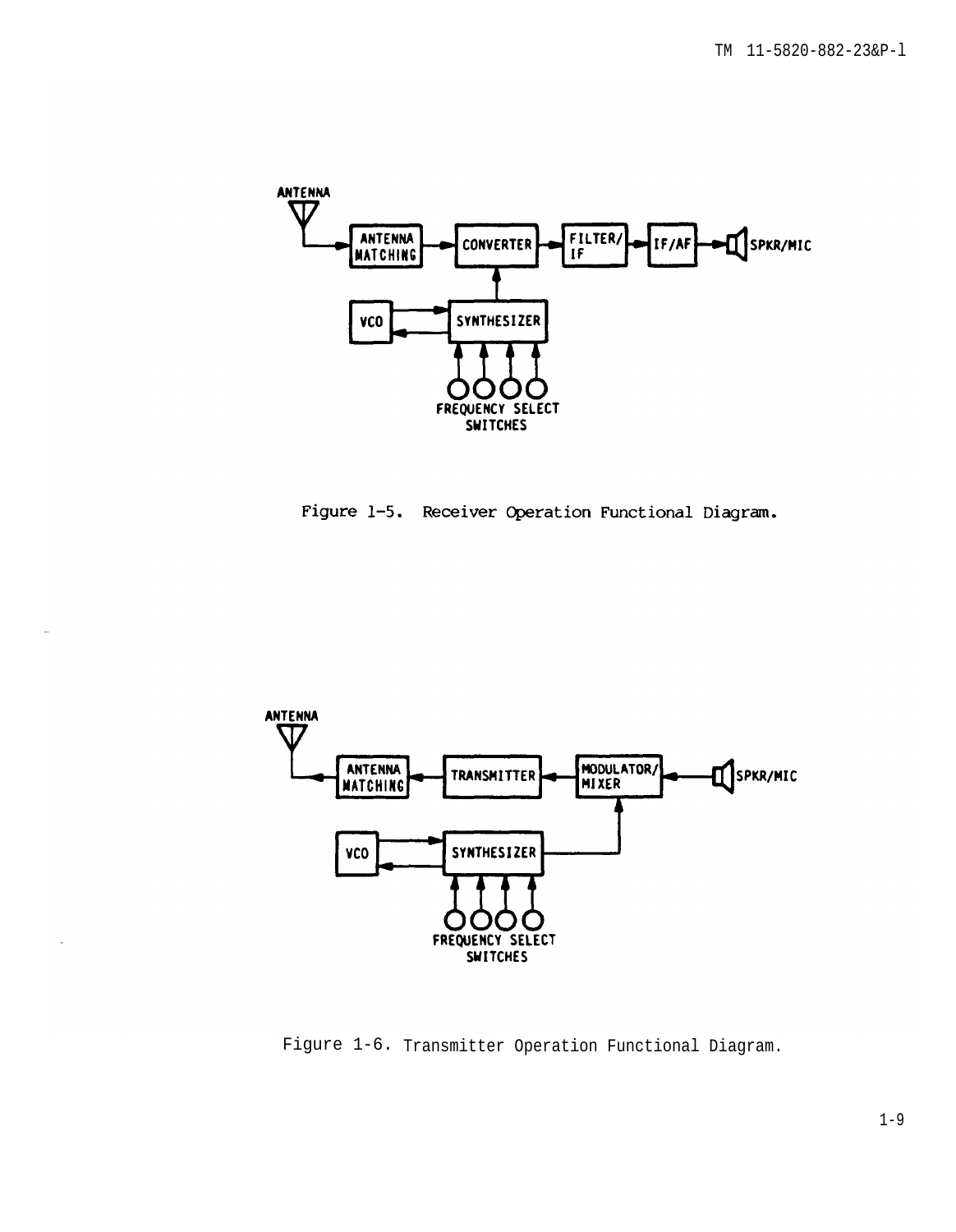<span id="page-17-0"></span>by one of the two RF amplifiers and applied to the power amplifiers. The frequency modulation on the 12 MHz signal is transferred to the 30 to 80 MHz carrier signal by the mixing process. The power amplifiers increase the FM carrier signal to 1 watt minimum. The signal is then filtered and transformed by the antenna matching network to the antenna for radiation.

Section IV. CIRCUIT DESCRIPTIONS

### 1-16. Circuit Functioning

Circuit functioning of the radio set (see fig. FO-l and [FO-2\)](#page-99-0) can be broken down into circuits that perform separate functions (receive and transmit) and circuits that are used for both functions (synthesizer, VCO, voltage-tuned RF stages, and RF filter/matching networks). Special functions are also discussed. These functions include the battery saver, 150 Hz squelch tone, and low-battery warning circuits.

### 1-17. Receive Operation

The receiver is packaged in both the RF/IF and SYNTH/AF modules. The RF/IF module (fig[. FO-1](#page-98-0)) contains the RF, IF, FM detector, squelch, and wideband audio circuits. The SYNTH/AF module (fig. [FO-2\) c](#page-99-0)ontains the narrowband audio circuits which include the speech filter, squelch gate, audio amplifier, and speaker mute.

a. RF Section. The RF section includes the antenna matching networks, low-pass ham—nit filters, diode switches, varactor-tuned RF amplifiers, and the receiver 1st mixer.

(1) Antenna Matching Networks. These networks provide optimum impedance matching and power transfer between the radio set antenna and the receiver or transmitter. The networks are divided into four operating bands of 30 to 40 MHz, 40 to 54 MHz, 50 to 64 MHz, and 60 to 80 MHZ and are manually selected with the ANT MATCH switch. This switch is normally set to the same position as the R/T FILTER switch. An additional switch position is provided ("O" or zero) which bypasses all matching networks, allowing direct 50 ohm interface with the receiver or transmitter. This switch setting is used when troubleshooting or making performance measurements.

(2) Low-Pass Harmonic Filters. These filters are used in both receive and transmit modes of operation and are divided into the same four operating bands as the antenna matching networks. The bands are manually selected with the R/T FILTER switch, which is normally set to the same position as the ANT MATCH switch. In the receive mode of operation these filters provide attenuation to out-of-band signals which could cause interference. In the transmit mode of operation the filters provide attenuation to the harmonic frequencies of the transmitter carrier frequency.

(3) Diode Switches. Diode switches are used to transfer the incoming RF signal from the antenna to the receiver RF amplifier, to transfer the synthesizer VCO injection signal to the receiver 1st mixer, and to select one of the two RF amplifier operating bands. These diodes are turned on by forward-bias current from the receiver B+ control lines in the receive mode, and are turned off and reverse biased in the transmit tie. The band select diodes are on in both transmit and receive modes.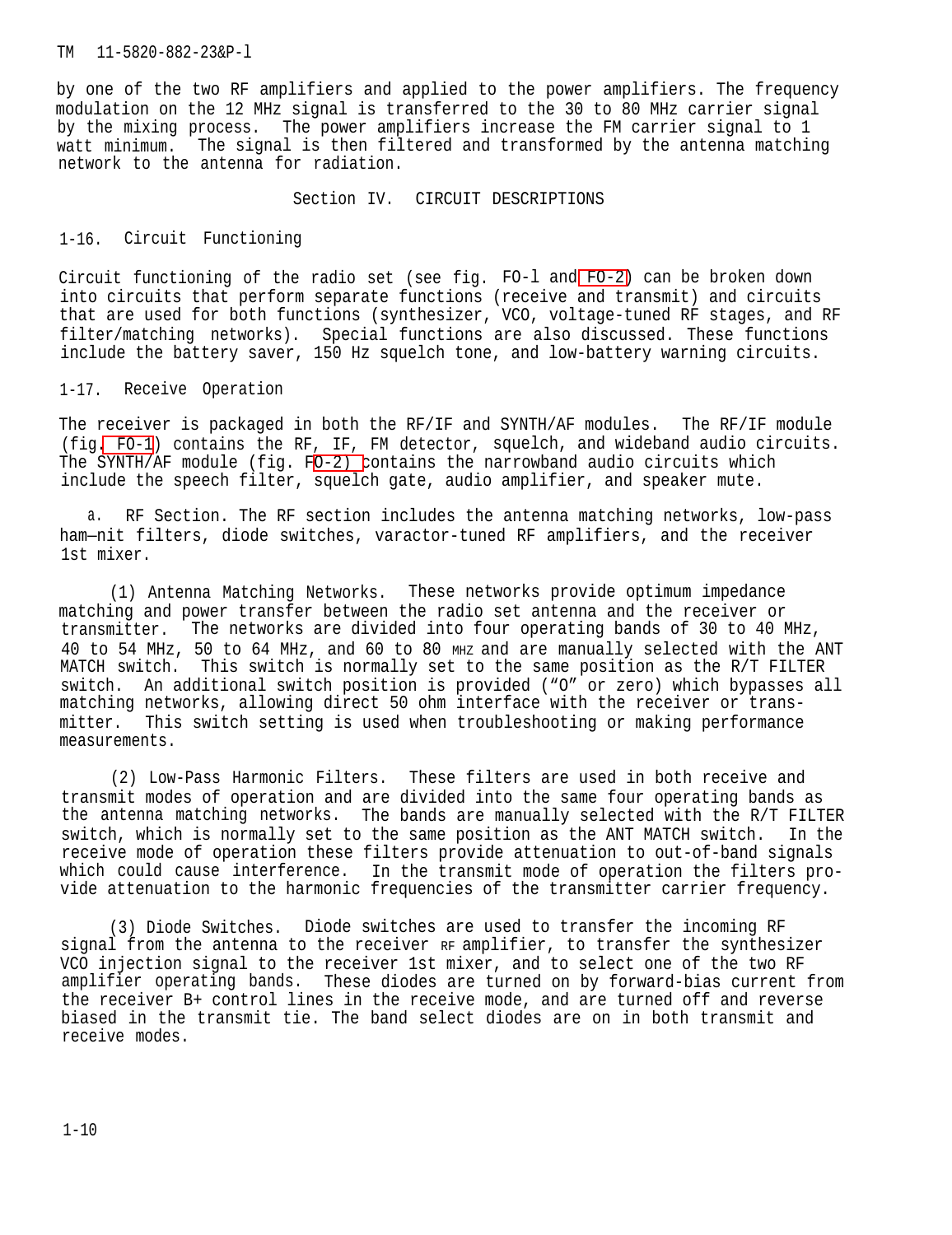(4) RF Amplifiers. The amplifier section consists of two bandswitched, varactor-tuned RF amplifiers. The low-band amplifier covers the frequency range from 30 to 54 MHz, and the high-band amplifier covers the frequency range from 54 to 80 MHZ. The bandswitch and tuning voltages for both amplifiers are generated automatically by the synthesizer when a new frequency selection is made. The tuning voltage range is 2 to 11 VDC. The gain of each amplifier is nominally 20 dB. The output from the RF amplifier is routed to the receiver 1st mixer. The amplifier section is also used in the transmit mode of operation to provide selectivity to undesired transmit-mixer products. Transfer of operation is accomplished with diode switches.

(5) 1st Mixer. The receiver 1st mixer translates the incoming amplified RF signal to the 1st IF. This function is accomplished by mixing the RF signal with the synthesizer VCO signal and selecting the difference product of 12 MHz with a crystal filter. The crystal filter rejects all other mixer products. The synthesizer VCO frequency range is 42 to 68 MHz which provides both high-side and lowside injection to the 1st mixer. If a low-band frequency is selected, the VCO frequency will be 12 MHz above (high side) the RF signal. If a high-band frequency is selected, the VCO frequency will be 12 MHz below (low side) the RF signal. The 1st mixer provides a nominal conversion gain of 6 dB from RF to IF. The crystal filter provides a -6 dB (pass) bandwidth of 32 kHz and a -60 dB (stop) bandwidth of 80 kHz. The filter insertion loss is 2 dB. The total receiver gain to the input of the IF section is 24 dB.

b. IF Section. The IF section consists of the 2nd mixer, 12.5 MHz local oscillator, 500 kHz IF amplifier, FM detector, and squelch circuit. The active portions of these functions are contained within one integrated circuit.

(1) 2nd Mixer. The receiver 2nd mixer translates the 12 MHz IF to a 2nd IF of 500 kHz by mixing the 12 MHz signal with a 12.5 MHz local oscillator and selecting the difference product of 500 kHz. An LC bandpass filter following the mixer rejects all products except the 500 kHz product.

(2) 12.5 MHz Local Oscillator. This crystal controlled oscillator is accurate to within +50 ppm (parts per million) over the temperature range and provides the local oscillator injection signal for the 2nd mixer.

(3) 500 kHz IF Amplifier. This amplifier consists of a five-stage limiter and provides most of the overall 100 dB gain of the IF section. The limiting function improves the sensitivity and interference rejection capability of the receiver.

(4) FM Detector. The limiter-amplifier drives a FM quadrature detector which converts the modulation information on the frequency modulated IF signal to a wideband audio signal. The bandwidth of the audio output signal is one-half of the crystal filter bandwidth, or 16 kHz. This wideband output is used for processing 16 kb/s secure voice data in the SVM when it is attached to the radio set. Otherwise in normal operation, a shorting plug is inserted into the SVM connector which routes the wideband audio signal directly to the narrowband audio circuits in the SYNTH/AF module.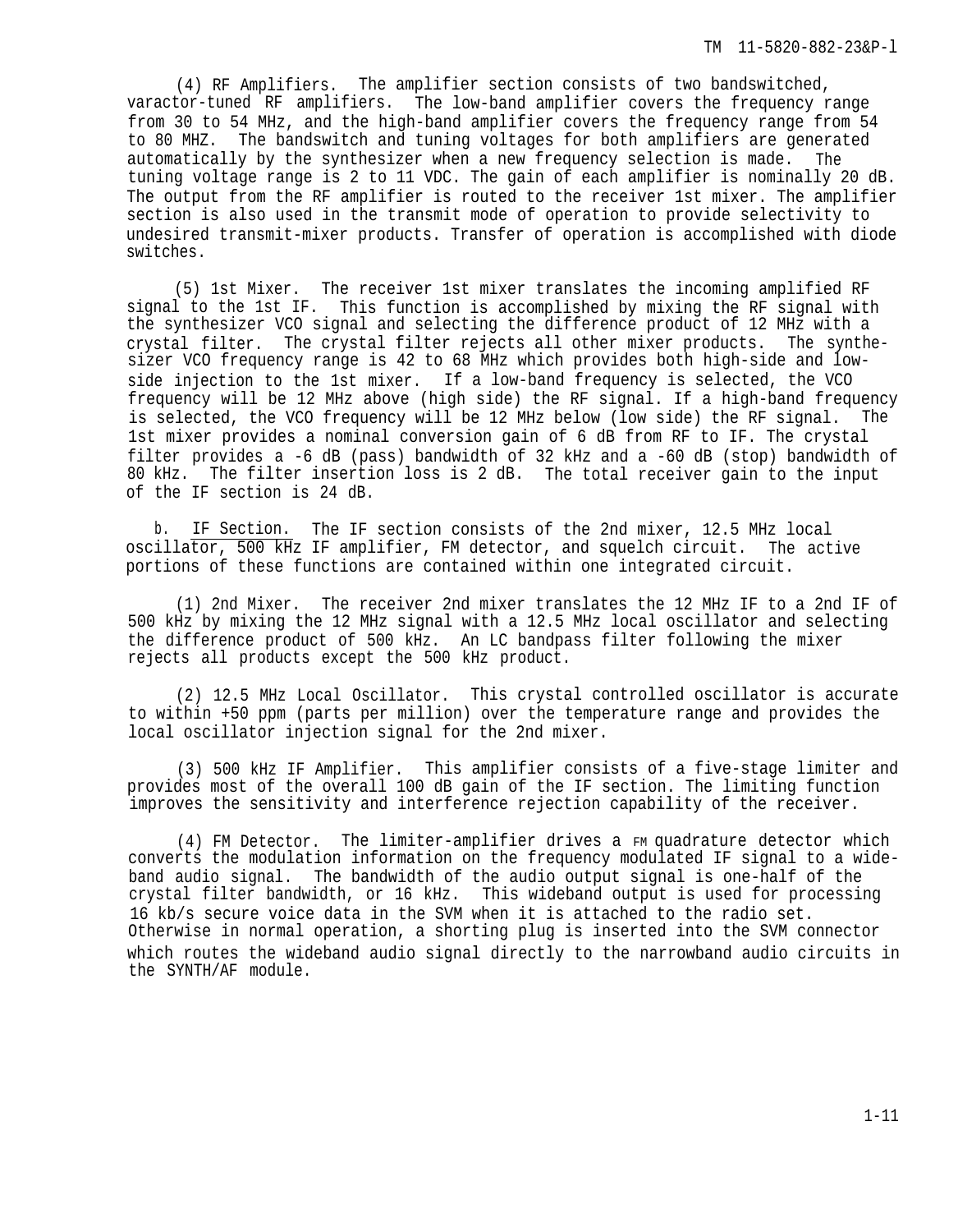<span id="page-19-0"></span>(5) Squelch Circuit. The squelch circuit mutes or quiets the audio output of the receiver when a signal is not being received. This circuit samples the noise above the standard speech band (3 kHz) in the range from 6 to 16 kHz and converts it to a DC control signal. When no carrier is present, the noise level is high and the DC control signal will be high. When a carrier is present, the noise level is reduced which reduces the DC control level. The DC signal drives a threshold comparator which provides a two-state output - on or off. This output is routed to the SYNTH/AF module where it is used to control the operation of the microcontroller and the squelch gate for the receiver audio output. The RF input level at which the squelch is disabled (or turned off) is presettable by an internal adjustment in the RF/IF module. The squelch may also be momentarily disabled by setting the power switch on the radio set panel to the SQUELCH DIS position.

c. Narrowband AF Section. These functions are contained in the SYNTH/AF module and include the speech filter, audio amplifier, squelch gate, and speaker mute circuits.

(1) Speech Filter. In normal unsecured speech operation the information bandwidth is 300 Hz to 3 kHz. The speech filter passes this frequency band and attenuates frequencies above and below it. Of special importance is the attenuation of the wideband audio noise above 3 kHz which improves the receiver output signal-to-noise ratio by 6 dB. The output from the speech filter is routed to the audio power amplifier.

(2) Audio Amplifier. This audio amplifier provides 26 dB of gain which increases the audio output level to 60 mW for the internal speaker (65 ohms) and 7 mW for the handset (600 ohms). The DC power to this amplifier is controlled by the squelch gate.

(3) Squelch Gate. This circuit controls (or gates) the receiver audio output by switching the audio amplifier off when no RF signal is present or by switching the amplifier on when an RF signal is present. The squelch gate is controlled by a DC voltage from the squelch circuits in the RF/IF module. This feature not only quiets the receiver output but also reduces power consumption.

(4) Speaker Mute. This circuit automatically quiets the internal speaker when a handset is connected to the audio connector on the radio set. When the handset is removed, the internal speaker is automatically enabled. Control is acconplished by detecting the DC resistance of the handset earpiece and generating a DC control voltage which turns a series FET switch on or off.

1-18. Transmit Operation

The transmitter is packaged in both modules. The RF/IF module contains the RF and transmit mixer functions. The SYNTH\AF module contains the AF and transmit IF functions.

a. AF Section. Included in this section are the microphone speech limiteramplifier, 150 Hz amplifier and filter, and the speech filter.

(1) Speech Limiter-Amplifier. This circuit linearly anplifies the low-level microphone signal to a nominal level of 6V p-p while providing a symmetrically limited output of 8V p-p for higher than normal speech level. The limiter function prevents over-modulation by restricting the maximum carrier frequency deviation to a specified level. The amplifier provides a gain of 70 dB.

1-12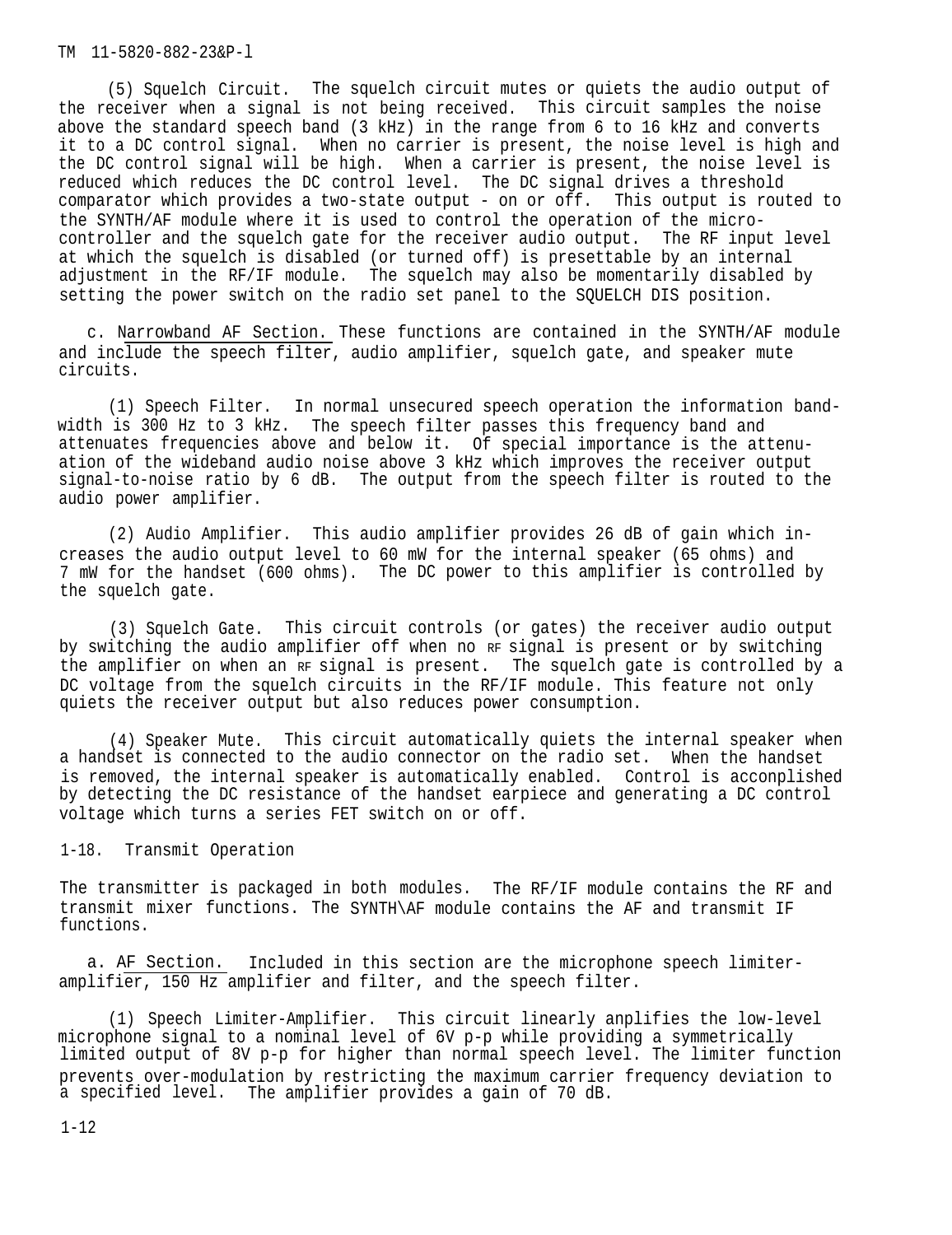(2) 150 Hz Amplifier. This circuit amplifies the 150 Hz square-wave tone generated by the microcontroller to a level of 5V p-p. An RC low-pass filter following the amplifier shapes the 150 Hz tone to a sawtooth waveform with an amplitude of 2V p-p. The 150 Hz tone is generated only in the transmit mode and is used to trigger the tone-squelch circuit in the AN/PRC-77 and AN/VRC-12 radio sets. The 150 Hz tone is disabled (J1-9) when an SVM is attached to the radio set.

(3) Speech Filter. The purpose of this circuit is to attenuate the harmonic frequencies generated by the limiter-amplifier in order to minimize the modulation bandwidth of the transmitted signal. The circuit is a unity gain, active low-pass filter with a cutoff (-3 dB) frequency of 3 kHz. The filter also attenuates any high-frequency bandground noise which may be picked up by the microphone. When an SVM is attached to the radio set, the output signal from the speech filter (J2-15) is routed to the SVM for speech ciphering. In normal use, without an SVM, the signal is routed through the shorting plug (J1-14 to 1) and back to the 12 MHz deviation oscillator in the SYNTH/AF module (J2-26). This normal mode of operation is plain text, nonsecure speech. The SVM mode is cipher text, secure speech.

b. IF Section. This section includes the 10 VDC voltage regulator, 12 MHz deviation oscillator, and 12 MHZ low-pass filter.

(1) 10 VDC Regulator. This regulator provides a stable supply voltage for the deviation oscillator and bias voltage for the varactor-tuned modulation circuits.

(2) 12 MHz Deviation Oscillator. The purpose of this circuit is to frequency modulate a 12 MHz IF transmit carrier signal with either a cipher signal from the SVM or a plain signal directly from the speech amplifier. This frequency modu– lation is accomplished by superimposing the cipher or plain signal on a DC bias voltage and applying the combined signal to a varactor diode (voltage variable capacitor) . The amplitude changes of the audio signal vary the capacitance of the varactor diode, which in conjunction with other components in the modulation circuit changes or deviates the oscillator carrier frequency symmetrically on either side of the 12 MHZ center frequency. The frequency deviation is directly proportional to the positive and negative audio amplitude variations superimposed on the varactor DC bias voltage, which is analogous to the carrier center frequency. An internal potentiometer allows adjustment of the bias voltage and therefore the 12 MHz carrier center frequency. The normal frequency deviation for plain speech is +8 kHz with a sine-wave audio input- amplitude of 6V p–p (±3V p-p on DC bias). The frequency deviation for secure speech is approximately ±5.5 kHz with a ciphered digital input signal. When the input signal to the microphone is louder than normal, the limiter-amplifier clips the signal to a constant amplitude to prevent over-modulation of the carrier. An internal variable capacitor adjustment allows maximum frequency deviation to be set to a level less than ±15 kHz proportional to the amplitude of the limited speech signal. The nominal setting for this adjustment is ±12 kHz deviation. The nominal frequency deviation for the 150 Hz squelch tone is  $\pm 2.5$  kHz with a 2v p-p input signal.

(3) 12 MHz Low-Pass Filter. This filter passes the 12 MHz transmit IF carrier signal and attenuates all harmonics by greater than 20 dB in order to minimize unwanted spurious products in the transmit mixer circuit. The 12 MHz transmit IF output signal is routed through J2-8 to the transmit mixer in the RF/IF module.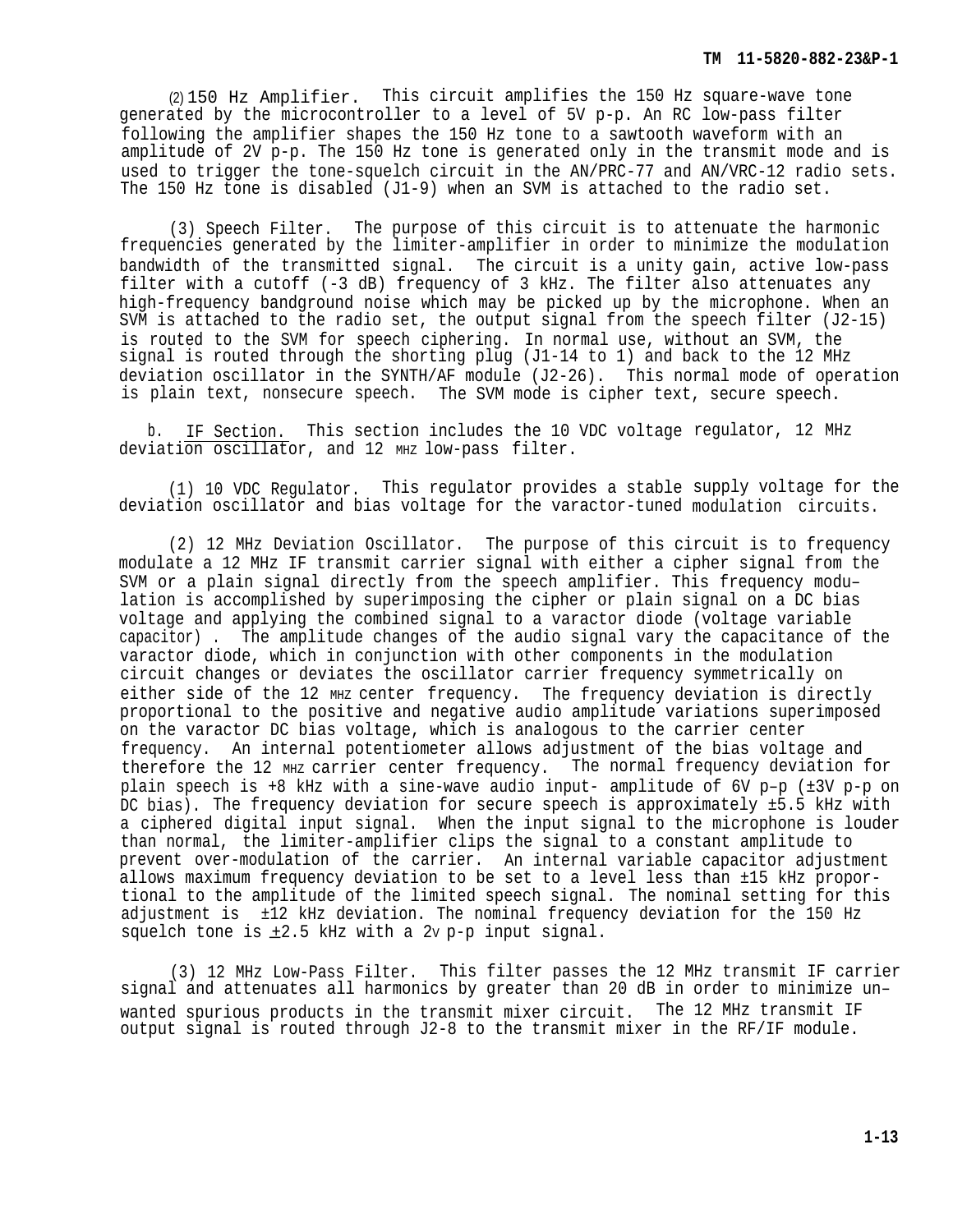c. RF Section. This section consists of the transmit mixer, varactor-tuned preamlifiers, diode switches, power amplifiers, power control, harmonic filters, and antenna matching circuits.

(1) Transmit Mixer. This circuit is a passive double-balanced, diode mixer. The desired output signal from the mixer is the sum and difference products of the 12 MHz transmit IF input and the 42 to 68 MHz frequency synthesizer input. The sum product comprises the high-band frequencies from 54 to 80 MHz, and the difference product comprises the low-band frequencies from 30 to 56 MHz. The 2 MHz overlap is necessary to provide identical tune voltage curves for each band-preamplifier. In actual use the low band covers from 30 to 54 MHz. The varactor-tuned preamplifiers following the mixer select and amplify the difference or sum product depending on low-band or high-band operation, respectively.

(2) Varactor-Tuned RF Preamplifiers. These low-level RF amplifiers are also used in the receive mode (para 1-17a). Diode switches transfer the receivetransmit signals for the respective-ties of operation. In the transmit mode the amplifiers are used to amplify one of the two band products from the transmit mixer. If the operating frequency is in the 30 to 53.975 MHZ range, the low-band amplifier is automatically turned on and the high-band amplifier is turned off. The opposite switching occurs if the operating frequency is in the 54 to 79.975 MHz range. Each amplifier has a nominal power gain of 20 dB and provides 50 dB relative attenuation to the transmit mixer image product (other band). The amplifiers are voltage tuned with the synthesizer phase-lock-loop (PLL) control voltage tune volts (J2-14) . Frequency versus voltage tracking is accomplished with a set of five matched varactor diodes [VCO (l), high band (2), low band (2)] and series capacitive padders in the VCO and high-band tuned circuits which warp these two tuning curves to fit the low-band curve. The tracking error is maintained to within 3 dB maximum. The nominal preamplifier output signal level is 70 mV at the power amplifier input.

(3) Power Amplifiers. This section consists of three stages of power gain. The amplifiers are broadband covering the complete 30 to 80 MHz frequency range in one band with no manual tuning required. The overall power gain is 42 dB with a nominal output power level of 1.5 watts. The predriver and driver amplifiers each have a nominal gain of 15 dB. The final power amplifier has a nominal gain of 12 dB . The output signal is routed through a diode switch to the harmonic filters.

(4) Diode Switches. The diode switches transfer the transmitter output signal to the harmonic filters while isolating the receiver input from the transmitter and filters. These switches are controlled by the transmit and receive B+ lines as determined by the PUSH TO TALK switch position.

(5) Harmonic Filters. These filters pass the desired transmit carrier frequency while rejecting the harmonics of the carrier. Four filter bands are necessary to provide the required amount of attenuation to the harmonics. The bands are: 30 to 40 MHz, 40 to 54 MHz, 50 to 64 MHz, and 60 to 80 MHz. Band selection is accomplished by manually setting the R/T FILTER switch to the correct position.

(6) Antenna Matching Networks. This section is divided into four bands identical to the harmonic filters. Band selection is also accomplished manually by setting the ANT MATCH switch to the correct position. These circuits impedance match the antenna to the transmitter to provide maximum radiated power from the antenna.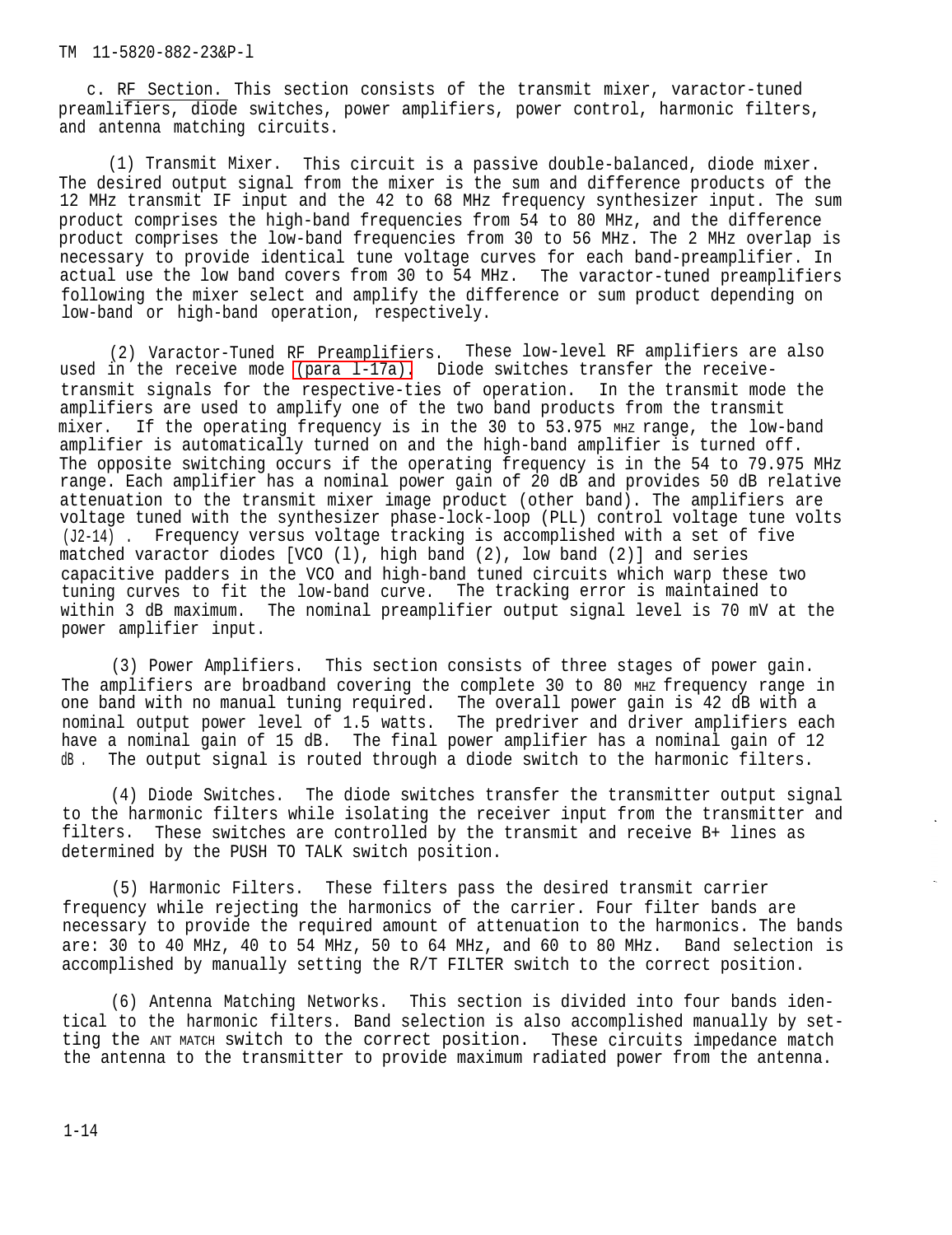<span id="page-22-0"></span>The ANT MATCH switch can also be set to the "O" (zero) position to provide a bypass mode of operation for direct 50 ohm interface with test equipment or other antenna systems . In this mode the antenna matching networks are disconnected and bypassed with a short circuit. The matching networks are designed to match both long and short antennas with no manual tuning other than setting the bandswitch.

1-19. Frequency Synthesizer Operation

The frequency synthesizer circuits consist of two sections. The PLL is contained in the SYNTH/AF module except for the VCO, which is contained in the RF/IF module. The control section is contained in the SYNTH/AF module.

a. PLL Section. The PLL section includes the VCO buffer amplifier-regulator, ÷ 40/41 prescaler, frequency synthesizer, 6.4 MHz reference oscillator, and loop filter. The PLL generates a stable 42 to 68 MHz IF for the transmit and receive mixers. This stability is accomplished by phase-locking a variable frequency VCO (42 to 68 MHz) to a fixed frequency reference oscillator (6.4 MHz). Both oscillators are frequency divided to a phase detector frequency of 25 kHz for phase comparison. A DC voltage proportional to phase difference is then generated, filtered, and applied to a voltage variable capacitor (varactor diode) in the VCO circuit. When phase locked (or slaved) to the reference oscillator, the VCO frequency stability is ±25 ppm over the -40°C to +65°C temperature range. At 68 MHz the maximum frequency error would be ±1700 Hz. The receive mode frequency stability is the same as the VCO stability. In the transmit mode the stability of the deviation oscillator is added to the VCO stability. The resultant transmit frequency stability is  $\pm 50$  ppm for a worst case frequency error of  $+4000$  Hz at 80 MHz.

(1) Voltage Controlled Oscillator. This oscillator is tuned from 42 to 68 MHz with a 2 to 11 VDC control voltage (tune volts) generated by the PLL. A voltage variable capacitance diode (varactor) is used in conjunction with other tuned circuit components to provide the required frequency control.

(2) Buffer Amplifier-Regulator. This circuit provides a dual function. The buffer amplifier isolates the VCO from load reflections to minimize VCO noise and spurious signals within the PLL. The regulator provides a stable DC supply voltage for the VCO and the  $\div 40/41$  prescaler. The nominal output signal level from buffer amplifier to the transmit and receive mixers is 300 mV. The nominal VCO output signal is 100 mV and is superimpose on the regulated +7.5 VDC supply voltage to the  $\div 40/41$  prescaler in the SYNTH/AF module (J2-6).

(3) \*40/41 Prescaler. This circuit is a frequency divider which divides by 40 or 41 as determined by a control signal generated within the frequency synthesizer. The combination of these two circuits determines the overall frequency division ratio required to reduce the VCO frequency to 25 kHz for phase comparison.

(4) Frequency Synthesizer. This circuit consists of additional frequency dividers, the reference oscillator amplifier, and the phase-frequency detector. The frequency divider ratio is internally programmed by serial input data from the microcontroller. This data is determined by the setting of the FREQUENCY and CHAN switches. Bandswitch control is also provided as determined by the frequency selection. If the selected frequency is between 30.000 and 53.975 MHz, the low band will be activated. If the selected frequency is between 54.000 and 79.975 MHz, the high band will be activated. This ban%switch control is applied to the tuned  $_{\rm RF}$ amplifiers in the RF/IF module.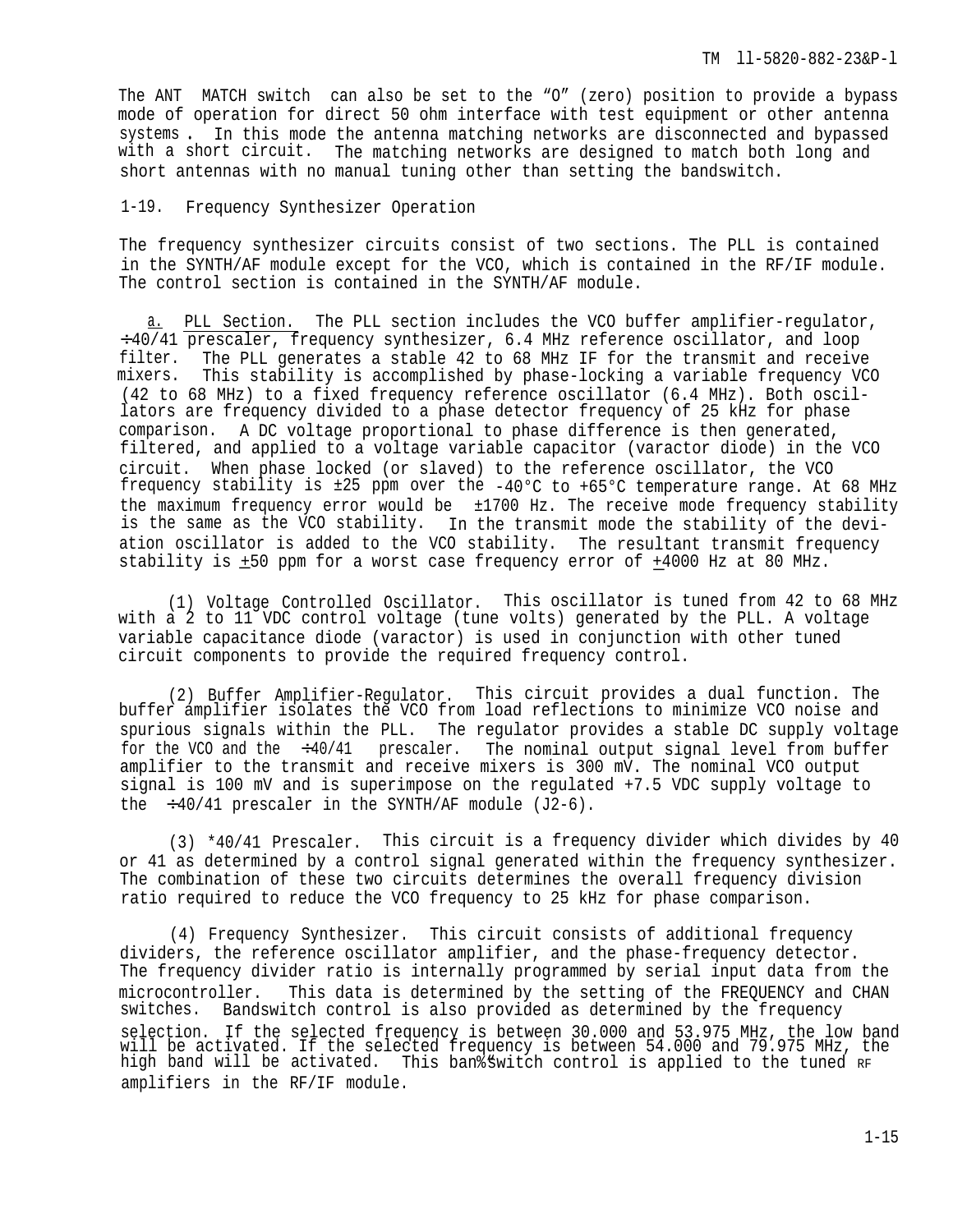(5) Phase-Frequency Detector. A fixed frequency divider ( ÷ 256) divides the 6.4 MHz reference oscillator down to 25 kHz for phase comparison in the phasefrequency detector. The frequency detector senses the difference in frequency between the fixed reference oscillator and the variable VCO and generates a sweep voltage which pulls the VCO closer to the reference oscillator. As the VCO frequency approaches the reference oscillator frequency, the phase detector takes control and generates a DC control voltage which phase-locks the VCO to the reference oscillator. In this phase-locked condition the stability and accuracy of the VCO frequency is equivalent to the reference oscillator.

(6) Reference Oscillator. The active circuitry for this oscillator is contained within the frequency synthesizer integrated circuit. The reference oscillator generates the PLL frequency standard to which the VCO is phase locked for frequency stability and accuracy. The room temperature accuracy of the reference oscillator is adjustable to within ±5 ppm to compensate for long-term aging. The temperature stability of the oscillator is  $\pm$  25 ppm over the -40°C to +65°C temperature range. The VCO performance is equivalent when phase locked to the reference oscillator. The reference oscillator frequency is quartz-crystal controlled.

(7) Loop Filter. The PLL filter provides two functions. The first section is a phase-gain compensation network,which stabilizes the phase-lock response parameters of the PLL. The last section is an active low-pass filter which attenuates the phase detector fundamental (25 kHz) and harmonic frequencies. The attenuation provided by this filter reduces the incidental FM on the VCO frequency to less than 100 Hz deviation. The loop filter also provides DC amplification of the phase detector control signal to the 2 to 11 VDC range required by the VCO for frequency coverage from 42 to 68 MHz. The output of the loop filter is the tune-volts line (J2-14).

b. Control Section. The control section includes the frequency select switches, microcontroller, preset channels memory, and channel programming switch. This section provides digital data conversion and processing of selected frequency and channel information. This digital processing is done in parallel format between the frequency switches and microcontroller and in serial format between the frequency synthesizer, microcontroller, and preset channels memory.

(1) Frequency Select Switches. This group consists of FREQUENCY switches A, B, and D and the CHAN switch. The CHAN switch is used as the C-switch when making frequency selections, and as the channel switch when selecting a preprogrammed channel frequency. The frequency select switches can not be used to manually align the radio but are used only to program frequencies for the preset channels memory.

(2) Microcontroller. The microcontroller is the central processing unit for conversion of frequency selection information to serial digital data and distribution of serial frequency data to the memory for storage, or from the memory to the frequency synthesizer when a channel selection is made. The instruction program for the microcontroller is permanently masked into an internal readonly-memory (ROM). The microcontroller also generates the waveforms for the 150 Hz squelch tone, battery saver chopped B+, and the low-battery warning tone. A 76.8 kHz crystal-controlled oscillator provides the clock standard for waveform timing and data conversion, processing, and transfer.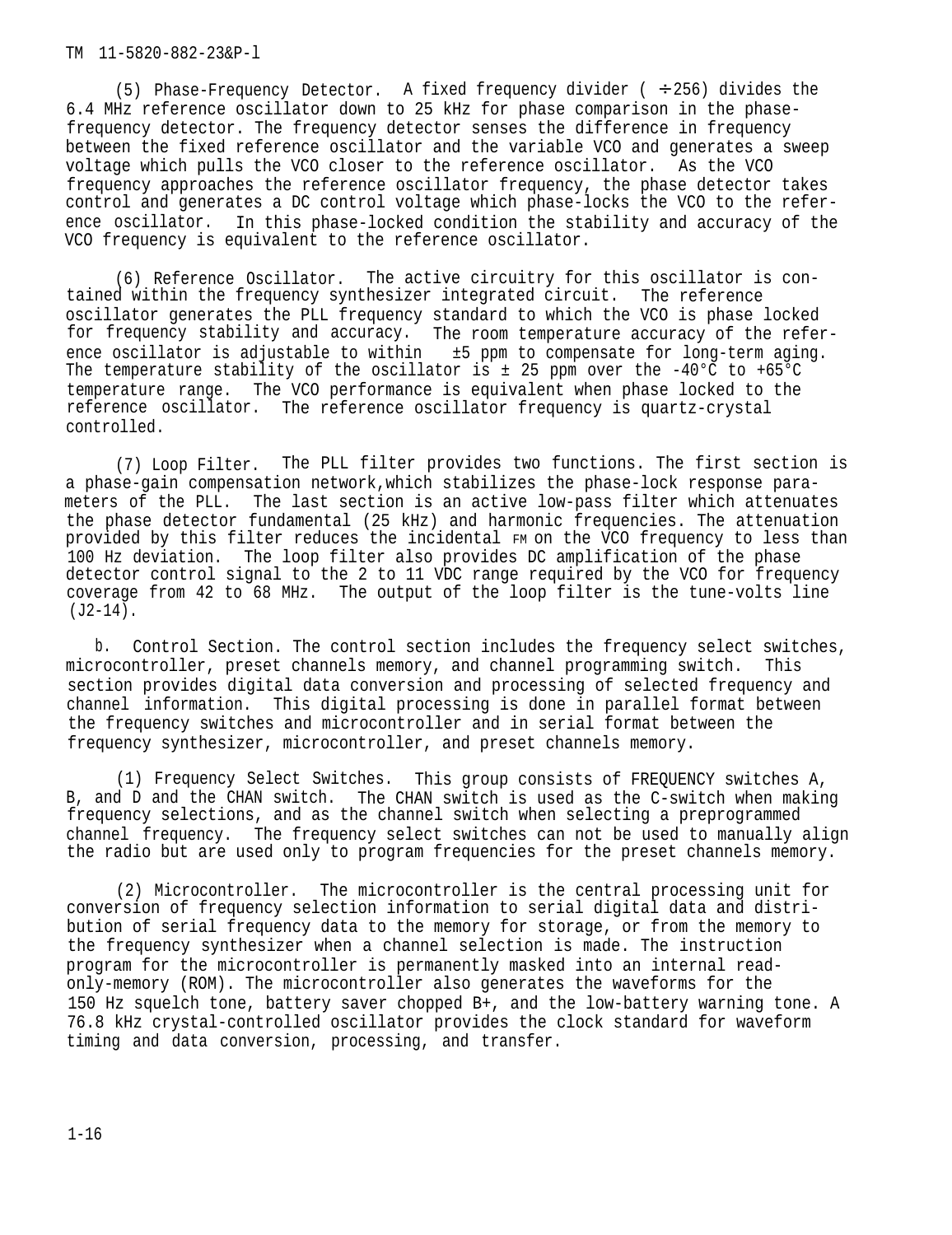<span id="page-24-0"></span>(3) Preset Channels Memory. This device is an electrically-erasable-programmable-read-only-memory (EEPROM) with the capacity to store frequency selection data for 10 channels. All 10 channels can be randomly programed to unrelated frequencies in one of four operating bands, and stored for an indefinite period of time. Frequency data recall and frequency changing of the radio set are accomplished immediately when a channel selection is made. The memory is nonvolatile and does not require power to retain data after it has been programed.

(4) Programing Switch. The PROGRAM switch selects one of two functions. The NORM function is used during normal operation and allows the selection of one of 10 independent preset operating channels (or frequencies). During the programming cycle the switch is set to the NORM position for setting the frequency select switches to the desired frequency. The switch is then set to the LOAD position for setting the CHAN switch to the desired channel number selection. The switch is then set back to the NORM position to transfer the selected frequency data into the selected channel number memory location. Data recall for each charnel is accomplished automatically by setting the CHAN switch to that channel number when the PROGRAM switch is in the NORM position. If the PROGRAM switch is left in the LOAD position, the radio set will not function properly.

### 1-20. Special Functions

The special functions generated by the microcontroller circuit are the 150 Hz tone, battery saver timing waveform, and low-battery warning tone.

a. 150 Hz Tone. This signal is a periodic square wave with an amplitude of 5V peak and a frequency of  $150 \pm 1$  Hz. The tone is derived from the  $76.8$  kHz clock standard and therefore has the same accuracy. The 150 Hz tone is filtered and used to modulate the transmit carrier signal for compatibility with the tone-squelch in the AN\PRC-77 and AN/VRC-12 radio set receivers. This tone is generated only during the transmit mode.

b. Battery Saver Timing Waveform. This signal is a periodic square wave with an amplitude of 5V peak. The on-time (+5 VDC) is 54 milliseconds and the off-time is 161 milliseconds-. The timing accuracy is derived from the 76.8 kHz clock standard. This signal is amplified to 15V peak and used for the choppped B+ to duty-cycle portions of the receiver during the squelched-standby mode of operation. This duty cycle (25-percent ON and 75-percent OFF) reduces the average power consumption of the radio, thus increasing the battery life (battery saver). The chopped B+ line is also routed to the SVM (J1-3) to accomplish the same purpose in that module. The battery saver signal is generated only in the squelched-standby mode of operation.

**c.** Low-Battery Warning Tone. This signal consists of a series of three 400 Hz "beeps" every five seconds. In conjunction with a voltage comparator-gating circuit this-tone is used to provide the operator with an aural warning that the battery is nearing end-of-life. The warning circuits monitor the battery voltage and compare it to a preset, fixed reference voltage. When the battery voltage drops helm the preset reference, the comparator switches state and turns on the speaker-headphone amplifier, allowing the tone to be heard by the operator. The tone amplitude is adjustable with the VOL control. The low-battery tone is generated only during the squelched-standby mode and is automatically disabled when a signal is being received or when the radio is used to transmit.

1-17/(1-18 blank)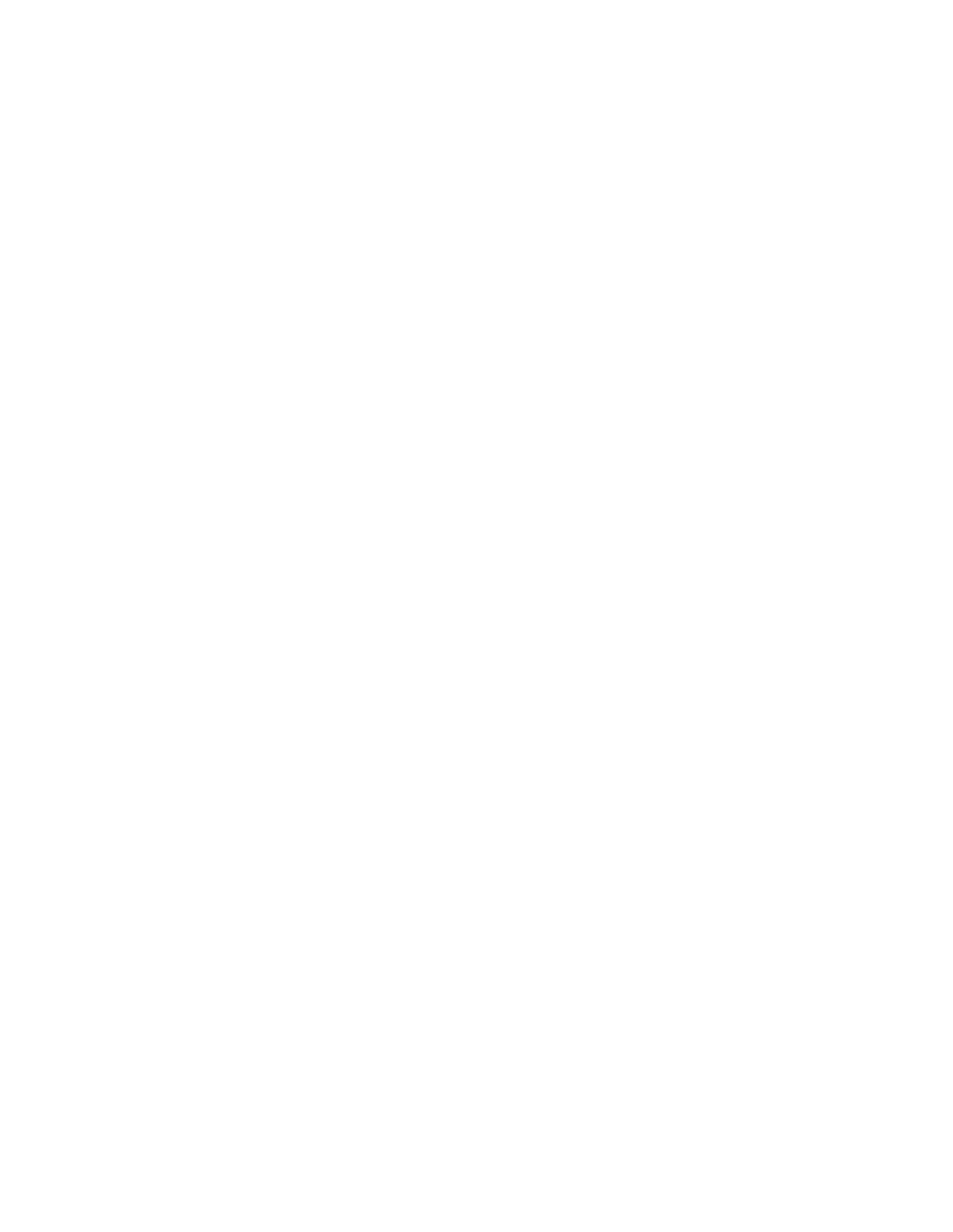#### CHAPTER 2 UNIT MAINTENANCE INSTRUCTIONS

Section 1. REPAIR PARTS , SPECIAL TOOLS, TMDE, AND SUPPORT EQUIPMENT

<span id="page-26-0"></span>2-1. Cannon Tools and Equipment

For authorized common tools and equipment refer to Modified Table of Organization and Equipment (MTOE) applicable to your unit.

2-2. Special Tools, TMDE, and Support Equipment

Refer to Maintenance Allocation Chart (appx B of this manual) for tools and equipment to be used at unit maintenance level.

2-3. Repair Parts

Repair parts are listed in the Repair Parts and Special Tools List (appx D of this manual) covering unit and intermediate direct support maintenance for this equipment.

# Section II. SERVICE UPON RECEIPT

2-4. Checking Unpacked Equipment

a. Inspect equipment for damage incurred during shipment. If equipment has been damaged, report damage on SF 364, Report of Discrepancy.

b. Check equipment against packing slip to see if shipment is complete. Report all discrepancies in accordance with instructions of DA Pam 738-750.

c. Check DA Pam 310-1 to see whether equipment has been modified. Check to ensure your maintenance manual is latest issue.

2-5. Preliminary Servicing and Adjustment of Equipment

Perform all preventive maintenance checks and services ([para 2-7\)](#page-27-0) for all periods.

Section III. PREVENTIVE MAINTENANCE CHECKS AND SERVICES (PMCS)

2-6. General

To ensure that the radio set is always ready for operation, it must be inspected systematically so that defects may be discovered and corrected before they result in serious damage or failure. Preventive maintenance procedures are designed to help maintain equipment in serviceable condition. They include what items should be checked and how to check them. These checks and services are to be made at specific intervals.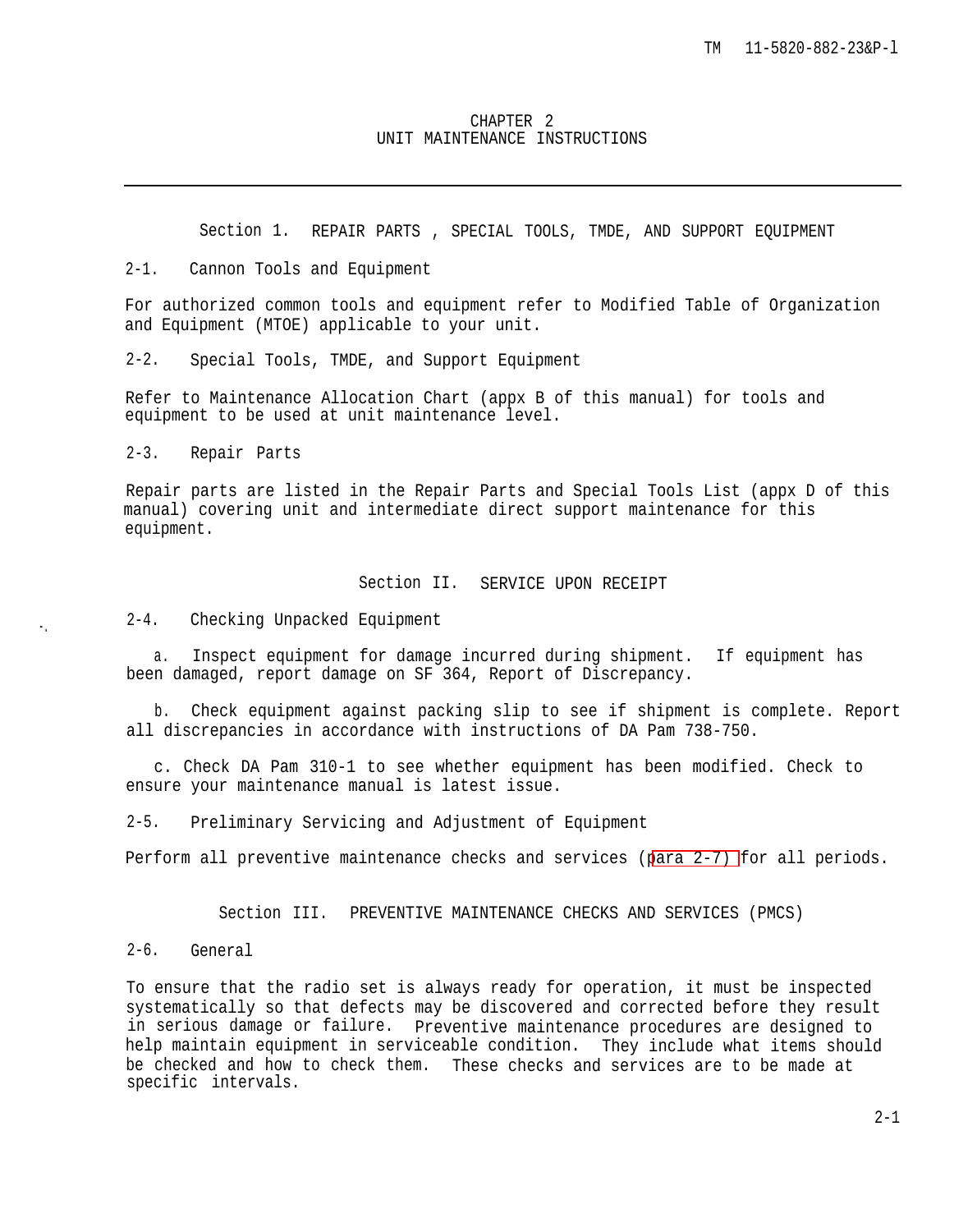#### <span id="page-27-0"></span>2-7. PMCS Table

Table 2-1 describes the preventive maintenance checks and services for the radio set. Routine checks like cleaning, dusting, washing, checking for frayed cables, stowing items not in use, covering unused receptacles, and checking for loose parts are not listed as PMCS checks. They are procedures that should be done as required. If you find a routine check like one of those listed, in your PMCS, it was listed because problems with this item were reported.

Table 2-1. Preventive Maintenance Checks and Services (PMCS)

| w - Weekly<br>M - Monthly |      |   |  | - Quarterly<br>$s$ - semiannually | $A - Annually$ |                                                          |
|---------------------------|------|---|--|-----------------------------------|----------------|----------------------------------------------------------|
| Interval                  |      |   |  | Item                              |                |                                                          |
|                           | Item |   |  | To Be                             | Procedures     |                                                          |
| No.                       | W    | M |  | A                                 | Inspected      |                                                          |
|                           |      |   |  |                                   | Radio Set      | Check for missing or damaged knobs,<br>antenna, lanyard. |
| 2                         |      |   |  |                                   | Operation      | Perform operational check<br>$(table 2-3)$ .             |
| 3                         |      |   |  |                                   | Battery        | Check voltage (table 2-3).                               |

### 2-8. Disassembly Instructions

To disassemble radio set for battery replacement or for changing channel-frequency selections, perform applicable steps (refer to [fig.](#page-28-0) 2-1) :

a. Make sure that PWR OFF/ON/SQUELCH DIS switch is set to OFF.

#### CAUTION

Handle battery case carefully as damaged case will not seal properly.

—b. Unfasten latches on battery case and remove battery case.

 $c.$  Remove battery by disconnecting snap terminals.

d. For access to frequency controls, remove module cover by turning counterclokwise two captive screws located on bottom of module cover.

2-9. Reassembly Instructions

To reassemble radio set, perform following steps:

a. Apply thin coat of silicone grease to top edge of module cover.

— b. Line up module cover as shown in [figure 2-1.](#page-28-0)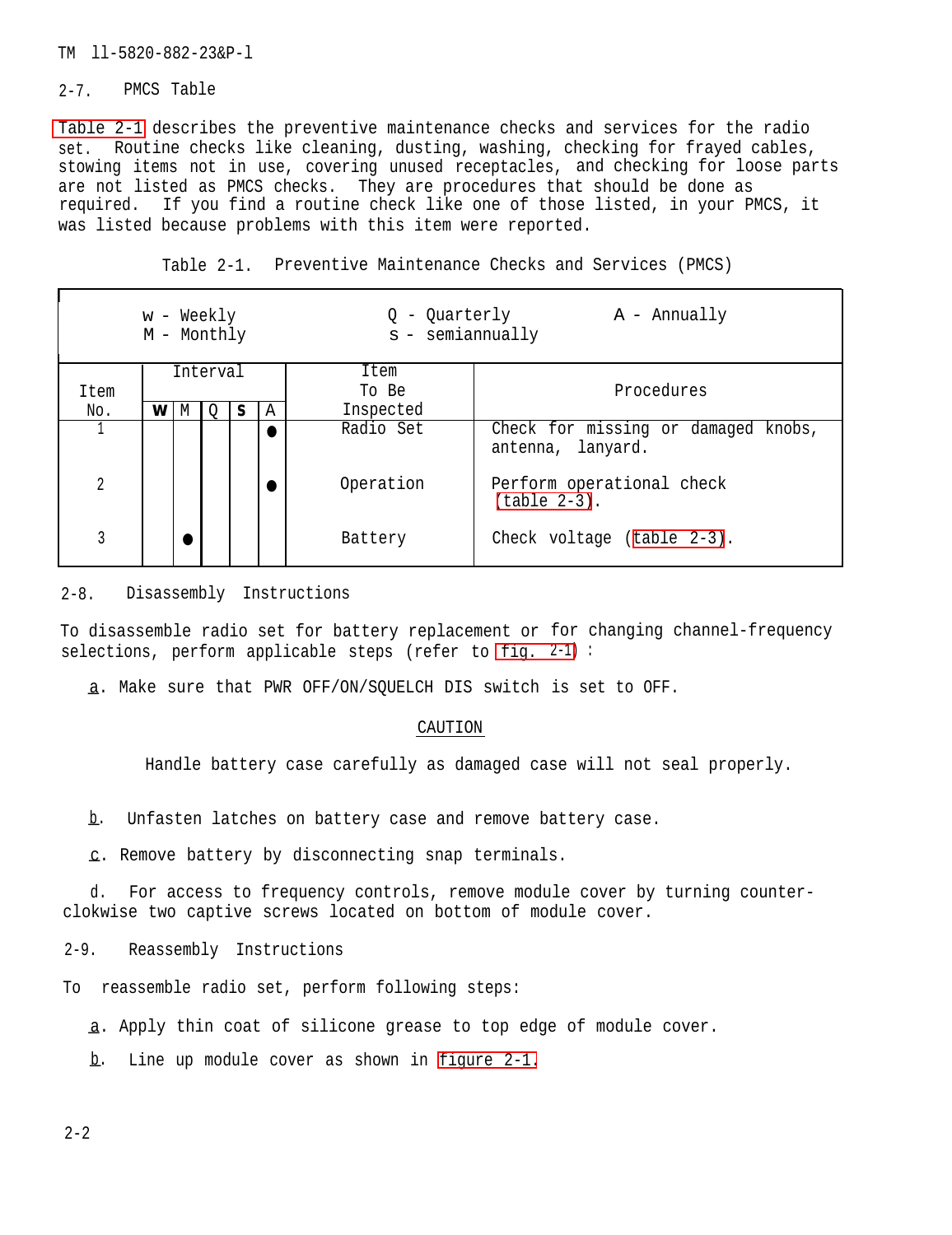<span id="page-28-0"></span>

Figure 2-1. Radio Set Disassembly.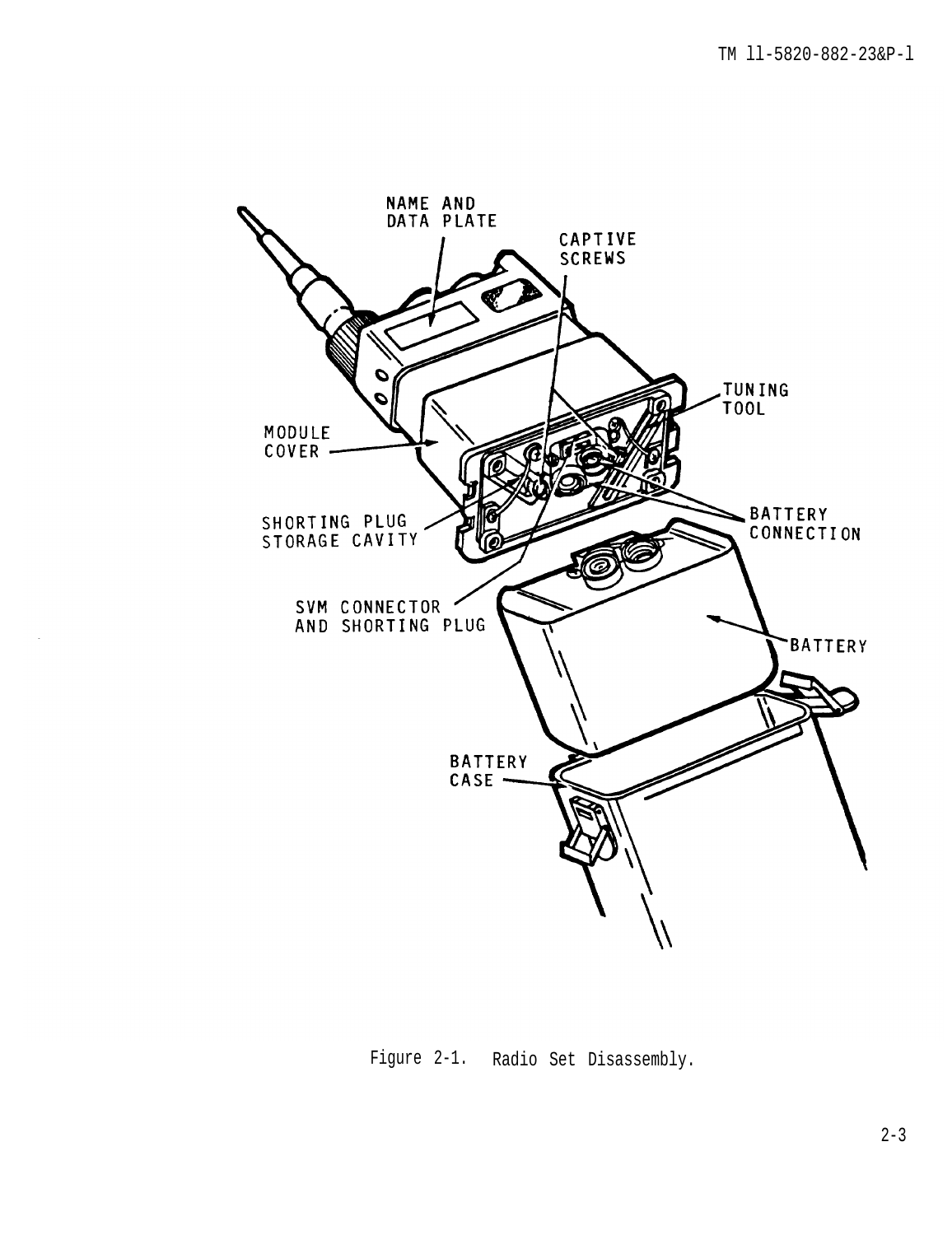<span id="page-29-0"></span>**<sup>C</sup>.** Slide module cover onto frame and panel assembly and secure with two captive screws located on bottom of cover (turn clockwise).

d. Reinstall tuning tool in its storage cavity.

e. Make sure SVM shorting plug is installed and in good condition. The radio will not work unless the shorting plug or an SVM is installed.

#### CAUTION

To prevent damage to equipment, set PWR OFF/ON/SQUELCH DIS switch to OFF before installing battery.

—f. Attach battery to battery connector.

g. Apply thin coat of silicone grease to top edge of battery case to facilitate O-ring sealing.

#### CAUTION

To prevent water seepage, make sure battery case and rubber gasket are not damaged. Check that battery case and module cover are properly aligned before fastening latches.

<u>h</u>. Attach battery case and secure with two latches.

2-10. Frequency-Charnel Selection and Squelch Adjustment

The radio set provides random selection of 10 independent, preset operating channels and frequencies. Frequency-channel programing is accomplished by use of the FREQUENCY switches (A, B, and D) and the CHAN switch. The only restriction in selecting the channel (O through 9) frequencies is that all 10 must be located within one of four operating bands as follows:

| @crating Band (MHz) R/T FILTER Switch<br>30 to 39.975 | ANT MATCH Switch |
|-------------------------------------------------------|------------------|
| 40 to 53.975                                          |                  |
| 50 to 63.975                                          |                  |
| 60 to 79.975                                          |                  |

Whenever the charnel frequencies are changed, the R/T FILTER switch and the ANT MATCH switch must be set to the same position corresponding with the selected operating band.

a. Frequency and Channel Programming. To change frequency and channel selection, perform following steps: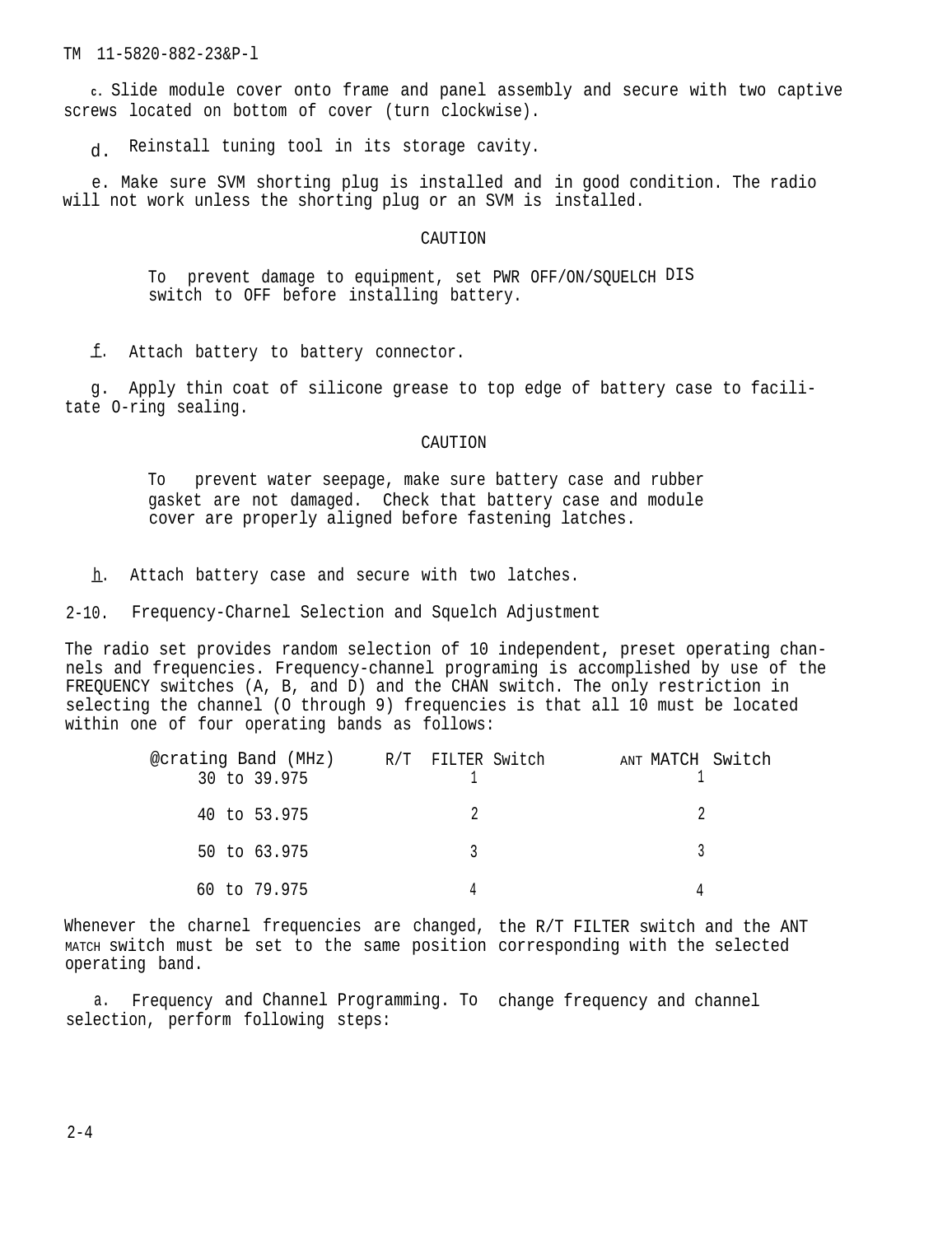The information printed on the battery is not suitable for setting the frequency of the radio set.

- (1) Disassemble unit [\(para 2-8\)](#page-27-0).
- (2) Connect battery.
- (3) Set PWR OFF/ON/SQUELCH DIS switch to ON.

(4) Determine frequency band of operation from information listed above, and set R/T FILTER switch and ANT MATCH switch to proper band position. All 10 channels must be programmed for this band selection.

(5) Ensure that PROGRAM switch is in NORM position.

#### CAUTION

Care must be taken in handling the spring clip that holds the tuning tool in its storage cavity. The clip can switch over and hit the battery connectors, causing a shorted - and gassing battery.

(6) Using tuning tool, set FREQuENCY switches A, B, and D and CHAN switch for desired frequency.

### NOTE

The FREQUENCY switches (A, B, and D) and the CHAN (C) switch provide direct readout of the operating frequency to be programmed. For example, switch settings of A=5, B=3, C(CHAN)=3, and D=7 represent 53.375 MHz, as indicated by switch positions given below. (Refer t[o para 2-10](#page-29-0)c for degraded channel frequencies.)



(7) Set PROGRAM switch to LOAD position.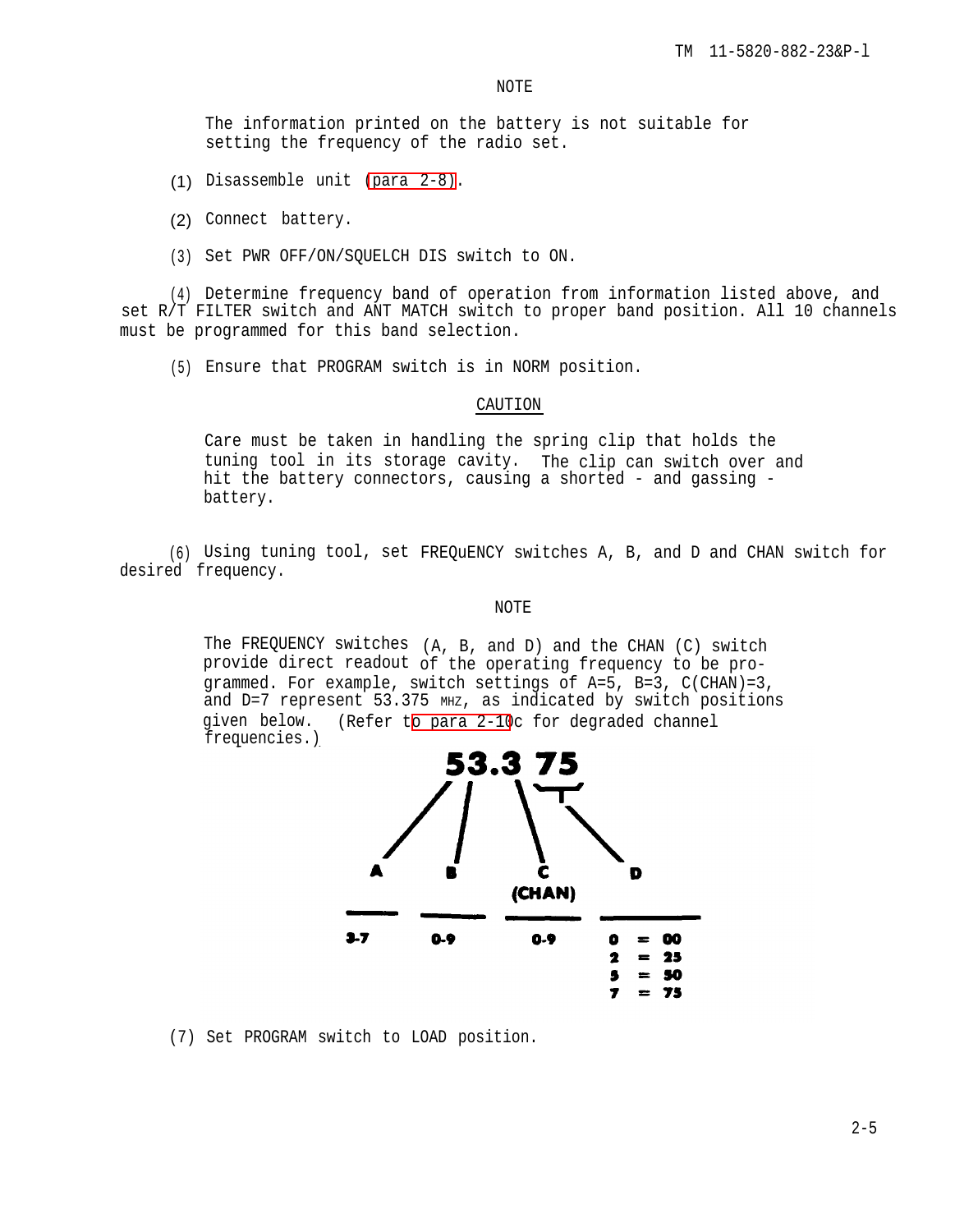(8) Set CHAN switch to desired channel number.

<span id="page-31-0"></span>(9) Set PROGRAM switch to NORM position. The selected frequency has now been programmed into the selected channel location in the preset channels memory.

(10) Repeat steps (6) through (9), observing requirement of step (4), for other nine channel positions of CHAN switch.

b. Squelch Adjustment. The squelch adjustment should be made each time the preset channel frequency band is changed. Adjustment on one of the channels is sufficient for all channels within an operating band. Squelch adjustment should not be made on a degraded frequency [\(para 2-10C](#page-29-0)) because nondegraded frequencies would then have reduced sensitivity due to a higher squelch threshold level. If possible, degraded frequencies should not be used if maximum sensitivity and range are required. Perform following steps to adjust squelch threshold:

(1) Using tuning tool, turn SQ ADJ control counterclockwise until noise is heard.

(2) Slowly turn SQ ADJ control clockwise until receiver quiets, then advance control one full turn clockwise.

c . Degraded Channel Frequencies. The channel frequencies listed in table 2-2 may have reduced receiver sensitivity and possible incorrect squelch operation due to internally generated spurious signals causing desensitization of the receiver. These frequencies may be usable for most applications except when maximum comnunication distance is necessary and squelch operation is needed.

| Band 1           | Band 2           | Band 3           | Band 4           |
|------------------|------------------|------------------|------------------|
| 30,000 to 39,975 | 40,000 to 53,975 | 50.000 to 63.975 | 60.000 to 79.975 |
|                  |                  |                  |                  |
| 32.000           | 44.800           | 50,000           | 62.500           |
| 32.675           | 48,000           | 51.200           | 64.000           |
| 32.700           | 48.025           | 56.650           | 65.300           |
| 32.725           | 48, 050          | 56.675           | 65.400           |
| 32.750           | 48.075           | 56.700           | 70.400           |
| 32.775           | 50,000           | 56.725           | 72.000           |
| 32,800           | 51.200           | 56.750           | 72.025           |
| 37.500           |                  | 56.775           | 72.050           |
| 38.400           |                  | 56.800           | 72.075           |
|                  |                  | 57.600           | 76.800           |
|                  |                  | 62.500           |                  |

| Table 2-2. |  |  |  | Degraded Channel Frequencies |
|------------|--|--|--|------------------------------|
|------------|--|--|--|------------------------------|

# Section IV. TROUBLESHOOTING

# 2-11. Preliminary Inspection

When radio set fails to operate properly, inspect exterior of equipment for missing or damaged parts.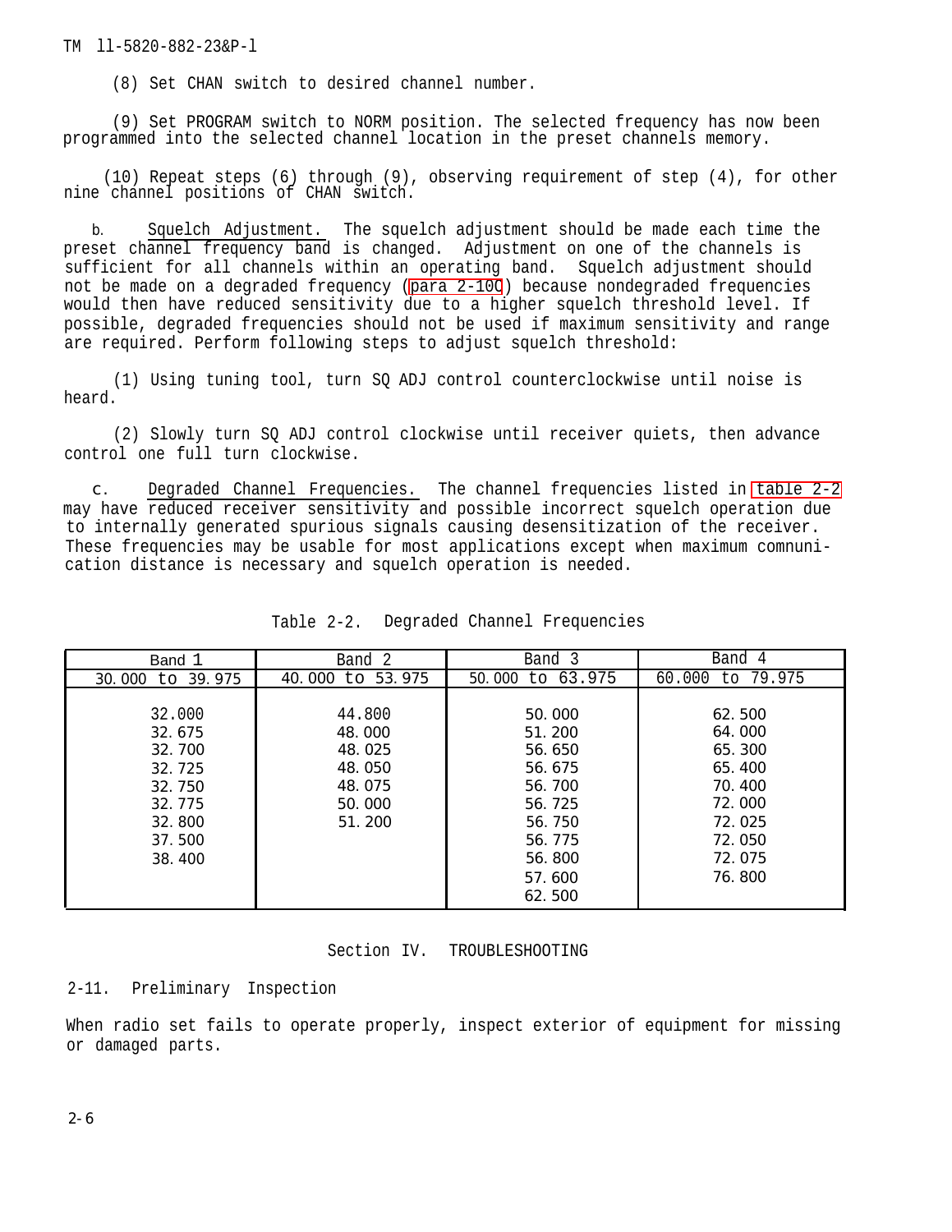# <span id="page-32-0"></span>2-12. Troubleshooting Procedures

If preliminary inspection does not locate source of malfunction, consult troubleshooting [table 2-3.](#page-34-0) If the source of malfunction is still not located, higher level troubleshooting is required. Note on repair tag equipment malfunction observed at time of failure.

## NOTE

Low band (30.050 MHz) and high band (54.050 MHZ) operation should be checked for each malfunction in the table.

# 2-13. Test Equipment Required

Radio Test Set AN/PRM-34, a 50 ohm dummy load, a 44.2 ohm load resistor, and Digital Multimeter AN/PSM-45 are used to troubleshoot the radio set. See [figures](#page-33-0) [2-](#page-33-0)2 and [2-3](#page-33-0) for test equipment hookups.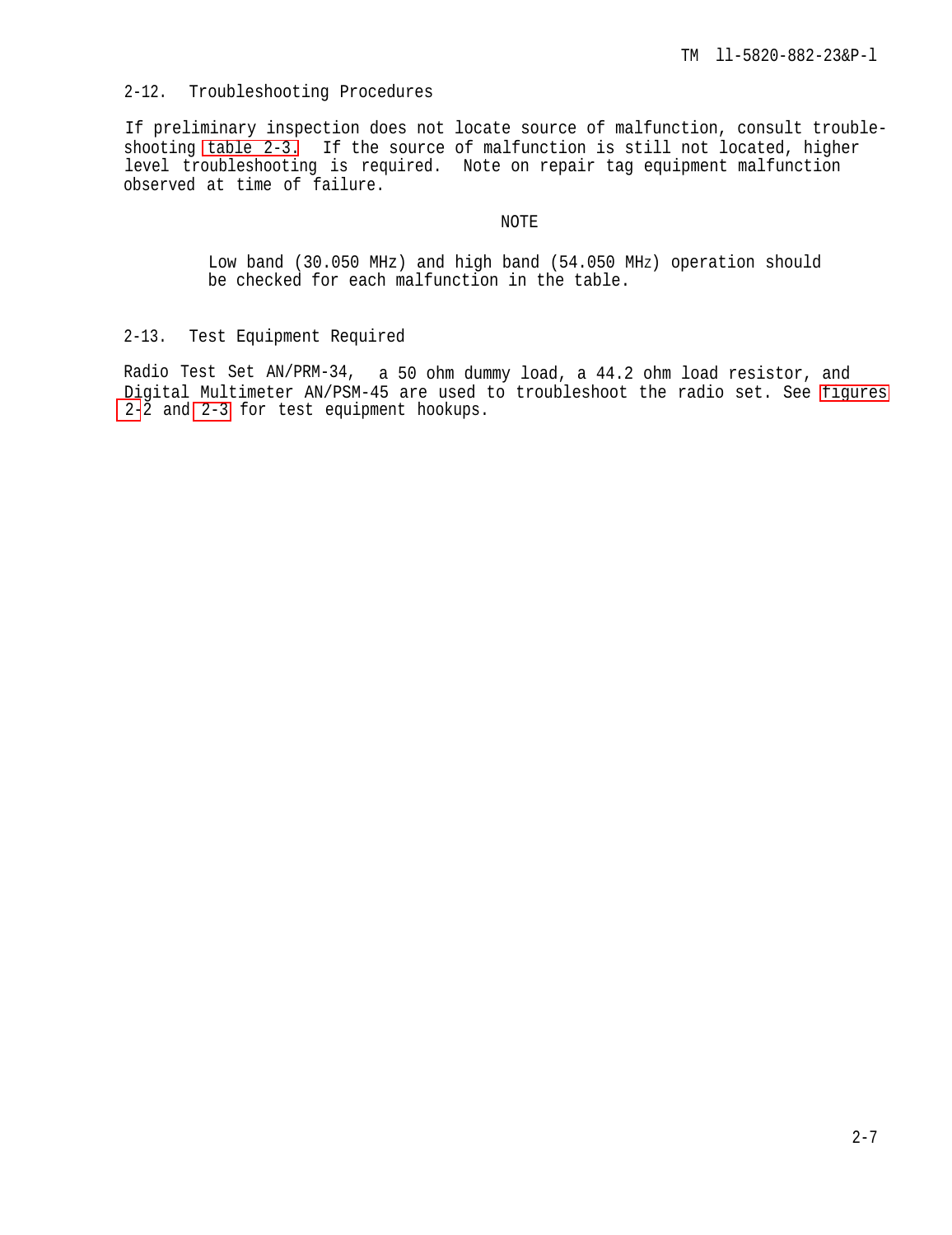<span id="page-33-0"></span>

Figure 2-2. Battery Test Interconnection Diagram.



Figure 2-3. Radio Set and Test Set Interconnection Diagram.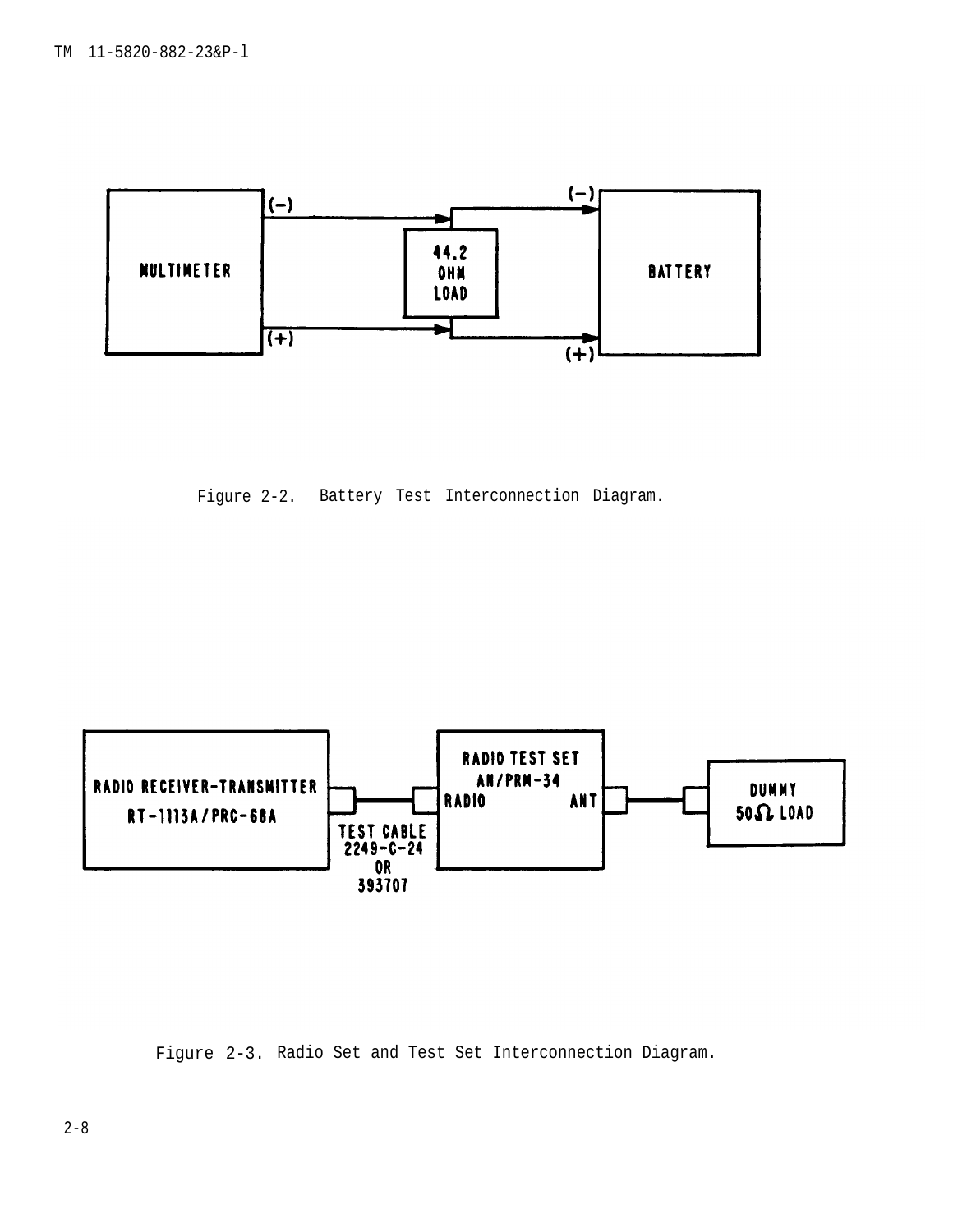| Table 2-3. |  | Troubleshooting procedures |  |
|------------|--|----------------------------|--|
|------------|--|----------------------------|--|

<span id="page-34-0"></span>

| Malfunction                               | Test or Inspection                                                                                                                                                                                                                                                               | Corrective Action                                                                                                                                          |
|-------------------------------------------|----------------------------------------------------------------------------------------------------------------------------------------------------------------------------------------------------------------------------------------------------------------------------------|------------------------------------------------------------------------------------------------------------------------------------------------------------|
|                                           | WARNING<br>Resistor value must be at<br>least 5 watts. Intense<br>heat is generated if<br>resistor of lower value<br>is attached to battery.                                                                                                                                     |                                                                                                                                                            |
| Radio set will not<br>transmit or receive | a. Remove battery and connect<br>44.2 ohm load resistor across bat-<br>tery terminals. Measure voltage<br>with multimeter (fig. 2-2). A meter<br>reading greater than 12 volts<br>indicates a usable battery. A<br>reading of 12 volts or less<br>indicates an unusable battery. | Replace bat-<br>а.<br>tery if defective.                                                                                                                   |
|                                           | Check condition of antenna.<br>b.<br>Remove antenna and check connector<br>for damage dirt, or corrosion.                                                                                                                                                                        | Replace an-<br>b.<br>tenna if damaged.<br>Clean connector if<br>dirty; if stripped<br>or damaged in any<br>way, higher level<br>maintenance re-<br>quired. |
|                                           | c. Check for missing or broken<br>SVM shorting plug.<br>Radio set is still defective<br>d.<br>or observed to have mechanical<br>damage.                                                                                                                                          | c. Replace SVM<br>shorting plug.<br>Refer to<br>d.<br>higher level main-<br>tenance.                                                                       |
|                                           |                                                                                                                                                                                                                                                                                  |                                                                                                                                                            |
|                                           |                                                                                                                                                                                                                                                                                  |                                                                                                                                                            |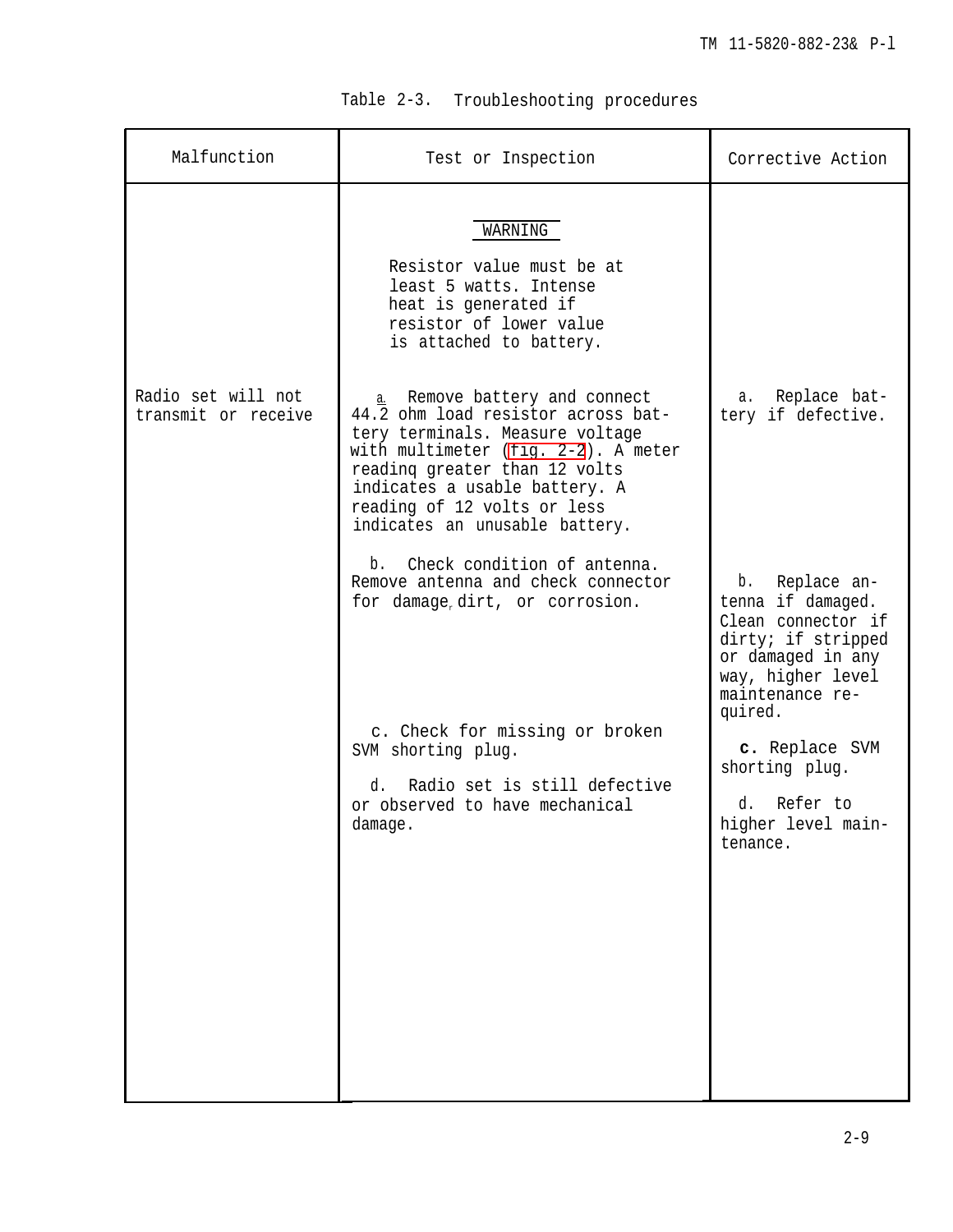| Malfunction                          | Test or Inspection                                                                                                                                                                                               | Corrective Action                                                                   |
|--------------------------------------|------------------------------------------------------------------------------------------------------------------------------------------------------------------------------------------------------------------|-------------------------------------------------------------------------------------|
| Radio set has poor<br>or no transmit | a. Check frequency channel<br>selection and squelch adjustment.                                                                                                                                                  | a. Refer to para-<br>graph 2-10.                                                    |
| functions, receive<br>OK             | b. Perform forward power test,<br>using PRM-34 test set:                                                                                                                                                         | If correct<br>b.<br>value is not ob-<br>tained in $step(5)$ ,<br>higher level main- |
|                                      | (1) Remove battery case, bat-<br>tery, and module cover from radio<br>set.                                                                                                                                       | tenance required.                                                                   |
|                                      | (2) Reconnect battery.                                                                                                                                                                                           |                                                                                     |
|                                      | (3) Connect radio set and test<br>set $(fig. 2-3)$ .                                                                                                                                                             |                                                                                     |
|                                      | (4) Connect handset to radio<br>set. Set test set MODE switch to<br>FWD PWR. Set radio set controls for<br>low-frequency operation.                                                                              |                                                                                     |
|                                      | CAUTION                                                                                                                                                                                                          |                                                                                     |
|                                      | Before keying transmitter,<br>be sure test set connec-<br>tions to radio set and 50<br>ohm dummy load are secure.<br>Absence of dummy load (or<br>open connections) can<br>cause damage to radio set.            |                                                                                     |
|                                      | (5) Key transmitter by opera-<br>ting handset PIT switch. Press and<br>hold test set PUSH '10 TEST switch.<br>Record test set display of output<br>power in watts. Value obtained<br>should be $0.35 \pm 0.05$ . |                                                                                     |
|                                      | (6) Release handset PIT and<br>test set PUSH TO TEST sw: switches.                                                                                                                                               |                                                                                     |
|                                      |                                                                                                                                                                                                                  |                                                                                     |

# Table 2-3. Troubleshooting Procedures - Continued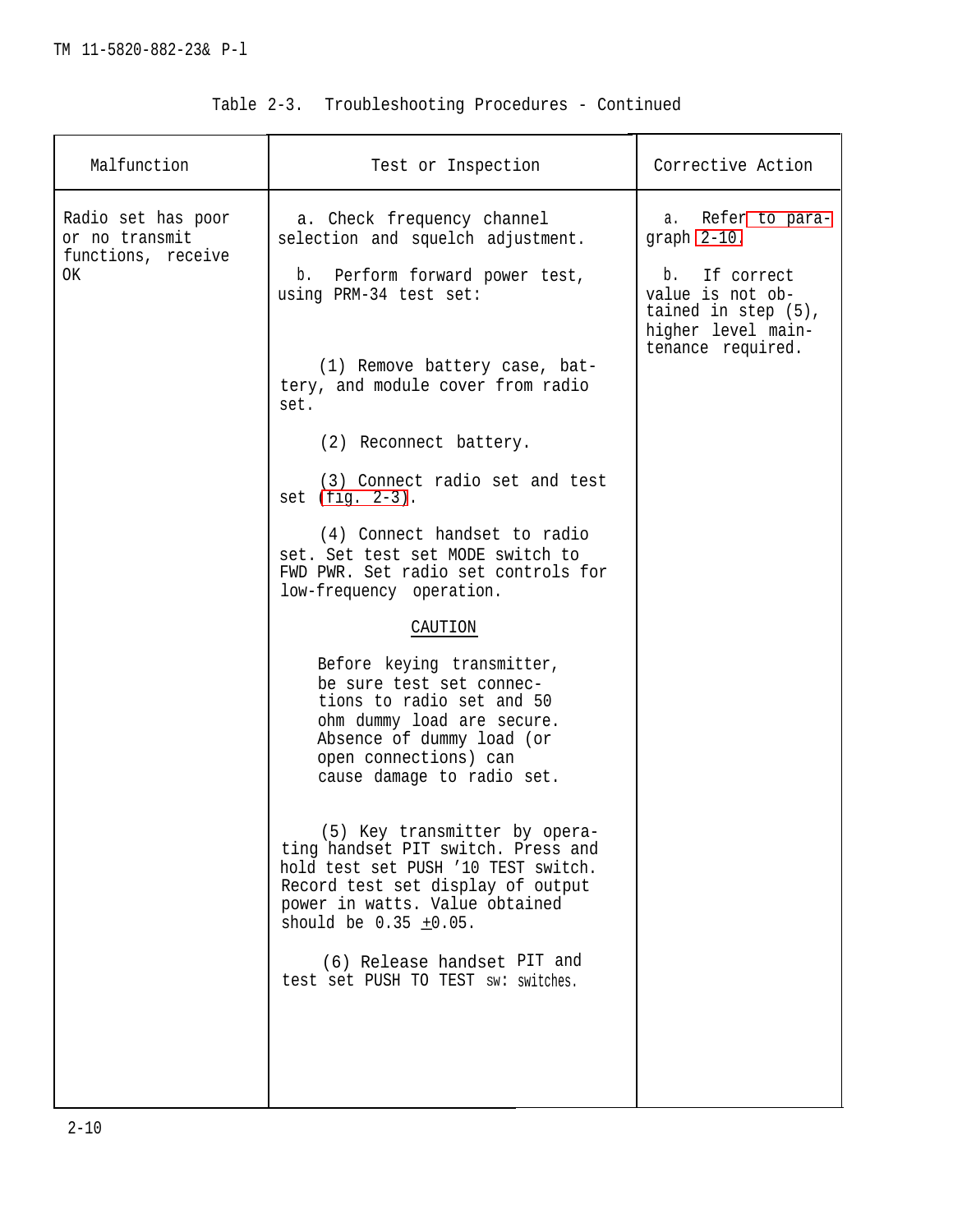| Malfunction | Test or Inspection                                                                                                                                                                      | Corrective Action                                               |
|-------------|-----------------------------------------------------------------------------------------------------------------------------------------------------------------------------------------|-----------------------------------------------------------------|
|             | (7) Set radio set controls for<br>high-frequency operation.<br>$(8)$ Repeat steps $(5)$ and $(6)$ .<br>Value obtained should be 0.55<br>±0.05.                                          |                                                                 |
|             | c. Perform frequency test, using<br>PRM-34 test set (fig. 2-3). Observe<br>CAUTION for step (5) above.                                                                                  | c. If frequency<br>reading in step $(4)$<br>does not conform to |
|             | <b>NOTE</b>                                                                                                                                                                             | specifications,<br>higher level main-                           |
|             | Forward power test should<br>be completed before per-<br>forming frequency test.<br>Low forward power of radio<br>set can result in inaccu-<br>rate frequency display.                  | tenance required.                                               |
|             | (1) Connect handset to radio<br>set.                                                                                                                                                    |                                                                 |
|             | (2) Set test set MODE switch<br>to FREQ.                                                                                                                                                |                                                                 |
|             | (3) Set radio set controls for<br>low-frequency operation.                                                                                                                              |                                                                 |
|             | (4) Key transmitter by oper-<br>ating handset PIT switch. Press<br>test set PUSH TO TEST switch. Com-<br>pare test set display of output<br>frequency with radio set frequency<br>data. |                                                                 |
|             | (5) Release handset PIT and<br>test set PUSH TO TEST switches.                                                                                                                          |                                                                 |
|             | (6) Set radio set controls for<br>high-frequency operation.                                                                                                                             |                                                                 |
|             |                                                                                                                                                                                         |                                                                 |

# Table 2-3. Troubleshooting Procedures - Continued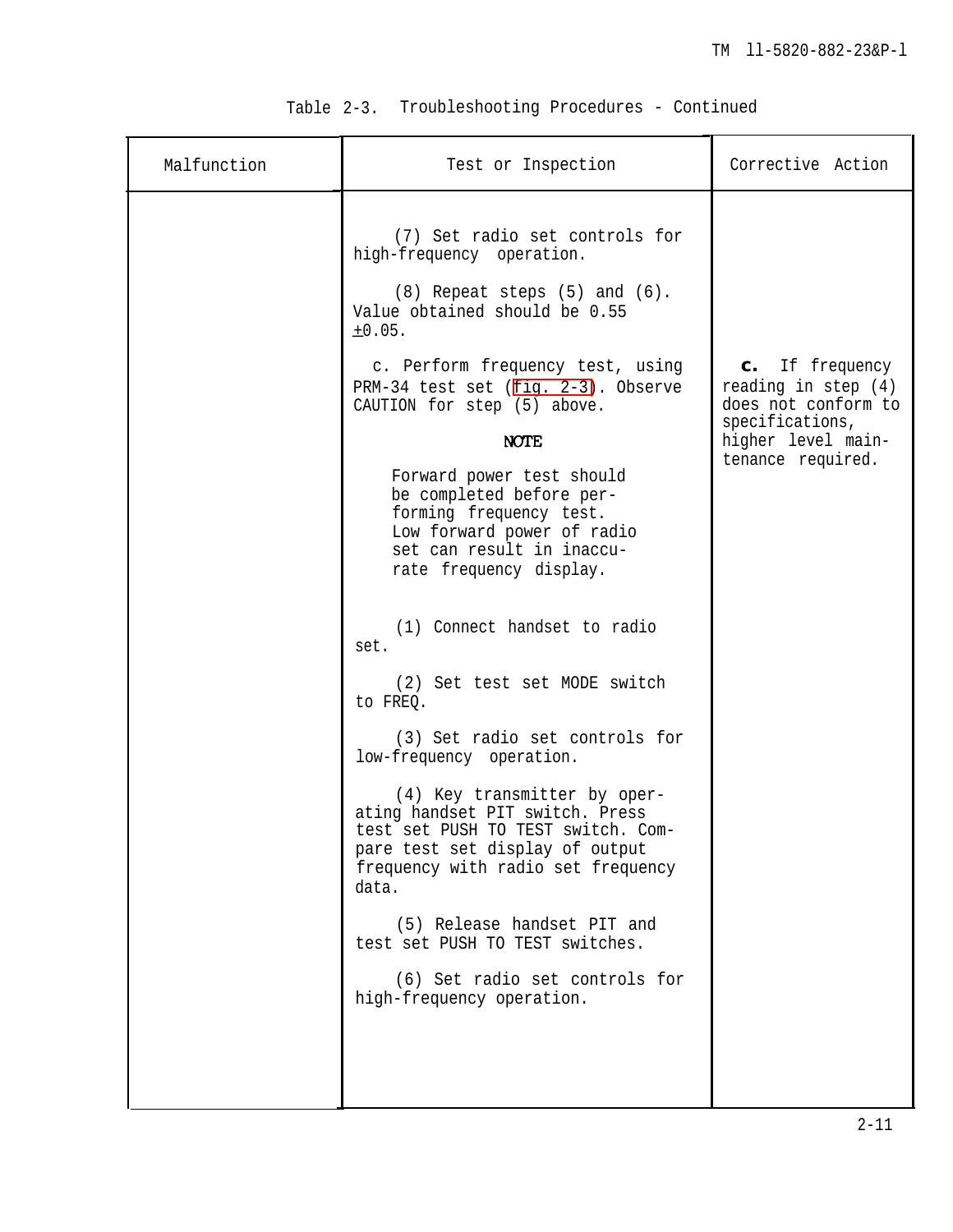| Malfunction                                                    | Test or Inspection                                                                                                              | Corrective Action                                                          |
|----------------------------------------------------------------|---------------------------------------------------------------------------------------------------------------------------------|----------------------------------------------------------------------------|
|                                                                | $(7)$ Repeat steps $(4)$ and $(5)$ .                                                                                            |                                                                            |
|                                                                | (8) Disconnect radio set from<br>test set. Set radio set controls to<br>desired operating frequency, then<br>reassemble unit.   |                                                                            |
|                                                                | d. Check radio set, by talk-<br>testing to another unit, for<br>quality of modulation, distortion,<br>and on-channel operation. | d. If defective,<br>higher level main-<br>tenance required.                |
| Radio set has poor<br>or no receive func-<br>tion, transmit OK | a. Check squelch operation by<br>placing PWR OFF/ON/SQUElch DIS<br>switch to SQUELCH DIS and listen<br>for receiver noise.      | a. Readjust<br>squelch control<br>(para 2-10b).                            |
|                                                                | b. Perform receiver sensitivity<br>squelch test, using PRM-34 test<br>set:                                                      | b. If correct<br>test results not<br>obtained, higher<br>level maintenance |
|                                                                | (1) Remove battery, module<br>cover, and antenna from radio set.                                                                | required.                                                                  |
|                                                                | (2) Reconnect battery.                                                                                                          |                                                                            |
|                                                                | (3) Connect radio set and test<br>set $(fig. 2-3)$ .                                                                            |                                                                            |
|                                                                | <b>NOTE</b>                                                                                                                     |                                                                            |
|                                                                | To prevent reception of<br>unwanted signals, make<br>sure test set antenna is<br>disconnected.                                  |                                                                            |
|                                                                | (4) Set test set MODE switch<br>to SENS SQ.                                                                                     |                                                                            |
|                                                                | (5) Check radio set controls<br>for unsquelched level.                                                                          |                                                                            |
|                                                                | (6) Connect handset to radio<br>set.                                                                                            |                                                                            |
|                                                                |                                                                                                                                 |                                                                            |

| Troubleshooting Procedures - Continued<br>Table 2-3. |  |  |  |
|------------------------------------------------------|--|--|--|
|------------------------------------------------------|--|--|--|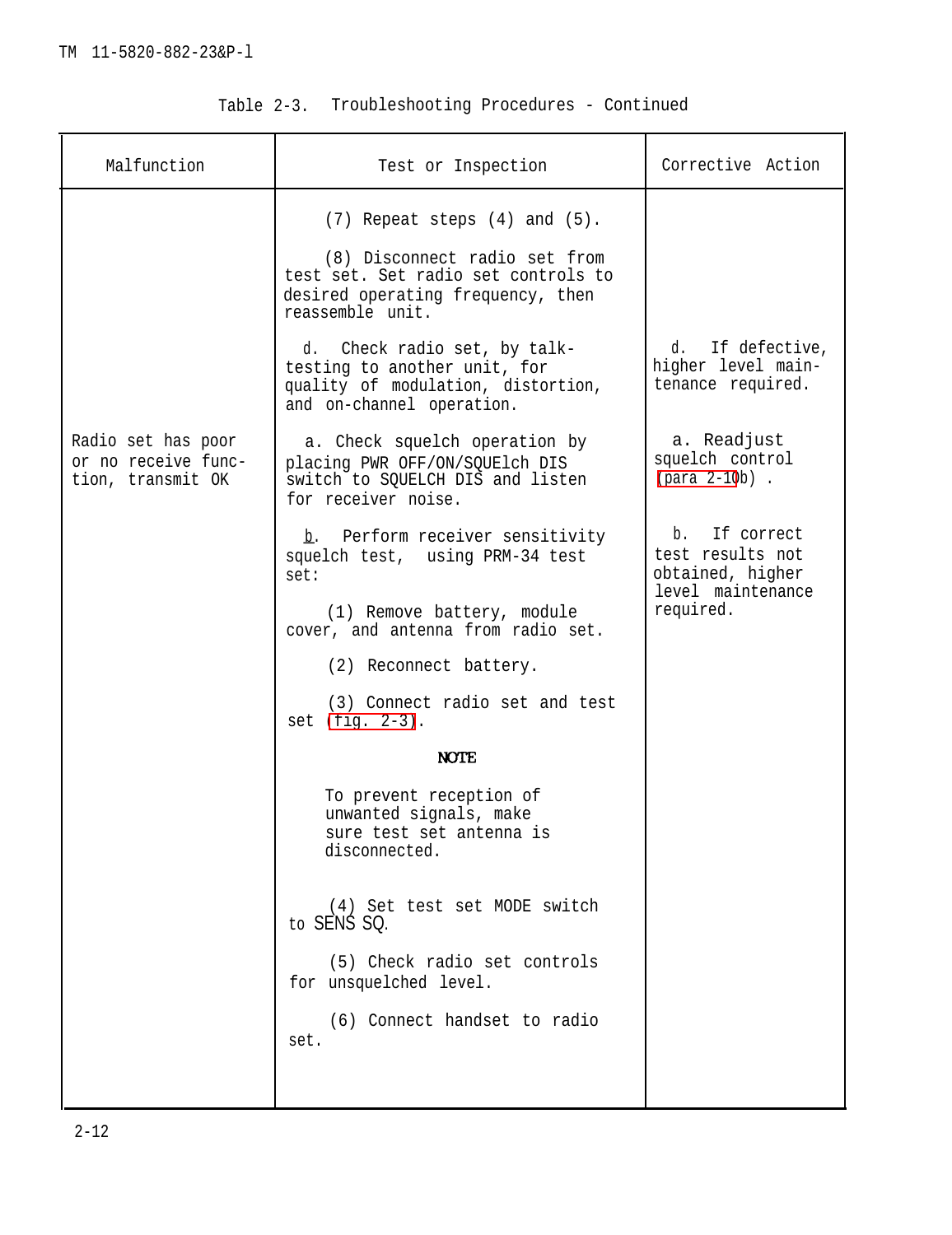| Malfunction | Test or Inspection                                                                                                                                                                                                                                                                                                                                                                                                                                                                                                                                                                                                                                                                                  | Corrective Action                                           |
|-------------|-----------------------------------------------------------------------------------------------------------------------------------------------------------------------------------------------------------------------------------------------------------------------------------------------------------------------------------------------------------------------------------------------------------------------------------------------------------------------------------------------------------------------------------------------------------------------------------------------------------------------------------------------------------------------------------------------------|-------------------------------------------------------------|
|             | (7) Set radio set to 35 MHz.<br>Press test set PUSH '10 TEST switch<br>and listen for 900 Hz tone with low<br>background noise level.<br>(8) Repeat step (7) for 45,<br>60, and 70 MHz operation.<br>(9) Set radio set controls for<br>squelched operation at 75 MHz.<br>(10) Press test set PUSH TO<br>TEST switch and listen for 900 Hz<br>tone. Background noise level should<br>disappear, with 900 Hz tone being<br>clearly audible.<br>(11) Disconnect radio set from<br>test set. Set radio set controls to<br>desired operating frequency, then<br>reassemble unit.<br>c. Check radio set, by talk-<br>testing to another unit, for<br>quality of receiver audio and/or<br>low sensitivity. | c. If defective,<br>higher level main-<br>tenance required. |

|  |  | Table 2-3. Troubleshooting Procedures - Continued |  |  |  |
|--|--|---------------------------------------------------|--|--|--|
|--|--|---------------------------------------------------|--|--|--|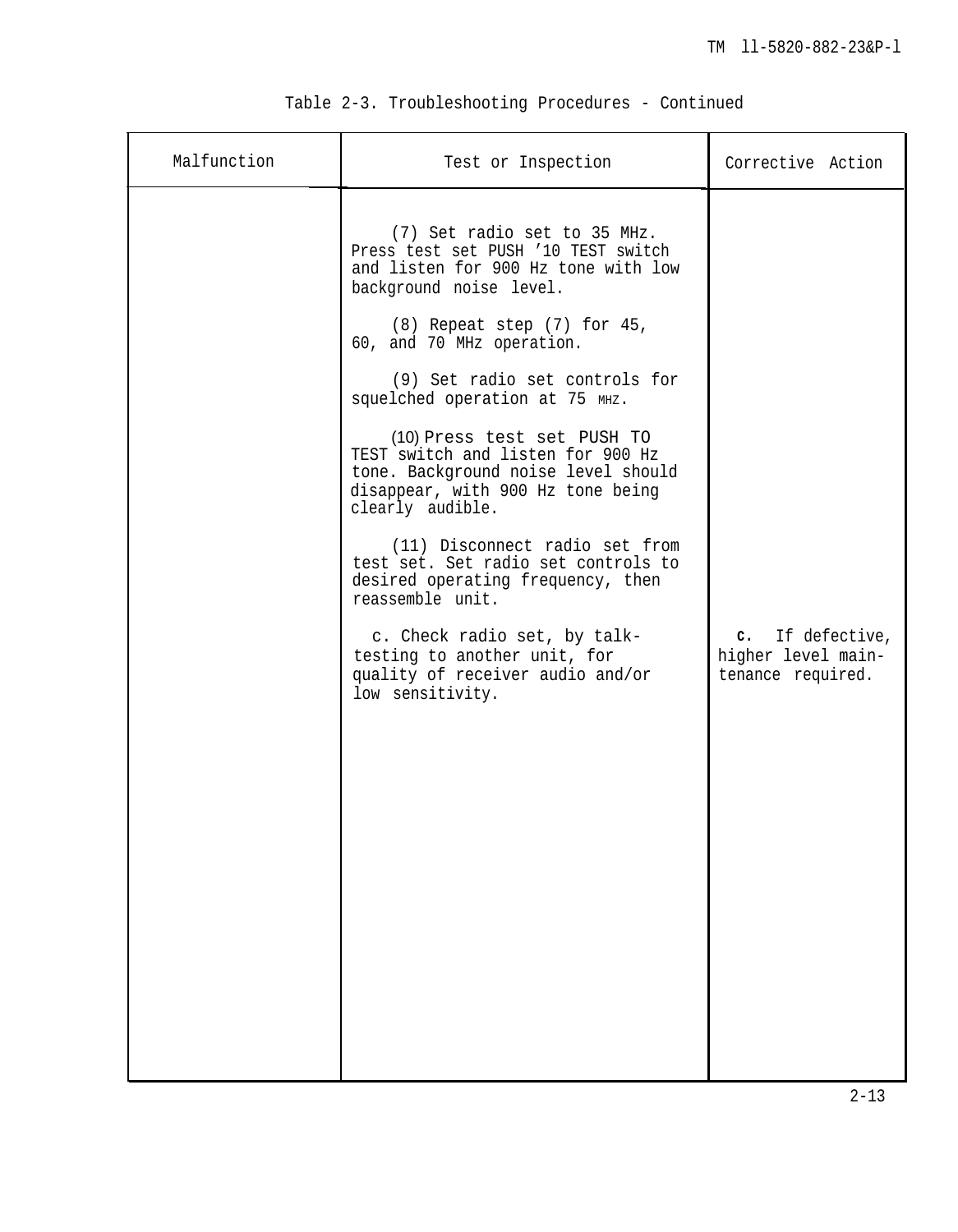Section V. MAINTENANCE PROCEDURES

2-14. General

Maintenance rcadures for the radio set at the unit level are limited to cleaning, painting, and replacement of broken external parts (knobs and antenna), and battery replacement.

2-15. Cleaning

Inspect exterior of radio set. The exterior surfaces should be clean, free from dust, dirt, grease, salt, and fungus.

a. Remove dust and loose dirt with clean soft cloth.

## WARNING

Adequate ventilation should be provided while using TRICHLOROTRIFLUOROETHANE . Prolonged breathing of vapor should be avoided. The solvent should not be used near heat or open flame; the products of decomposition are<br>toxic and irritating. Since TRICHLOROTRIFLUOROETHANE Since TRICHLOROTRIFLUOROETHANE dissolves natural oils, prolonged contact with skin should be avoided. When necessary, use gloves which solvent cannot penetrate. If solvent is taken internally, consult physician immediately.

b. Remove grease, fungus, and ground-in dirt from radio set; use cloth dampened (not wet) with trichlorotrifluoroethane.

<u>c</u>. Remove dust or dirt from antenna and audio connectors with brush.

—d. Remove salt from exterior surfaces and antenna with fresh water.

2-16. Touchup Painting Instructions

Remove rust and corrosion from metal surfaces by lightly sanding them with fine sandpaper. Brush two thin coats of paint on bare metal to protect from further corrosion. Refer to SB 11-573 and TB 43-0118.

2-17. Knob Replacement

The three **knobs** on the radio set are held onto their shafts by setscrews. If replacement becomes necessary:

- a. Loosen setscrews with appropriate hex key.
- b. Remove defective knob.
- —c. Install new knob.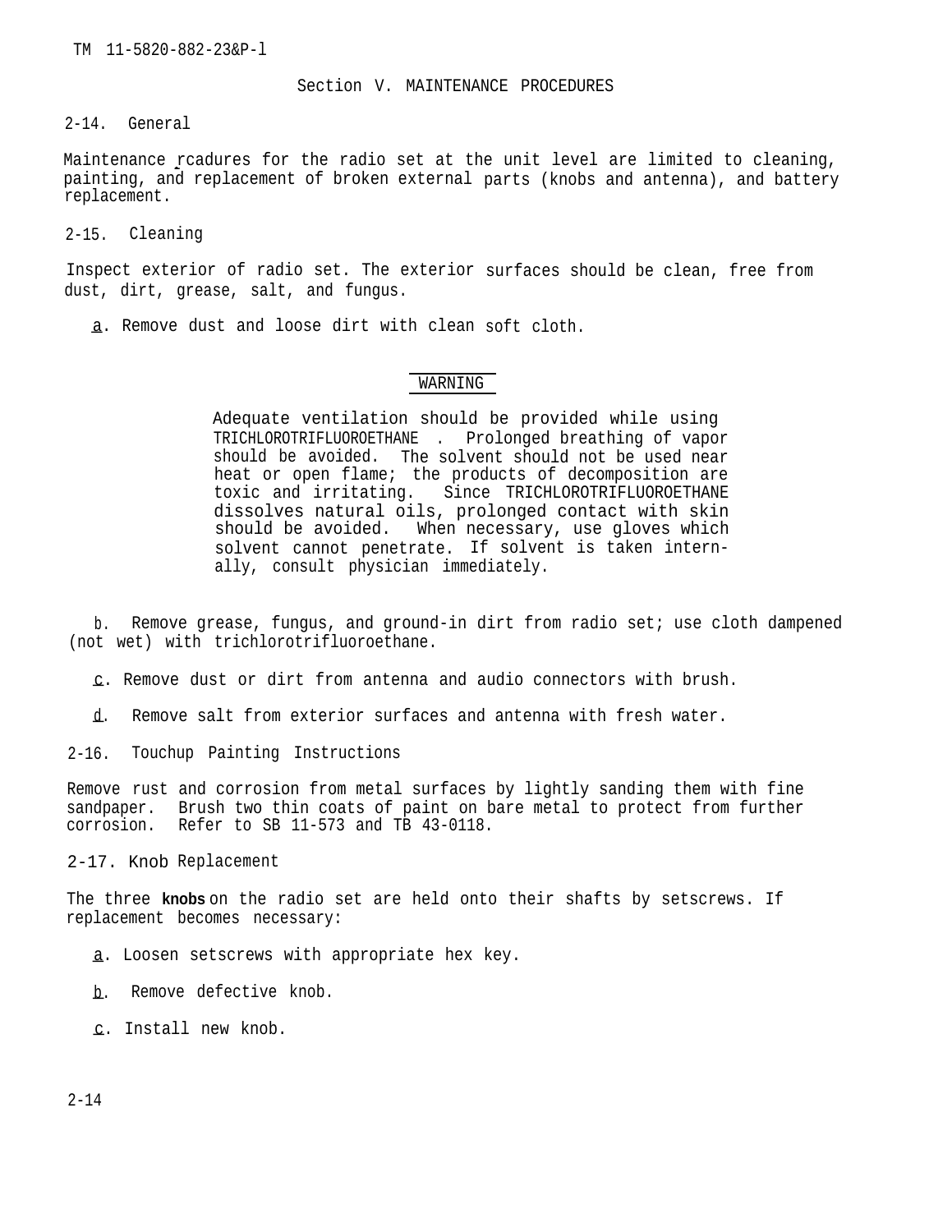d. Tighten setscrews (if knob has two setscrews, tighten setscrew that engages flatted shaft first).

2-18. Antenna Replacement

If antenna replacement becomes necessary:

—a. Remove defective antenna from connector by turning antenna counterclockwise.

b. Inspect connector on radio set for corrosion or thread damage. Remove any signs of corrosion. If connector is damaged, refer radio set to higher level of maintenance.

—**c.** Insert new antenna into connector and hand tighten clockwise.

2-19. Battery Replacement

Perform steps  $a$  through  $c$  of [paragraph 2-8](#page-27-0) to remove battery. Refer t[o paragraph](#page-27-0) 2-9, steps  $f$  through  $h$ , to install battery.

Section VI. PREPARATION FOR STORAGE OR SHIPMENT

2-20. Packaging, Marking, and Shipping Requirements

Refer to [figure 2-4](#page-41-0) for. packaging diagram.

2-21. Type of Storage

Short term (administrative storage) is from one to 45 days. Ad'ministrative storage covers storage of equipment which can be readied for mission performance within 24 hours. Before placing an item in administrative storage, the next scheduled preventive maintenance checks and services should be performed, all known deficiencies corrected, and all current modification work orders applied. The adiministrative storage site should provide required protection from the elements and allow access for visual inspection and exercising when applicable.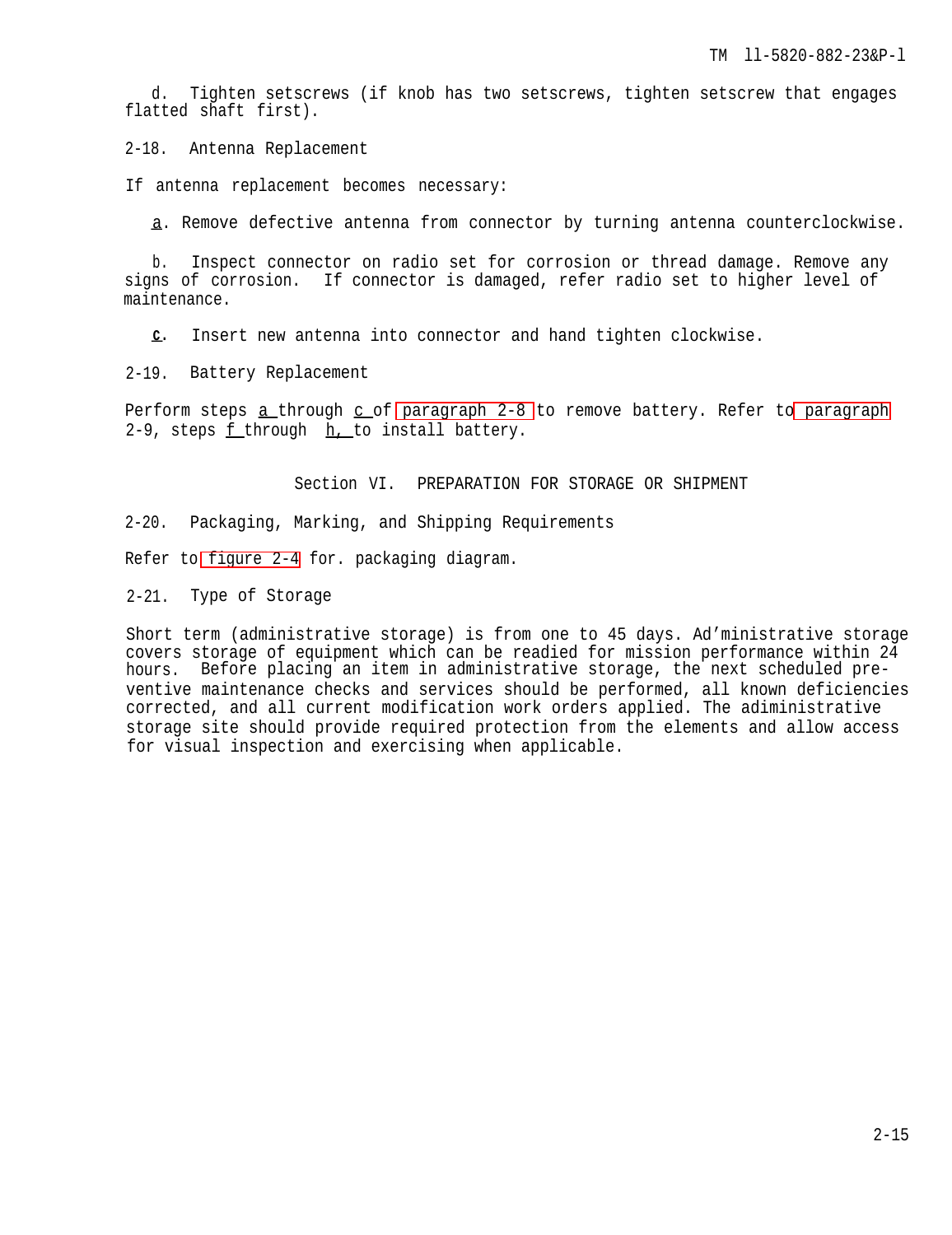<span id="page-41-0"></span>

Figure 2-4. Radio Set Packaging Diagram.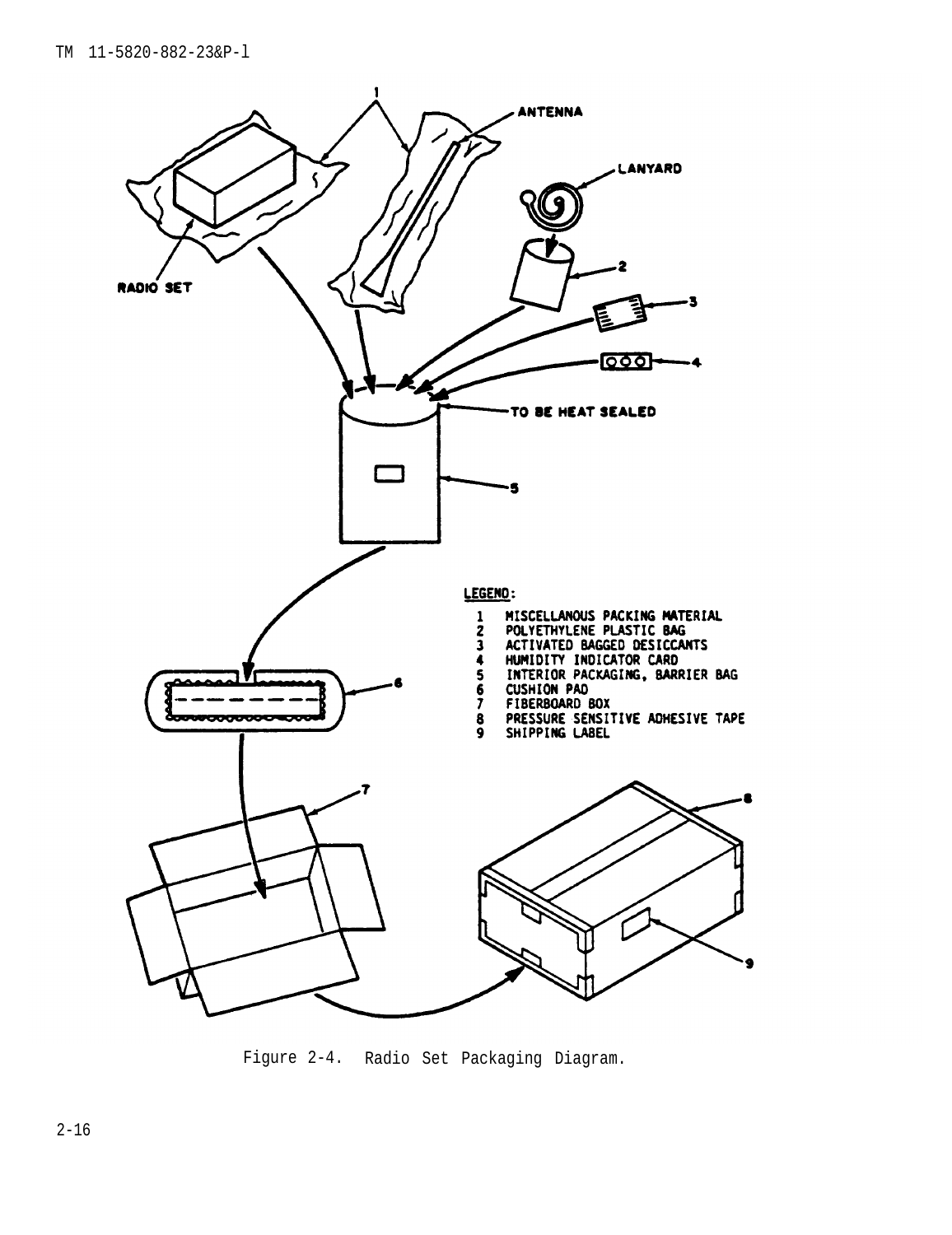## CHAPTER 3 INTERMEDIATE DIRECT SUPPORT MAINTENANCE INSTRUCTIONS

Section I. REPAIR PARTS, SPECIAL TOOLS, TMDE, AND SUPPORT EQUIPMENT

3-1. Common Tools and Equipment

For authorized common tools and equipment refer to Modified Table of Organization and Equipment (MTOE) applicable to your unit.

3-2. Special Tools, TMDE, and Support Equipment

Refer to Maintenance Allocation Chart (appx B of this manual) for tools and equipment to be used at intermediate direct support maintenance level.

3-3. Maintenance Kits

[Figure 3-1](#page-43-0) shows the maintenance kit used with the test equipment to perform diagnostic testing of the radio set. [Table 3-1](#page-44-0) provides a brief description of the contents of the kit.

3-4. Repair Parts

Repair parts are listed in the Repair Parts and Special Tools List (appx D of this manual) covering unit and intermediate direct support maintenance for this equipment.

## Section II. DIAGNOSTIC TESTING

## 3-5. Preliminary Inspection

a. Verify that channel frequencies are properly set up (refer t[o para 2-10\)](#page-29-0) and that battery is good. Check battery as described in [table 2-3,](#page-34-0) or substitute it with power supply ([para 3-7\)](#page-45-0) and power supply cable assembly [\(table 3-l\)](#page-44-0).

## CAUTION

If burned or charred spots are observed, do not install known good module. Installing a good module may cause it to be damaged also.

b. Remove and inspect modules (refer t[o para 3-8](#page-56-0)) and frame and panel assembly for defects such as broken flex strip, burned spots on PC boards, or damaged connector. Repair obvious defects before continuing testing. If no defects are observed, reinstall modules.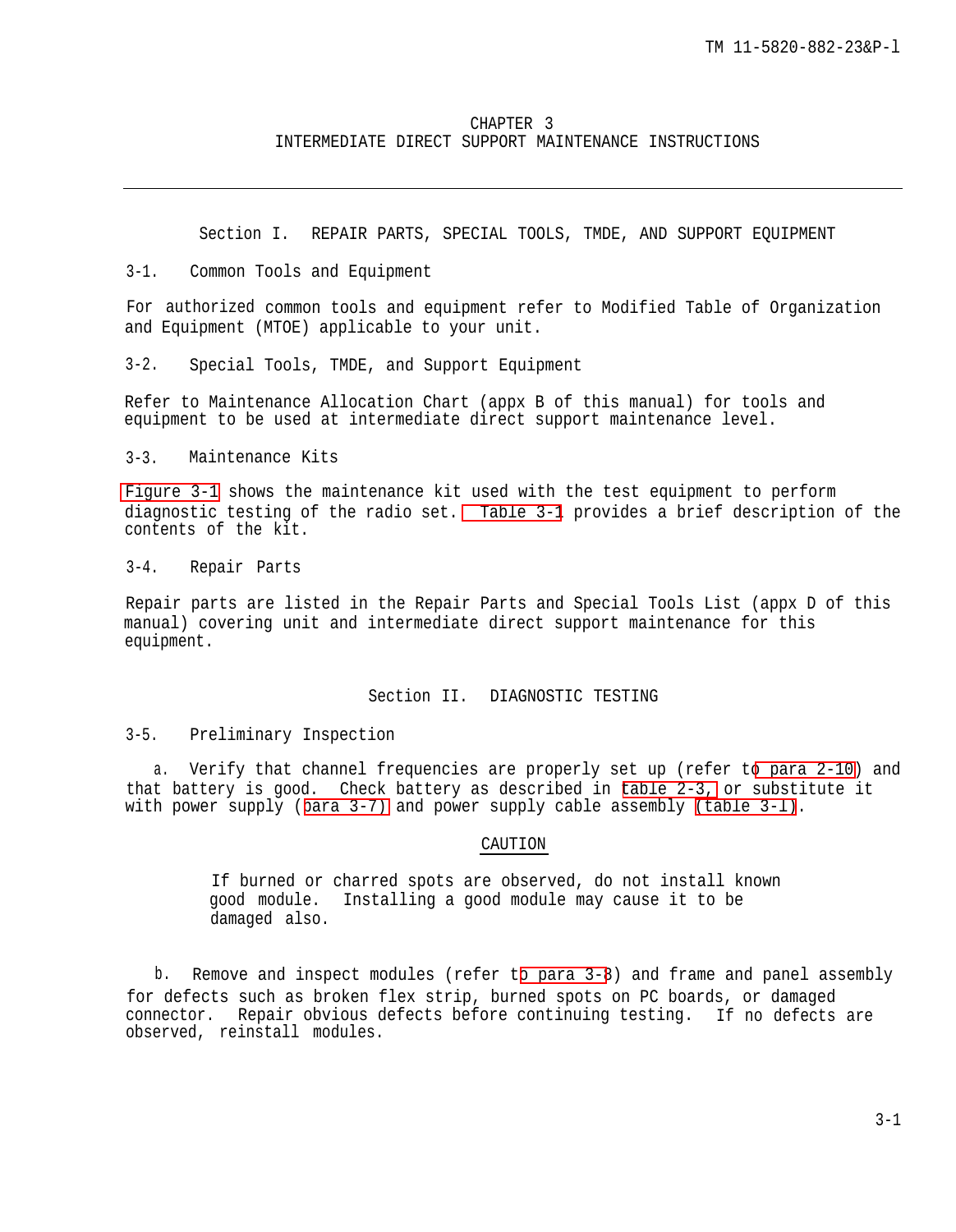<span id="page-43-0"></span>

NOTE: REFER TO TABLE 3-1<br>FOR DESCRIPTION.

Figure 3-1. Maintenance Kit MK-2137/PRC-68.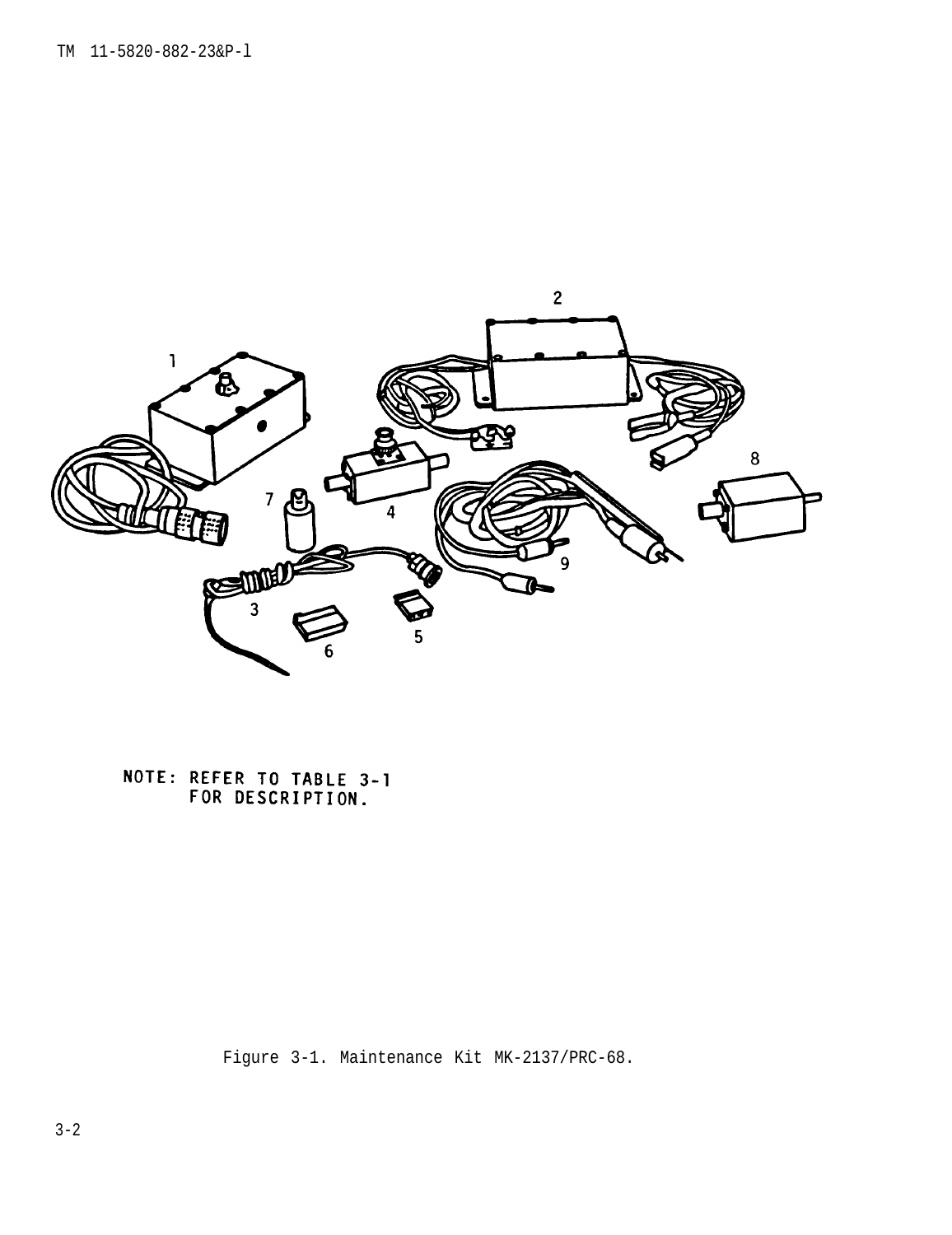<span id="page-44-0"></span>

| Item<br>No.    | Part No.   | Name                   | Use                                                                                                                |
|----------------|------------|------------------------|--------------------------------------------------------------------------------------------------------------------|
| $\mathbf{1}$   | 914877-801 | Audio Adapter Assembly | Provides means of keying<br>transmitter and interfacing<br>test equipment through audio<br>connector on radio set. |
| $\overline{2}$ | 565460-801 | Power Cable Assembly   | Provides regulated 15±.05 VDC<br>to radio set from external<br>power supply (20 to 30 VDC).                        |
| 3              | 565461-801 | RF Cable Assembly      | (Not used with AN/PRC-68A.)                                                                                        |
| 4              | 914876-801 | RF Attenuator Assembly | (Not used with AN/PRC-68A.)                                                                                        |
| 5              | 565462-801 | Jumper Plug Assembly   | (Not used with AN/PRC-68A.)                                                                                        |
| 6              | 565462-802 | Jumper Pluq Assembly   | (Not used with AN/PCR-68A.)                                                                                        |
| 7              | 914598-801 | Antenna Adapter        | Provides means of connecting<br>antenna of radio set to test<br>equipment.                                         |
| 8              | 914878-801 | 150 Hz Filter Assembly | Provides filtering of 150 Hz<br>squelch tone during distortion<br>tests.                                           |
| 9              | 565463-801 | Test Lead Assembly     | (Not used with AN/PRC-68A.)                                                                                        |

|  |  |  |  | Table 3-1. Maintenance Kit MK-2137/PRC-68 Description |  |  |
|--|--|--|--|-------------------------------------------------------|--|--|
|--|--|--|--|-------------------------------------------------------|--|--|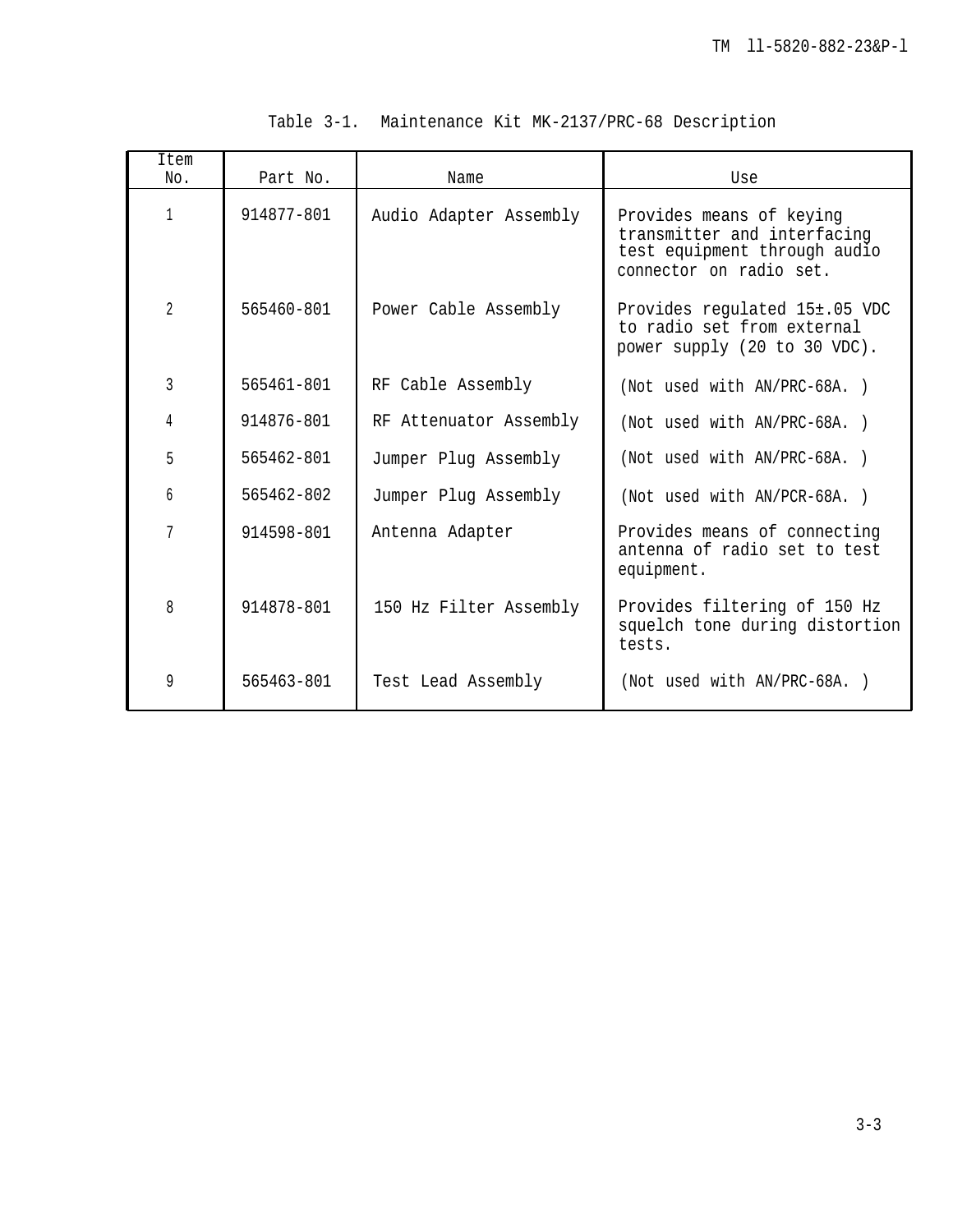## <span id="page-45-0"></span>TM 11-5820-882-23&P-l

## 3-6. Diagnostics Test

This test [\(table 3-2](#page-49-0)) is used to determine the general nature of a malfunction and, after a repair has been made, to ensure the radio set is working properly for all functions. By using the test procedures described, the radio set may be fault isolated to a defective module or frame and panel assembly. If the problem cannot be located, higher level maintenance of the radio set is required. In all cases, after a defective module has been replaced or a repair made to the radio set, the diagnostics test must be performed again to ensure that the radio set is fully operational.

3-7. Test Equipment Required

a. The following test equipment is used to perform diagnostic testing of the radio set:

| Official Nomenclature                            | Common Name       |
|--------------------------------------------------|-------------------|
| Digital Multimeter AN/PSM-45                     | multimeter        |
| Power Supply PP-3940/G                           | power supply      |
| Digital Readout Electronic Counter<br>AN/USM-459 | frequency counter |
| Maintenance Kit MK-2137/PRC-68                   | maintenance kit   |
| Tool Kit, Electronic Equipment TK-105/G          | tool kit          |
| Radio Test Set AN/GRM-114A                       | GRM-114A test set |

b. The test setup requirements are shown i[n figures 3-2](#page-46-0) through 3-4. The maintenance kit required for the test setup is described in [table 3-1.](#page-44-0)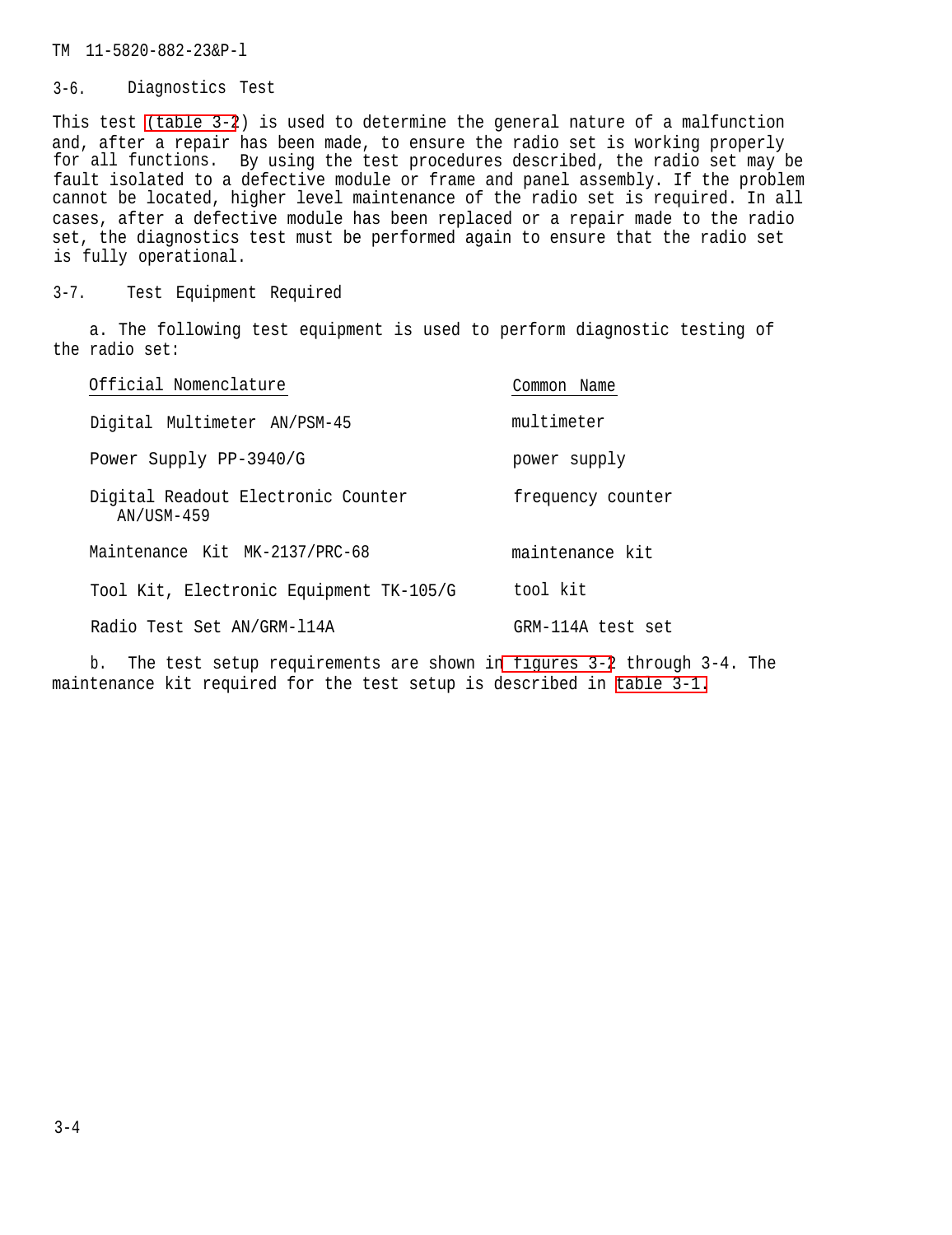<span id="page-46-0"></span>

Figure 3-2. Receiver Diagnostics Test Setup.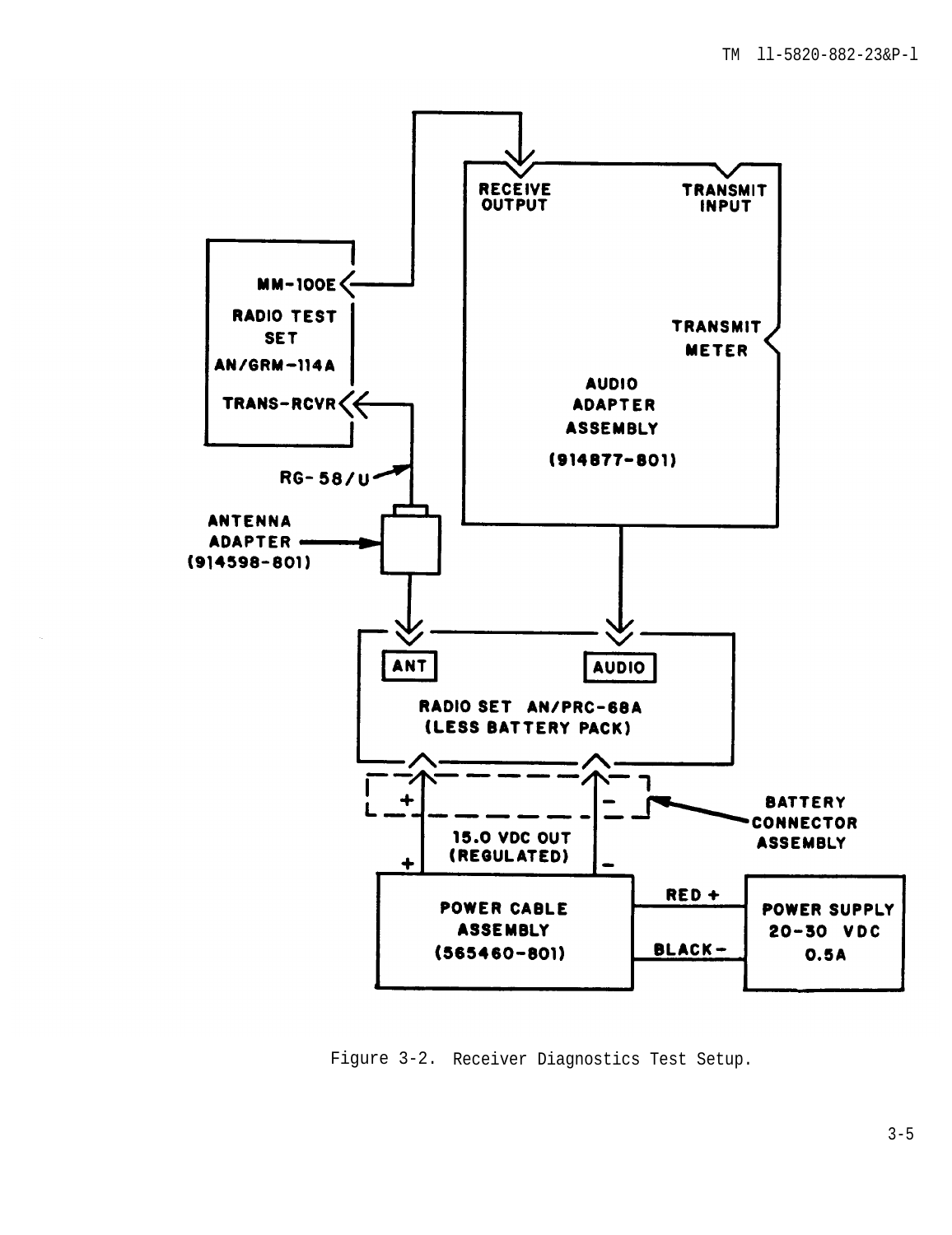<span id="page-47-0"></span>

Figure 3-3. Transmitter Diagnostics Test Setup.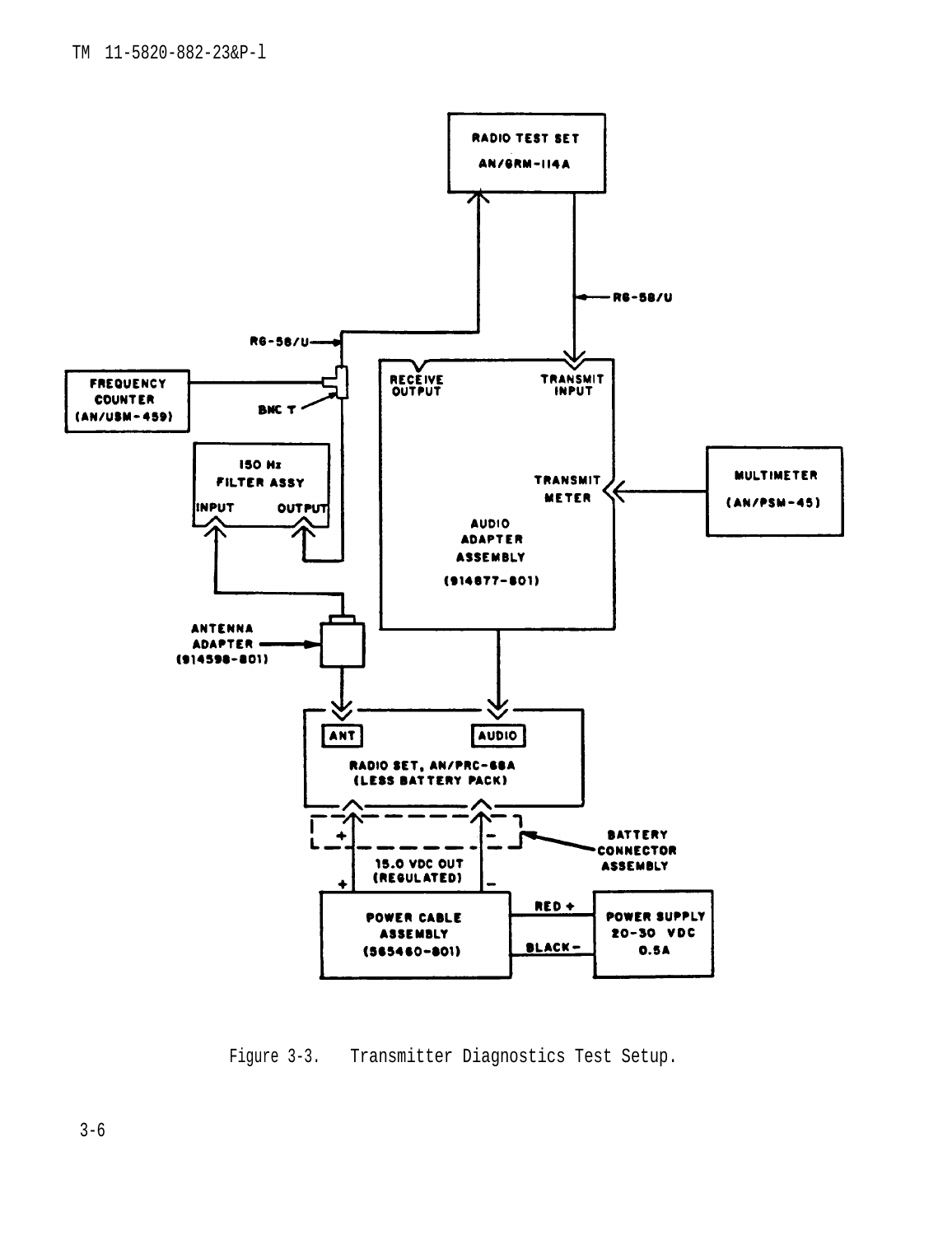<span id="page-48-0"></span>

Figure 3-4. Low Battery Test Setup.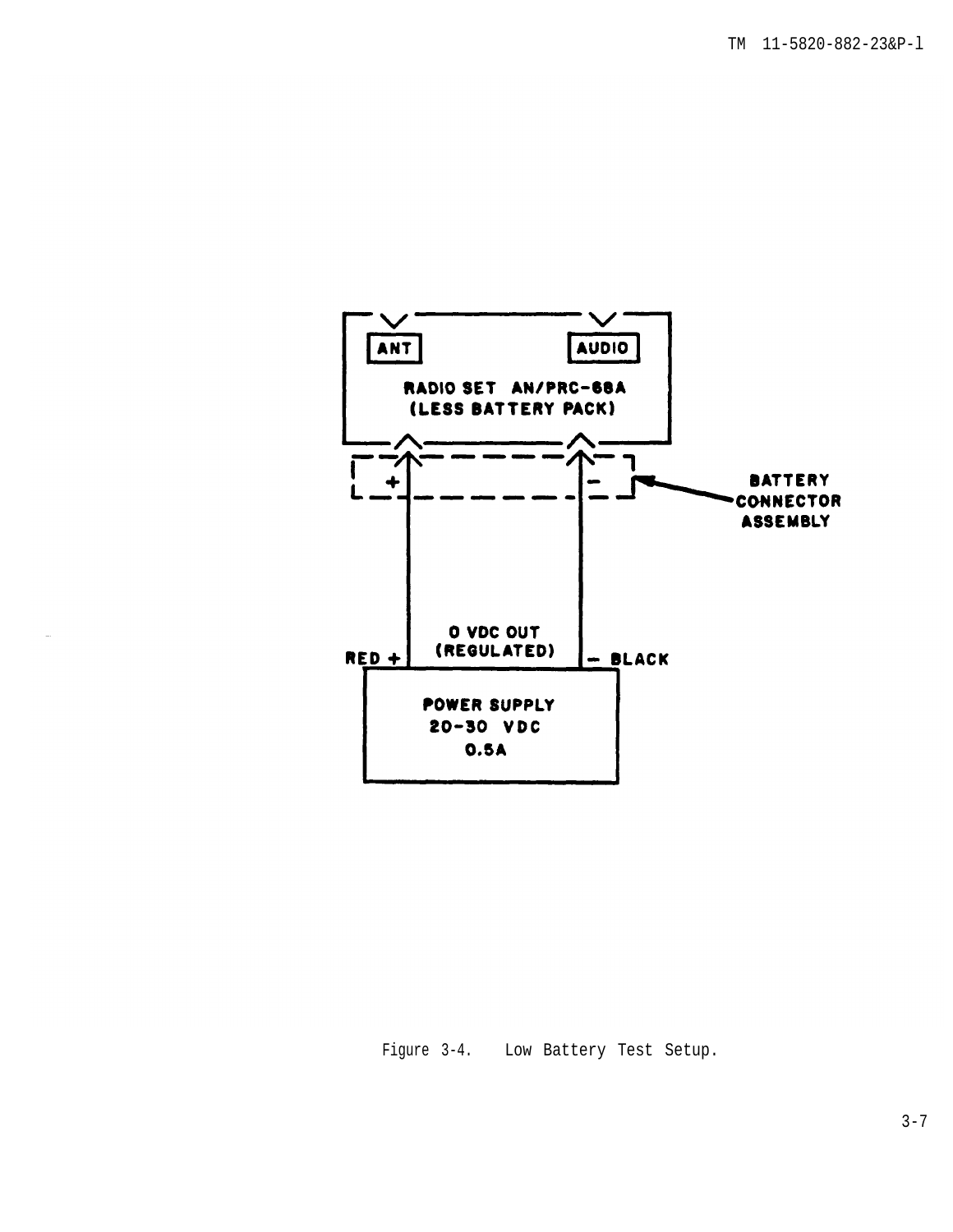# Table 3-2. Diagnostics Test

<span id="page-49-0"></span>

|                |                                                                         | Required   | Fault      |
|----------------|-------------------------------------------------------------------------|------------|------------|
| Step           | Procedure                                                               | Indication | Correction |
|                | NOTE                                                                    |            |            |
|                |                                                                         |            |            |
|                | Minimum performance tests<br>should be performed for                    |            |            |
|                | operating frequencies of                                                |            |            |
|                | 30.050, 43.050, 54.050,                                                 |            |            |
|                | and 67.050 MHz to ensure<br>complete operational                        |            |            |
|                | checkout of all trans-                                                  |            |            |
|                | mitter and receiver bands.                                              |            |            |
|                | RECEIVER MEASUREMENTS                                                   |            |            |
|                | CAUTION                                                                 |            |            |
|                | Do not press PUSH TO TALK                                               |            |            |
|                | switch on radio set or<br>PUSH '10 TRANSMIT switch on                   |            |            |
|                | audio adapter assembly                                                  |            |            |
|                | when radio is connected<br>for receiver measurements.                   |            |            |
|                |                                                                         |            |            |
| $\mathbf{1}$   | Check that radio set is OFF.                                            |            |            |
|                |                                                                         |            |            |
| 2              | Remove radio set antenna, handset,<br>battery case, battery, and module |            |            |
|                | cover.                                                                  |            |            |
| 3              | Connect radio set and test equip-                                       |            |            |
|                | ment (fig. 3-2). Apply power and                                        |            |            |
|                | turn radio set ON. Set ANT MATCH<br>switch to 0 and R/T FILTER switch   |            |            |
|                | to correct operating band position,                                     |            |            |
|                | then tune radio set to operating                                        |            |            |
|                | frequency of 30.050 MHz (refer to<br>para 2-10 for setting frequency).  |            |            |
| $\overline{4}$ |                                                                         |            |            |
|                | Adjust RF signal generator of<br>GRM-114A test set at 30.050 MHz for    |            |            |
|                | 0.5 uV output level with modulation                                     |            |            |
|                | set for 1 kHz at 8 kHz deviation.                                       |            |            |
|                | Adjust radio set VOL control for<br>1.2 vrms audio output level on      |            |            |
|                | distortion analyzer voltmeter of                                        |            |            |
|                | $GRM-114A.$                                                             |            |            |
|                |                                                                         |            |            |
|                |                                                                         |            |            |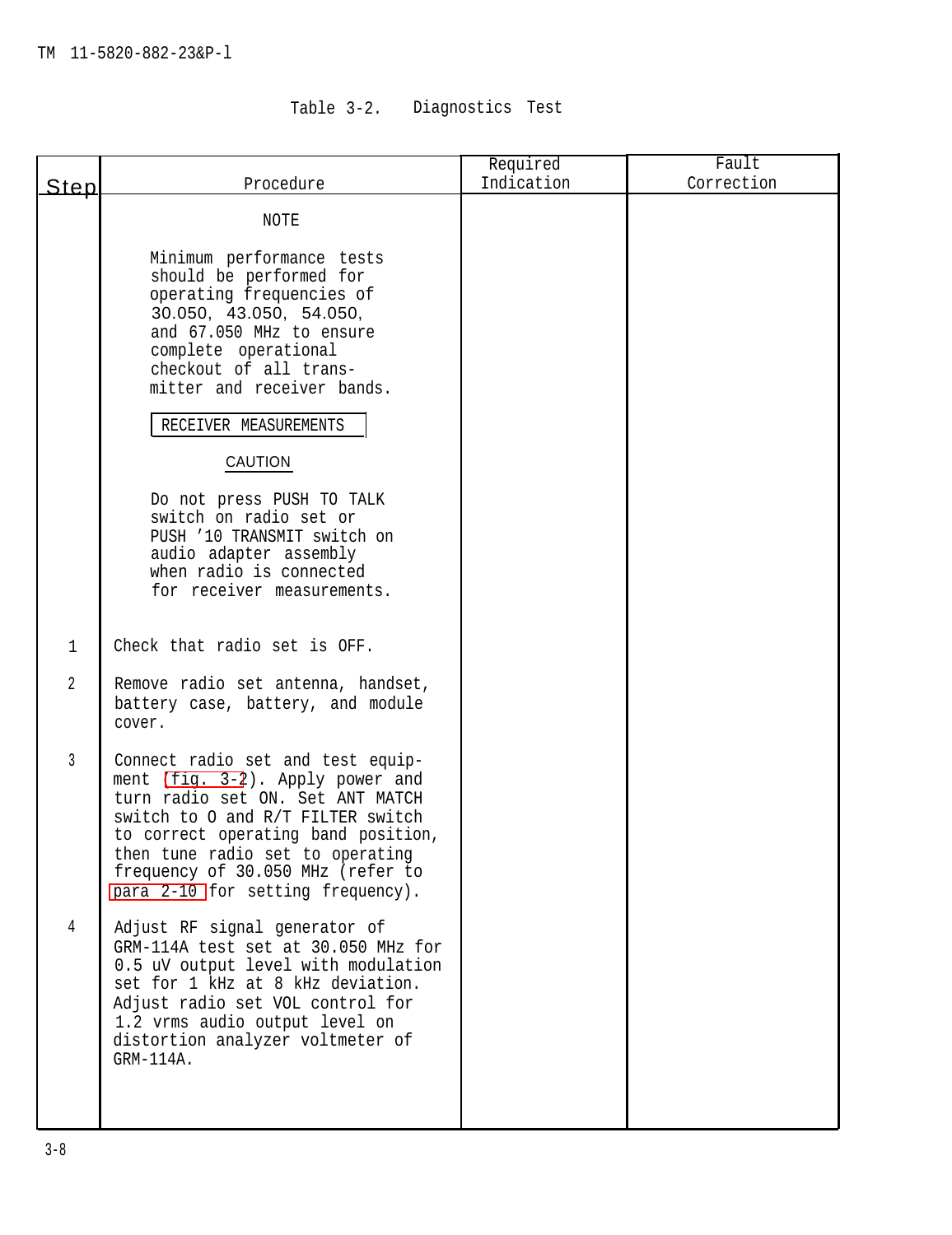# Table 3-2. Diagnostics Test - Continued

|      |                                                                                                                                                | Required                                         | Fault                                                                                                                                                                                                                                                                                                                                                                                   |
|------|------------------------------------------------------------------------------------------------------------------------------------------------|--------------------------------------------------|-----------------------------------------------------------------------------------------------------------------------------------------------------------------------------------------------------------------------------------------------------------------------------------------------------------------------------------------------------------------------------------------|
| Step | Procedure                                                                                                                                      | Indication                                       | Correction                                                                                                                                                                                                                                                                                                                                                                              |
| 5    | CAUTION<br>113 not remove or install<br>modules with power applied.<br>Measure audio output SINAD ratio on<br>distortion analyzer of GRM-114A. | SINAD ratio 10<br>dB minimum for<br>0.5 uV input | Remove RF/IF<br>а.<br>module and install<br>known good spare<br>module. If reading<br>still not normal,<br>proceed to step b. If<br>normal, check suspect<br>RF/IF module in known<br>good spare radio set,<br>b. Remove spare<br>RF/IF module and<br>replace with original<br>module. Remove SYNTH/<br>AF module and install<br>known good spare<br>module. If reading                 |
|      |                                                                                                                                                |                                                  | still not normal,<br>proceed to step c. If<br>normal, check suspect<br>SYNTH/AF module in<br>known good spare<br>radio set.<br>c. Remove spare<br>SYN/AF module and<br>replace<br>with original module,<br>Remove frame and<br>panel assembly and<br>install known good<br>spare assembly. If<br>reading still not<br>normal, higher level<br>maintenance required,<br>If normal, check |
|      |                                                                                                                                                |                                                  | suspect frame frame<br>and panel assembly in<br>known good radio set,<br>d. Refer defective<br>module or frame and<br>panel assembly to<br>higher level<br>maintenance.                                                                                                                                                                                                                 |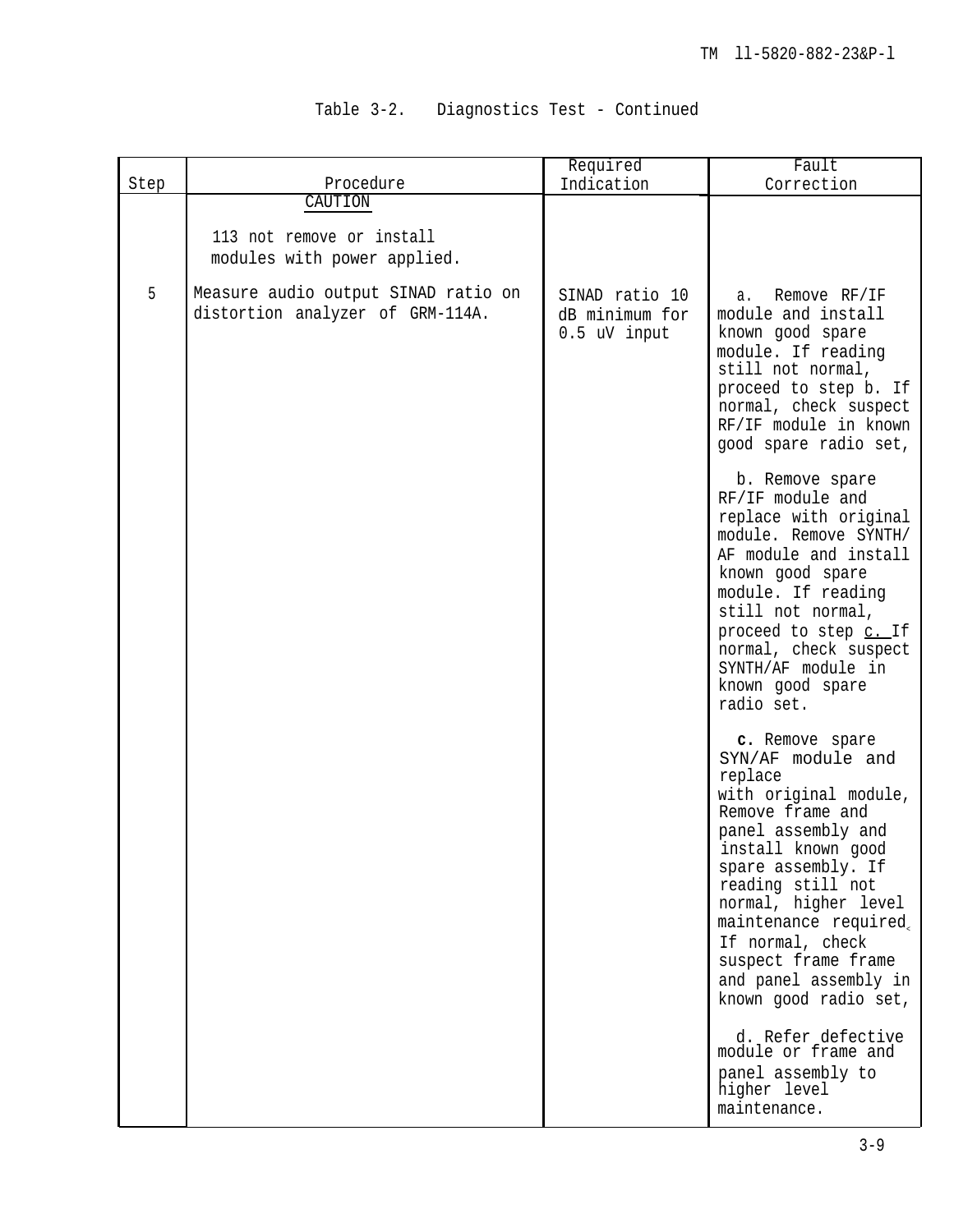# Table 3-2.41 Diagnostics Test - Continued

|                |                                                                                                                                                                                                                                                                                                                                 | Required                    | Fault               |
|----------------|---------------------------------------------------------------------------------------------------------------------------------------------------------------------------------------------------------------------------------------------------------------------------------------------------------------------------------|-----------------------------|---------------------|
| Step           | Procedure                                                                                                                                                                                                                                                                                                                       | Indication                  | Correction          |
| 6              | Disconnect audio adapter assembly<br>from radio set. Reduce RF signal<br>generator output level of GRM-114A<br>to minimum (zero). Squelch should<br>activate and quiet receiver audio<br>output. Slowly increase RF signal<br>generator output level until<br>squelch releases and normal<br>receiver audio output is restored. |                             |                     |
| $7\phantom{.}$ | Observe RF signal generator output<br>level of GRM-114A.                                                                                                                                                                                                                                                                        | Less than 0.5<br>Uv         | Same as for step 5. |
| 8              | Reconnect audio adapter assembly to<br>radio set. The 1 kHz modulation<br>tone should not be heard (muted)<br>from speaker.                                                                                                                                                                                                     | 1 kHz tone<br>muted         | Same as for step 5. |
| 9              | Adjust RF signal generator of<br>GRM-114A for 1.0 mV output level<br>with modulation still set for 1 kHz<br>at 8 kHz deviation.                                                                                                                                                                                                 |                             |                     |
| 10             | Measure receiver audio output<br>harmonic distortion on distortion<br>analyzer of GRM-114A.                                                                                                                                                                                                                                     | Less than 10%<br>distortion | Same as for step 5. |
| 11             | Repeat steps 1 through 9 for<br>operating frequencies of 43.050,<br>54.050, and 67.050 MHz.                                                                                                                                                                                                                                     |                             |                     |
| 12             | Turn radio set and power supply<br>off. Disconnect radio set from<br>test setup.                                                                                                                                                                                                                                                |                             |                     |
|                | TRANSMITTER MEASUREMENTS                                                                                                                                                                                                                                                                                                        |                             |                     |
| 13             | Connect radio set and test<br>equipment (fig. 3-3). Apply power<br>and turn radio set ON. set ANT<br>MATCH switch to 0 and R/T FILTER<br>switch to correct operating band<br>position, then tune radio set to<br>operating frequency of 30.050 MHz.                                                                             |                             |                     |
|                |                                                                                                                                                                                                                                                                                                                                 |                             |                     |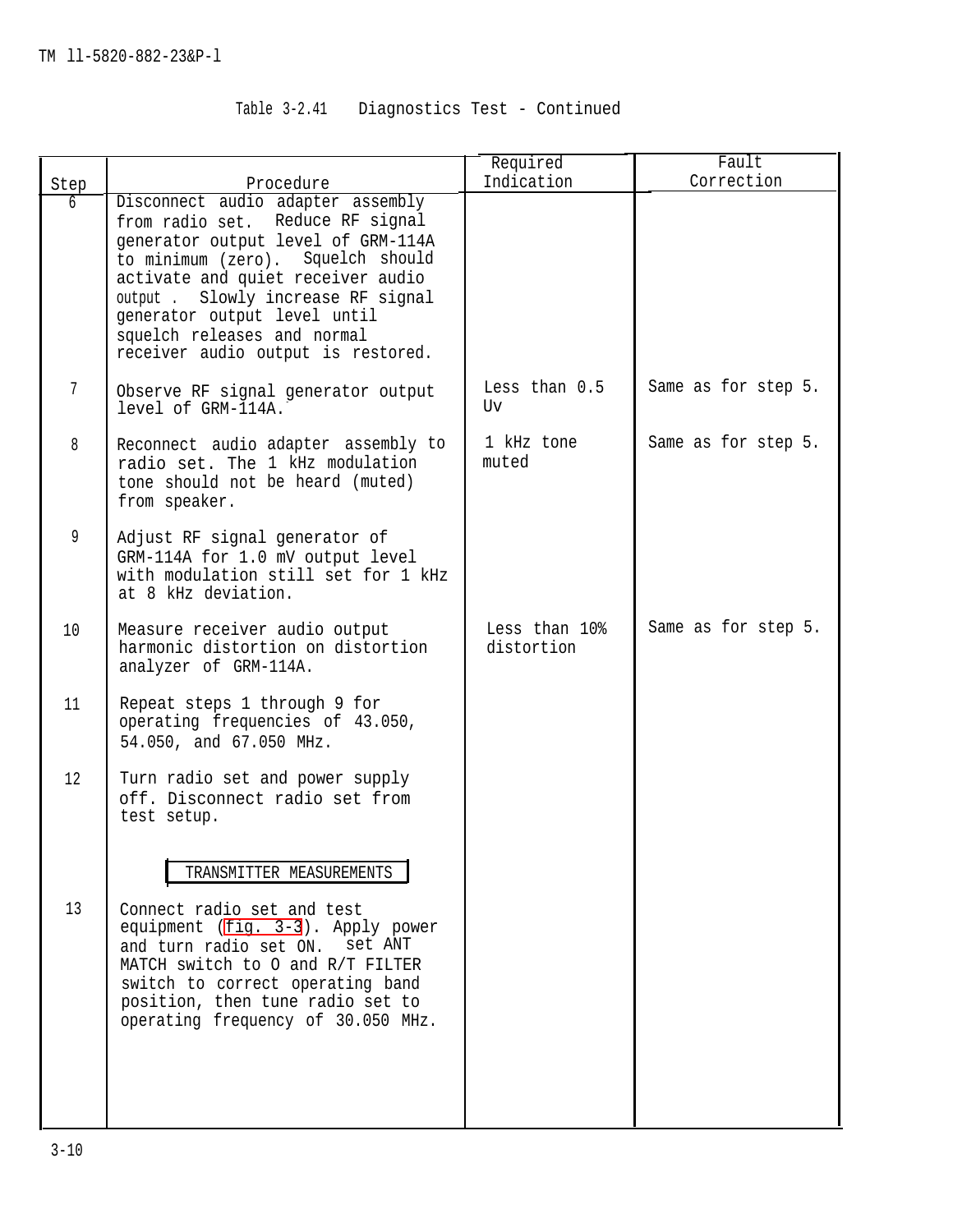# Table 3-2. Diagnostics Test - Continued

|      |                                                                                                                                                                                                                                                               | Required                                                      | Fault               |
|------|---------------------------------------------------------------------------------------------------------------------------------------------------------------------------------------------------------------------------------------------------------------|---------------------------------------------------------------|---------------------|
| Step | Procedure                                                                                                                                                                                                                                                     | Indication                                                    | Correction          |
| 14   | Set audio generator frequency of<br>GRM-114A to 1 kHz and output level<br>to minimum (zero).                                                                                                                                                                  |                                                               |                     |
| 15   | Press and hold audio adapter<br>assembly PUSH TO TRANSMIT switch<br>and measure power output on watt-<br>meter of GRM-114A. Release PUSH TO<br>TRANSMIT switch.                                                                                               | 1 watt minimum                                                |                     |
|      | CAUTION                                                                                                                                                                                                                                                       |                                                               |                     |
|      | Do not remove or install<br>modules with power applied.                                                                                                                                                                                                       |                                                               |                     |
| 16   | Press and hold PUSH TO TALK switch<br>on radio set and measure power out-<br>put on wattmeter of GRM-114A.<br>Release PUSH TO TALK switch.                                                                                                                    | 1 watt minimum                                                | Same as for step 5. |
| 17   | Press and hold PUSH TO TRANSMIT<br>switch on audio adapter assembly.<br>Measure transmitter output<br>frequency on frequency counter.<br>Release PUSH TO TRANSMIT switch.                                                                                     | 30.0485 to<br>30.0515 MHz or<br>Test frequency<br>$+ 0.002\%$ | Same as for step 5. |
| 18   | Press and hold PUSH TO TRANSMIT<br>switch on audio adapter assembly<br>and measure 150 Hz squelch tone<br>deviation on deviation meter of<br>GRM-114A. Release PUSH TO TRANSMIT<br>switch.                                                                    | 2.5 to 3.5 kHz<br>deviation                                   | Same as for step 5. |
| 19   | Disconnect frequency counter from<br>RF input of deviation meter and<br>connect to deviation meter audio<br>Press and hold PUSH TO<br>output.<br>TRANSMIT switch and measure 150 Hz<br>squelch tone frequency on counter.<br>Release PUSH TO TRANSMIT switch. | 150 $\pm 2$ Hz                                                | Same as for step 5. |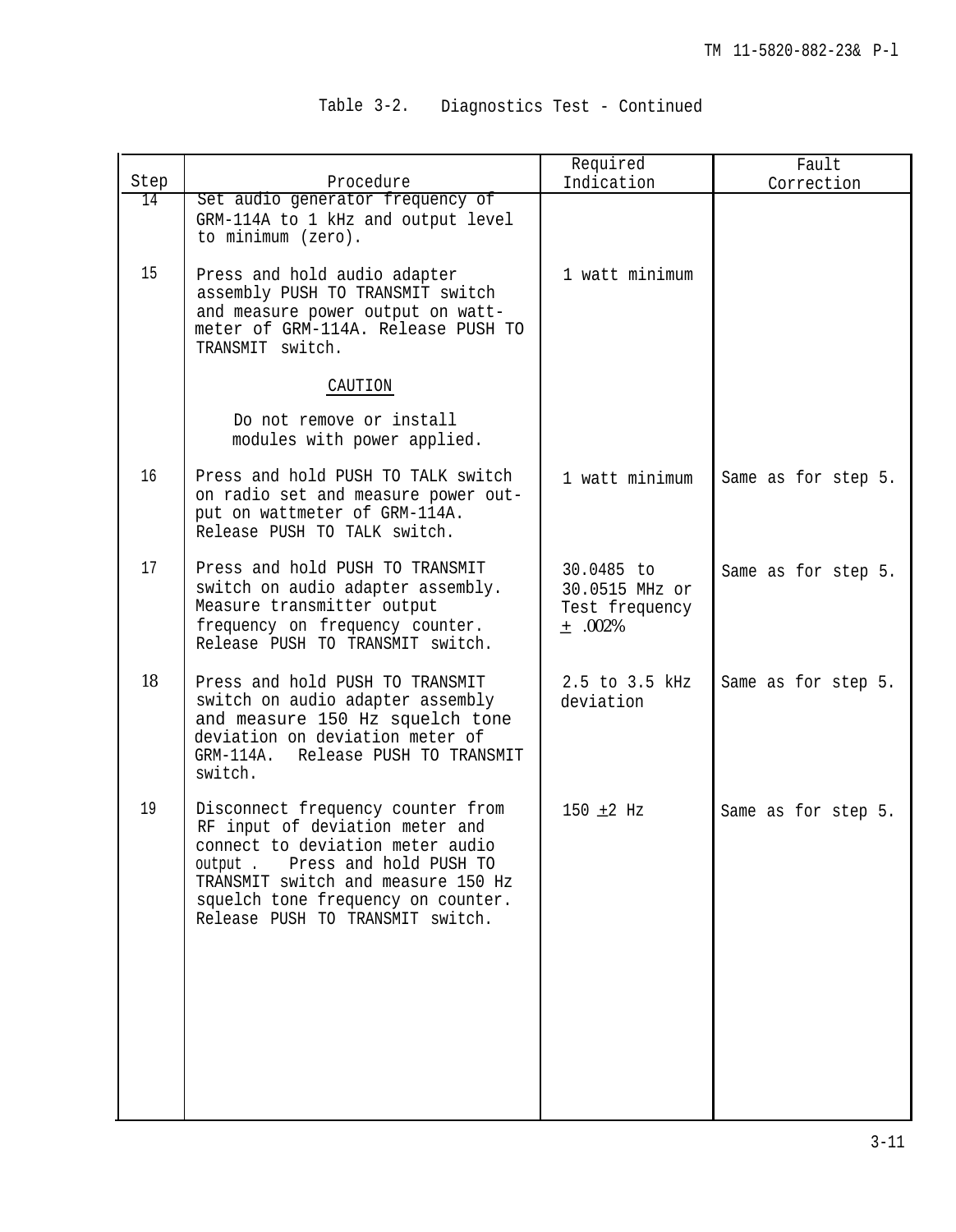# Table 3-2. Diagnostics Test - Continued

|      |                                                                                                                                                                                                                                                                                                                                                   | Required                                                                         | Fault                                                                                                                                                                                                         |
|------|---------------------------------------------------------------------------------------------------------------------------------------------------------------------------------------------------------------------------------------------------------------------------------------------------------------------------------------------------|----------------------------------------------------------------------------------|---------------------------------------------------------------------------------------------------------------------------------------------------------------------------------------------------------------|
| Step | Procedure                                                                                                                                                                                                                                                                                                                                         | Indication                                                                       | Correction                                                                                                                                                                                                    |
| 20   | Press and hold PUSH TO TRANSMIT<br>switch on audio adapter assembly<br>and increase audio generator output<br>level of GRM-114A until modulation<br>deviation is 8 kHz on deviation<br>meter. Measure transmit input level<br>with multimeter (connected to<br>TRANSMIT METER on audio adapter<br>assembly) . Release PUSH TO TRANSMIT<br>switch. | Less than 1 mV                                                                   | Same as for step 5.                                                                                                                                                                                           |
| 21   | Reconnect frequency counter to RF<br>input. Press and hold PUSH TO<br>TRANSMIT switch and measure<br>harmonic distortion of 1 kHz<br>modulation tone from deviation<br>meter audio output. Release PUSH TO<br>TRANSMIT switch.                                                                                                                    | Less than 10%<br>distortion                                                      | Same as for step 5.                                                                                                                                                                                           |
| 22   | Increase output of audio signal<br>generator of GRM-114A until reading<br>of 10 mV on multimeter is obtained.<br>Press and hold PUSH TO TRANSMIT<br>switch and measure limited<br>modulation deviation on deviation<br>meter of GRM-114A. Release PUSH TO<br>TRANSMIT switch.                                                                     | Less than 12<br>kHz deviation                                                    | Same as for step 5.                                                                                                                                                                                           |
| 23   | Disconnect audio adapter assembly<br>from AUDIO connector on radio set.                                                                                                                                                                                                                                                                           |                                                                                  |                                                                                                                                                                                                               |
| 24   | Press and hold PUSH TO TALK switch<br>on radio set. Speak into micro-<br>phone (hold about 1 in. from mouth)<br>and observe modulation on<br>deviation meter. Release PUSH TO<br>TALK switch.                                                                                                                                                     | Approximately 8<br>kHz deviation<br>with peaks<br>limited to less<br>than 12 kHz | If step 22 indi-<br>cation normal but<br>step 24 indicates<br>abnormally low<br>microphone sensi-<br>tivity, internal<br>speaker-microphone<br>probably defective.<br>Higher level mainte-<br>nance required. |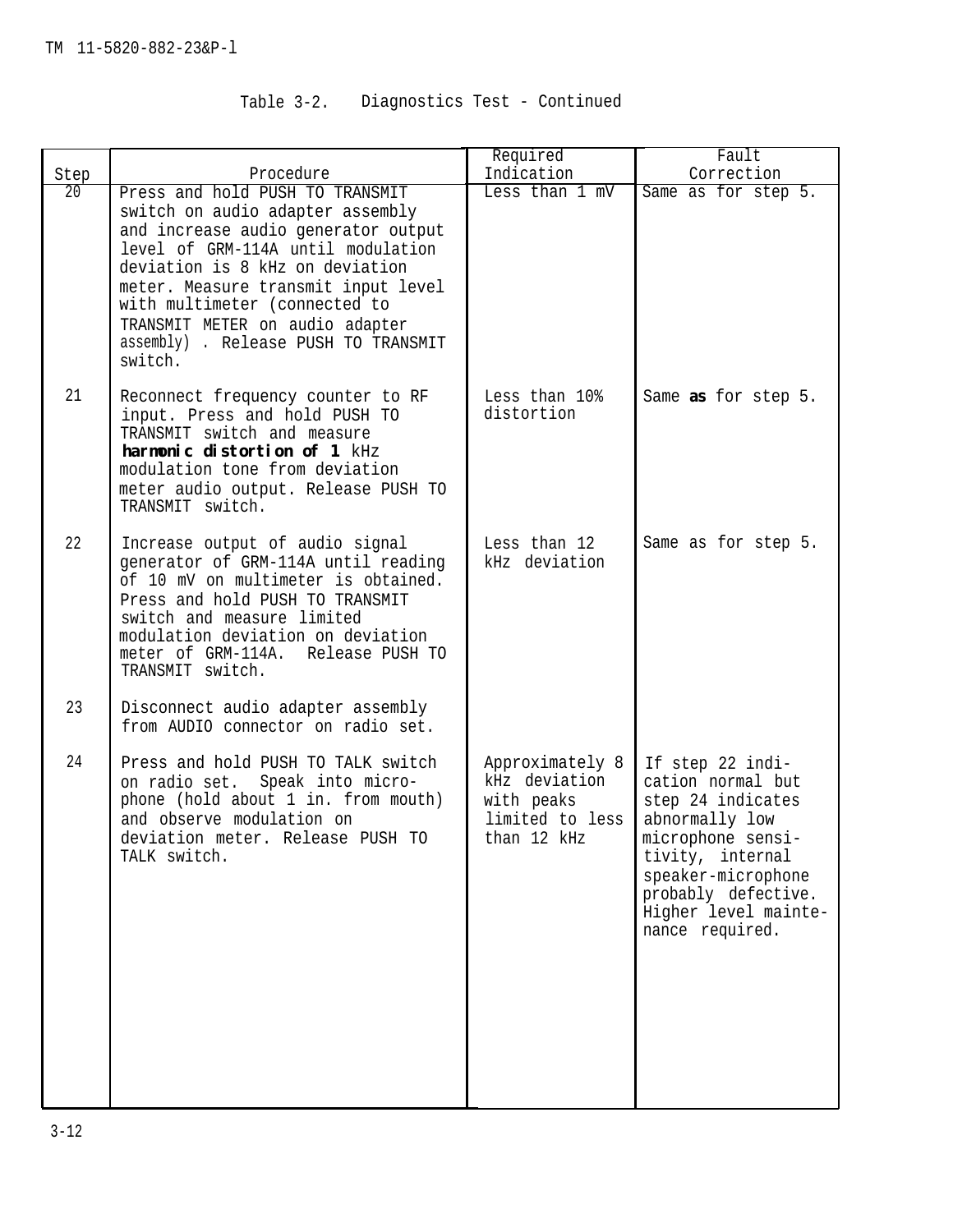| Table 3-2. |  | Diagnostics Test - Continued |  |  |  |
|------------|--|------------------------------|--|--|--|
|------------|--|------------------------------|--|--|--|

|                                                                                                                                                                                                                                                                                                          | Required                                                          | Fault               |
|----------------------------------------------------------------------------------------------------------------------------------------------------------------------------------------------------------------------------------------------------------------------------------------------------------|-------------------------------------------------------------------|---------------------|
| Procedure                                                                                                                                                                                                                                                                                                | Indication                                                        | Correction          |
| operating frequencies of 43.050,<br>54.050, and 67.050 MHz.<br>Turn radio set and power supply<br>off. Disconnect radio set from test<br>setup.                                                                                                                                                          |                                                                   |                     |
| Connect antenna to radio set and<br>install battery. Turn radio set ON<br>and tune frequency to 30.050 MHz,<br>with R/T FILTER and ANT MATCH<br>switches set to correct operating<br>band position.                                                                                                      |                                                                   |                     |
| Use GRM-114A test set with antenna<br>as field strength meter to measure<br>radiated power of radio set. Hold<br>radio set approximately 2 feet from<br>test set antenna and key radio set<br>transmitter with PUSH TO TALK<br>switch.                                                                   | Radiated RF<br>indication on<br>test set field<br>strength meter. | Same as for step 5. |
| Repeat steps 27 and 28 for opera-<br>ting frequencies of 43.050, 54.050,<br>and 67.050 MHz.                                                                                                                                                                                                              |                                                                   |                     |
| Turn radio set off and remove<br>battery and antenna.                                                                                                                                                                                                                                                    |                                                                   |                     |
| LOW BATTERY WARNING TEST<br>NOTE<br>Perform this procedure in a<br>quiet area to ensure that<br>speaker can be properly<br>heard.<br>Turn power supply on and adjust for<br>minimum output voltage (zero VDC).<br>Connect power supply directly to<br>radio set (fig. 3-4) observing<br>proper polarity. |                                                                   |                     |
|                                                                                                                                                                                                                                                                                                          | Repeat steps 13 through 24 for                                    |                     |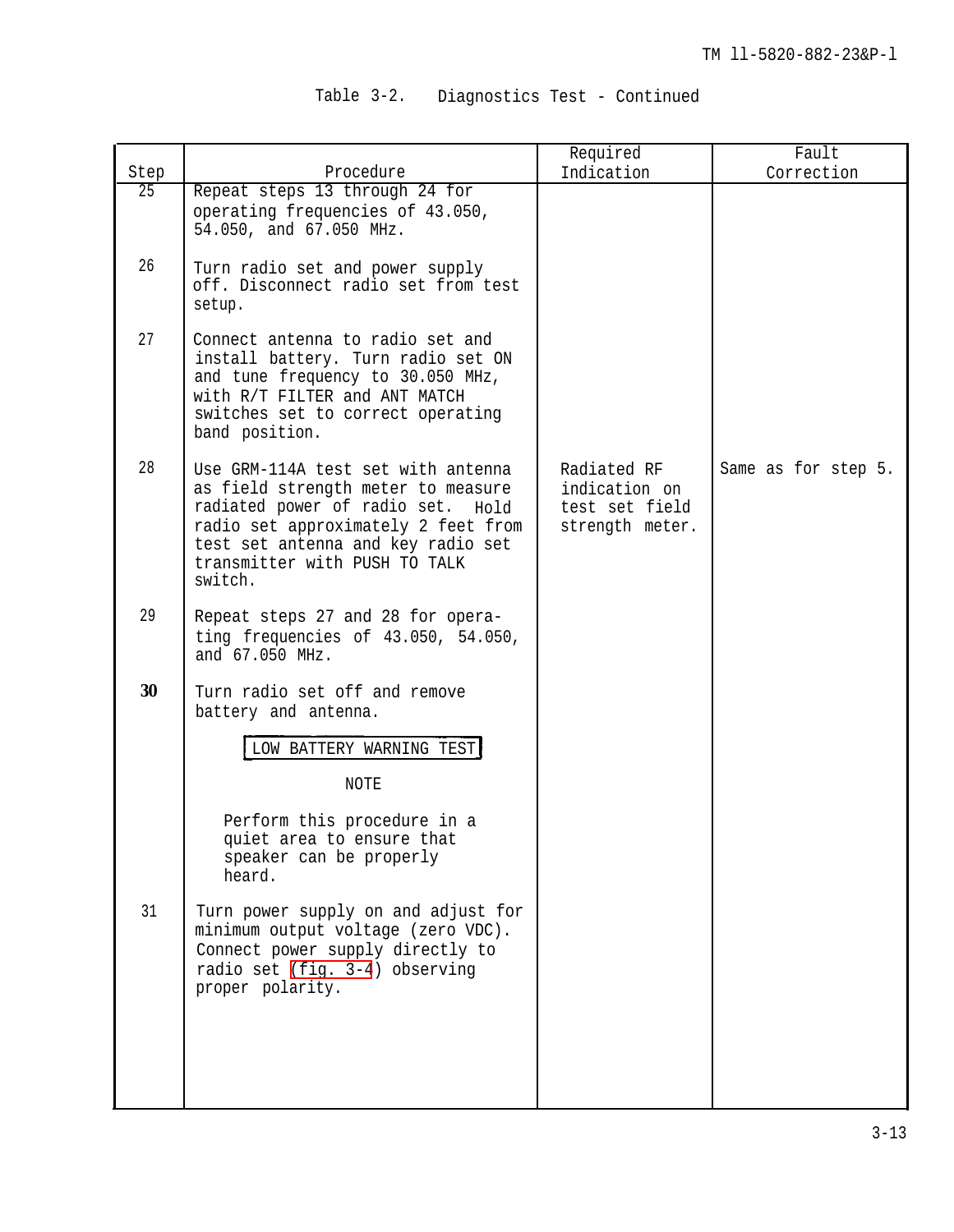| Table 3-2. |  | Diagnostics Test - Continued |  |  |  |
|------------|--|------------------------------|--|--|--|
|------------|--|------------------------------|--|--|--|

|      |                                                                                                                                                                                                                                                                                                                                                                                                                                             | Required                                             | Fault                                 |
|------|---------------------------------------------------------------------------------------------------------------------------------------------------------------------------------------------------------------------------------------------------------------------------------------------------------------------------------------------------------------------------------------------------------------------------------------------|------------------------------------------------------|---------------------------------------|
| Step | Procedure                                                                                                                                                                                                                                                                                                                                                                                                                                   | Indication                                           | Correction                            |
| 32   | Adjust power supply for 14.5 VDC<br>using multimeter to monitor at<br>battery terminals. Turn radio set<br>ON.                                                                                                                                                                                                                                                                                                                              |                                                      |                                       |
| 33   | Turn radio set VOL control fully<br>clockwise (maximum audio output<br>setting). Verify that radio set is<br>quiet (squelch working properly).                                                                                                                                                                                                                                                                                              | No noise is<br>heard in radio<br>set speaker         | Adjust squelch for<br>proper setting. |
| 34   | Adjust low battery control on<br>SYNTH/AF module (fig. 1-4) fully<br>counterclockwise (ten turns mini-<br>$mum)$ .                                                                                                                                                                                                                                                                                                                          |                                                      |                                       |
|      | NOTE                                                                                                                                                                                                                                                                                                                                                                                                                                        |                                                      |                                       |
|      | Adjustment of low battery<br>control in step 35 must be<br>done slowly (one-half turn<br>per second).                                                                                                                                                                                                                                                                                                                                       |                                                      |                                       |
| 35   | Adjust power supply for 13.5 VDC.<br>Hold radio set speaker to ear and<br>slowly adjust low battery control<br>clockwise until low level noise is<br>heard from speaker. Approximately<br>5 seconds after low level noise is<br>heard, low battery warning tone<br>should start and be heard at much<br>higher level than low level noise.<br>The low battery warning tone is a<br>series of three 400 Hz "beeps" at 5<br>second intervals. |                                                      |                                       |
| 36   | Adjust power supply for 13.8 VDC<br>and verify low battery warning tone<br>stops (disabled).                                                                                                                                                                                                                                                                                                                                                | Warning tone<br>not heard in<br>radio set<br>speaker | Perform low battery<br>adjustment.    |
| 37   | Adjust power supply back to 13.5<br>VDC and wait 5 seconds. Verify that<br>low battery warning tone restarts<br>(enabled).                                                                                                                                                                                                                                                                                                                  | Warning tone<br>heard in radio<br>set speaker        | Perform low battery<br>adjustment.    |
| 38   | Turn off radio set and power<br>supply, disconnect all test equip-<br>ment, and reassemble radio set.                                                                                                                                                                                                                                                                                                                                       |                                                      |                                       |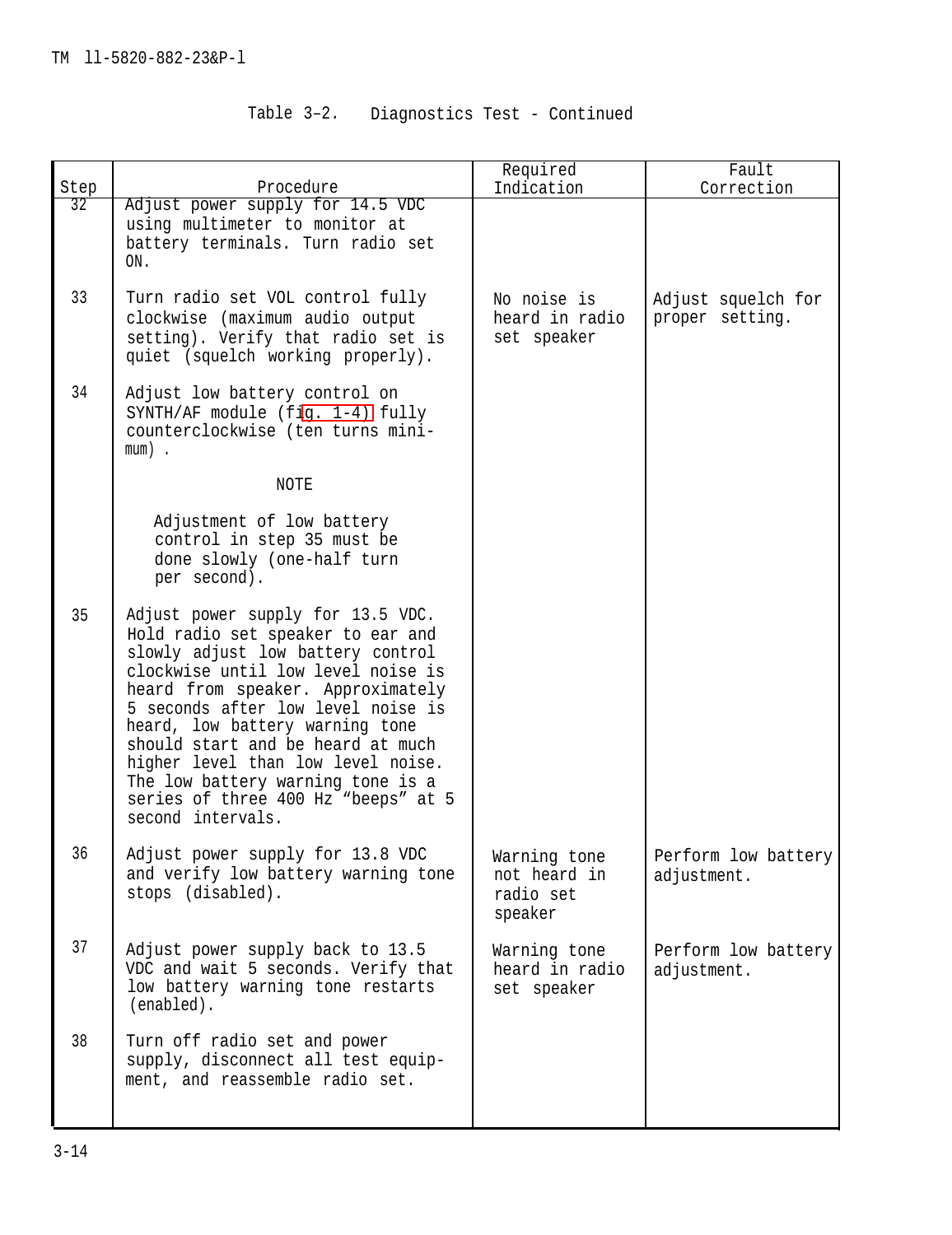#### Section III. MAINTENANCE PROCEDURES

## <span id="page-56-0"></span>**3-8 .** Removal and Installation of Modules

The following procedure is used for removal and installation of modules in the radio set:

a. To remove module, hold frame and panel assembly in palm of one hand and grip module with thumb and forefinger of other hand. Fingerholds are provided on the module through open areas in the frame. Gently rock module and pull straight out of frame.

## CAUTION

The special instructions given in paragraph **3-9** must be observed to prevent secondary damage and failures.

b. To install module, align frame connector pins with module mating sockets and gently push straight into frame until module housing is seated on frame divider plate.

**3-9 .** Special Instructions

a. Always inspect frame connectors for bent or broken pins before installing module. To straighten bent pins, use needle-nose or long-nose pliers with smooth jaws. Position jaws so that whole pin is straightened simultaneously (se[e fig.](#page-57-0) **3-5).**

b. When inspecting for bent pins, the pins should appear to be reasonably vertical in relation to the connector surface. Bent pins usually result when excessive prying force is applied to only one end or side of a module. The thumb of the opposite hand should always be used to stop the module travel and oppose the prying force.

c. Always inspect module socket for damage before inserting module. A normal socket should have two spring leafs visible. If the last leaf breaks off or is damaged inside the socket, the module should be sent to higher level maintenance for replacement.

**3-10 .** Lubrication

All sealing surfaces (module cover and battery case) should have a thin film of silicone grease applied to help preserve watertightness and keep the rubber seals pliable. If a handset is to be used with the radio set, a small amount of silicone grease should also be applied to the O-ring in the connector to facilitate insertion.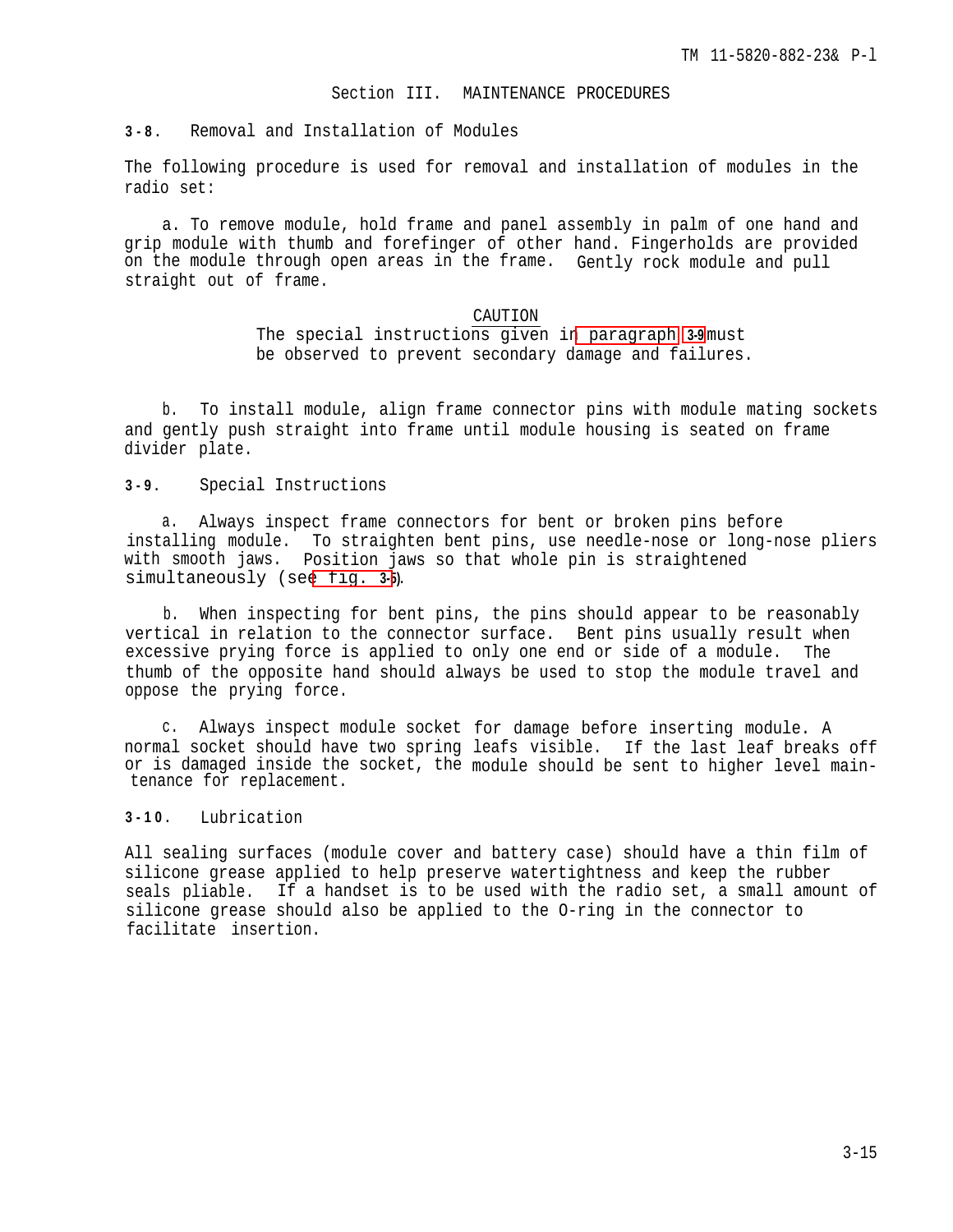<span id="page-57-0"></span>

Figure 3-5. Pin Straightening Procedure.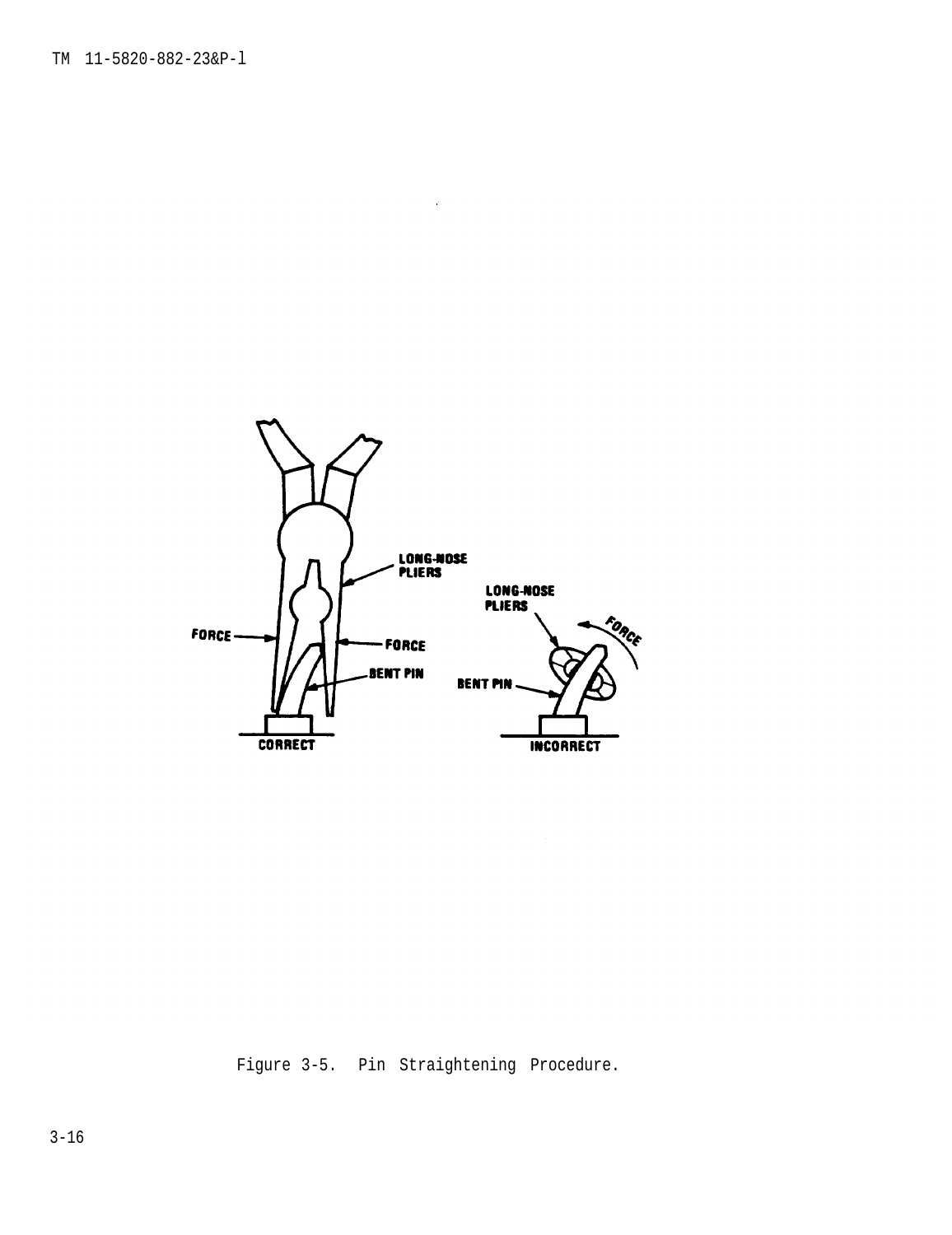## 3-11. Packaging of Replaceable Assemblies

Package the defective assembly in the same packaging material in which the spare was packed at the time of receipt. If the original container is not available, pack the item in accordance with [figure 3-6.](#page-59-0)

## CAUTION

The Synth/AF and RF/IF modules contain electrostatic sensitive devices. Refer to DOD-HDBK-263 for correct handling and packaging instructions.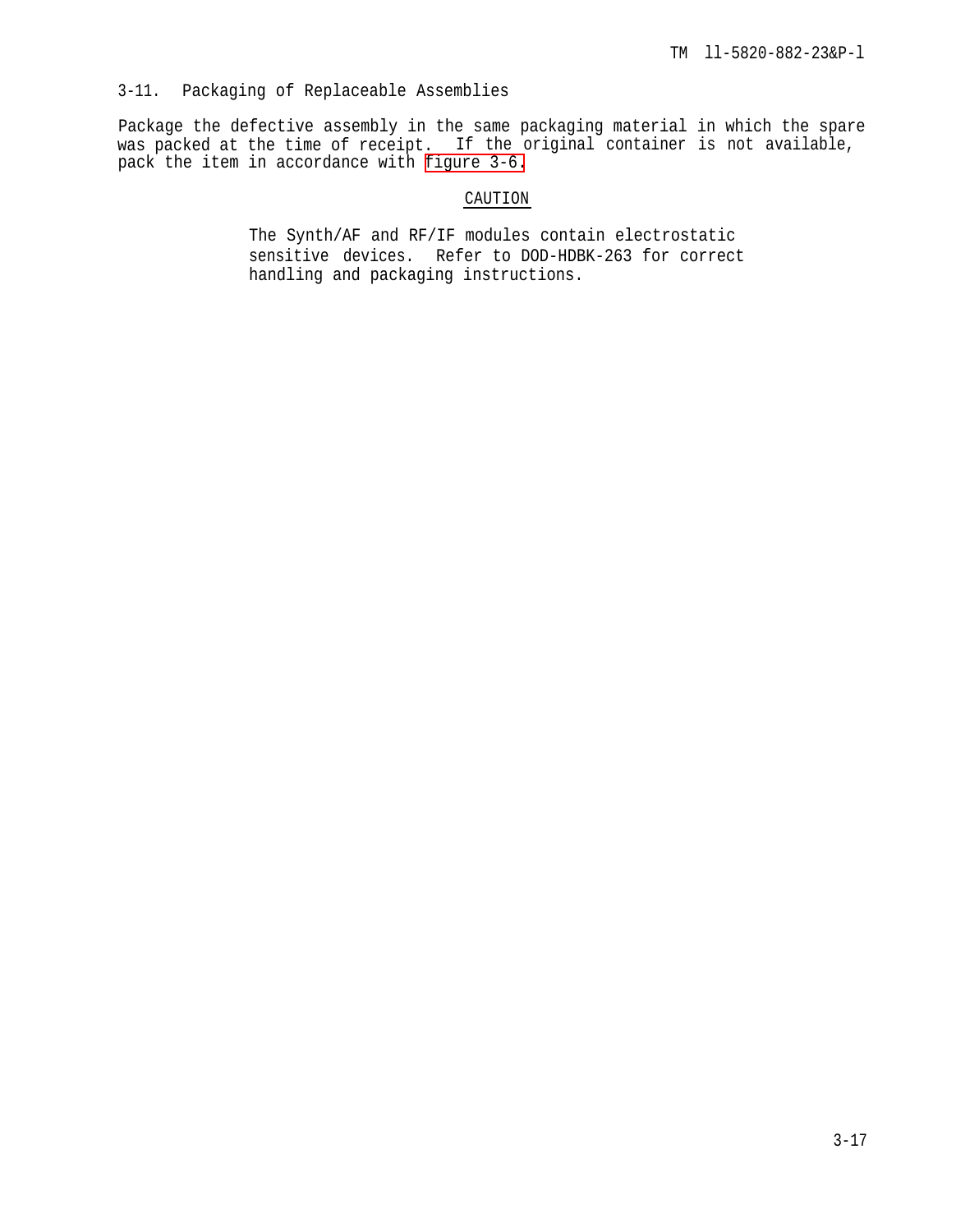<span id="page-59-0"></span>

\* USE ANTISTATIC PLASTIC BAG AND CAUTION LABEL FOR<br>THE SYNTH/AF AND RF/IF ASSEMBLIES.

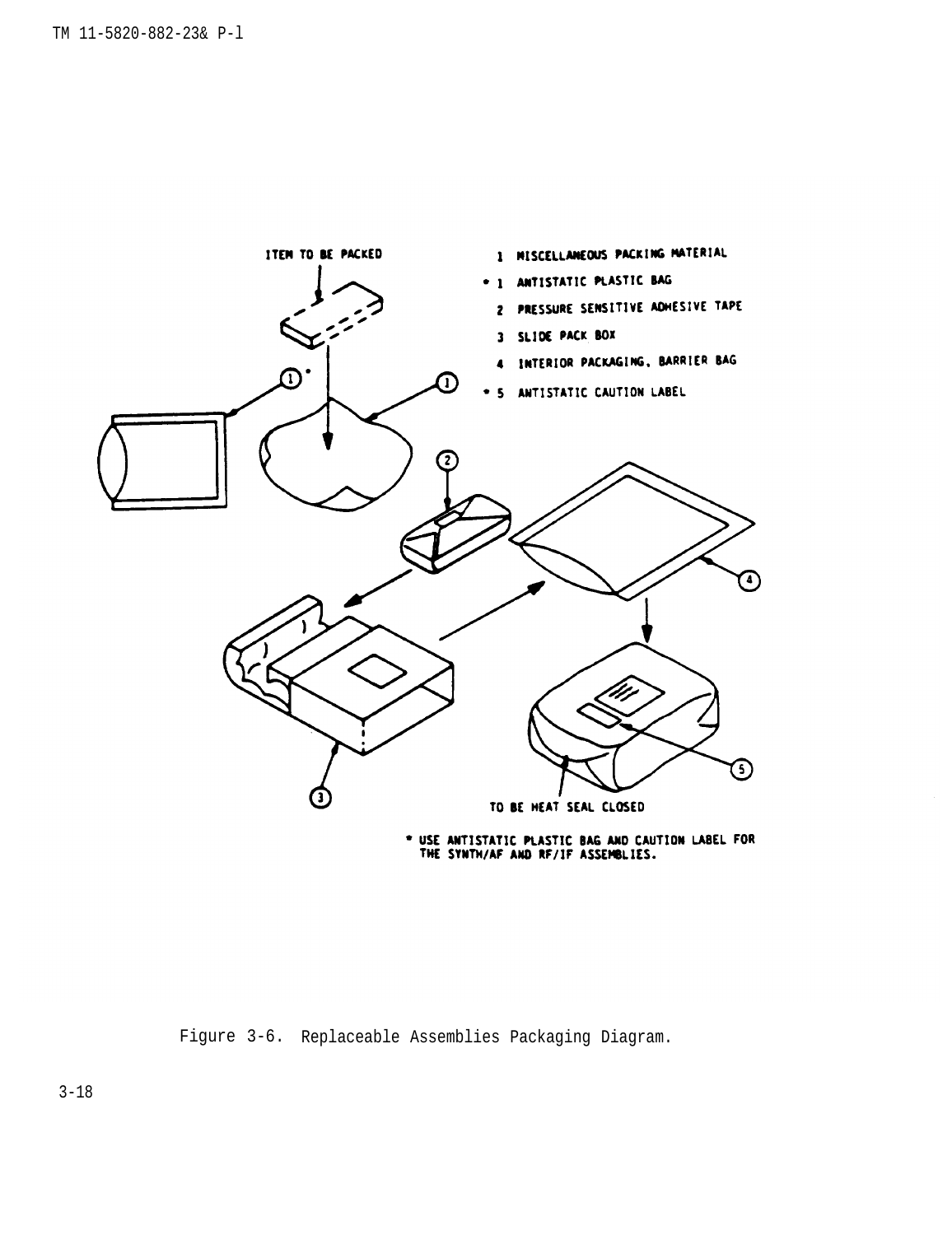## APPENDIX A REFERENCES

## A-1 . scope

This appendix lists the forms and publications that are referenced in this manual or that contain information applicable to the maintenance of Radio Set AN/PRC-68A.

A-2 . Forms

| DA Form 2028 |                | Recommended Changes to Publications and Blank |
|--------------|----------------|-----------------------------------------------|
|              |                | Forms                                         |
|              | DA Form 2028-2 | Recommended Changes to Equipment Technical    |
|              |                | Publications                                  |
| SF 361       |                | Discrepancy in Shipment Report (DISREP)       |
| SF 364       |                | Report of Discrepancy (ROD)                   |
| SF 368       |                | Quality Deficiency Report                     |

A-3 . Publications

| DA Pam 310-1                      | Consolidated Index of Army Publications and Blank<br>Forms                                                                                                                                                                         |
|-----------------------------------|------------------------------------------------------------------------------------------------------------------------------------------------------------------------------------------------------------------------------------|
| DA Pam 738-750                    | The Army Maintenance Management System (TAMMS)                                                                                                                                                                                     |
| TB 43-0118                        | Field Instructions for Painting and Preserving<br>Electronics Command Equipment Including<br>Camouflage Pattern Painting of Electronics<br>Equipment Shelters                                                                      |
| $TM$ 11-5820-882-10-1             | Operator's Manual: Radio Set AN/PRC-68A<br>$(NSN 5820 - 01 - 180 - 8943)$                                                                                                                                                          |
| TM 11-5820-882-10-1-HR            | Hand Receipt Covering Components of End Item                                                                                                                                                                                       |
|                                   | (COEI), Basic Issue Items (BII), and Additional<br>Authorization List (AAL): Radio Set AN/PRC-68A<br>$(NSN 5820-01-180-8943)$                                                                                                      |
| TM 11-6625-2941-14&P              | Operator's, Organizational, Direct Support, and<br>General Support Maintenance Manual (Including<br>Repair Parts and Special Tools List): for<br>Counter, Electronic, Digital Readout AN/USM-459<br>$(NSN 6625 - 01 - 061 - 8928)$ |
| TM 11-6625-3015-14                | Operator's, Organizational, Direct Support and<br>General Support Maintenance Manual: Radio Test                                                                                                                                   |
|                                   | Set AN/PRM-34 (NSN 6625-01-094-5646)                                                                                                                                                                                               |
| $11 - 6625 - 3016 - 10 - 1$<br>TМ | Operator's Manual: Radio Test Set AN/GRM-114A<br>$(NSN 6625 - 01 - 144 - 4481)$                                                                                                                                                    |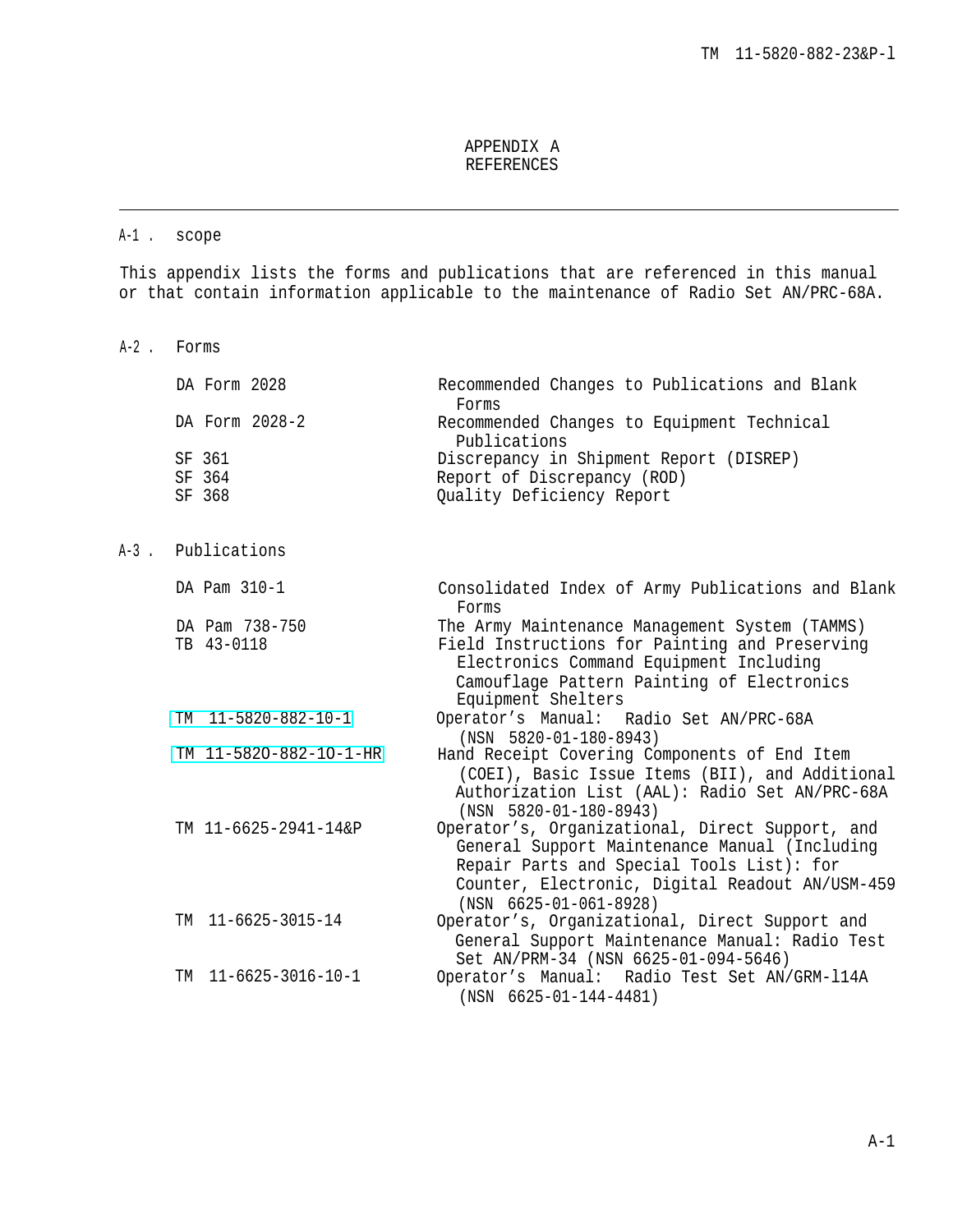| A-3 . | Publications - continued |                                                                                                                                                                                            |
|-------|--------------------------|--------------------------------------------------------------------------------------------------------------------------------------------------------------------------------------------|
|       | TM 11-6625-3052-14       | Operator's, Organizational, Direct Support and<br>General Support Maintenance Manual: Multimeter,<br>Digital AN/PSM-45 (NSN 6625-01-139-2512)                                              |
|       | TM 11-6130-247-15        | Operator's, Organizational, Direct Support and<br>General Support Maintenance Manual (Including<br>Repair Parts and Special Tools Lists): Power<br>supply PP-3940/G (NSN 6130-00-404-1727) |
|       | $TM$ 750-244-2           | Procedures for Destruction of Electronics Materiel<br>to Prevent Enemy Use (Electronics Command)                                                                                           |
|       | SB 11-573                | Painting and Preservation Supplies Available for<br>Field Use for Electronics Command Equipment                                                                                            |
|       | SB 38-100                | Preservation, Packaging, Packing and Marking<br>Materials, Supplies and Equipment Used by the<br>Army                                                                                      |
|       | SC 5180-91-CL-RO7-HR     | Hand Receipt Catalog Covering Content of: Sets,<br>Kits, and Outfits Components List for Tool Kit,<br>Electronic Equipment TK-105/G (NSN 5180-00-610-<br>8177)                             |
|       | SC 5180-91-CL-R13-HR     | Hand Receipt Catalog Covering Content of:<br>Sets,<br>Kits, and Outfits Components List for Tool Kit,<br>Electronic Equipment TK-101/G (NSN 5180-00-064-<br>5178 )                         |
|       |                          |                                                                                                                                                                                            |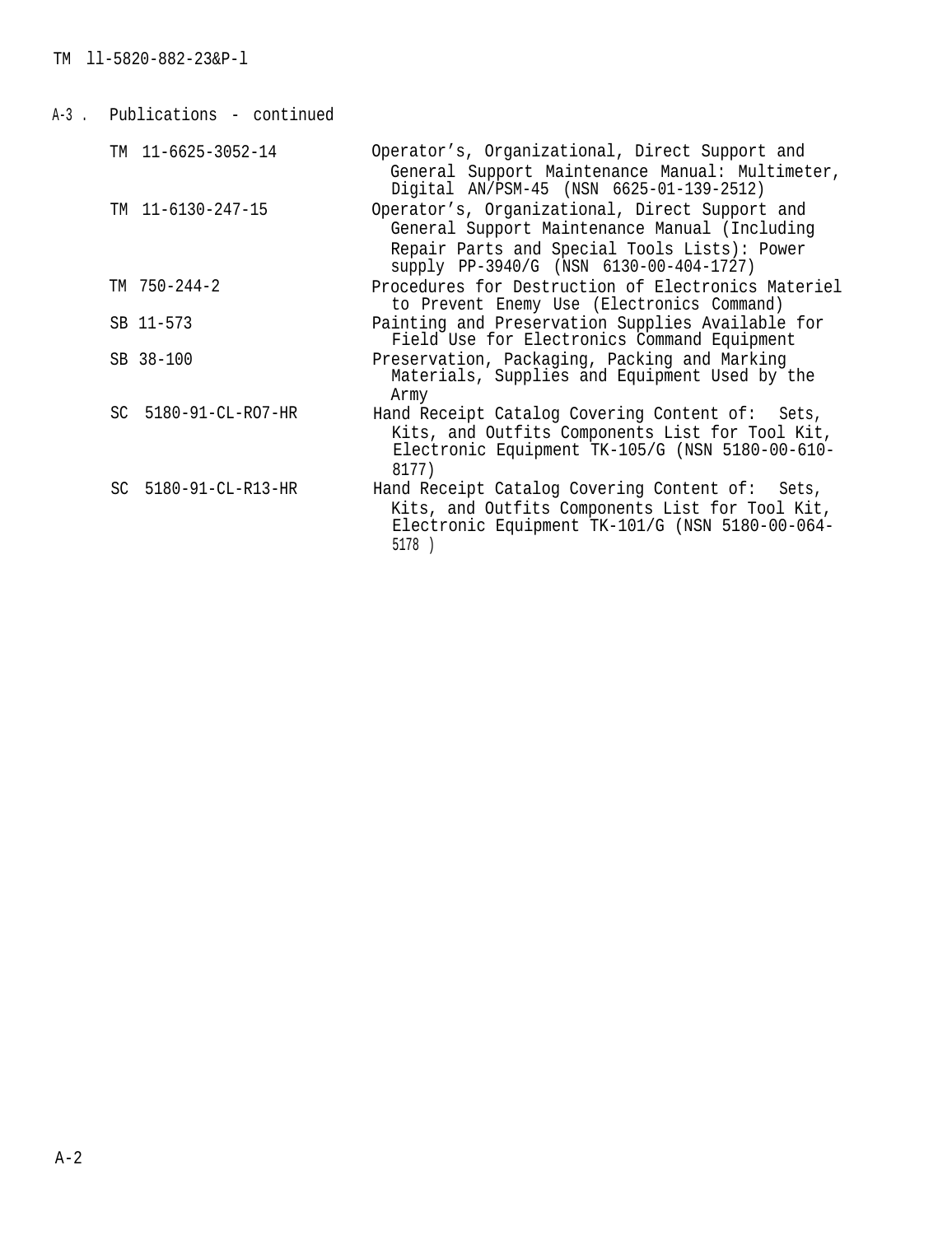## APPENDIX B MAINTENANCE ALLOCATION

## Section I. INTRODUCTION

#### B-1. General

This appendix provides a summary of the maintenance operations for the AN/PRC-68A. It authorizes levels of maintenance for specific maintenance functions on repairable items and components and the tools and equipment required to perform each function. This appendix may be used as an aid in planning maintenance operations.

## B-2 . Maintenance Functions

Maintenance functions will be limited to and defined as follows:

a. Inspect. To determine the serviceability of an item by comparing its physical, mechanical, and/or electrical characteristics with established standards through examination.

b. Test . To verify serviceability and to detect incipient failure by measuring the mechanical or electrical characteristics of an item and comparing those characteristics with prescribed standards.

**c.** Service. Operations required periodically to keep an item in proper operating condition, i.e., to clean (decontaminate), to preserve, to drain, to paint, or to replenish fuel, lubricants, hydraulic fluids, or compressed air supplies.

d. Adjust. To maintain~ within Prescribed limitsf by bringing into proper or exact position, or by setting the operating characteristics to the specified parameters.

e. Align. To adjust specified variable elements of an item to bring abut optimun or desired performance.

f. Calibrate. To determine and cause corrections to be made or to be adjusted on instruments or test measuring and diagnostic equipments used in precision measurement. Consists of comparisons of two instruments, one of which is a certified standard of known accuracy, to detect and adjust any discrepancy in the accuracy of the instrument being compared.

g. Install. The act of emplacing, seating, or fixing into position an item, part, module (component or assembly) in a manner to allow the proper functioning of the equipment or system.

h. Replace. The act of substituting a serviceable like type part, subassembly, or module (component or assembly) for an unserviceable counterpart.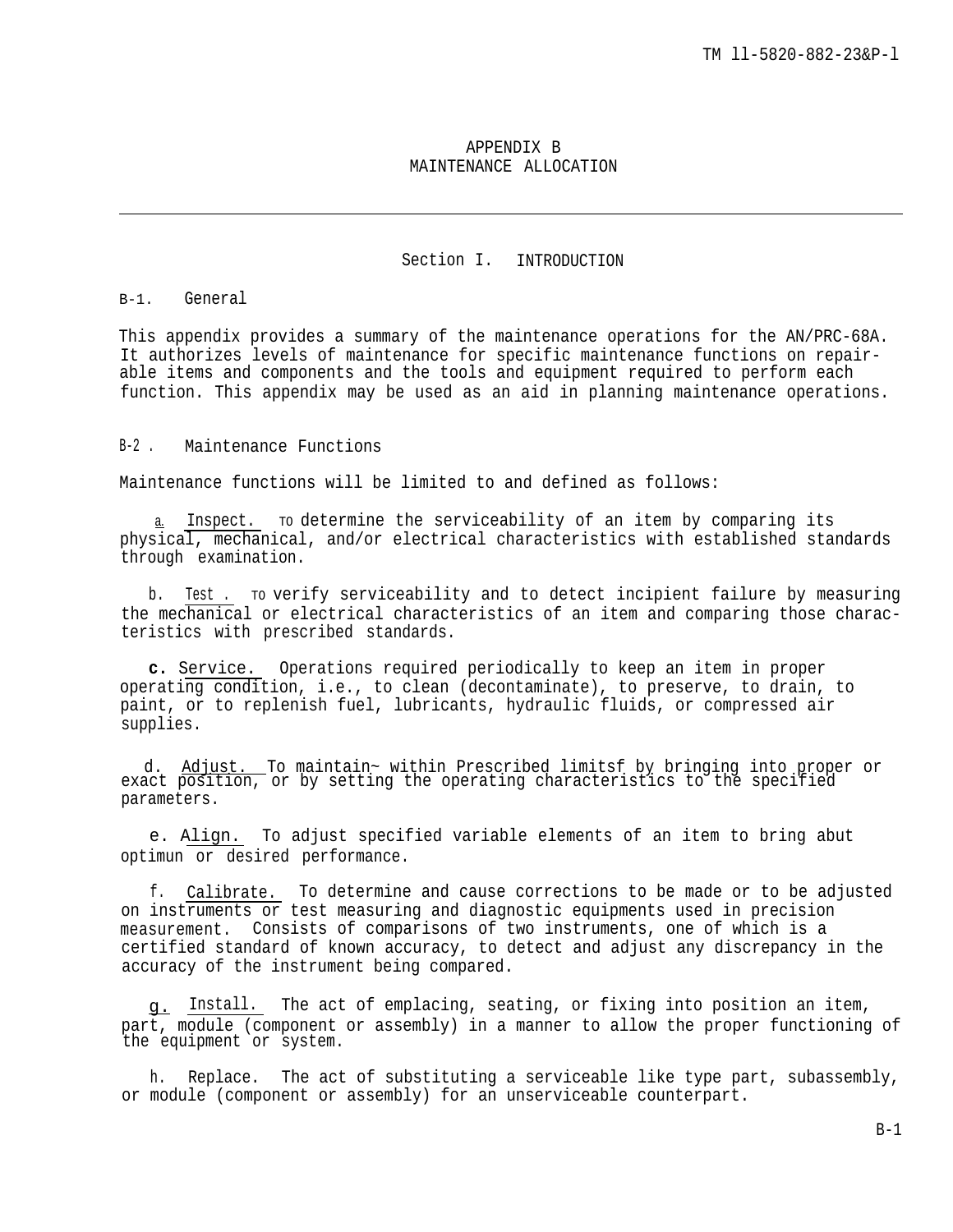TM ll-5820-882-23&P-l

i. Repair. The application of maintenance services (inspect, test, service, adjust, align, calibrate, replace) or other maintenance actions (welding, grinding, riveting, straightening, facing, remachining, or resurfacing) to restore serviceability to an item by correcting specific damage, fault, malfunction, or failure in a part, subassembly, module (component or assembly), end item, or system.

j. Overhaul. That maintenance effort (service/action) necessary to restore an item to a completely serviceable/operational condition as prescribed by maintenance standards (i.e., DMWR) in appropriate technical publications. Overhaul is normally the highest degree of maintenance performed by the Army. Overhaul does not normally return an item to like-new condition.

k. Rebuild. Consists of those services/actions necessary for the restoration of unserviceable equipment to a like-new condition in accordance with original manufacturing standards. Rebuild is the highest degree of materiel maintenance applied to Army equipment. The rebuild operation includes the act of returning to zero those age measurements (hours, miles, etc.) considered in classifying Army equipments/canponents.

B-3 . Column Entries

a. Column 1, Group Number. Column 1 lists group numbers, the purpose of which is to identify components, assemblies, subassemblies, and modules with the next higher assembly.

b. Column 2, Component/Assembly. Column 2 contains the noun names of components, assemblies, subassemblies, and modules for which maintenance is authorized.

c. Column 3, Maintenance Functions. Column 3 lists the functions to be performed on the item listed in column 2. When items are listed without maintenance functions, it is solely for purpose of having the group numbers in the MAC and RPSTL coincide.

d. Column 4, Maintenance Level. Column 4 specifies, by the listing of a "work time figure in the appropriate subcolumn(s), the lowest level of maintenance authorized to perform the functions listed in column 3. This figure represents the active time required to perform that maintenance function at the indicated level of maintenance. If the number or complexity of the tasks within the listed maintenance function vary at different maintenance levels appropriate "work time" figures will be shown for each level. The number of task-hours specified by the "work time" figure represents the average time required to restore an item (assembly, subassembly, component, module, end item, or system) to a serviceable condition under typical field operating conditions. This time includes preparation time, troubleshooting time, and quality assurance/quality control time in addition to the time required to perform the specific tasks identified for the maintenance functions authorized in the maintenance allocation chart. Subcolumns of column 4 are as follows :

UNIT C - Operator/Crew O - Organizational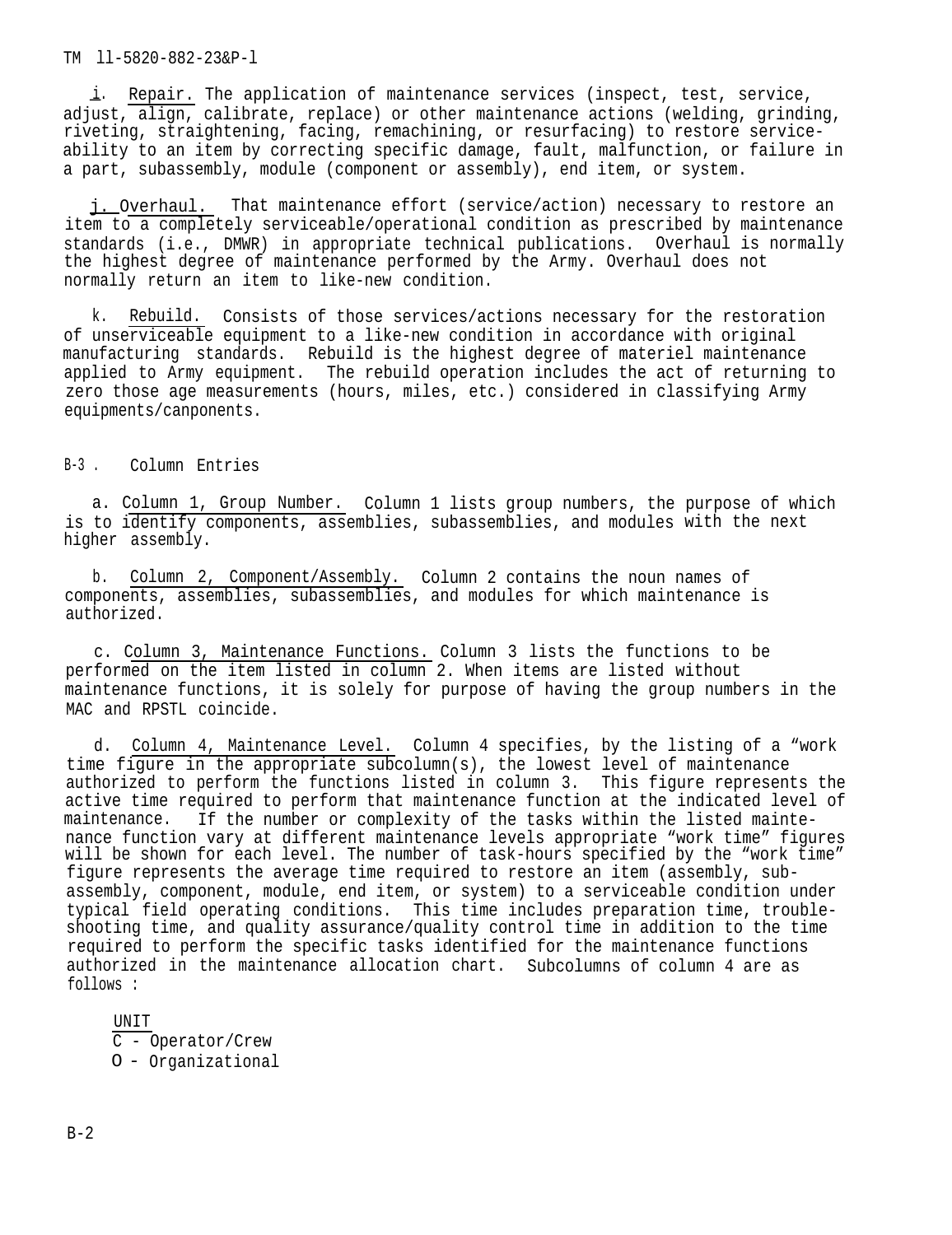INTERMEDIATE F - Direct Support H - General Support

DEPOT  $\overline{D - \text{Depot}}$ 

**e.** Column 5, Tools and Equipment. Column 5 specifies by code, those common tool sets (not individual tools) and special tools, test, and support equipment required to perform the designated function.

f. Column 6, Remarks. Column 6 contains an alphabetic cede which leads to the remark in section IV, Remarks, which is pertinent to the item opposite the particular code.

B-4 . Tool and Test Equipment Requirements (Sect. III)

a. Tool or Test Equipment Reference Code. The numbers in this column coincide with the numbers used in the tools and equipment column of the MAC. The numbers indicate the applicable tool or test equipment for the maintenance functions.

b. Maintenance Level. The codes in this column indicate the maintenance level allocated the tool or test equipment.

— c. Nomenclature. This column lists the noun name and nomenclature of the tools and test equipment required to perform the maintenance functions.

d. National/NATO Stock Number. This column lists the National/NATO) stock number of the specific tool or test equipment.

e. Tool Number. This column lists the manufacturer's part number of the tool followed by the Federal Supply Code for manufacturers (5-digit) in parentheses.

B-5 . Remarks (Sect. IV)

—a. Reference Code. This code refers to the appropriate item in section II,  $colum<sub>0</sub>$  6.

b. Remarks. This column provides the required explanatory information necessary to clarify items appearing in section II.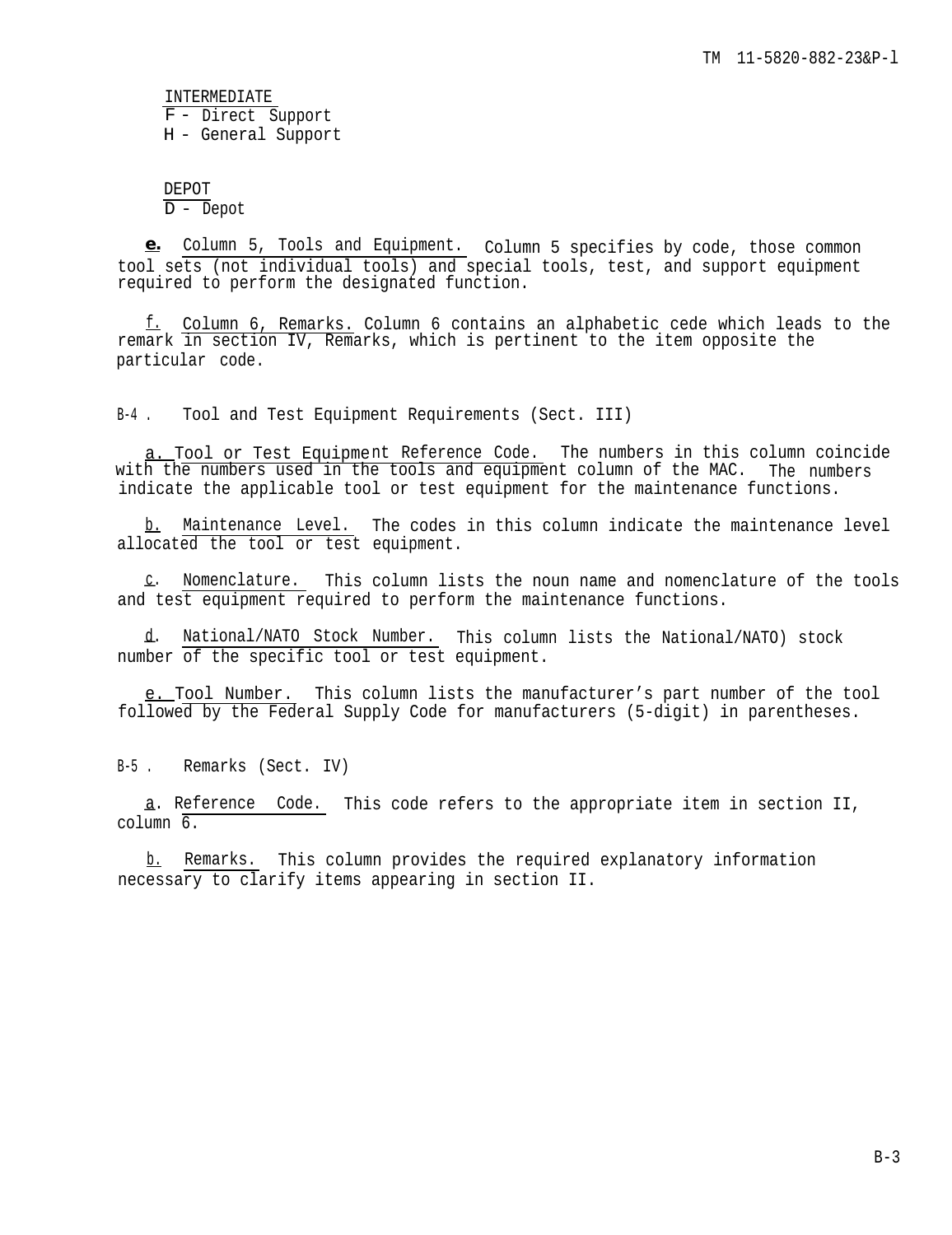# **SECTION II MAINTENANCE ALLOCATION CHART**

**FOR**

**RADIO SET AN/PRC-68A**

| $\left(1\right)$              | (2)                                                 | (3)                                             | (4)<br>MAINTENANCE LEVEL |                              |              |   | (5)<br><b>TOOLS</b> | (6)                                   |        |
|-------------------------------|-----------------------------------------------------|-------------------------------------------------|--------------------------|------------------------------|--------------|---|---------------------|---------------------------------------|--------|
| <b>GROUP</b><br><b>NUMBER</b> | COMPONENT / ASSEMBLY                                | <b>MAINTENANCE</b><br><b>FUNCTION</b>           |                          | INTERMEDIATE DEPOT<br>UNIT   |              |   | <b>AND</b><br>EQPT. | <b>REMARKS</b>                        |        |
|                               |                                                     |                                                 | C                        | $\mathbf{o}$                 | F            | н | O                   |                                       |        |
| $00\,$                        | RADIO SET AN/PRC-68A<br>705956-804                  | Inspect<br>Test<br>Service<br>Repair<br>Service | 0.05                     | 0.10<br>0.10<br>0.10<br>0.20 |              |   |                     | 1,2,9,10<br>$\mathcal{I}$             | А<br>C |
| 01                            | RECEIVER-TRANSMITTER RT-1113A/PRC-68A<br>707236-801 | Inspect<br>Replace<br>Adjust<br>Test<br>Repair  |                          | 0.05<br>0.05<br>0.15         | 0.10<br>0.20 |   |                     | $\overline{I}$<br>$1$ thru $6.9$<br>8 | B      |
| 0101<br>$\bullet$             | FRAME AND PANEL ASSEMBLY<br>812699-801              | Inspect<br>Replace<br>Repair                    |                          |                              | 0.05<br>0.20 |   | 2.0                 | 8                                     | B      |
| 0102                          | SYNTHESIZER/AF MODULE ASSEMBLY<br>814635-801        | Inspect<br>Replace<br>Repair                    |                          |                              | 0.05<br>0.20 |   | 2.0                 | 8                                     | B      |
| 0103                          | RF/IF MODULE ASSEMBLY<br>814636-801                 | Inspect<br>Replace<br>Repair                    |                          |                              | 0.05<br>0.20 |   | 2.0                 | 8                                     | B      |
|                               |                                                     |                                                 |                          |                              |              |   |                     |                                       |        |

**AMSEL,-ME Form 6031, 1** Nov **<sup>85</sup> (ed of 1 .1 Jul 76 is obsolete) HISA-FM 98-86**

 $\bar{\epsilon}$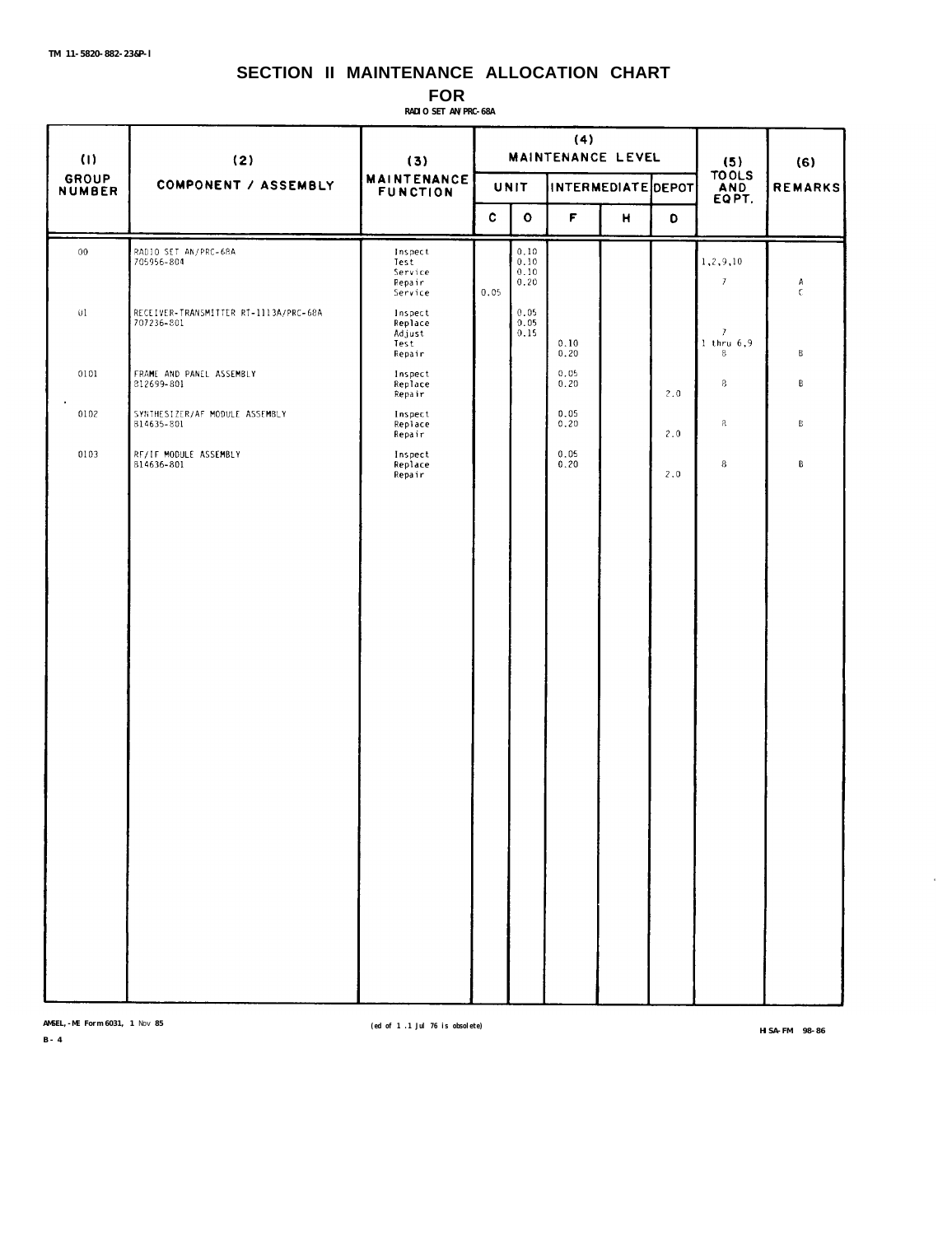TM11-5820-882-23&P-1 SECTION III TOOL AND TEST EQUIPMENT REQUIREMENTS FOR

RADIO SET AN/PRC-68A

| TOOL OR TEST<br>EQUIPMENT<br>REF CODE | MAINTENANCE<br>LEVEL | NOMENCLATURE                                                    | NATIONAL/NATO<br>STOCK NUMBER | TOOL NUMBER |
|---------------------------------------|----------------------|-----------------------------------------------------------------|-------------------------------|-------------|
| -1                                    | $\circ$              | RADIO TEST SET AN/PRM-34                                        | 6625-01-094-5646              |             |
| 2                                     | O, F                 | DIGITAL MULTIMETER AN/PSM-45                                    | 6625-01-139-2512              |             |
| 3                                     | F                    | POWER SUPPLY PP-3940/G OR EQUIVALENT                            | 6130-00-404-1727              |             |
| 4                                     | $\mathbf F$          | RADIO TEST SET AN/GRM-144A                                      | 6625-01-144-4481              |             |
| 5                                     | $\mathbf{F}% _{0}$   | DIGITAL READOUT ELECTRONIC COUNTER AN/USM-459                   | 6625-01-061-8928              |             |
| 6                                     | $\mathbf{F}% _{0}$   | MAINTENANCE KIT MK-2137/PRC-68                                  | 5820-01-117-7664              |             |
| $\overline{7}$                        | $\circ$              | TOOL KIT, ELECTRONIC EQUIPMENT TK-101/G                         | 5180-00-064-5178              |             |
| 8                                     | $\mathbf F$          | TOOL KIT, ELECTRONIC EQUIPMENT TK-105/G                         | 5180-00-610-8177              |             |
| 9                                     | O, F                 | FIXED WIRE RESISTOR (RER65F44R2R) OR EQUIVALENT 5-WATT RESISTOR | 5905-01-102-3406              |             |
| 10                                    | $\circ$              | 50 OHM DUMMY LOAD DA-437/GRC-103 OR EQUIVALENT                  | 5985-00-089-8990              |             |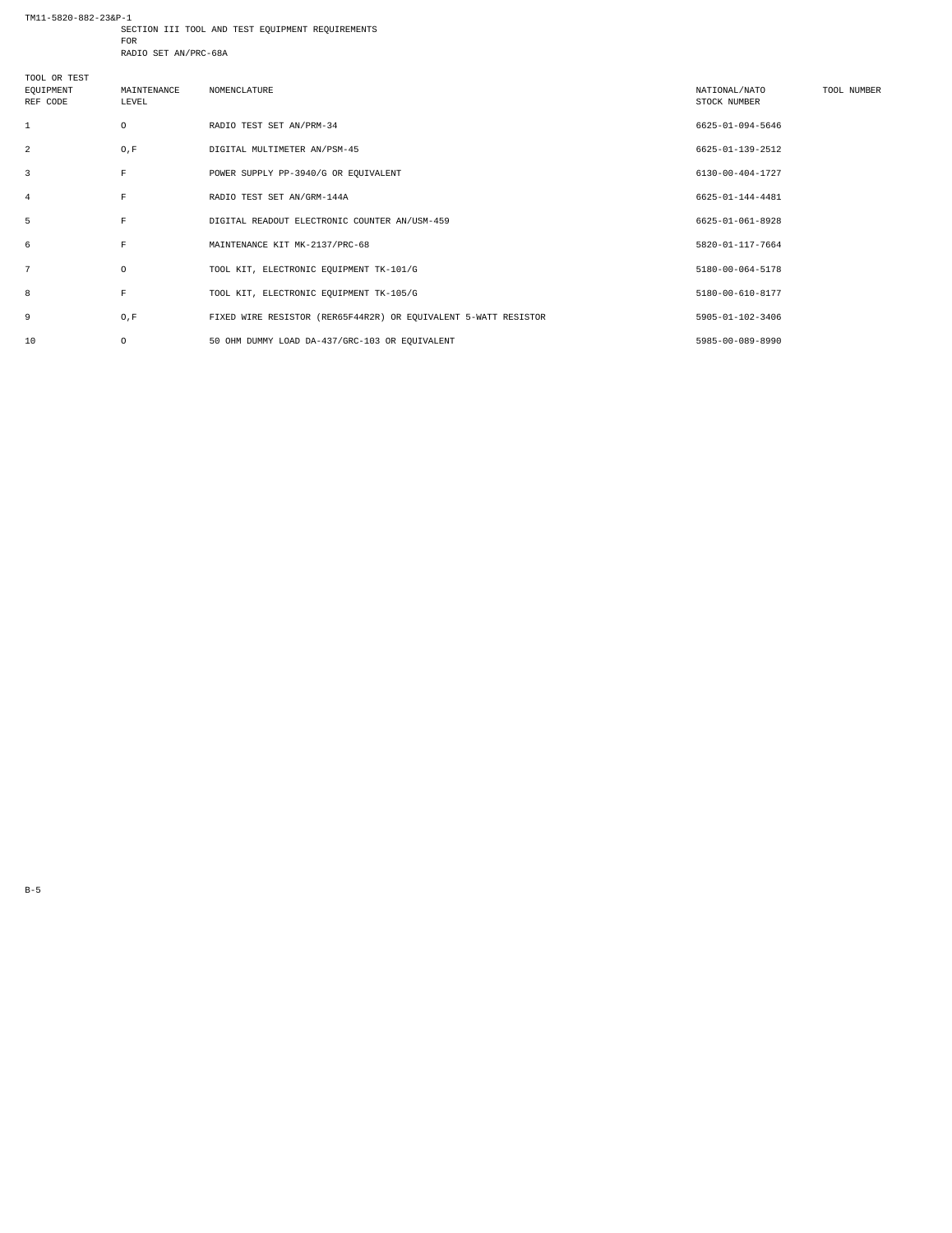| REFERENCE<br>CODE | REMARKS                                                                                                                                                                                                                                                    |
|-------------------|------------------------------------------------------------------------------------------------------------------------------------------------------------------------------------------------------------------------------------------------------------|
| Α                 | REPAIR OF RADIO SET AN/PRC-68A AT THE UNIT LEVEL OF MAINTENANCE CONSISTS OF TIGHTENING/REPLACING THE<br>FRONT PANEL KNOBS, REPLACING THE ANTENNA, AND REPLACING THE BATTERY. DEFECTIVE KNOBS AND ANTENNA ARE<br>CONSIDERED THROWAWAY ITEMS.                |
| В                 | REPAIR OF THE RT-113A/PRC-68A AT THE INTERMEDIATE DIRECT SUPPORT LEVEL OF MAINTENANCE CONSISTS OF<br>REPLACING THE FOLLOWING ITEMS:                                                                                                                        |
|                   | 1) FRAME AND PANEL ASSEMBLY, 812699-801<br>2) SYNTHESIZER/AF MODULE, 814635-801<br>3) RF/IF MODULE, 814636-801                                                                                                                                             |
|                   | ALL THESE ITEMS ARE SENT TO THE MARINE CORPS SUPPLY CENTER, ALBANY, GA 31704, USING A REPAIR DEPOT<br>ROUTING IDENTIFIER CODE OF MAB AND A PROJECT CODE OF 3AL FOR CREDIT.                                                                                 |
| C                 | REPLACE BATTERY. ALL BATTERIES NO LONGER CAPABLE OF PERFORMING THE REQUIRED MISSION SHALL BE DISPOSED<br>OF BY BEING TURNED IN, ACCOMPANIED BY A COMPLETED DD FORM 1348-1, TO THE LOCAL DEFENSE REUTILIZATION<br>AND MARKETING OFFICE (SEE DOD 4160.21-M). |
|                   |                                                                                                                                                                                                                                                            |
|                   |                                                                                                                                                                                                                                                            |
|                   |                                                                                                                                                                                                                                                            |
|                   |                                                                                                                                                                                                                                                            |
|                   |                                                                                                                                                                                                                                                            |
|                   |                                                                                                                                                                                                                                                            |
|                   |                                                                                                                                                                                                                                                            |
|                   |                                                                                                                                                                                                                                                            |
|                   |                                                                                                                                                                                                                                                            |
|                   |                                                                                                                                                                                                                                                            |
|                   |                                                                                                                                                                                                                                                            |
|                   |                                                                                                                                                                                                                                                            |
|                   |                                                                                                                                                                                                                                                            |
|                   |                                                                                                                                                                                                                                                            |
|                   |                                                                                                                                                                                                                                                            |
|                   |                                                                                                                                                                                                                                                            |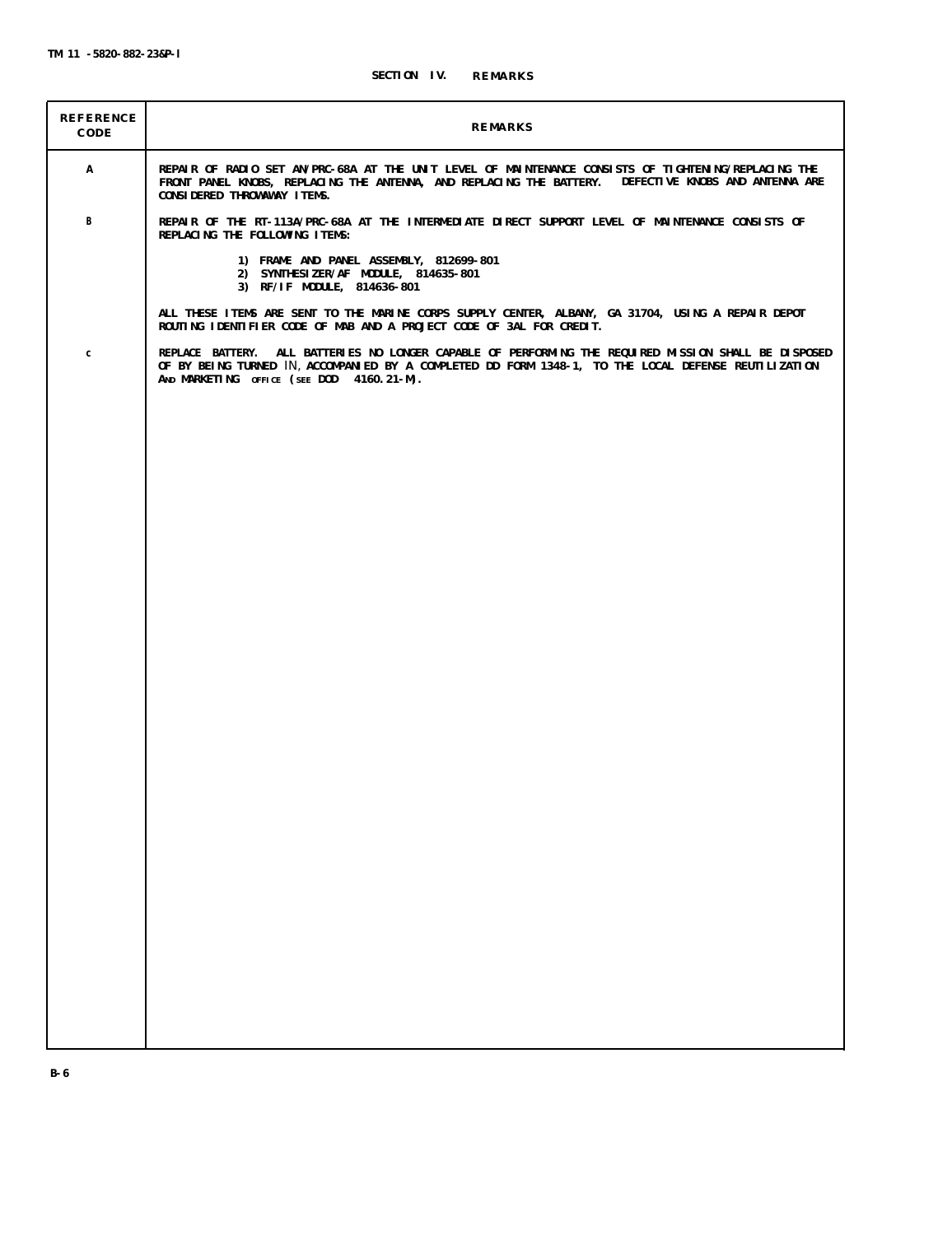## APPENDIX C EXPENDABLE SUPPLIES AND MATERIALS LIST

Section I. INTRODUCTION

## C-1 . Scope

This appendix lists expendable supplies and materials you will need to operate and maintain the AN/PRC-68A. These items are authorized to you by CTA 50-970, Expendable Items (Except Medical, Class V, Repair Parts, and Heraldic Items).

 $C-2$ . Explanation of Columns

a. column 1 - Item Number. This number is assigned to the entry in the listing and is referenced in the narrative instructions to identify the material (e.g., "Use cleaning compound, item 5, App. D").

b. Column 2 - Level. This column identifies the lowest level of maintenance that requires the listed item.

UNIT C - Operator/Crew o - Organizational

INTERMEDIATE F - Direct Support H - General Support

c. column 3 - National Stock Number. This is the National stock number assigned to the item; use it to request or requisition the item.

d. column 4 - Ascription. Indicates the Federal item name and, if required, a description to identify the item. The last line for each item indicates the part number followed by the Federal Supply Cede for Manufacturer (FSCM) in parentheses, if applicable.

<u>e. C</u>olumn 5 - Unit of Measurement (U/M). Indicates the measure used in performing the actual maintenance function. This measure is expressed by a twocharacter alphabetical abbreviation (e.g., ea, in, pr). If the unit of measure differs from the unit of issue, requisition the lowest unit of issue that will satisfy your requirements.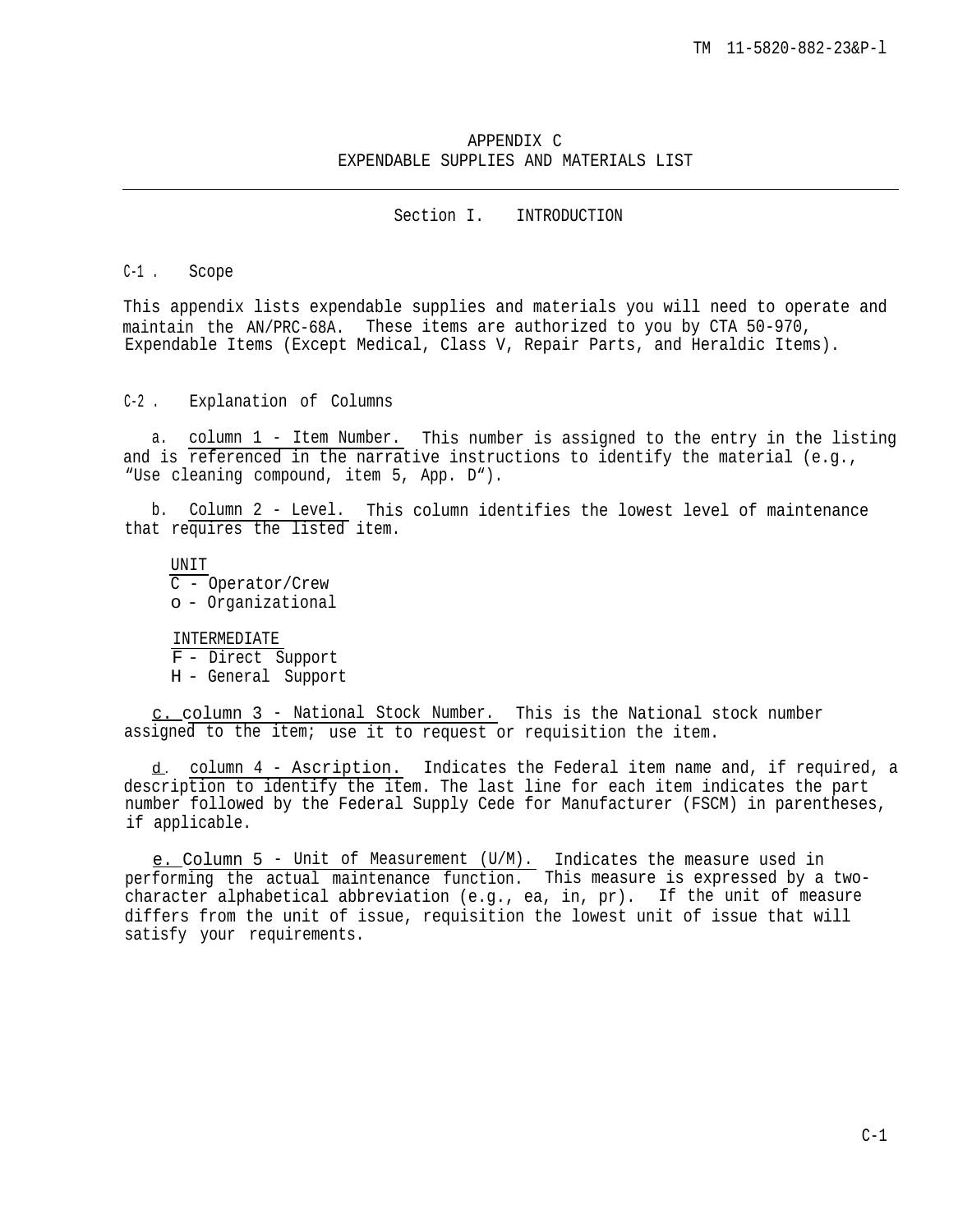TM11-5820-882-23&P-1 SECTION II EXPENDABLE SUPPLIES AND MATERIALS LIST

| (1)<br><b>TTEM</b><br>NO. | (2)<br>LEVEL | (3)<br>NATIONAL<br>STOCK<br><b>NUMBER</b> | (4)<br>DESCRIPTION       | (5)<br>UNIT<br>OF<br>MEAS |
|---------------------------|--------------|-------------------------------------------|--------------------------|---------------------------|
|                           |              |                                           | PART NO. AND FSCM        |                           |
| $\mathbf{1}$              | $\circ$      | 8020-00-721-9657                          | <b>BRUSH</b>             | ΕA                        |
| $\overline{a}$            | $\Omega$     | 7920-00-862-6710                          | CLOTH                    | F.A                       |
| 3                         | $\circ$      |                                           | PAINT                    | OZ.                       |
| $\overline{4}$            | $\circ$      |                                           | SANDPAPER                | SH                        |
| 5                         | $\Omega$     | 6850-00-177-5094                          | SILICONE GREASE          | OZ                        |
| 6                         | $\Omega$     | 6850-00-105-3084                          | TRICHLOROTRIFLUOROETHANE | OZ                        |
| 7                         | O            |                                           | THINNER                  | OZ.                       |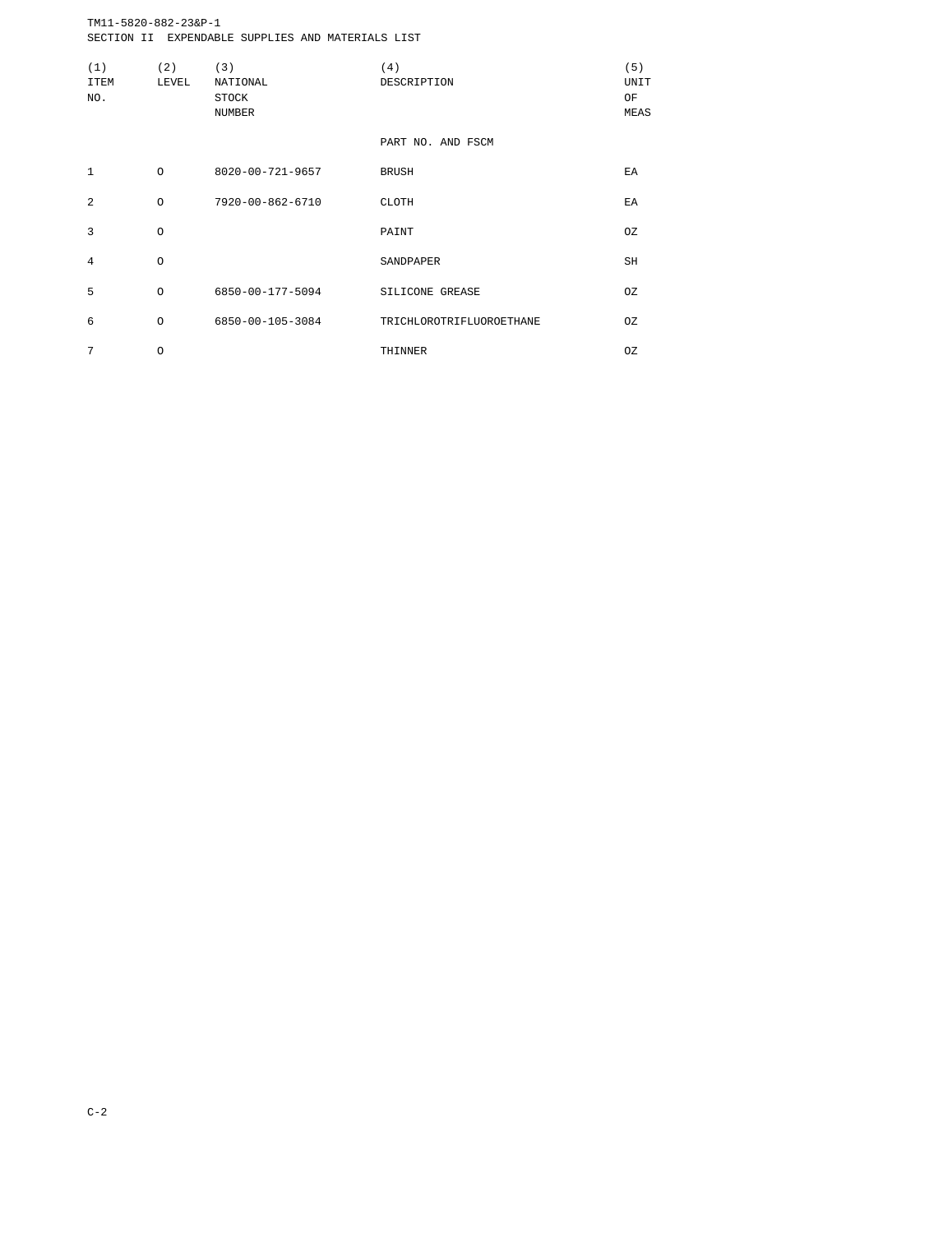# APPENDIX D ORGANIZATIONAL AND DIRECT SUPPORT MAINTENANCE REPAIR PARTS AND SPECIAL TOOLS LIST

## SECTION I INTRODUCTION

## D-1. Scope

This appendix lists and authorizes spares and repair parts; special tools; special test, measurement, and diagnostic equipment (TMDE), and other special support equipment required for performance of organizational and direct support maintenance of the AN/PRC-68A. It authorizes the requisitioning, issue, and disposition of spares, repair parts and special tools as indicated by the source, maintenance and recoverability (SMR) codes.

## D-2. General

This Repair Parts and Special Tools List is divided into the following sections:

*a. Section II. Repair Parts List.* A list of spares and repair parts authorized by this RPSTL far use in the performance of maintenance. The list also includes parts which must be removed for replacement of the authorized parts. Parts lists are composed of functional groups in ascending numeric sequence, with the parts in each group listed in ascending item number sequence. Figure numbers are listed directly beneath the group header. Bulk materials are listed in item name sequence. Repair part kits are listed separately in their own functional group within section II. Repair parts for reparable special tools are also listed in this section. Items listed are shown an the associated illustration.

*b. Section III. Special Tools List.* Not applicable.

*c. Section IV. National Stock Number and Part Number Index.* A list, in National item identification number (NIIN) sequence, of cdl National stock numbered items appearing in the listings, followed by a list in alphameric sequence of all part numbers appearing in the listings. National stack numbers and part numbers are crossreferenced to each illustration figure and item number appearance.

## D-3. Explanation of Columns (Section II and Ill)

*a. [tern No. (Column (1)).* Indicates the number used to identify items called out in the illustration,

*b. SMR Code (Column (2)).* The source, maintenance, and recoverability (SMR) code is a five-position code containing supply/requisitioning information, maintenance category authorization criteria, and disposition instruction, as shown in the following breakout:

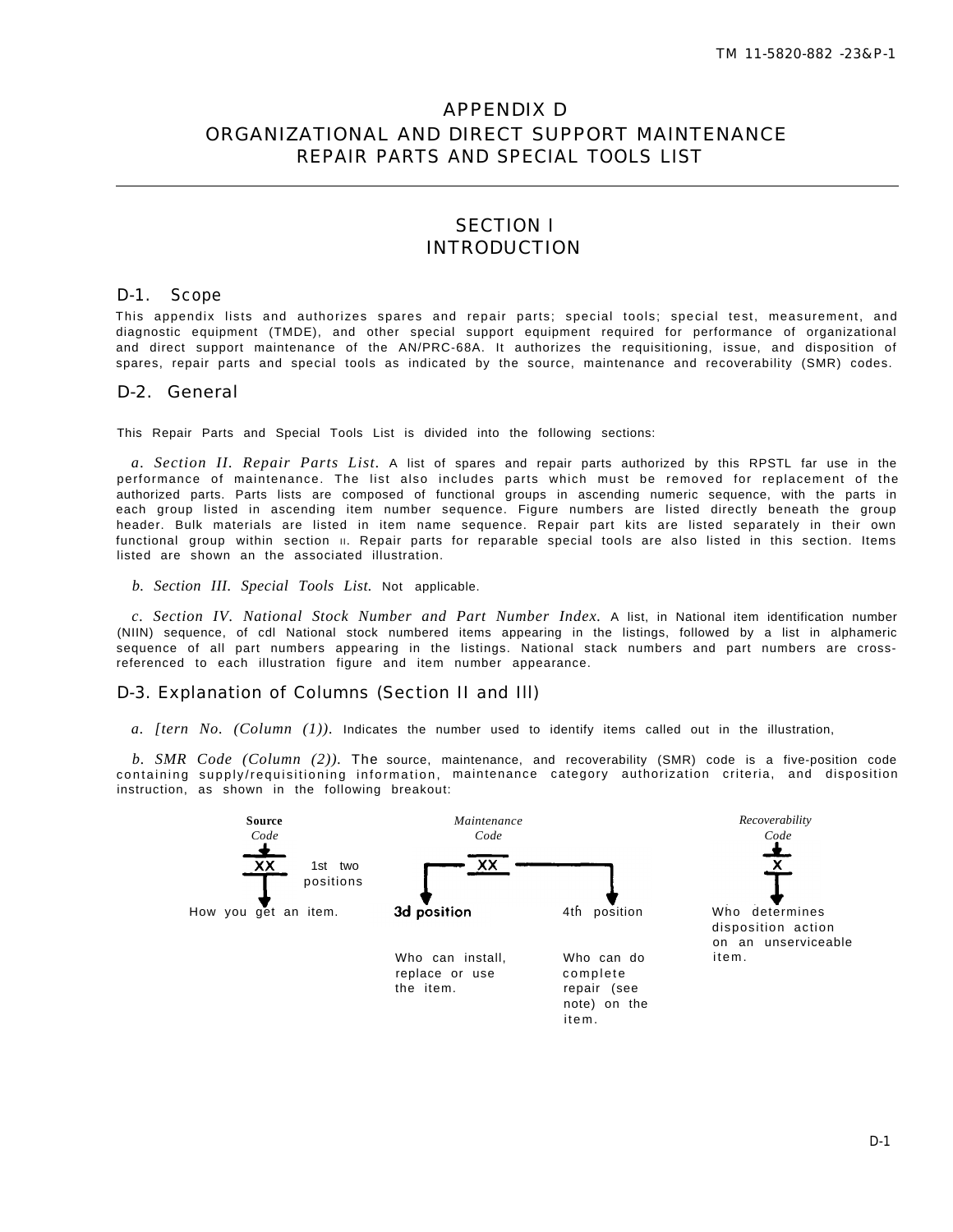#### **NOTE**

Complete repair: Maintenance capacity, capability, and authority to perform all corrective maintenance tasks of the "Repair" function in a use/user environment in order to restore serviceability to a failed item.

(1) *Source Code. The* source code tells you how to get an item needed for maintenance, repair, or overhaul of an end item/equipment. Explanations of source codes follows:

Explanation

Stocked items; use the applicable NSN to request/requisition items with these source codes. They are authorized to the category indicated by the code entered in the third position of the SMR code.

**NOTE**

Items coded PC are subject to deterioration.

Items with these codes are not to be requested/requisitioned individually. They are part of a kit which is authorized to the maintenance category indicated in the third position of the SMR code. The complete kit must be requisitioned and applied.

- $MO$  Mode at org/ AVUM ,category MF — Made at DS/ AVUM category MH—Made at GS category ML- Mode at Specialized Repair Activity (SRA) MD- Mode at Depot
- AO Assembled by org/ AVUM category AF - Assembled by DS/ AVIM category AH — Assembled by GS category AL — Assembled by SRA AD — Assembled by Depot
- Items with these codes are not to be requested/requisitioned individually. They must be mode from bulk materiel which is identified by the part number in the description and usable on code (WC) column and listed in the Bulk Material group of the repair parts list. If the item is authorized to you by the third position code of the SMR code, but the source code indicates it is made at a higher category, order the item from the higher category of maintenance.

ITems with these codes ore not to be requested/requisitioned individually. The parts that make up the assembled item must be requisitioned or fabricated and assembled at the category of maintenance indicated by the source code. If the third position code of the SMR code authorizes you to replace the item, but the source code indicates the item is assembled at a higher category, order the item from the higher category of maintenance.

PC PD PE PF PG

**KD** KF KB

Code

XA — Da not requisition an "XA" coded item. Order its next higher assembly . XB — If an "XB" item is not available from salvage, order it using the FSCM and part number given.

XC — Installation drawing, diagram, instruction sheet, field service drawing, that is identified by manufacturers part number.

XD — Item is not stocked. Order an "XD" coded item through normal supply channels using the FSCM and part number given, if no NSN is available.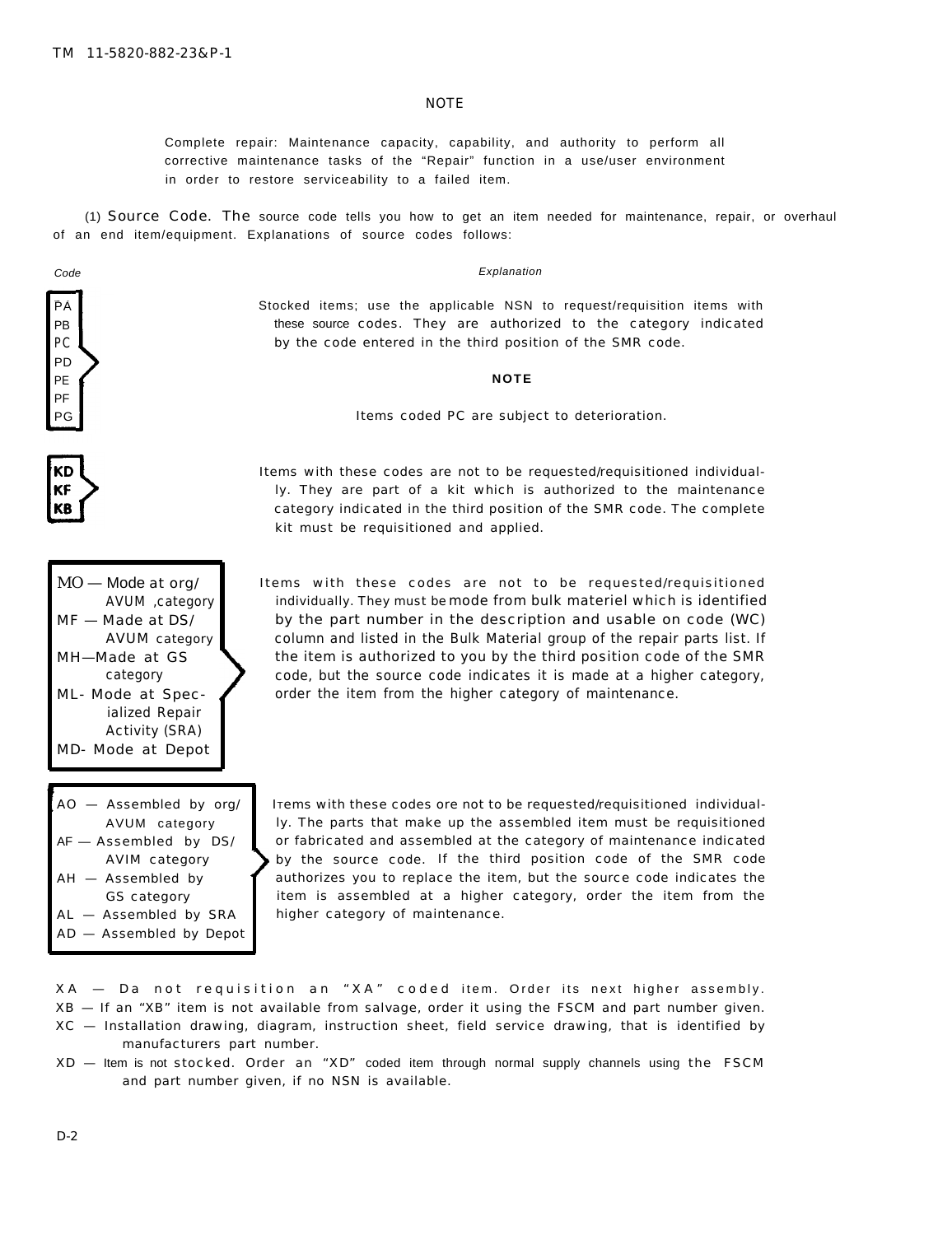#### **NOTE**

Cannibalization or controlled exchange, when authorized, may be used as a source of supply for items with the above source codes, except for those source coded "XA" or those aircraft support items restricted by requirements of AR 750-1.

(2) *Maintenance Code.* Maintenance codes tell you the category of maintenance authorized to USE and REPAIR support items. The maintenance codes are entered in the third and fourth positions of the SMR code as follows:

(a) The maintenance code entered in the third position tells you the lowest maintenance category authorized to remove, replace, and use an item. The maintenance code entered in the third position will indicate authorization to one of the following categories of maintenance.

#### Code *Application/Explanation*

 $c - c$  rew or operator maintenance done within organizational or aviation maintenance.

O — Organizational or aviation unit category can remove, replace, and use the item.

F — Direct support or aviation intermediate category can remove, replace, and use the item.

H — General support category can remove, replace, and use the item.

L — Specialized repair activity can remove, replace, and use the item.

D – Depot category can remove, replace, and use the item.

*(b)* The maintenance code entered in the fourth position tells whether or not the item is to be repaired and identifies the lowest maintenance category with the capability to do complete repair (i. e., perform all authorized repair functions). This position will contain one of the following maintenance codes:

#### **NOTE**

Some limited repair may be done on the item at a lower category of maintenance, if authorized by the Maintenance Allocation Chart (MAC) and SMR codes.

#### *Code Application/Explanation*

- O Organizational or aviation unit is the lowest category that can do complete repair of the item.
- F Direct support or aviation intermediate is the lowest category that can do complete repair of the item.
- H General support is the lowest category that can do complete repair of the item.
- L Specialized repair activity (designate the specialized repair activity) is the lowest category that can do complete repair of the item.
- D Depot is the lowest category that can do complete repair of the item.
- z Nonreparable. No repair is authorized.
- B No repair is authorized. (No parts or special tools are authorized for the maintenance of a "B" coded item. ) However, the item may be reconditioned by adjusting, lubricating, etc., at the user category.

(3) *Recoverability Code.* Recoverability codes are assigned to items to indicate the disposition action on unserviceable items. The recoverability code is entered in the fifth position of the SMR Code as follows: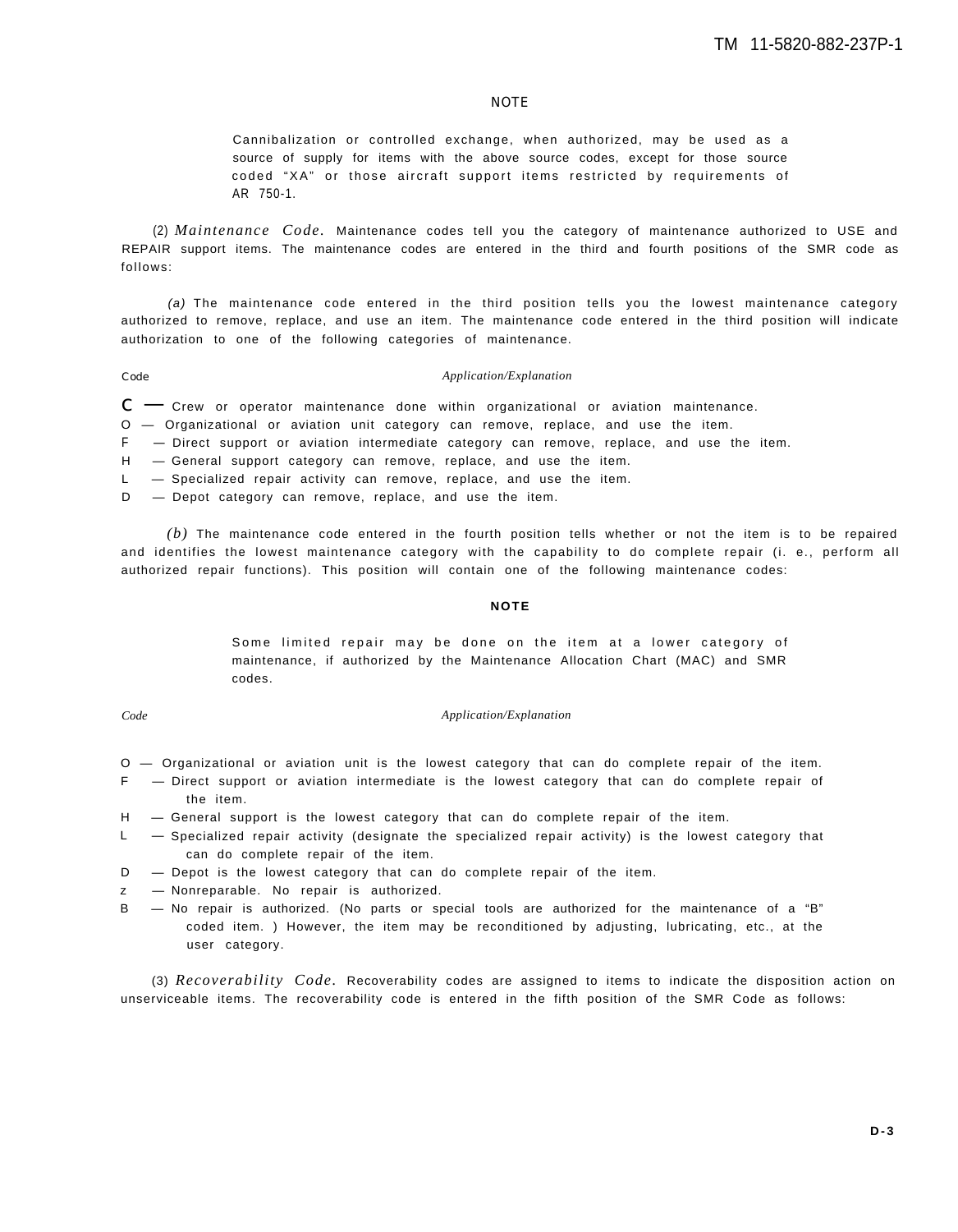*Recoverability*

#### *codes Application/Explanation*

- $Z -$  Nonreparable item. When unserviceable, condemn and dispose of the item at the category of maintenance shown in the third position of SMR Code.
- O Reparable item. When uneconomically reparable, condemn and dispose of the item at organizational or aviation unit category.
- F Reparable item. When uneconomically reparable, condemn and dispose of the item at the direct support or aviation intermediate category.
- H Reparable item. When uneconomically reparable, condemn and dispose of the item at general support category.
- D Reparable item. When beyond lower level repair capability, return to depot. Condemnation and disposal of item not authorized below depot category.
- L Reparable item. Condemnation and disposal not authorized below specialized repair activity (SRA).
- A Item requires special handling or condemnation procedures because of specific reasons (e.g., precious metal content, high dollar value, critical material, or hazardous material). Refer to appropriate manuals/directives far specific instructions.

*c. FSCM (Column (3)).* The Federal Supply Code for Manufacturer (FSCM) is a 5-digit numeric code which is used to identify the manufacturer, distributor, or Government agency, etc., that supplies the item.

*d. Part Number (Column (4)).* Indicates the primary number used by the manufacturer (individual, company, firm, corporation, or Government activity), which controls the design and characteristics of the item by means of its engineering drawings, specifications, standards, and inspection requirements to identify an item or range of items.

#### **NOTE**

When you use a NSN to requisition an item, the item *you* receive may have o different part number from the part ordered.

*e. Description and Usable on Code (UOC)(Column (5)).* This column includes the following information.

(1) The Federal item name and, when required, a minimum description to identify the item.

*(2)* The statement "END OF FIGURE" appears just below the last item description in Column (5) for a given figure in both section  $\parallel$  and section III.

*f. Qty (Column (6)).* Indicates the quantity of the item used in the breakout shown an the illustration figure, which is prepared for a functional group, subfunctional group, or an assembly. A "V" appearing in this column in lieu of a quantity indicates that the quantity is variable and the quantity may vary from application to application.

### **D-4.** Explanation of Columns (Section IV)

*a. National Stock Number (NSN) Index.*

*(1) Stock number column.* This column lists the NSN by National item identification number (NIIN) sequence. The NIIN consists of the last nine digits of the NSN. When using this column to locate an item, ignore the first four digits of the NSN. When requisitioning items use the complete NSN (13 digits).

(2) *Fig. column.* This column lists the number of the figure where the item is identified/located. The illustrations are in numerical sequence in sections II and Ill.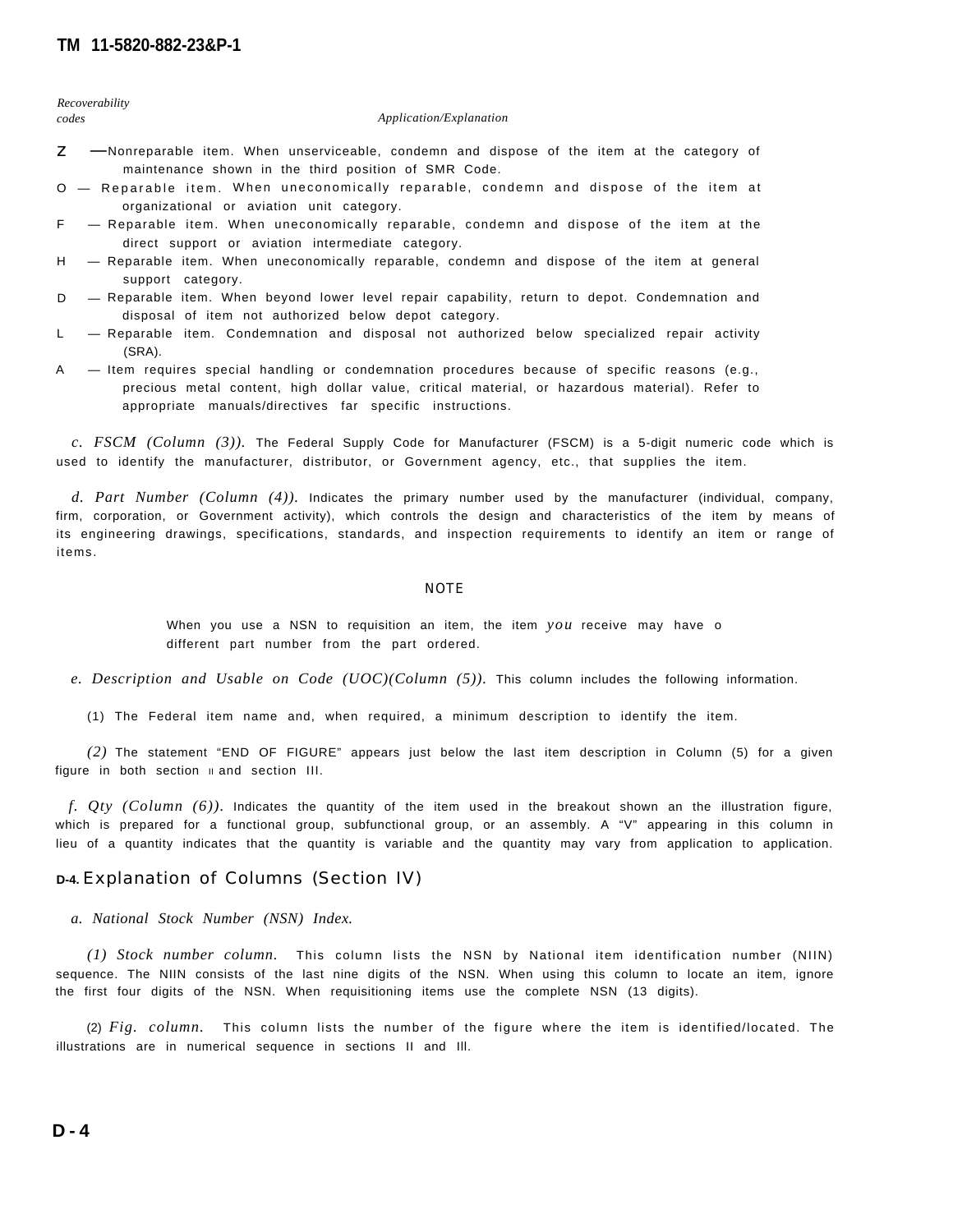(3) *Item column.* The item number identifies the item associated with the figure listed in the adjacent Fig. column. This item is also identified by the NSN listed on the same line.

*b. Part Number Index.* Port numbers in this index are listed by part number in ascending alphameric sequence.

*(1) FSCM column.* This column lists the Federal supply code for manufacturer (FSCM).

(2) *Part number column.* This column indicates the part number assigned to the item.

(3) *Stock number column.* This column lists the National stock number for the associated part number and manufacturer identified in the part number and FSCM columns to the left.

(4) *Fig. column.* This column lists the number of the figure where the item is identified/located in sections II and Ill.

(5) *Item column. The* item number is that number assigned to the item as it appears in the figure referenced in the adjacent figure number column.

#### **D-5. Special Information**

National stock numbers (NSN'S) that are missing from P source coded items have been applied for and will be added to this TM by future change/revision when they are entered in the Army Master Data File (AMDF). Until the NSN'S are established and published, submit exception requisitions to: Commander, US Army Communications-Electronics Command and Fort Monmouth, ATTN: AMSEL-MM, Fort Monmouth, NJ 07703-5000 for the part required to support your equipment.

#### **D-6. How to Locate Repair Parts**

*a. When National stock number or part number is not known.*

*(1) First.* Using the table of contents, determine the assembly group or subassembly group to which the item belongs. This is necessary since figures are prepared for assembly groups and subassembly groups, and listings are divided into the same groups.

*(2) Second.* Find the figure covering the assembly group or subassembly group to which the item belongs.

(3) *Third.* Identify the item on the figure and note the item number.

*(4) Fourth.* Refer to the Repair Parts List for the figure to find the part number for the item number noted on the figure.

(5) *Fifth.* Refer to the Part Number Index to find the NSN, if assigned.

*b. When National stock number or part number is known.*

*(1) First.* Using the Index of National stock numbers and part numbers, find the pertinent National stock number or part number. The NSN index is in National item identification number (NIIN) sequence (para 4?(1)). The part numbers in the part number index are listed in ascending alphameric sequence (para *4b ).* Both indexes cross- -reference you to the illustration figure and item number of the item you are looking for.

*(2) Second.* After finding the figure and item number, verify that the item is the one you're Iooking for, then Iocate the item number in the repair parts list for the figure.

### **D-7. Abbreviations**

Nat applicable.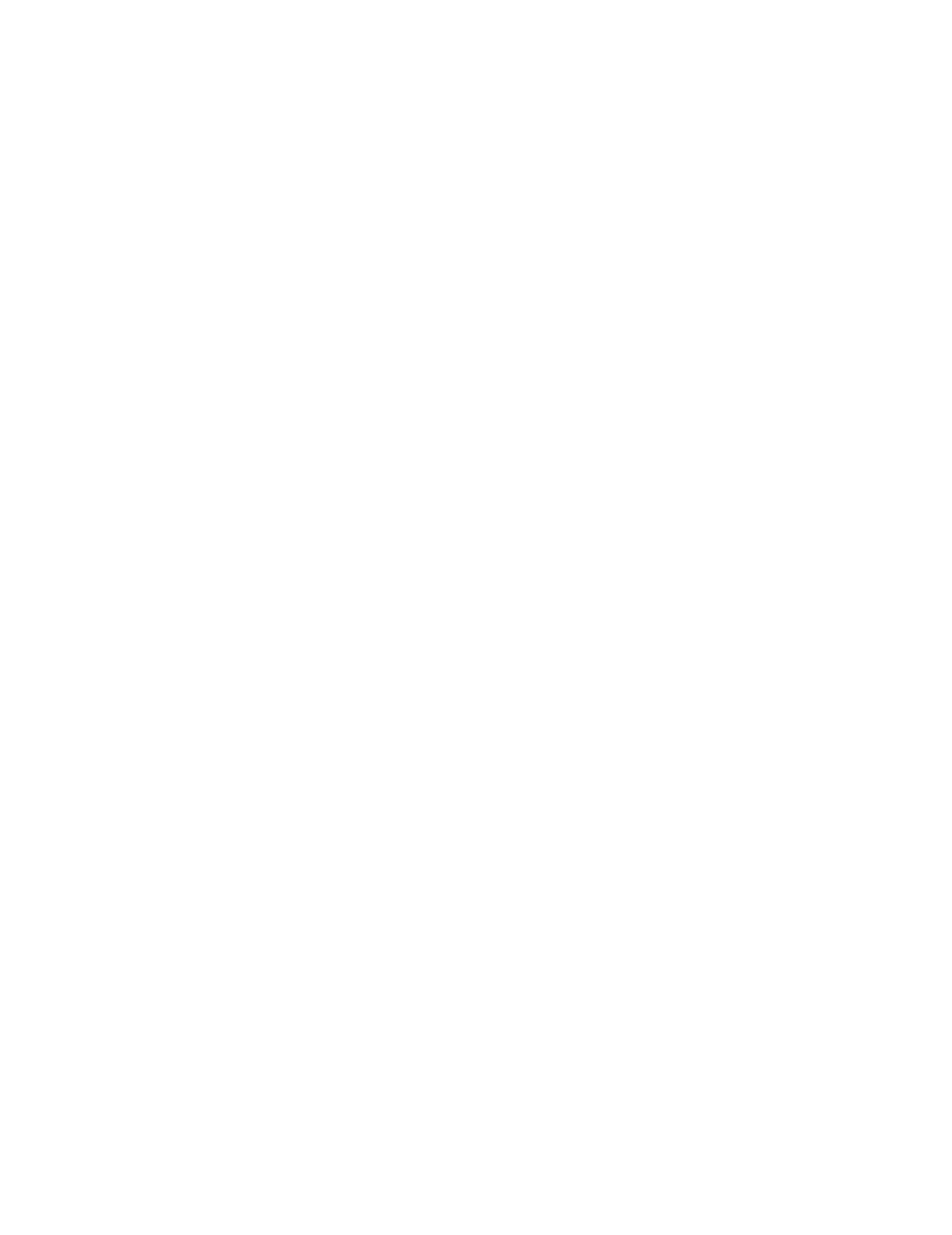<span id="page-76-0"></span>

**Figure** D-1. **Radio Set AN/PRC-68A (Sheet 1 of 2).**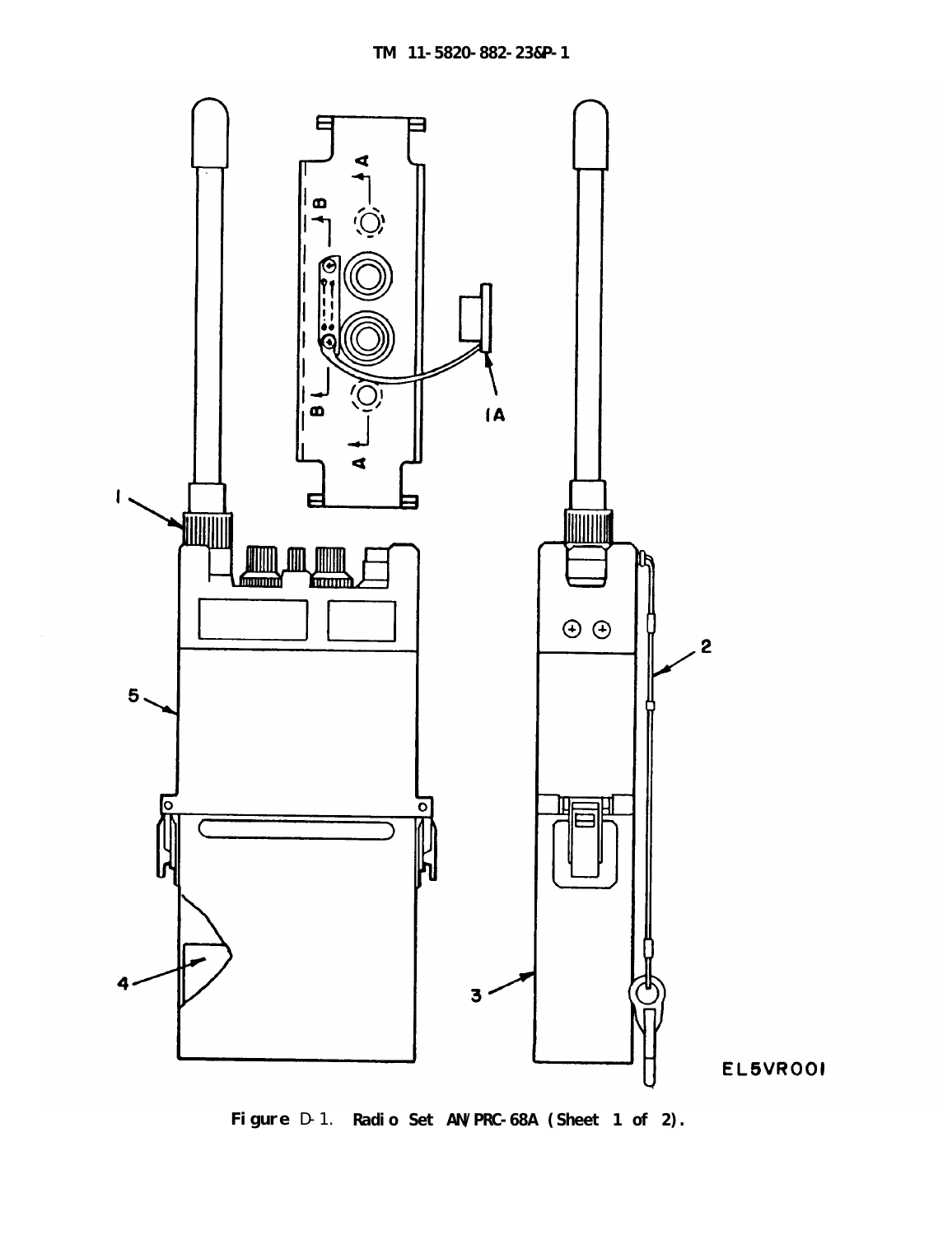



**Figure** D-1. **Radio Set AN/PRC-68A (Sheet 2 of 2).**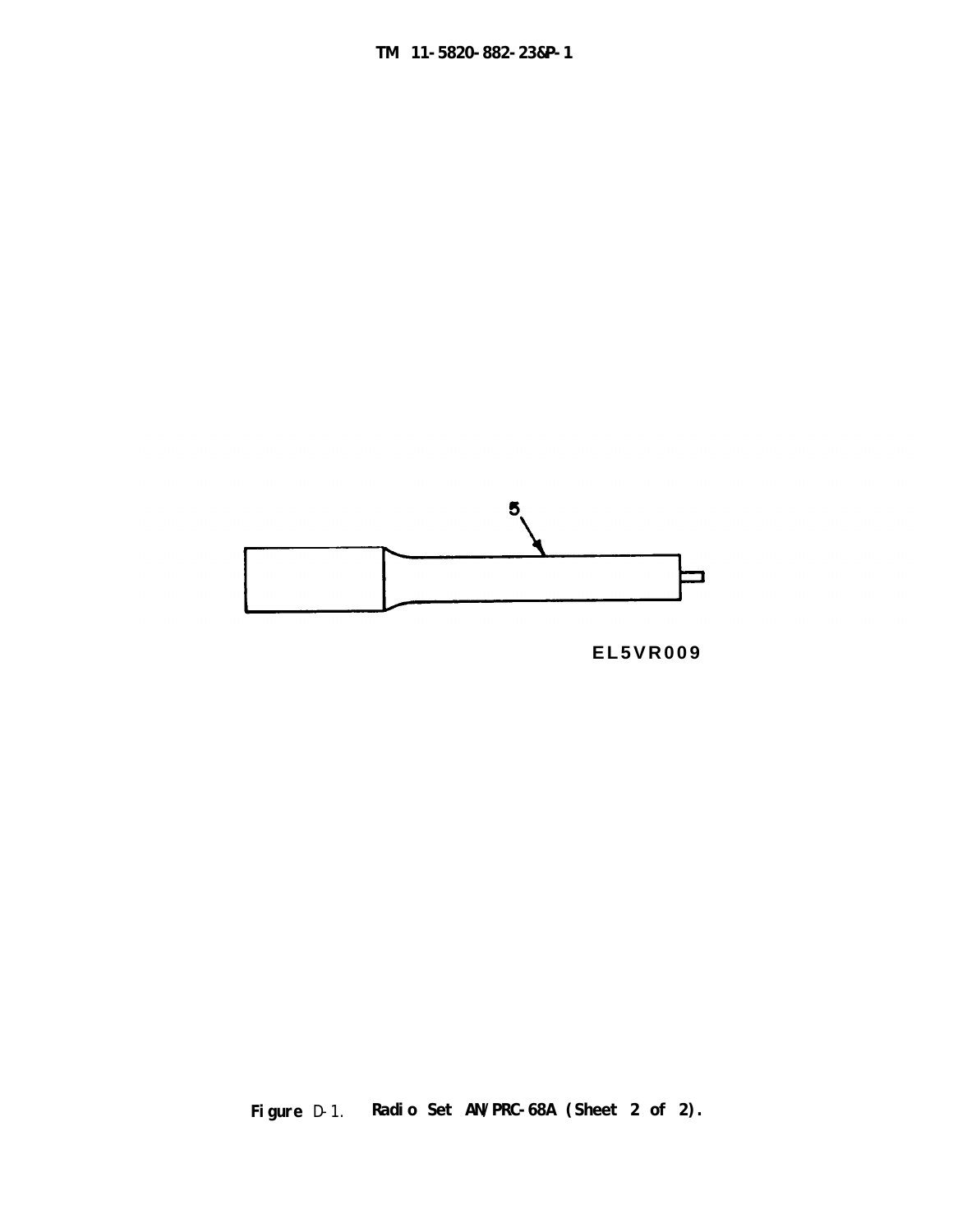#### SECTION II TM11-5820-882-23-1&P

| (1)         | (2)                | (3)   | (4)                   | (5)                                     | (6) |
|-------------|--------------------|-------|-----------------------|-----------------------------------------|-----|
| ITEM<br>NO. | <b>SMR</b><br>CODE | FSCM  | PART<br><b>NUMBER</b> | DESCRIPTION AND USABLE ON CODE<br>(UOC) | OTY |
|             |                    |       |                       | GROUP 00 RADIO SET AN/PRC-68A           |     |
|             |                    |       |                       | $FIG.D-1$                               |     |
| 1           | PAOZZ              | 37695 | 914161-803            | <b>ANTENNA</b>                          | щ   |
| 1A          | PAFZZ              | 98278 | 095-9003-0024         | DUMMY CONNECTOR, REC                    |     |
| 2           | PAOZZ              | 80063 | SM-B-523304           | LANYARD ASSEMBLY                        |     |
| 3           | <b>PDFDD</b>       | 80058 | RT-1113A/PRC-68A      | RECEIVER-TRANSMITTE                     |     |
| 4           | PBOZZ              | 37695 | 914153-803            | BATTERY HOUSING                         |     |
| 5           | PAOZZ              | 37695 | 808234-1              | TOOL, TUNING                            |     |

END OF FIGURE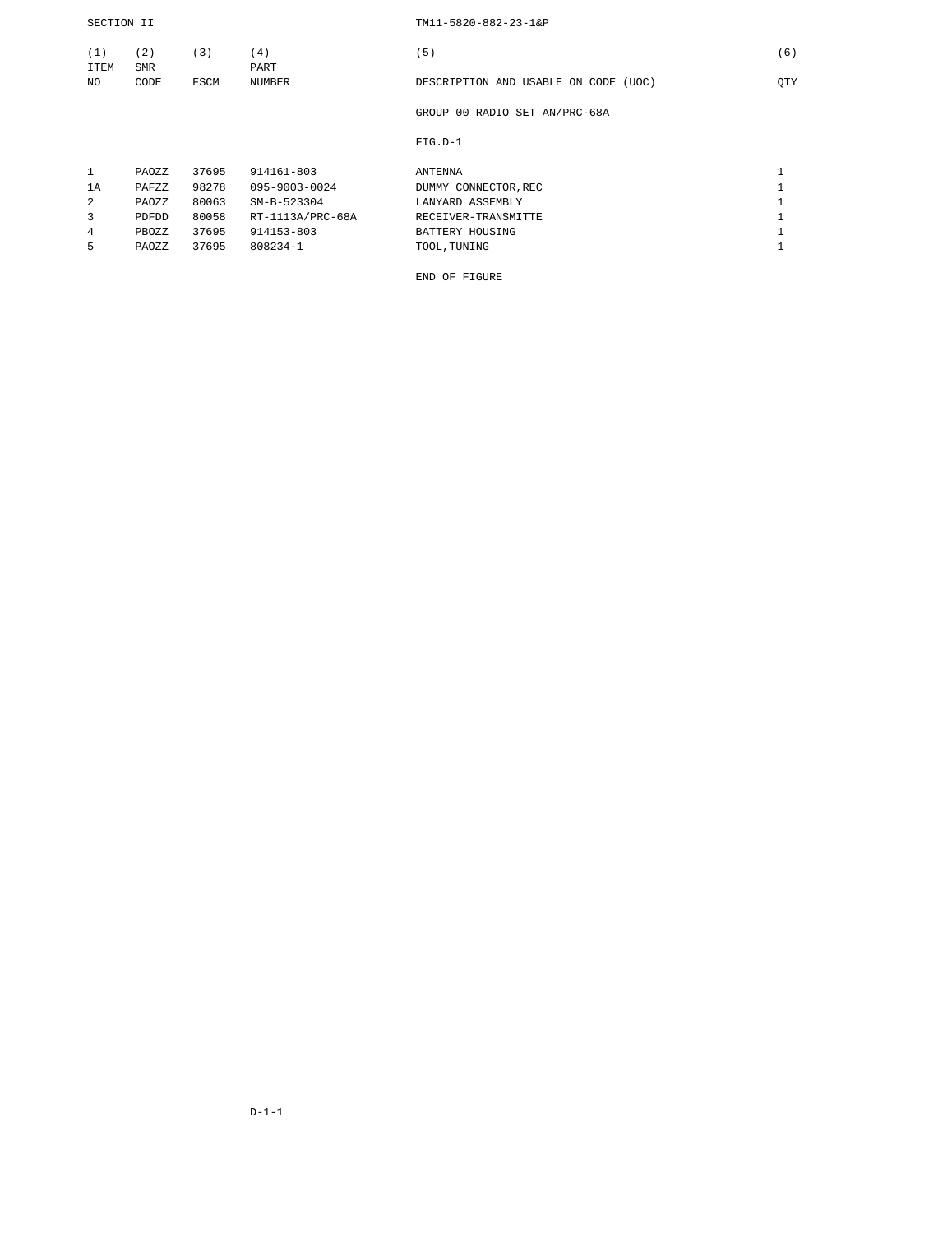<span id="page-79-0"></span>

# **EL5VR002**

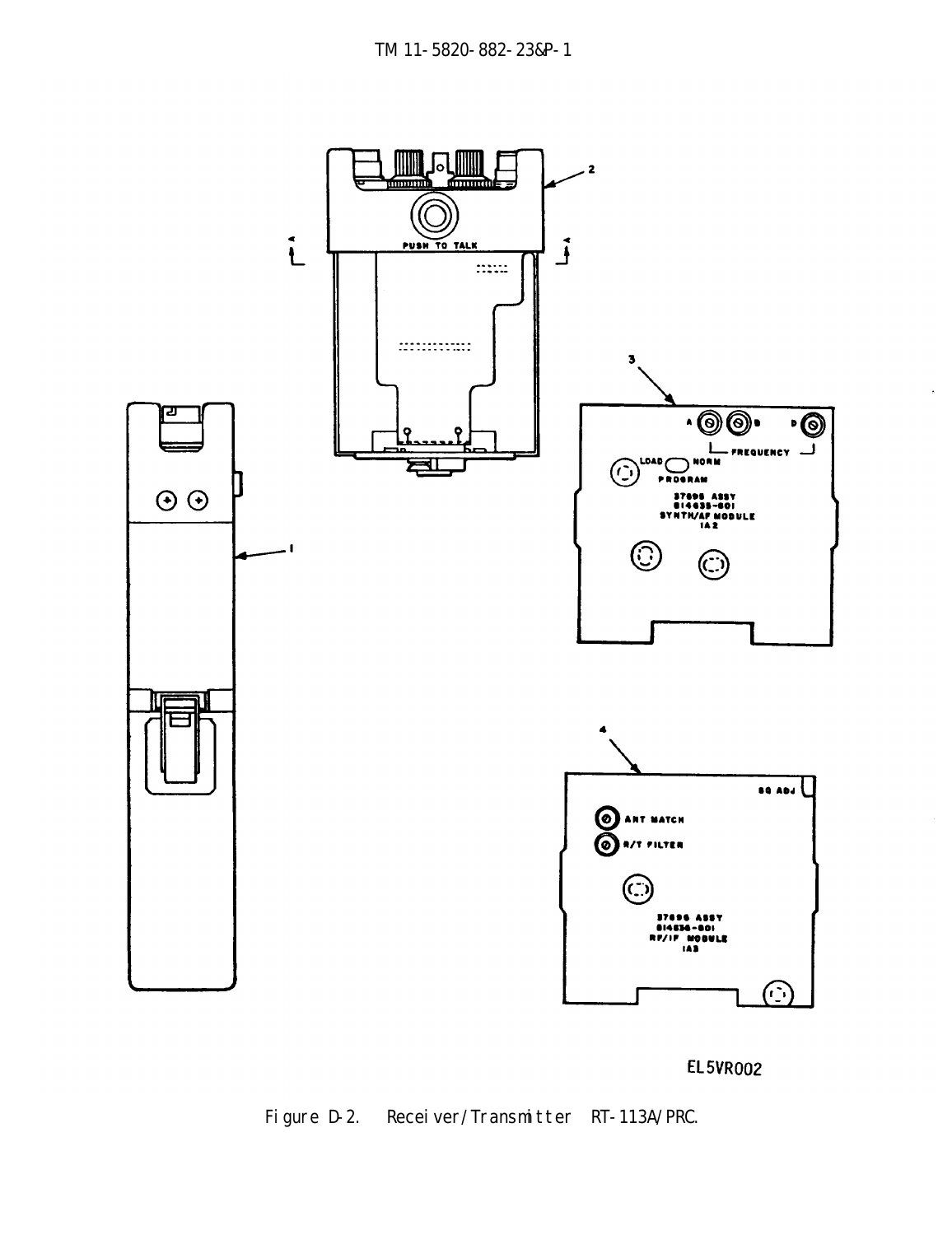| SECTION II         |                   |       |               | $TM11 - 5820 - 882 - 23 - 16P$       |     |
|--------------------|-------------------|-------|---------------|--------------------------------------|-----|
| (1)<br><b>ITEM</b> | (2)<br><b>SMR</b> | (3)   | (4)<br>PART   | (5)                                  | (6) |
| NO.                | CODE              | FSCM  | <b>NUMBER</b> | DESCRIPTION AND USABLE ON CODE (UOC) | QTY |
|                    |                   |       |               | GROUP 01 RECEIVER TRANSMITTER        |     |
|                    |                   |       |               | RT-1113A/PRC-68A                     |     |
|                    |                   |       |               | $FIG.D-2$                            |     |
| 1                  | PAFZZ             | 37695 | 918267-804    | MODULE COVER ASSEMB                  |     |
| 2                  | PAFHD             | 37695 | 812699-801    | FRAME AND PANEL ASS                  |     |
| 3                  | PAFDD             | 37695 | 814635-801    | CIRCUIT CARD ASSEMB                  |     |
| 4                  | PAFDD             | 37695 | 814636-801    | CIRCUIT CARD ASSEMB                  |     |

END OF FIGURE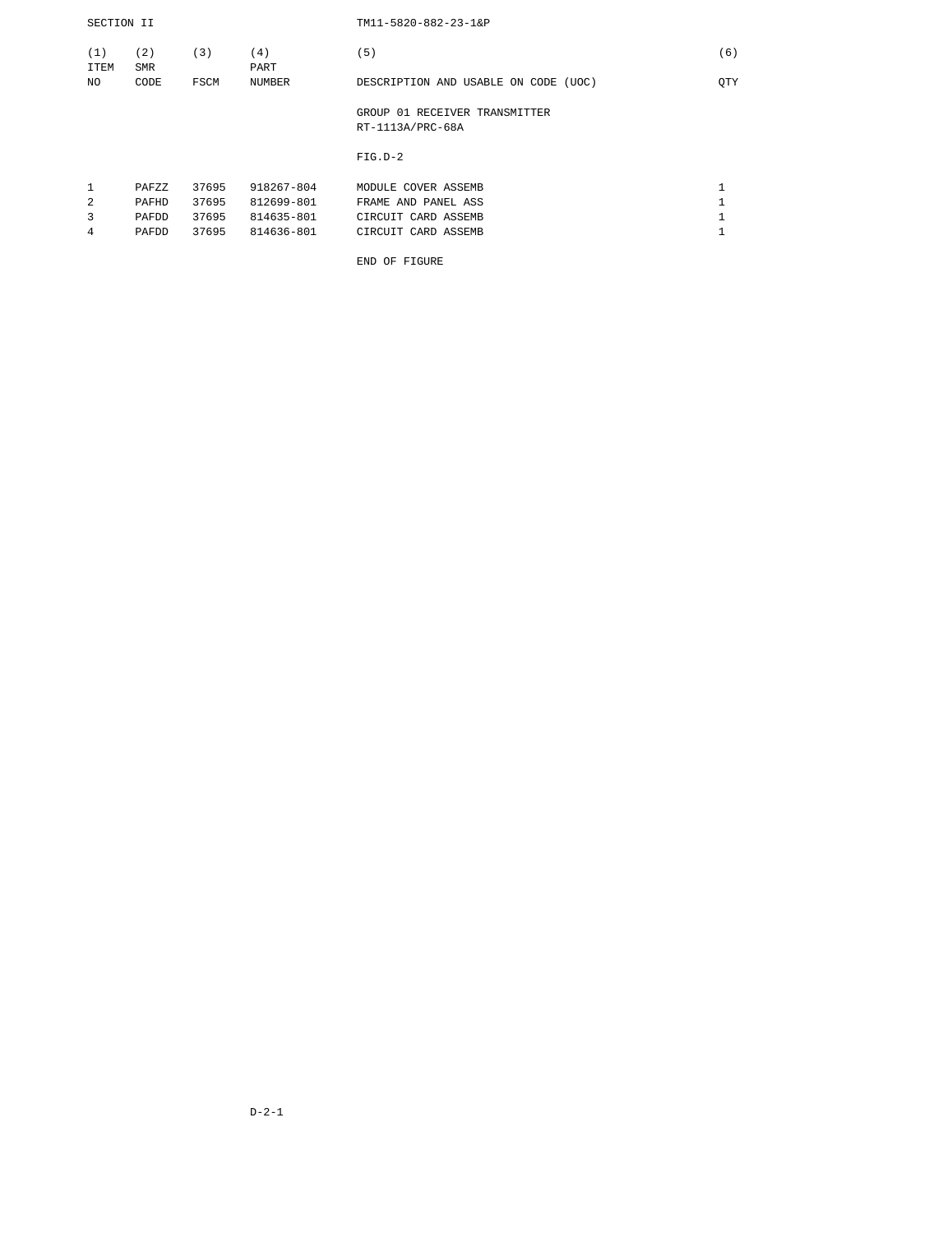<span id="page-81-0"></span>

**EL5VR003**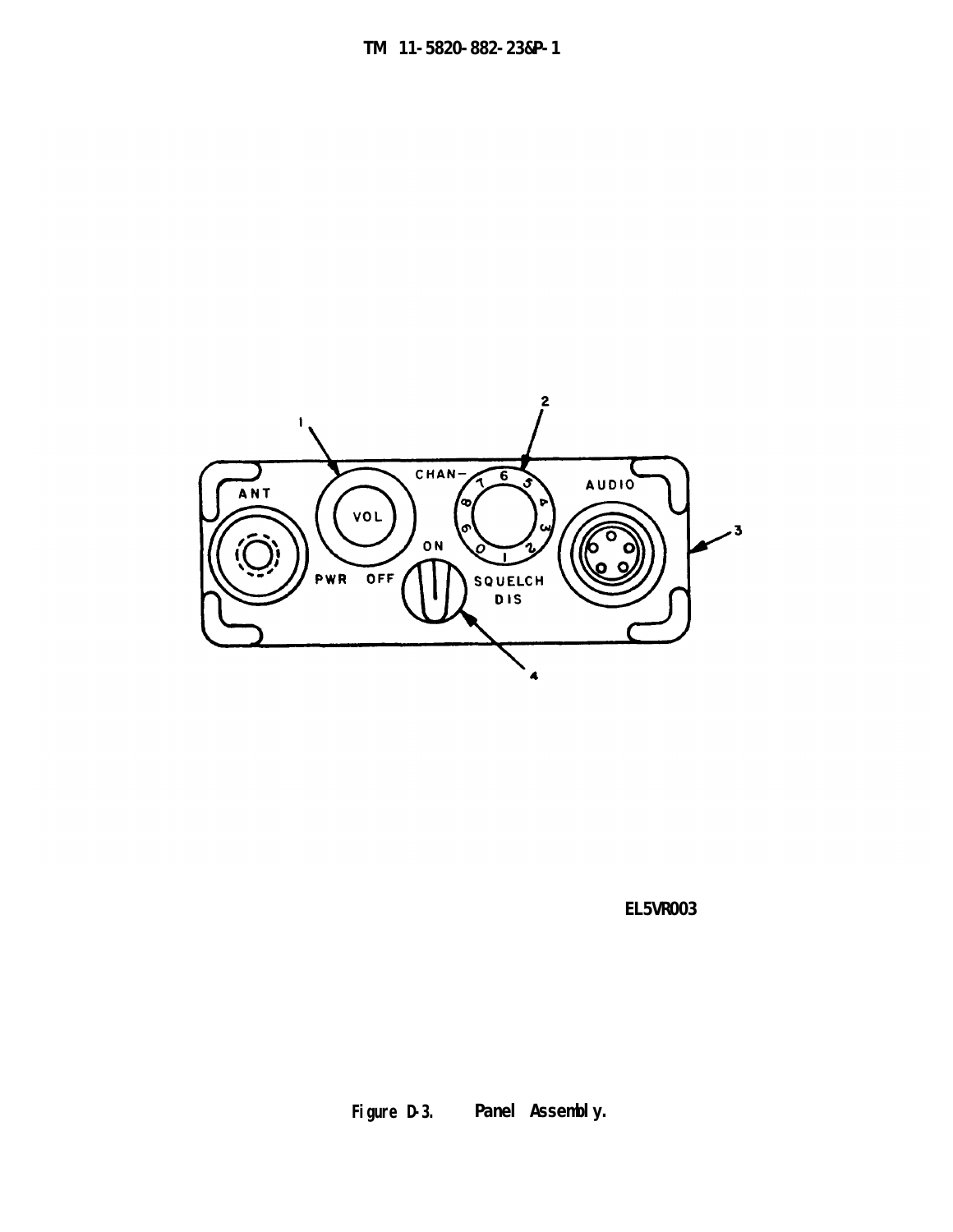| SECTION II         |            |       |               | TM11-5820-882-23-1&P                 |              |
|--------------------|------------|-------|---------------|--------------------------------------|--------------|
| (1)<br><b>ITEM</b> | (2)<br>SMR | (3)   | (4)<br>PART   | (5)                                  | (6)          |
| NO.                | CODE       | FSCM  | <b>NUMBER</b> | DESCRIPTION AND USABLE ON CODE (UOC) | QTY          |
|                    |            |       |               | GROUP 02 PANEL ASSEMBLY              |              |
|                    |            |       |               | $FIG.D-3$                            |              |
| $\mathbf{1}$       | PAOZZ      | 37695 | 148069-2      | KNOB                                 | $\mathbf{1}$ |
| 2                  | PAOZZ      | 37695 | 148069-1      | KNOB                                 | $\mathbf{1}$ |
| 3                  | PAFZZ      | 37695 | 345110-1      | SEAL, NONMETALLIC ST                 | $\mathbf{1}$ |
| 4                  | PAOZZ      | 37695 | 148029-1      | KNOB                                 | $\mathbf{1}$ |
|                    |            |       |               | END OF FIGURE                        |              |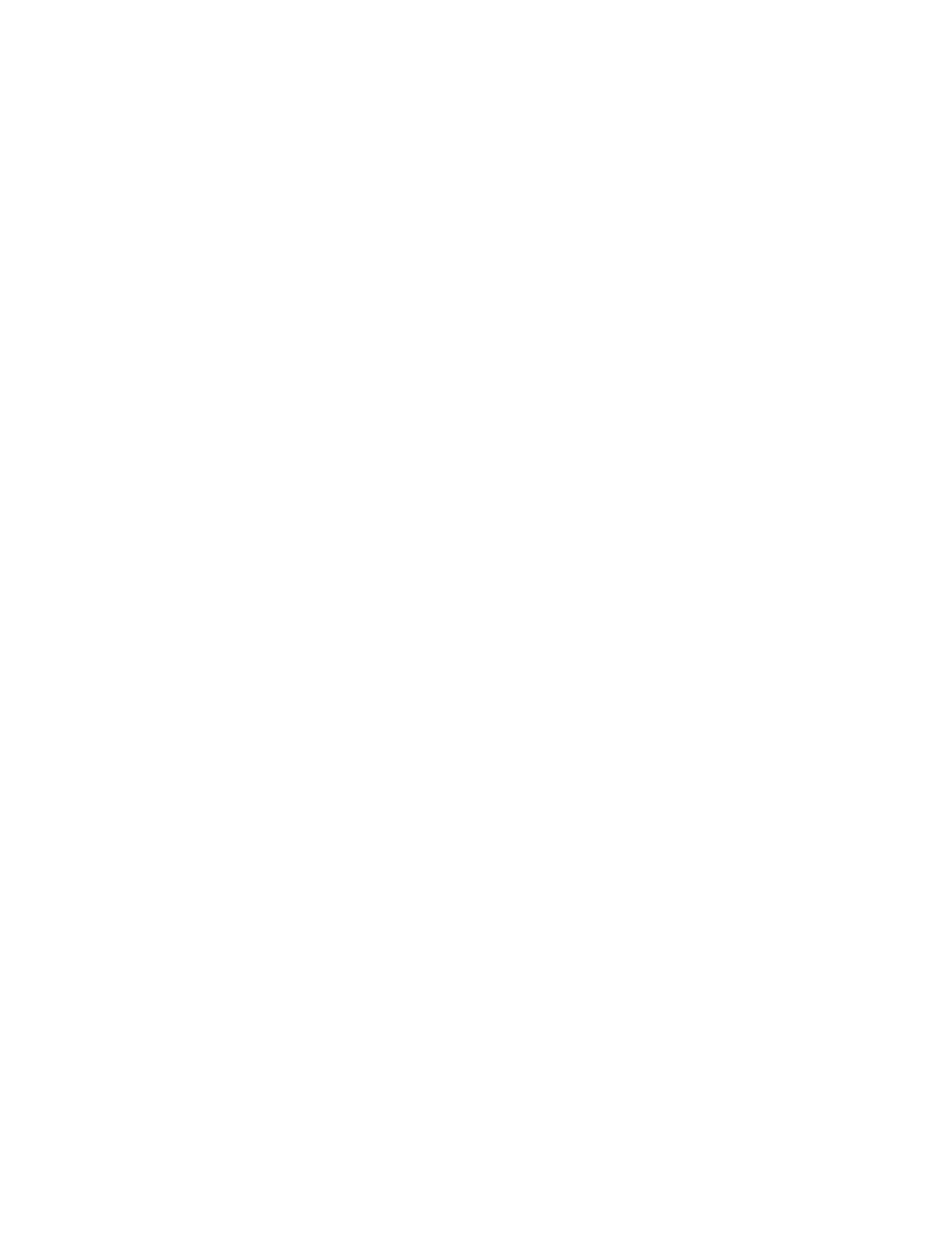NATIONAL STOCK NUMBER AND PART NUMBER INDEX

| ITEM           |  |              |      |             |
|----------------|--|--------------|------|-------------|
|                |  | STOCK NUMBER | FIG. | <b>ITEM</b> |
| $\mathfrak{D}$ |  |              |      |             |
| $\mathbf{1}$   |  |              |      |             |
| 5              |  |              |      |             |
| 2              |  |              |      |             |
| $\mathbf{1}$   |  |              |      |             |
| $\overline{4}$ |  |              |      |             |
| 1A             |  |              |      |             |
| $\overline{4}$ |  |              |      |             |
| $\mathfrak{D}$ |  |              |      |             |
| 3              |  |              |      |             |
| 4              |  |              |      |             |
| 3              |  |              |      |             |
| 3              |  |              |      |             |
|                |  |              |      |             |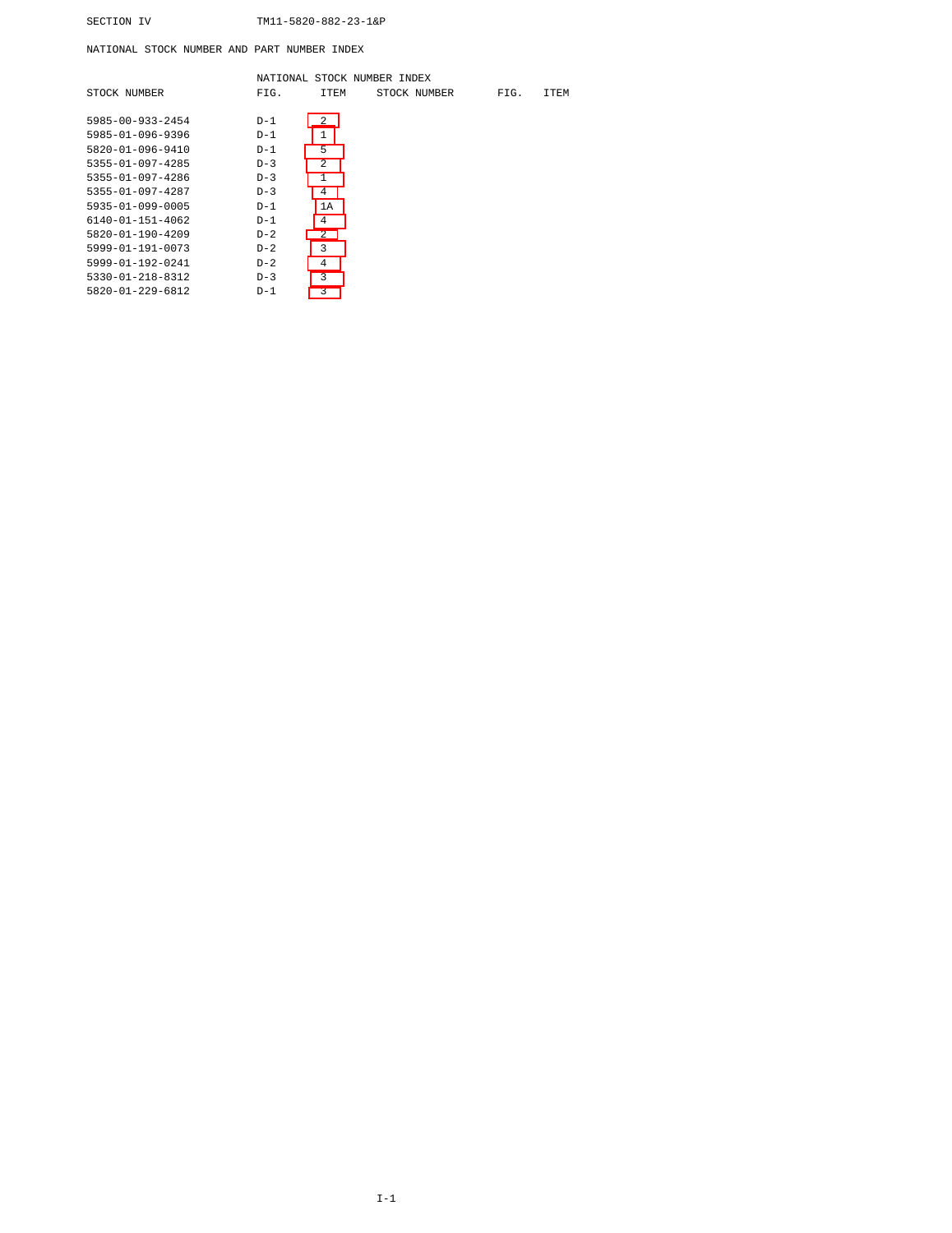#### SECTION IV TM11-5820-882-23-1&P

#### NATIONAL STOCK NUMBER AND PART NUMBER INDEX

|       |                     | PART NUMBER INDEX        |       |                |
|-------|---------------------|--------------------------|-------|----------------|
| FSCM  | PART NUMBER         | STOCK NUMBER             | FIG.  | <b>ITEM</b>    |
|       |                     |                          |       |                |
| 80058 | RT-1113A/PRC-68A    | $5820 - 01 - 229 - 6812$ | $D-1$ | 3              |
| 80063 | $SM-B-523304$       | 5985-00-933-2454         | $D-1$ | 2              |
| 98278 | $095 - 9003 - 0024$ | 5935-01-099-0005         | $D-1$ | 1A             |
| 37695 | 148029-1            | $5355 - 01 - 097 - 4287$ | $D-3$ | 4              |
| 37695 | 148069-1            | 5355-01-097-4285         | $D-3$ | 2              |
| 37695 | $148069 - 2$        | $5355 - 01 - 097 - 4286$ | $D-3$ | 1              |
| 37695 | 345110-1            | 5330-01-218-8312         | $D-3$ | 3              |
| 37695 | 808234-1            | $5820 - 01 - 096 - 9410$ | $D-1$ | 5              |
| 37695 | 812699-801          | $5820 - 01 - 190 - 4209$ | $D-2$ | $\overline{2}$ |
| 37695 | 814635-801          | 5999-01-191-0073         | $D-2$ | 3              |
| 37695 | 814636-801          | $5999 - 01 - 192 - 0241$ | $D-2$ | 4              |
| 37695 | 914153-803          | $6140 - 01 - 151 - 4062$ | $D-1$ | $\overline{4}$ |
| 37695 | 914161-803          | $5985 - 01 - 096 - 9396$ | $D-1$ | 1              |
| 37695 | 918267-804          |                          | $D-2$ | 1              |
|       |                     |                          |       |                |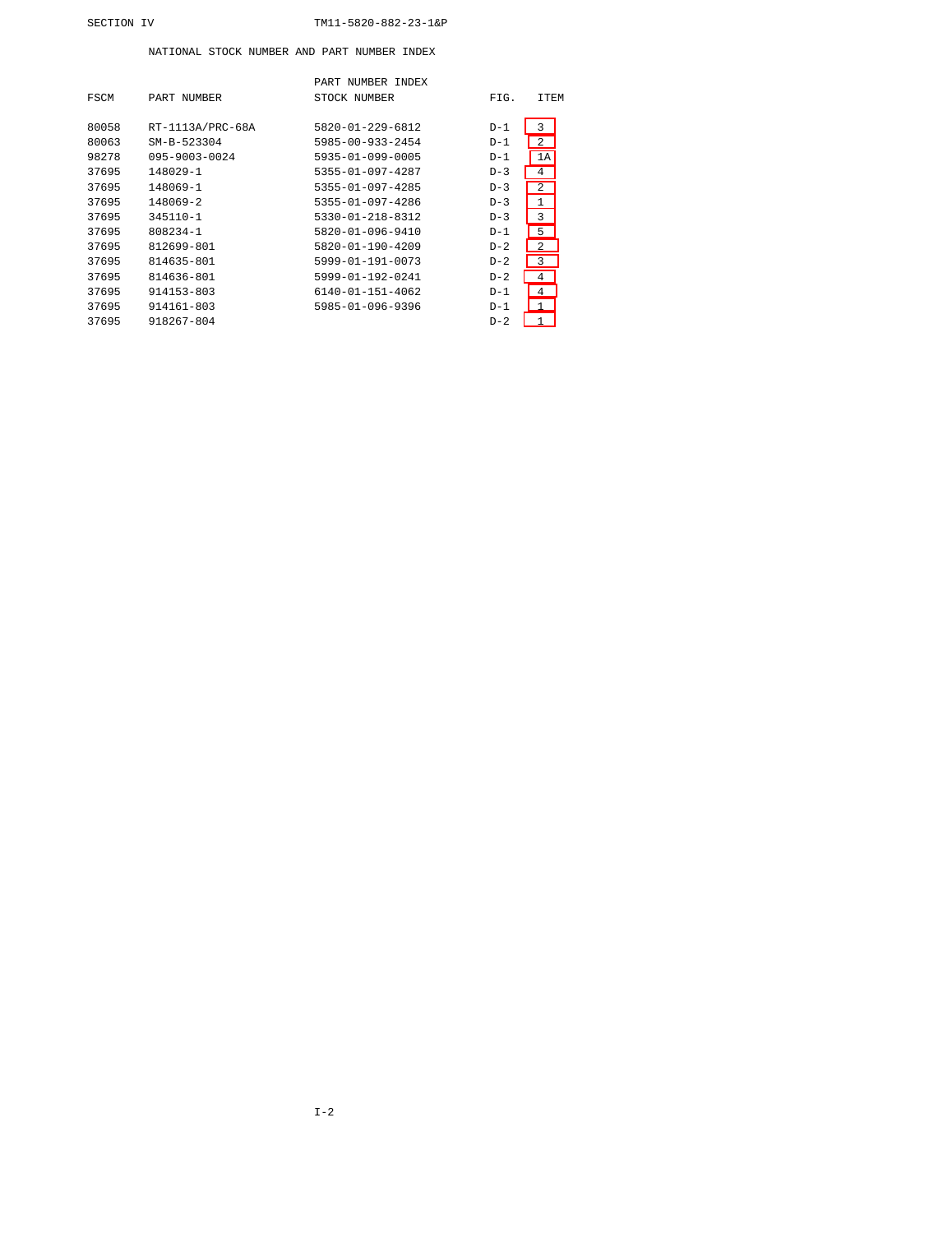|                 |                       |                       |                     |                                                                                                       |                   | SOMETHING WRONG                                                                               | WITH THIS PUBLICATION?                                                                                                                                                                                                                                                                                                                                                                                                                                                                             |
|-----------------|-----------------------|-----------------------|---------------------|-------------------------------------------------------------------------------------------------------|-------------------|-----------------------------------------------------------------------------------------------|----------------------------------------------------------------------------------------------------------------------------------------------------------------------------------------------------------------------------------------------------------------------------------------------------------------------------------------------------------------------------------------------------------------------------------------------------------------------------------------------------|
|                 |                       |                       | IN THE MAIL!        | THEN. . JOT DOWN THE<br>DOPE ABOUT IT ON THIS<br>FORM. CAREFULLY TEAR IT.<br>OUT, FOLD IT AND DROP IT |                   | Commander<br>Stateside Army<br>ATTN: AMSTA-US<br>Stateside, N.J.<br>DATE SENT<br>4 April 1978 | FROM (PRINT YOUR UNIT'S COMPLETE ADDRESS)<br>pot<br>07703-5007                                                                                                                                                                                                                                                                                                                                                                                                                                     |
|                 | PUBLICATION NUMBER    |                       |                     |                                                                                                       | PUBLICATION DATE  | PUBLICATION TITLE                                                                             |                                                                                                                                                                                                                                                                                                                                                                                                                                                                                                    |
|                 |                       | TM 11-5840-340-14&P   |                     |                                                                                                       | 23 Jan 74         |                                                                                               | Radar Set AN/PRC-76                                                                                                                                                                                                                                                                                                                                                                                                                                                                                |
| <b>BE EXACT</b> |                       | PIN-POINT WHERE IT IS |                     | IN THIS SPACE TELL WHAT IS WRONG                                                                      |                   |                                                                                               |                                                                                                                                                                                                                                                                                                                                                                                                                                                                                                    |
| PAGE<br>NO.     | PARA-<br><b>GRAPH</b> | <b>FIGURE</b><br>NO.  | <b>TABLE</b><br>NO. |                                                                                                       |                   | AND WHAT SHOULD BE DONE ABOUT IT:                                                             |                                                                                                                                                                                                                                                                                                                                                                                                                                                                                                    |
| $2 - 25$        | $2 - 28$              |                       |                     | antenna lag rather than 1 <sup>0</sup> .<br>operation.                                                |                   |                                                                                               | Recommend that the installation antenna alignment<br>procedure be changed throughout to specify a 2 <sup>0</sup> IFF<br>REASON: Experience has shown that $\mathbf{w}_1 \mathbf{w}_2 \mathbf{w}_3$ a $1^0$ lag,<br>the antenna servo system is too sensitive to wind<br>gusting in excess of 25 knots, and has a tendency to<br>rapidly accelerate and decelerate as it hunts, causing<br>strain to the drive train. That the is minimized by<br>adjusting the lag to $2^0$ without degradation of |
| $3 - 10$        | $3 - 3$               |                       | $3 - 1$             | <b>REASON:</b>                                                                                        |                   |                                                                                               | Item 5, Function column Change "2 db" to "3db."<br>The djustment procedure for the TRANS POWER                                                                                                                                                                                                                                                                                                                                                                                                     |
| $5 - 6$         | $5 - 8$               |                       |                     | instep e.1, above."<br><b>REA</b>                                                                     |                   | to light the MS POWER FAULT indicator.<br>To replace the cover plate.                         | FAULT indicates calls for a 3 db (500 watts) adjustment<br>Add new step f.1 to read, "Replace cover plate removed                                                                                                                                                                                                                                                                                                                                                                                  |
| $E-5$           |                       |                       |                     | <b>REASON:</b>                                                                                        | Accuracy.         |                                                                                               | For item 2, change the NSN to read: 5835-00-134-9186.                                                                                                                                                                                                                                                                                                                                                                                                                                              |
| $E-8$           |                       | $E-3$                 |                     |                                                                                                       |                   |                                                                                               | Identify the cover on the junction box (item no. 5).                                                                                                                                                                                                                                                                                                                                                                                                                                               |
|                 |                       |                       |                     | <b>REASON:</b><br>figure 19.                                                                          |                   |                                                                                               | It is a separate item and is not called out on                                                                                                                                                                                                                                                                                                                                                                                                                                                     |
| $E-9$           |                       |                       |                     | listing for figure 19.<br><b>REASON:</b>                                                              | Same as above.    |                                                                                               | Add the cover of the junction box as an item in the                                                                                                                                                                                                                                                                                                                                                                                                                                                |
|                 |                       |                       |                     | PRINTED NAME. GRADE OR TITLE, AND TELEPHONE NUMBER                                                    | <b>SIGNALEBEL</b> |                                                                                               |                                                                                                                                                                                                                                                                                                                                                                                                                                                                                                    |
|                 |                       | SSG I. M. DeSpiritof  |                     | 999-1776                                                                                              |                   |                                                                                               |                                                                                                                                                                                                                                                                                                                                                                                                                                                                                                    |

 $\frac{1}{\sqrt{2}}$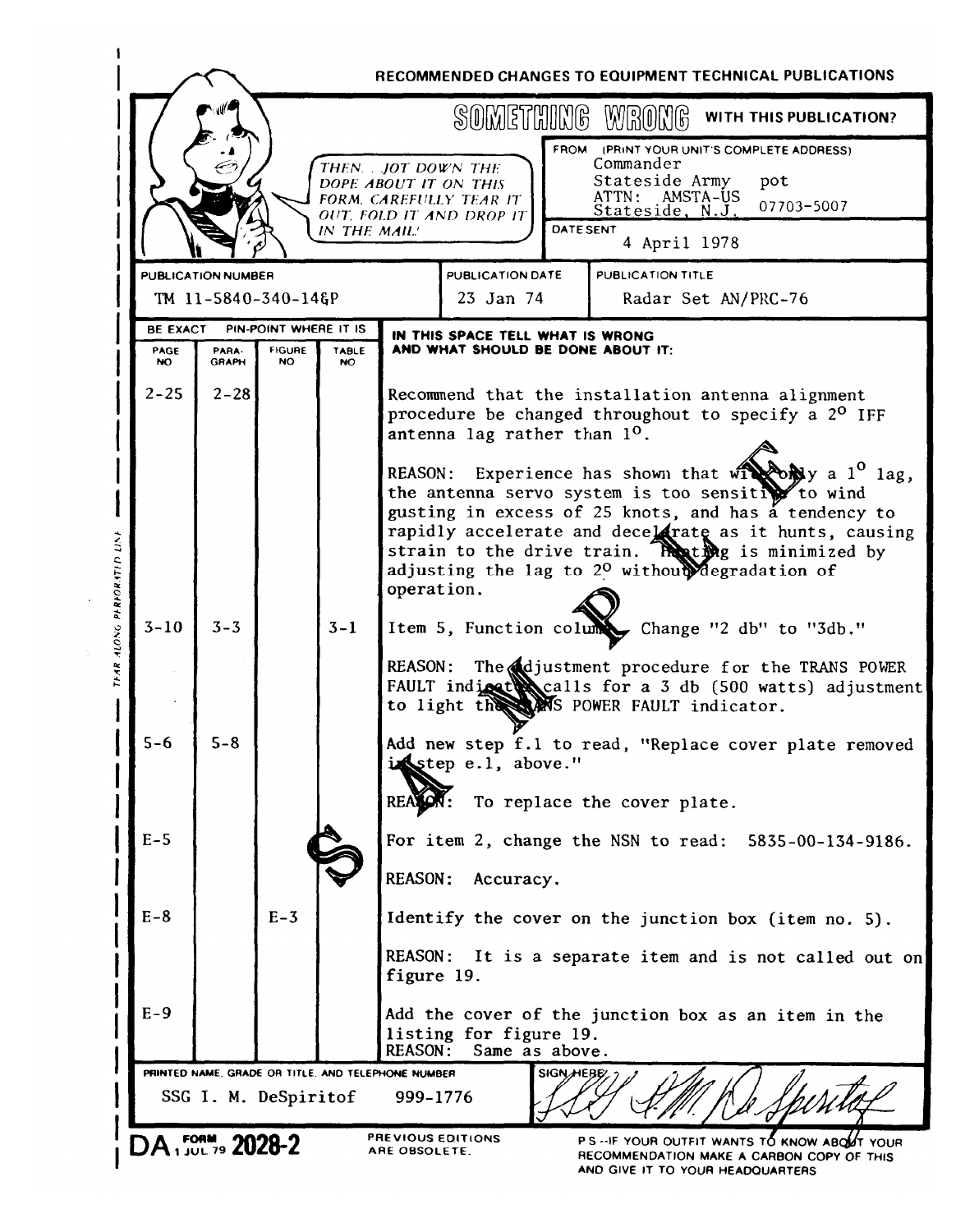ł TEAR ALONG PERPOATED LINE **PILL IN YOUR**<br>UNIT'S ADDRESS POLD BACK DEPARTMENT OF THE ARMY THE TAND POOP 114 POSTAGE AND FEES PAID DEPARTMENT OF THE ARMY AMPL Œ  $\mathbf{I}$ OFFICIAL BUSINESS PENALTY FOR PRIVATE USE \$300  $\mathbf{I}$ Commander **US Army Communications-Electronics Command** and Fort Monmouth **ATTN: AMSEL-ME-MP** Fort Monmouth, New Jersey 07703-5000

REVERSE OF DA FORM 2020-2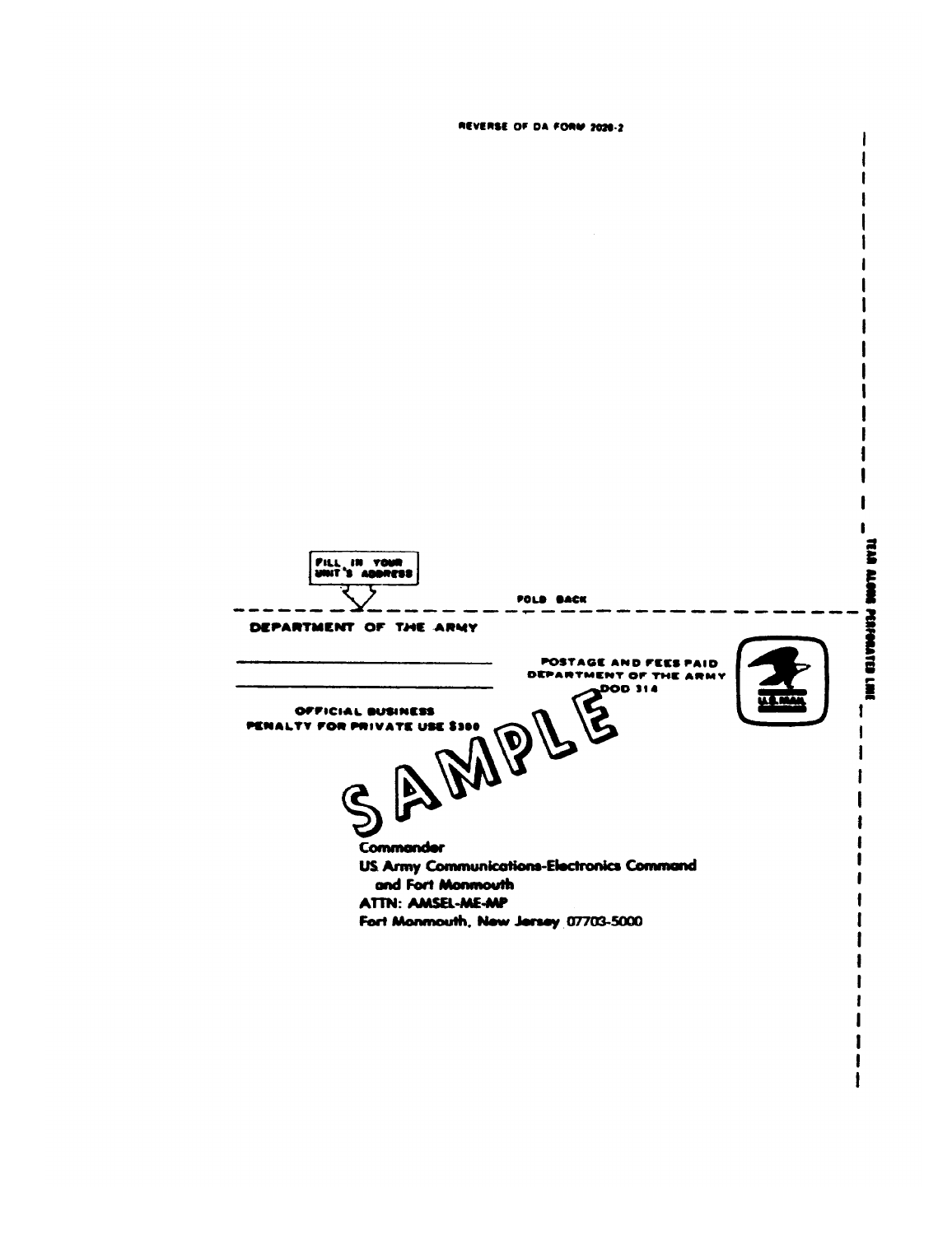|                 |                                                  |                       |     | SOMETHING WRONG                                                                                                         |                      | WITH THIS PUBLICATION?                    |
|-----------------|--------------------------------------------------|-----------------------|-----|-------------------------------------------------------------------------------------------------------------------------|----------------------|-------------------------------------------|
|                 |                                                  |                       |     | THENJOT DOWN THE<br>DOPE ABOUT IT ON THIS<br><b>FORM. CAREFULLY TEAR</b><br>IT OUT, FOLD IT AND<br>DROP IT IN THE MAIL. | DATE SENT            | FROM: (PRINT YOUR UNIT'S COMPLETE ADDRESS |
|                 | PUBLICATION NUMBER<br>TM 11-5820-882-23&P-1      |                       |     | <b>PUBLICATION DATE</b><br>15 June 1987                                                                                 | PUBLICATION TITLE    |                                           |
| <b>BE EXACT</b> |                                                  | PIN-POINT WHERE IT IS |     | IN THIS SPACE TELL WHAT IS WRONG                                                                                        | Radio Set AN/PRC-68A |                                           |
| NO.             | <b>GRAPH</b>                                     | NO.                   | NO. |                                                                                                                         |                      |                                           |
|                 | PRINTED NAME GRADE OR TITLE AND TELEPHONE NUMBER |                       |     | <b>SIGN HERE</b>                                                                                                        |                      |                                           |
|                 |                                                  |                       |     |                                                                                                                         |                      |                                           |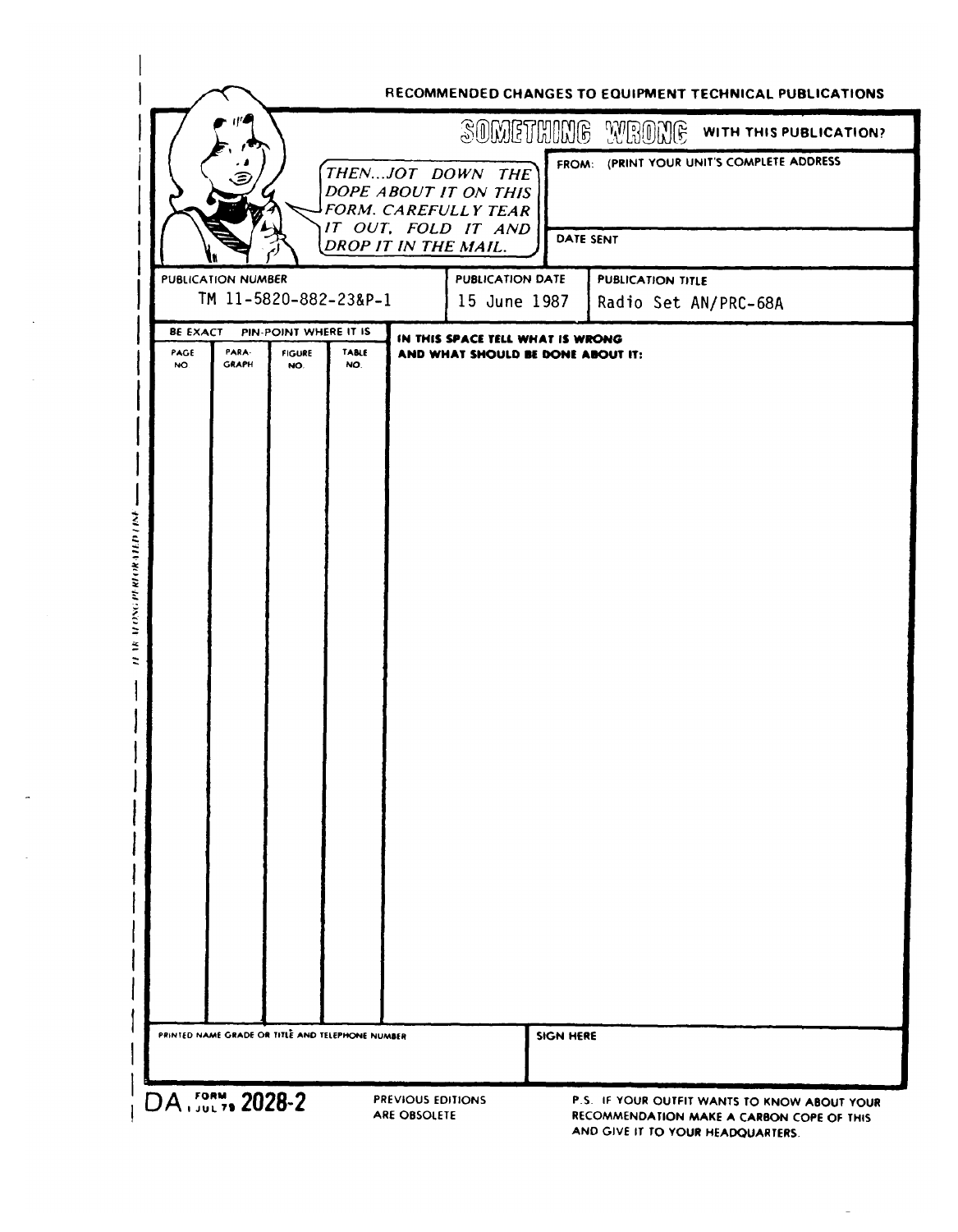



ATTN: AMSEL-ME-MP Fort Monmouth, New Jersey 07703-5007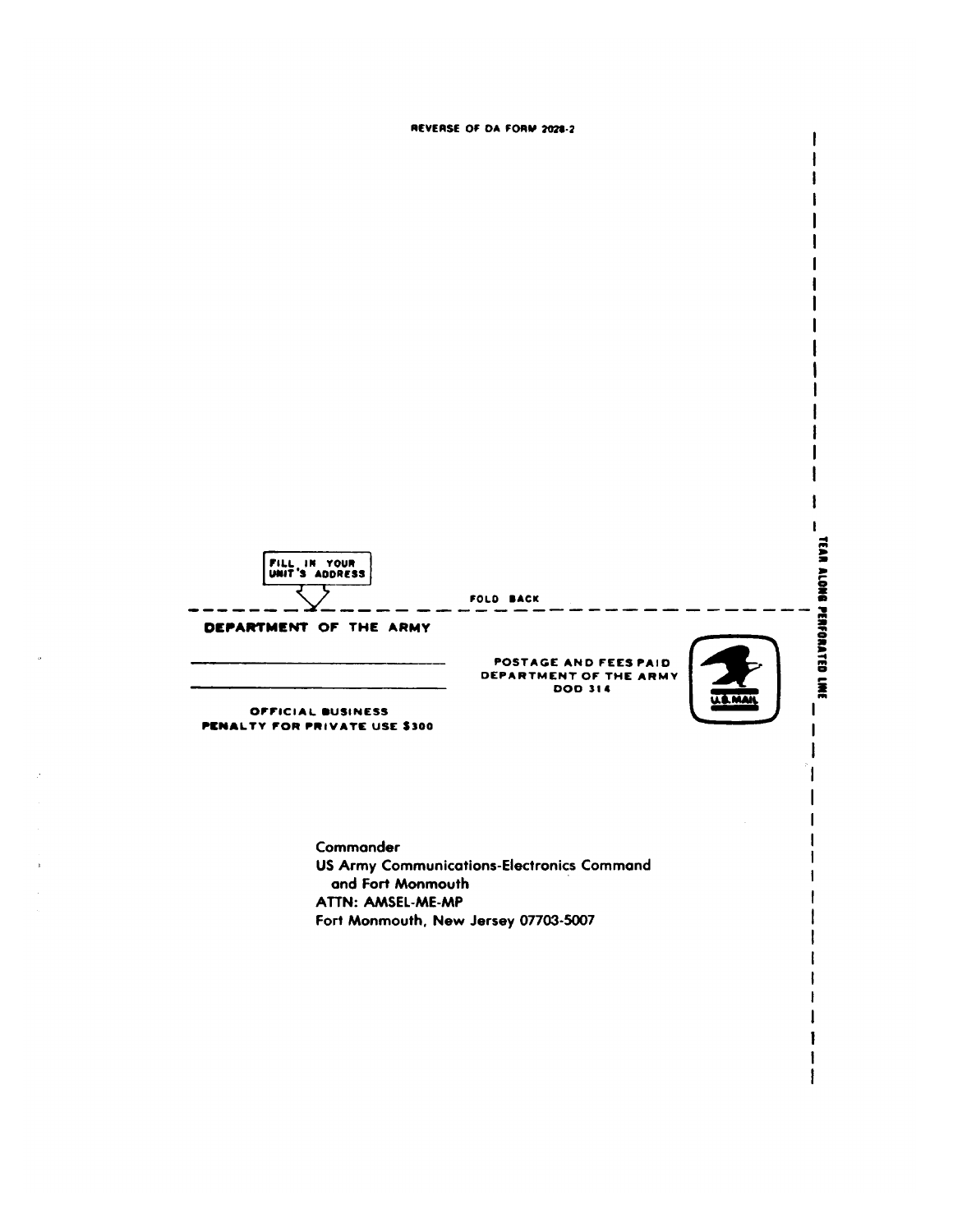|                                                              | SOMETHING WRONE                                                                          | WITH THIS PUBLICATION?                                 |
|--------------------------------------------------------------|------------------------------------------------------------------------------------------|--------------------------------------------------------|
|                                                              | THENJOT DOWN THE<br>DOPE ABOUT IT ON THIS<br>FORM. CAREFULLY TEAR<br>IT OUT, FOLD IT AND | FROM: (PRINT YOUR UNIT'S COMPLETE ADDRESS<br>DATE SENT |
|                                                              | DROP IT IN THE MAIL.                                                                     |                                                        |
| PUBLICATION NUMBER<br>TM 11-5820-882-23&P-1                  | PUBLICATION DATE<br>15 June 1987                                                         | <b>PUBLICATION TITLE</b><br>Radio Set AN/PRC-68A       |
| <b>BE EXACT</b><br>PIN-POINT WHERE IT IS                     | IN THIS SPACE TELL WHAT IS WRONG                                                         |                                                        |
| PARA-<br>PAGE<br><b>FIGURE</b><br><b>GRAPH</b><br>NO.<br>NO. | TABLE<br>AND WHAT SHOULD BE DONE ABOUT IT:<br>NO.                                        |                                                        |
|                                                              |                                                                                          |                                                        |
|                                                              |                                                                                          |                                                        |
|                                                              |                                                                                          |                                                        |
|                                                              |                                                                                          |                                                        |
|                                                              |                                                                                          |                                                        |
|                                                              |                                                                                          |                                                        |
|                                                              |                                                                                          |                                                        |
|                                                              |                                                                                          |                                                        |
|                                                              |                                                                                          |                                                        |
|                                                              |                                                                                          |                                                        |
|                                                              |                                                                                          |                                                        |
|                                                              |                                                                                          |                                                        |
|                                                              |                                                                                          |                                                        |
|                                                              |                                                                                          |                                                        |
|                                                              |                                                                                          |                                                        |
|                                                              |                                                                                          |                                                        |
|                                                              |                                                                                          |                                                        |
|                                                              |                                                                                          |                                                        |
|                                                              |                                                                                          |                                                        |
|                                                              |                                                                                          |                                                        |
|                                                              |                                                                                          |                                                        |
|                                                              |                                                                                          |                                                        |
|                                                              |                                                                                          |                                                        |
| PRINTED NAME GRADE OR TITLE AND TELEPHONE NUMBER             | <b>SIGN HERE</b>                                                                         |                                                        |

 $\sim$ 

 $\hat{\theta}_i$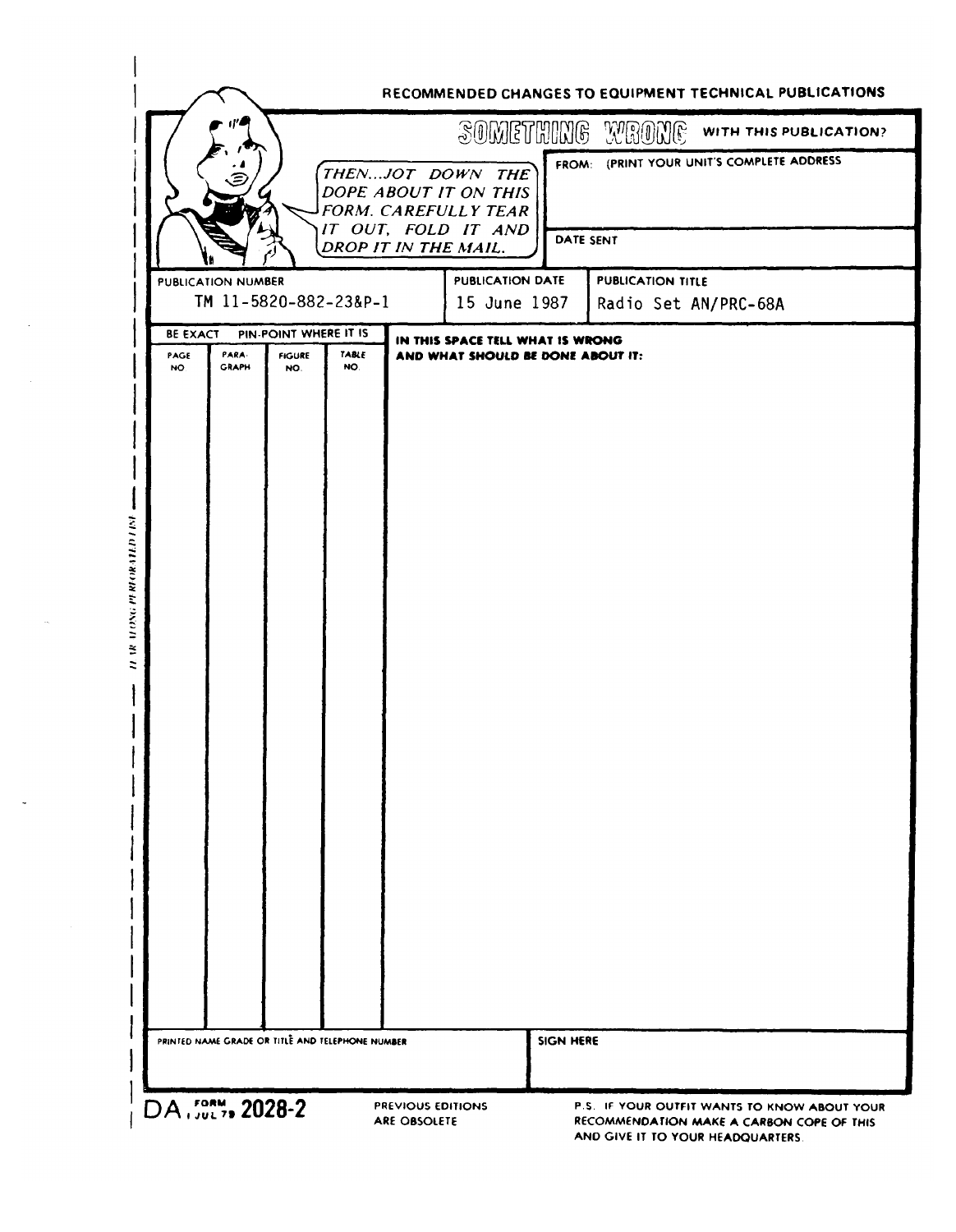

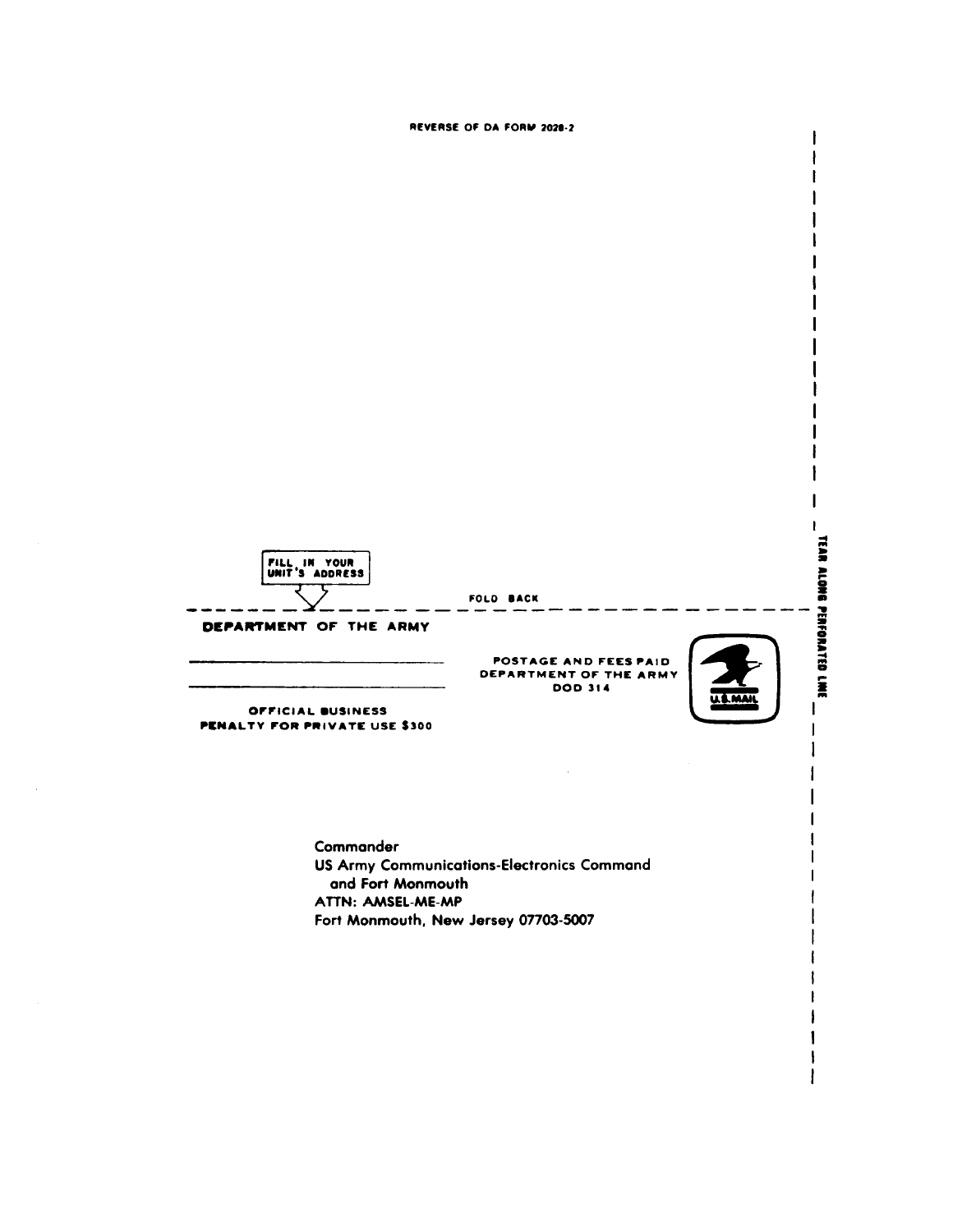|                         |                                                    |                                                                   |                                                                       |                  | SOMETHUMG WROME WITH THIS PUBLICATION?           |
|-------------------------|----------------------------------------------------|-------------------------------------------------------------------|-----------------------------------------------------------------------|------------------|--------------------------------------------------|
|                         |                                                    | THENJOT DOWN THE<br>DOPE ABOUT IT ON THIS<br>FORM. CAREFULLY TEAR |                                                                       |                  | FROM: (PRINT YOUR UNIT'S COMPLETE ADDRESS        |
|                         |                                                    | IT OUT, FOLD IT AND<br>DROP IT IN THE MAIL.                       |                                                                       | DATE SENT        |                                                  |
|                         | <b>PUBLICATION NUMBER</b><br>TM 11-5820-882-23&P-1 |                                                                   | <b>PUBLICATION DATE</b><br>15 June 1987                               |                  | <b>PUBLICATION TITLE</b><br>Radio Set AN/PRC-68A |
| <b>BE EXACT</b><br>PAGE | PIN-POINT WHERE IT IS<br>PARA-<br><b>FIGURE</b>    | <b>TABLE</b>                                                      | IN THIS SPACE TELL WHAT IS WRONG<br>AND WHAT SHOULD BE DONE ABOUT IT: |                  |                                                  |
|                         |                                                    |                                                                   |                                                                       |                  |                                                  |
|                         | PRINTED NAME GRADE OR TITLE AND TELEPHONE NUMBER   |                                                                   |                                                                       | <b>SIGN HERE</b> |                                                  |

À

 $\alpha$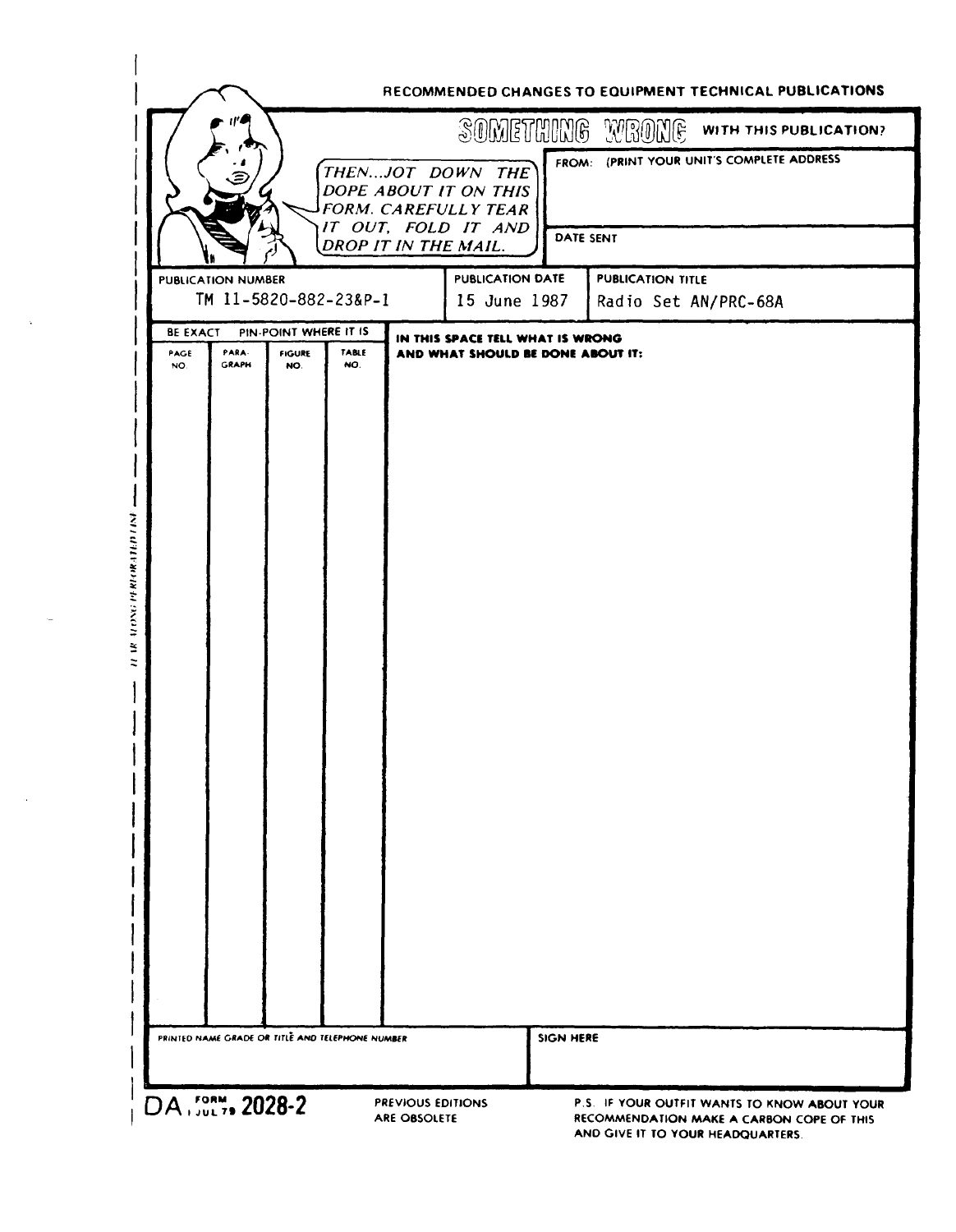

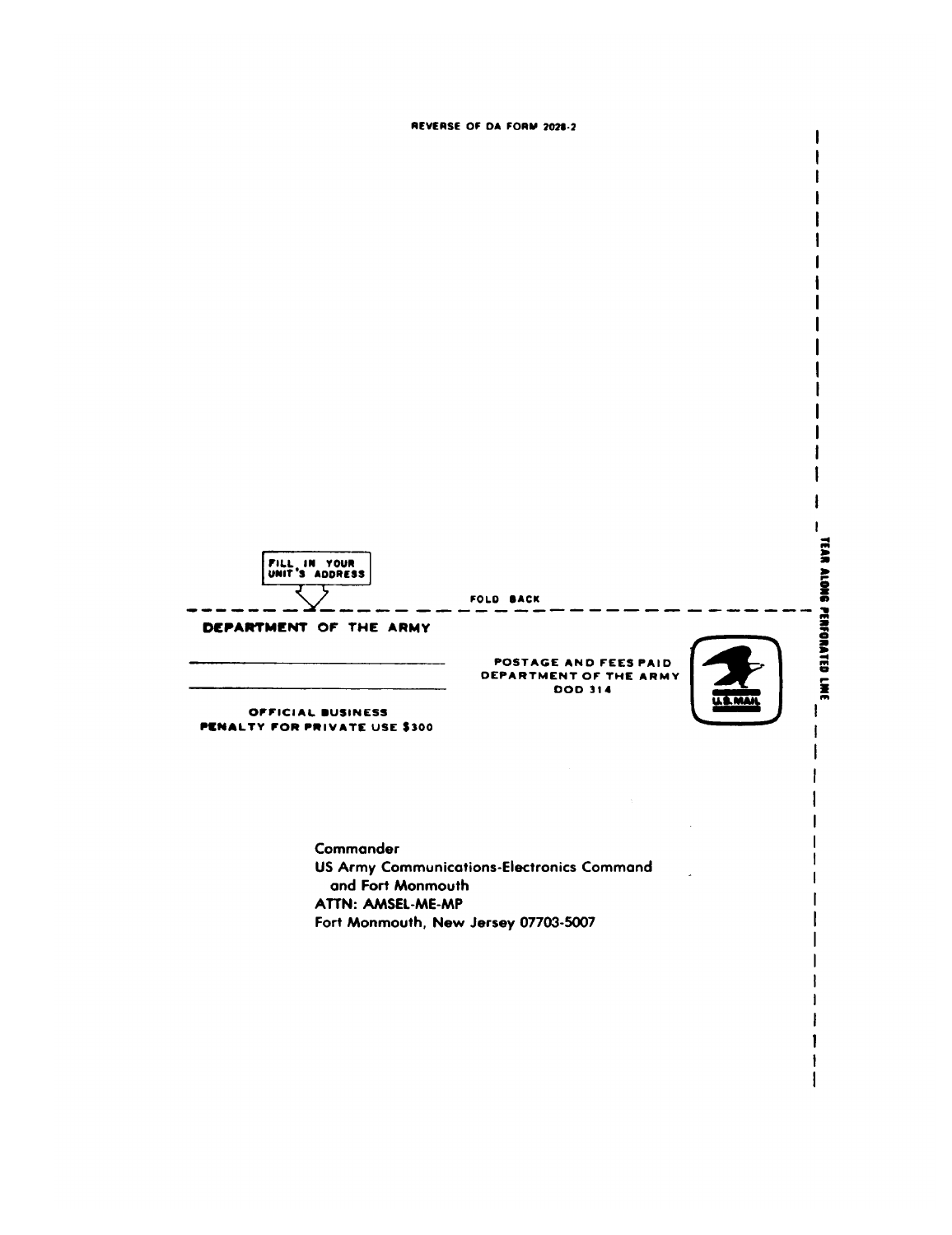By Order of the Secretary of the Army:

JOHN A. WICKHAM, JR. *General, United States Army Chief of Staff*

## R.L. DILWORTH *Brigadier General, United States Army The Adjutant General*

## DISTRIBUTION:

To **be** distributed in accordance **with DA Form 12-51 1iterature** requirements for AN/ PRC-68, -68A.

\* U S GOVERNMENT PRINTING OFFICE: 1993 - 342-421/61903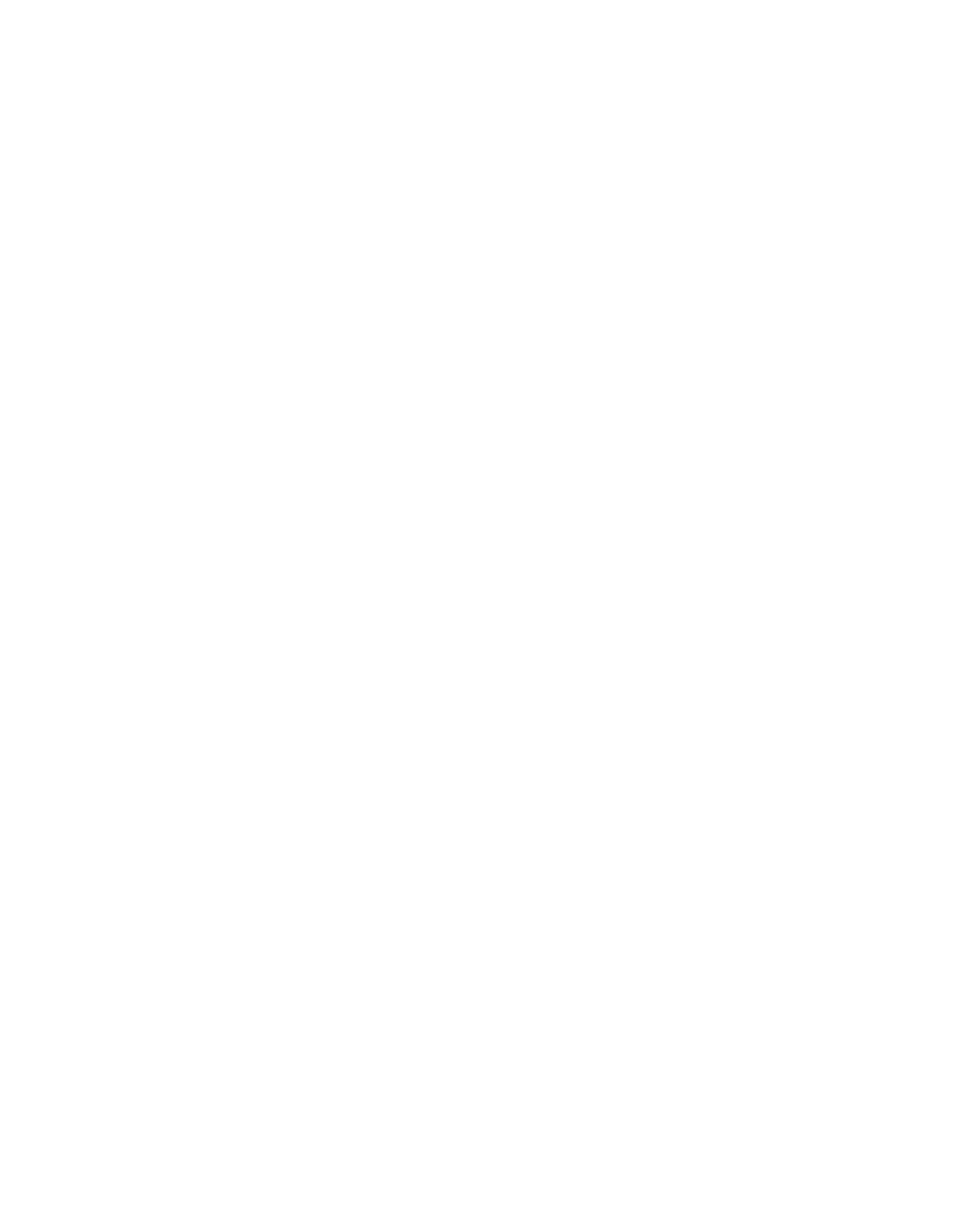

FO-1. RF/IF Module Functional Diagram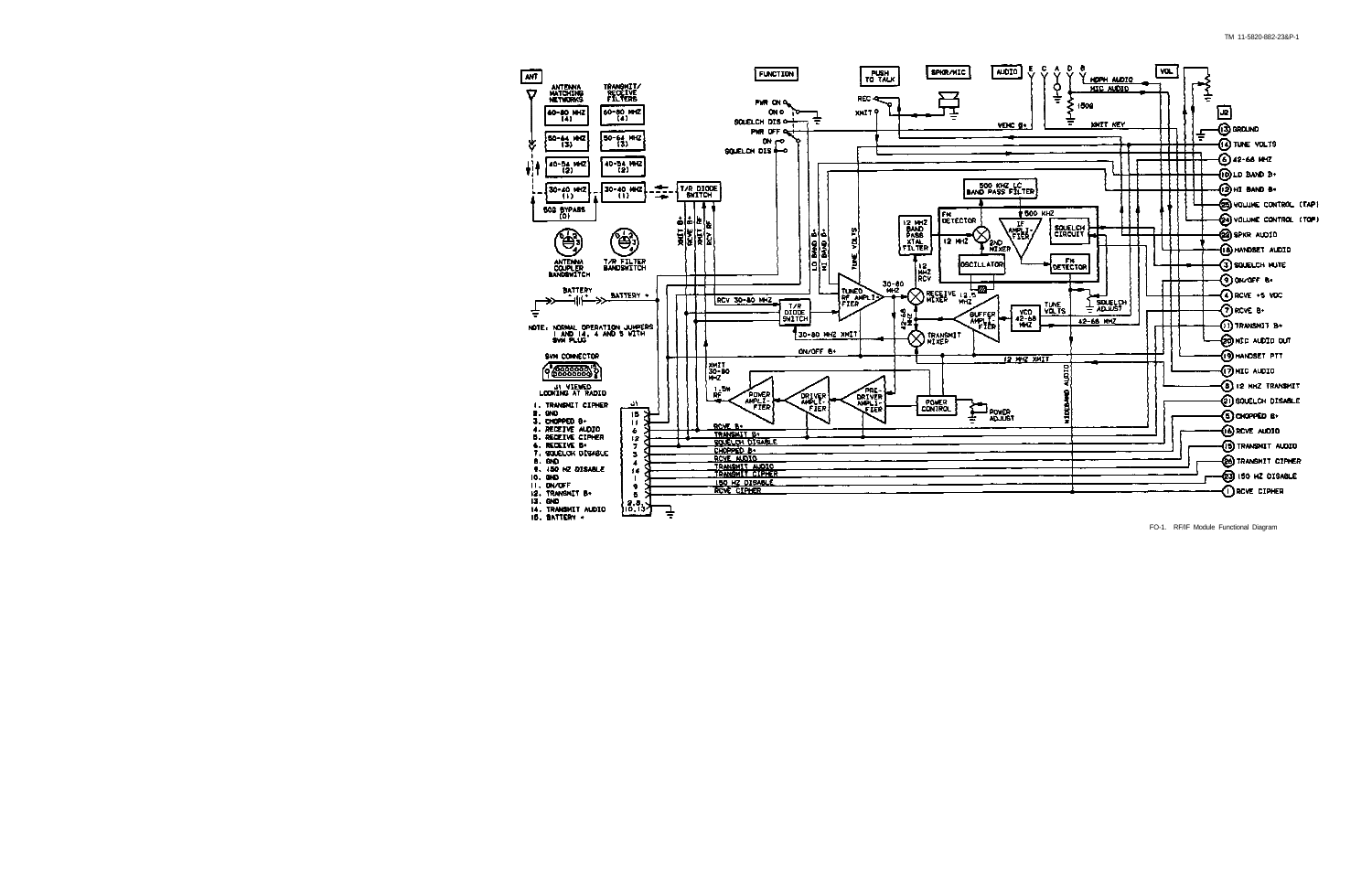

TM 11-5820-882-23&P-1

FO-2. SYNTH/AF Module Functional Diagram.